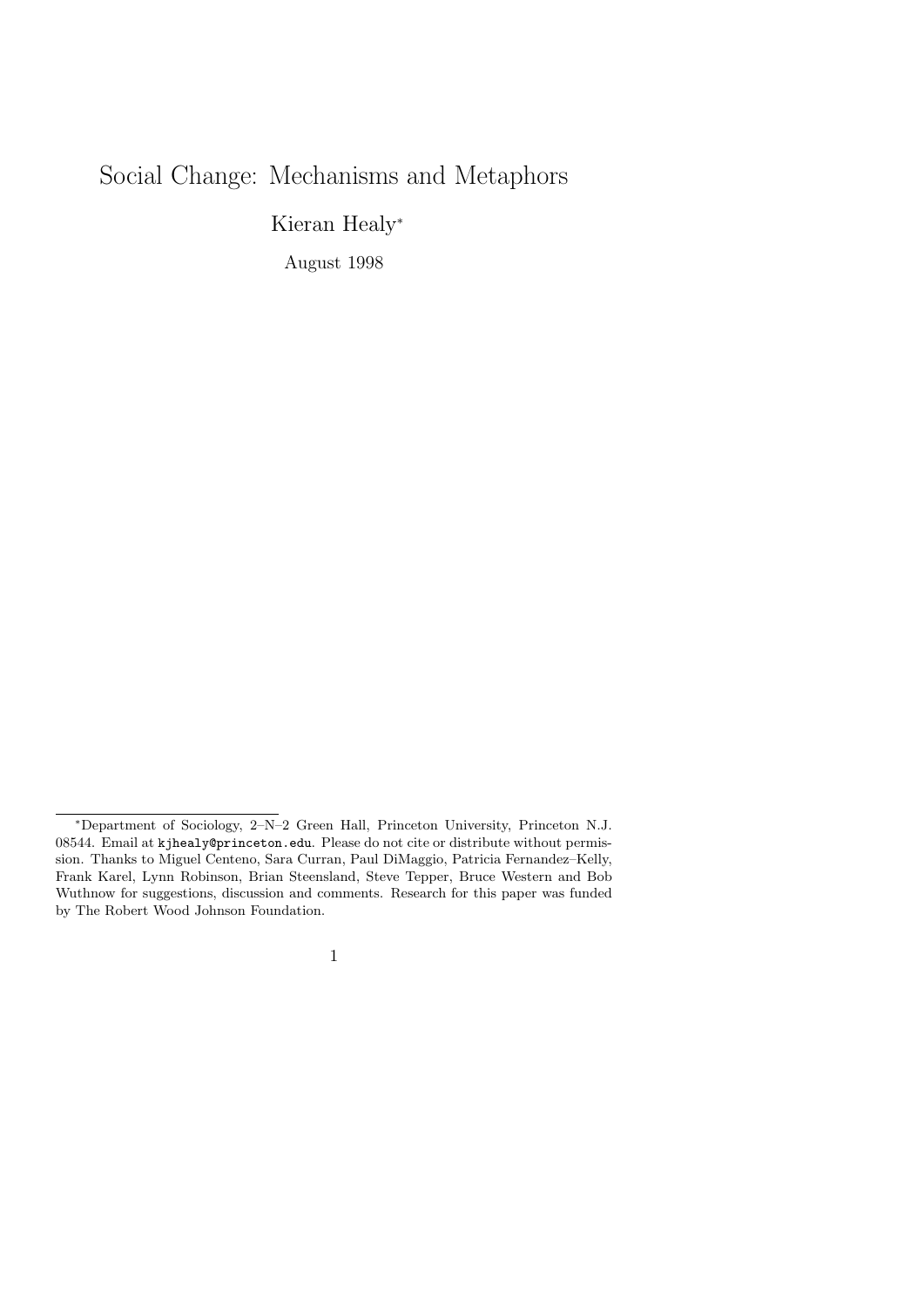# Contents

| Introduction                                                                              | 3              |
|-------------------------------------------------------------------------------------------|----------------|
| The Varying Fortunes of Social Change                                                     | 4              |
| The Legacy of the Nineteenth Century $\ldots \ldots \ldots \ldots \ldots$                 | 4              |
|                                                                                           | $\overline{5}$ |
| The Analysis of Change                                                                    | 8              |
|                                                                                           | 8              |
|                                                                                           | 11             |
|                                                                                           | 11             |
| Ecological competition and selection $\ldots \ldots \ldots \ldots$                        | 11             |
|                                                                                           | 12             |
| Path dependence and hysteresis                                                            | 13             |
| Complexity and self-organization $\ldots \ldots \ldots \ldots \ldots$                     | 14             |
|                                                                                           | 15             |
| <b>Sources of Social Change</b>                                                           | 16             |
|                                                                                           | 16             |
| $Technology \ldots \ldots \ldots \ldots \ldots \ldots \ldots \ldots \ldots \ldots \ldots$ | 17             |
|                                                                                           | 20             |
|                                                                                           | 21             |
|                                                                                           | 23             |
|                                                                                           | 25             |
| Culture                                                                                   | 28             |
| Conclusion                                                                                | 31             |
| Appendix: An Annotated Bibliography                                                       | 34             |
| Demography and social change $\dots \dots \dots \dots \dots \dots \dots$                  | 34             |
|                                                                                           | 38             |
| Economic and political change $\dots \dots \dots \dots \dots \dots \dots$                 | 41             |
| Planned change and community change $\ldots \ldots \ldots \ldots \ldots$                  | 49             |
|                                                                                           | 54             |
|                                                                                           | 62             |
|                                                                                           | 66             |
|                                                                                           |                |
|                                                                                           | 69             |
|                                                                                           | 76             |
|                                                                                           | 80             |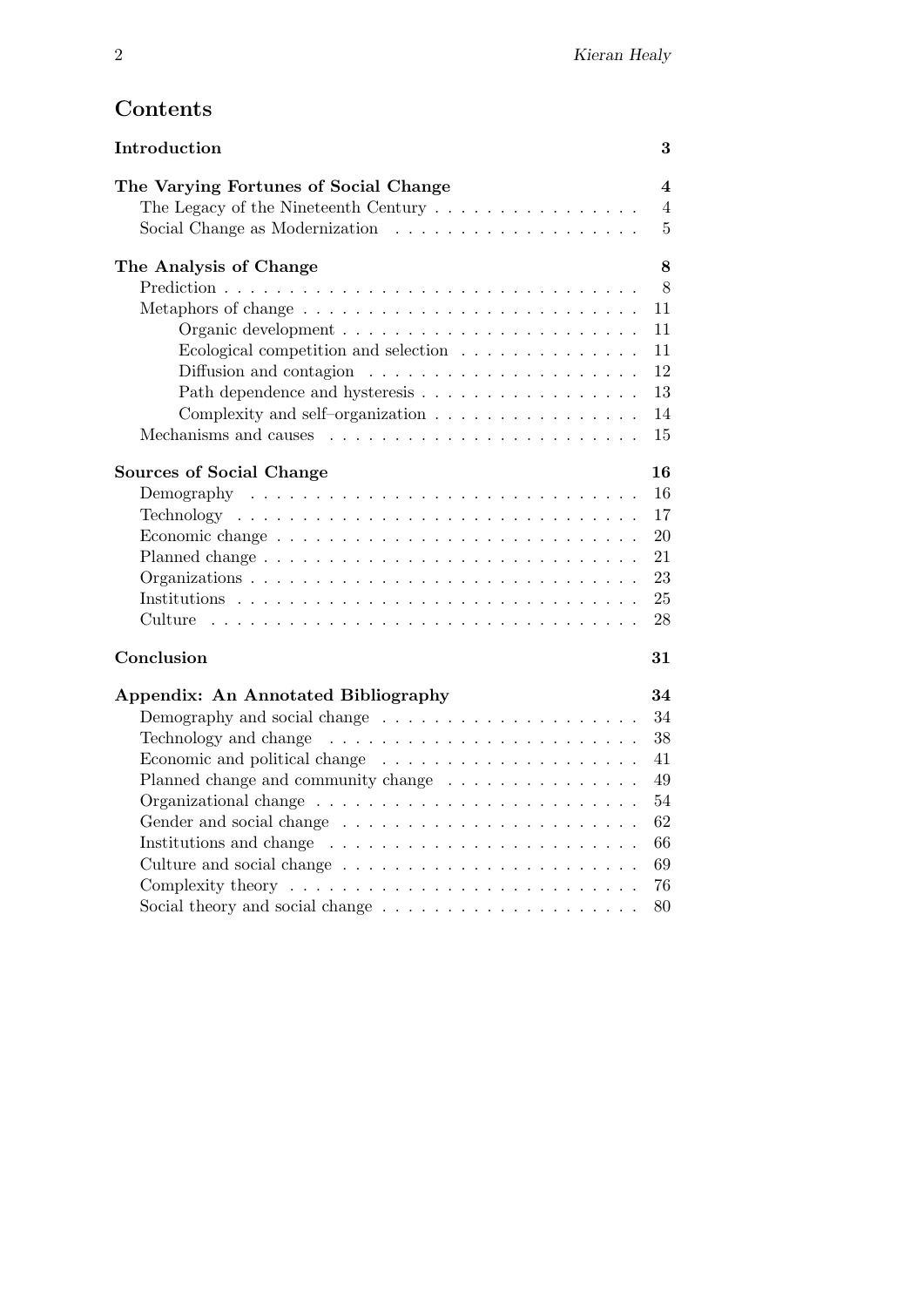# Introduction

Good social science should be able to explain how and why things change. Questions about change can be posed directly, as when we wonder whether religious observance is declining in America, or try to explain why large corporations first appeared at the end of the nineteenth century. But almost any interesting comparative or counterfactual question demands an answer about how something changed. To explain why this happened rather than that, or why things turned out this way here but differently somewhere else, is to deal with questions of change.

Despite its importance to the social sciences — or perhaps because of it — there has been a lot of disagreement about the best way to deal with the problem. This disagreement extends to arguments about whether there is even a sensible question to address in the first place. If change is the stuff of social life, some argue, then social science just is the study of change. Talk of "Social Change" per se is empty precisely because it encompasses everything. Critics reply, to the contrary, that the social sciences have almost entirely ignored the issue and concerned themselves with a more tractable world of stability and equilibrium. The problem of change can hardly be avoided, but theory and explanation are unthinkingly applied, largely metaphorical, and usually no better than folk wisdom can manage.

This tension pops up in different ways in different fields. In sociology, for example, there is a long–running debate about whether social theory could or should be predictive; that is, whether it should aim to say what will happen rather than rationalize what's already occurred. Similarly, there are periodic fights over whether history has any overall meaning, or whether we can properly speak of the progress or evolution of civilizations. Opinion runs over a wide range. In his essay What is History?, E. H. Carr claimed that "History properly so–called can be written only by those who find and accept a sense of direction in history itself . . . A society which has lost belief in its capacity to progress in the future will quickly cease to concern itself with its progress in the past." In complete contrast, H. A. L. Fisher prefaced his *History of Europe* with a comment that "Men wiser and more learned than I have discerned in history a plot, a rhythm, a predetermined pattern. These harmonies are concealed from me. I can see only one emergency following upon another as wave follows upon wave ..." In the field of economics, heated debates over the value or possibility of planning can be seen as another instance of this tension over the real nature and appropriate analysis of change.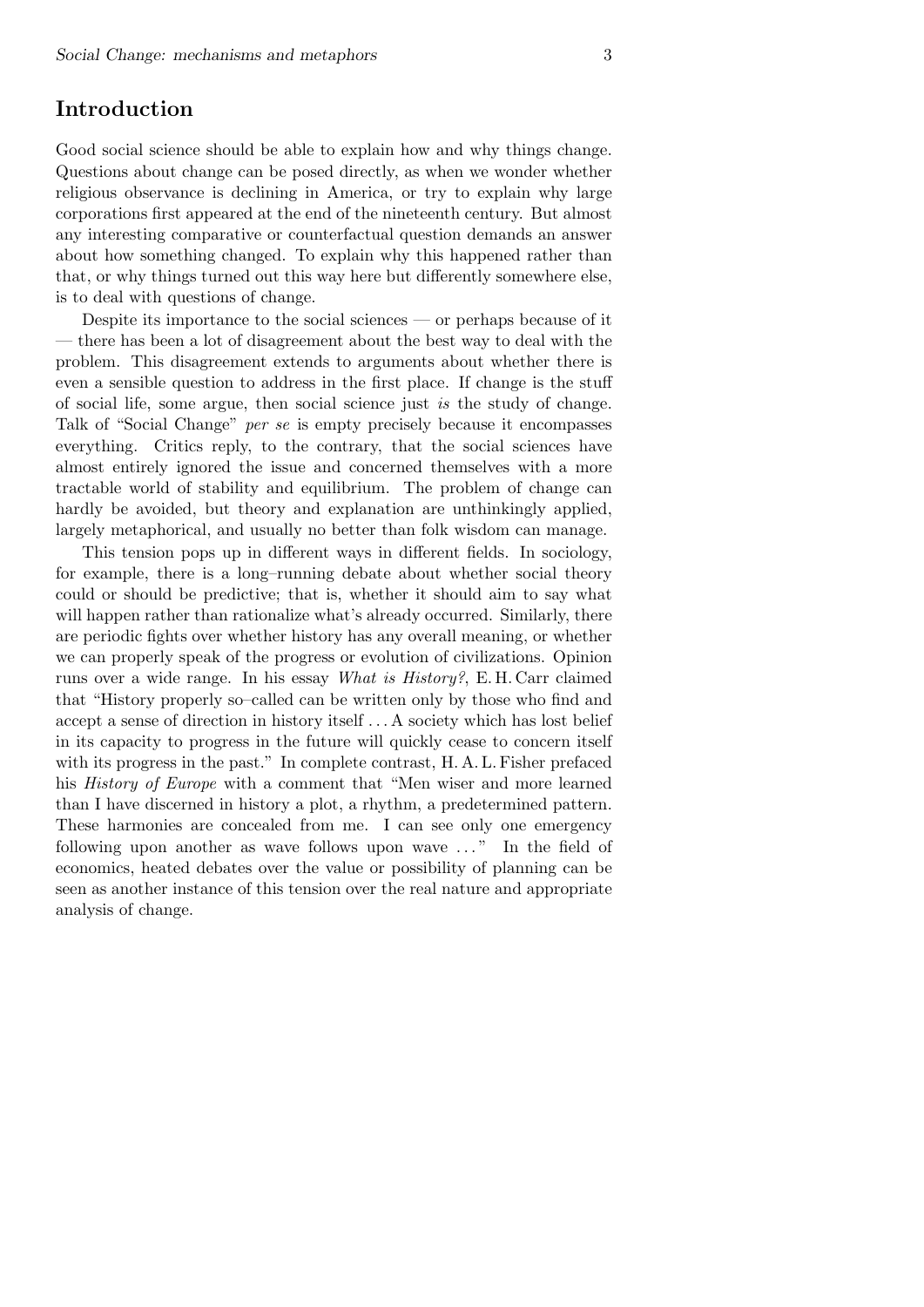This article surveys and discusses diverse recent efforts to grasp processes of change. I begin by giving a thumbnail sketch of the varying fortunes of the concept of social change in the social sciences. I then briefly discuss some of the theoretical lessons that have been learned from these long–running debates, paying attention to the problems of social forecasting and the different metaphors of change that often underpin our theories. Finally, I discuss recent thinking about change in a number of different fields. Throughout, I will suggest that the best recent work attempts to identify specific mechanisms or processes of change rather than looking for the master pattern that explains everything, or just cataloging the differences between befores and afters.

# The Varying Fortunes of Social Change

## The Legacy of the Nineteenth Century

"We bear the nineteenth century like an incubus" says sociologist and historian Charles Tilly. The few social science disciplines not born in the 1800s were deeply transformed during it. Contemporary scholarship inherits many of its questions and much of its temprament from this period. Nineteenth century questions were mainly about the rapid changes that people saw taking place around them — industrialization, urbanization, and so on. Nineteenth century temprament tended to believe these changes were unprecedented, progressive and probably inevitable.

The classics of social science date from this time, and almost all of them can plausibly be read as describing some great process of transition, growth or transformation. There was disagreement about what best characterized the period. Its fundamental basis was taken variously to be a shift from a homogenous to a heterogenous society, feudalism to capitalism, *gemeinschaft* (community) to gesselschaft (association), status to contract, mechanical to organic solidarity, or any number of other polar contrasts. Karl Marx, Emile ´ Durkheim and Max Weber survive as as the most sociologically compelling thinkers of this period. Their vision may have been sharper than their peers, but they were nevertheless looking in roughly the same direction. Their grasp of the evidence may have been more assured, but their comparative and typological work was meant to flesh out broader questions of social development. Their concern with change was the spark that animated their efforts to catalogue and compare different aspects of society.

Despite its evident importance in their work, their preoccupation with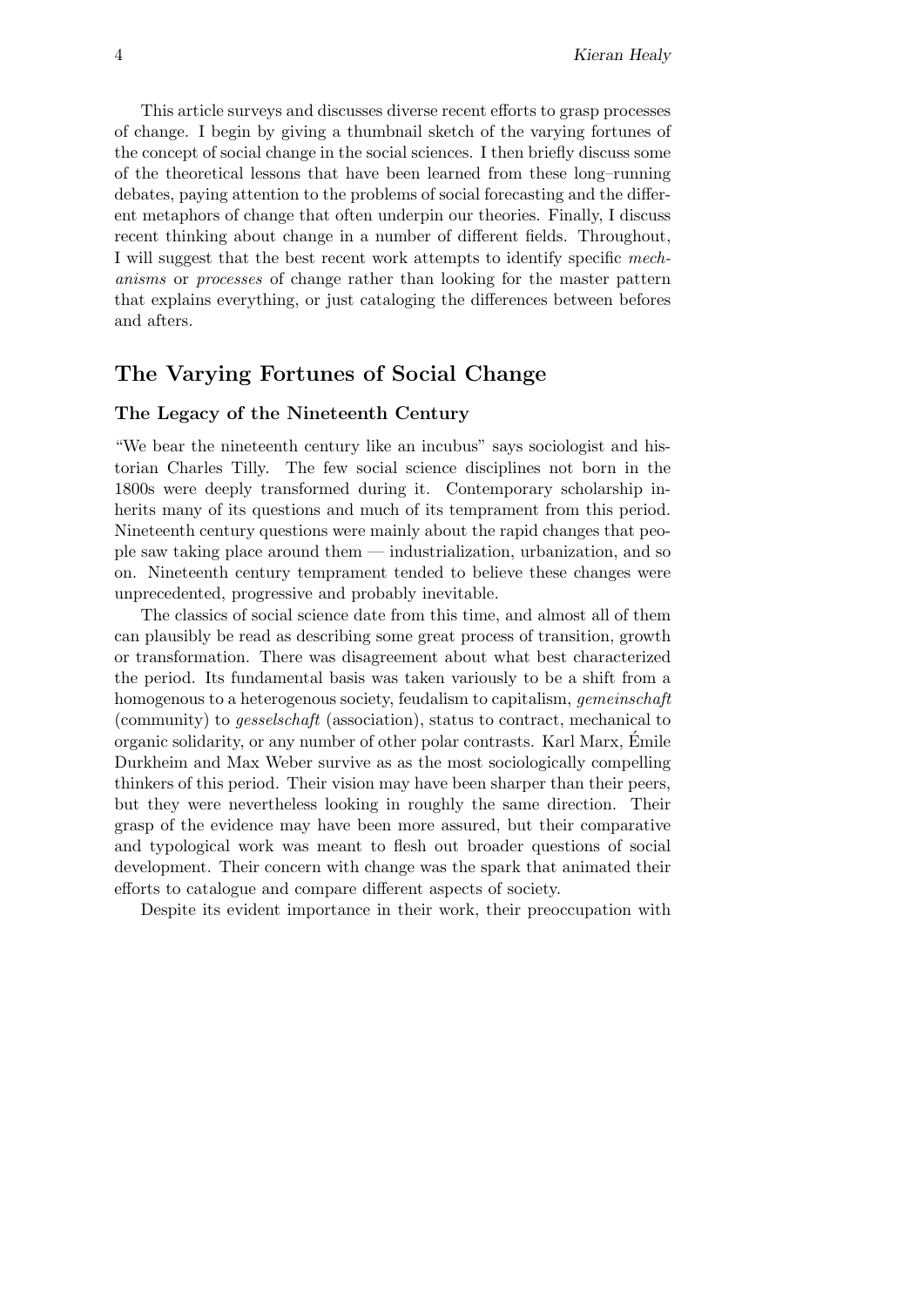social change did not usually blind these writers to the complexity of what they were studying. In particular, they usually preferred to draw sharp analytical rather than historical contrasts when they identified different social arrangements. This is most obviously true in the case of Weber's painstaking exercises in ideal–typical comparison. It is also apparent in Durkheim's discussion of mechanical and organic solidarity. Similarly, it has often been noted that Marx's writing on specific historical periods is much more nuanced than his grander pronouncements might suggest.

Nevertheless, it was difficult for their successors to avoid the conclusion that these classics described and explained a great historical transformation. Krishan Kumar has traced the emergence of an "image of industrialism" that lurked in nineteenth century history and sociology and culminated in theories of modernization in the  $1950s$  and  $1960s<sup>1</sup>$ . This image was a list of outcomes that defined what a modern society was. It included urbanism, explosive population growth, democratization, secularization, industrialization, and so on. There was a tendency to contrast a pastoral idyll where people lived simple, face-to-face lives with the modern, rationalized, urban world and its complex division of labor. The image cut both ways. You could yearn for a golden age of communal life and reject the bureaucratic alienation of the modern world, or you might be desperate to escape what Marx referred to as "the idiocy of rural life" and embrace the possibilities of modernity.

### Social Change as Modernization

By the 1950s, social scientists had gone a long way towards formalizing these ideas. "Social Change" became a well–defined subfield. You could take courses in it. This ambitious general theory of social change has since become perhaps the most criticized body of work in the whole of social science. Modernization theory rested on the idea that societies were moreor-less independent entities that could be expected to go through the same stages of development. The big changes had happened to European societies first — why so was itself an important question — and their recent histories could be taken as a template for the near futures of other, "less developed" societies. Modernization theory was developed in a number of fields. Sociologists probably had the most general version, but psychologists worked

<sup>&</sup>lt;sup>1</sup>The first half of Kumar's book *Prophecy and Progress* (Penguin) is a very useful guide to the history of ideas about progress, change and development in the eighteenth and nineteenth centuries. Many ideas from this time still lurk in contemporary theories.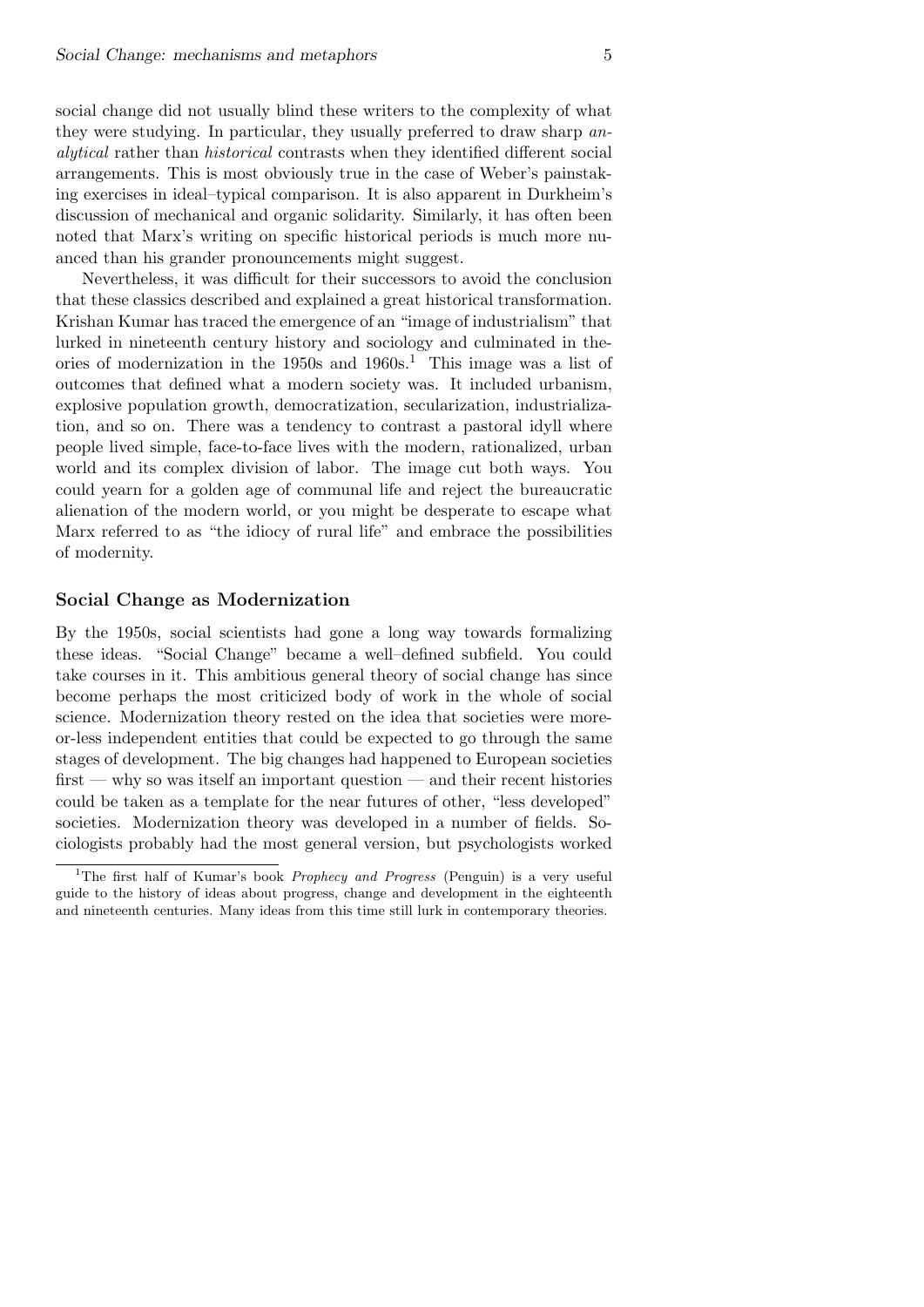out a complementary account of the individual basis of social development, and the most famous version of the theory was written by an economist. This latter book, W.W. Rostow's Stages of Economic Development likened modernization to the gradual acceleration of an airplane on a runway, from a standing start to a successful "take–off" into sustained industrial growth.

It's worth understanding the characteristics of modernization theory. It was what many contemporary scholars were raised on and reacted against, and their preoccupations can't really be understood unless you know that it's in the background. Moreover, hindsight makes it a little too easy to dismiss modernization theory out of hand. The post–war golden age led many (mainly American) academics to see the United States as the standardbearer of social progress, leading on where others would surely follow. It's easy to ridicule this view now, but of course all social theory is conditioned by the circumstances in which it's made. This doesn't exonerate modernization theory of its failings, but the extent to which it was a product of its time might make us more reflective about the origins of our current theories and prescriptions.<sup>2</sup>

Modernization theory had three defining characteristics. First, it saw modernization (defined as a list of things that happened to a society) as the goal of social change in general. There was a tendency to identify a "most developed" society and assume that others would just follow the same path. It should come as no surprise that the most advanced society generally turned out to be the place the researcher happened to be from. Second, it favored functional explanations. The emergence or persistence of some bit of society (the political system, say) was explained in terms of the benefits it provided to the society as a whole (political stability, for example).<sup>3</sup> This tended to distract attention from specific processes or mechanisms of change. If something was beneficial to society, that was why it existed. No further investigation was required. Third, the theory was held together by an organic metaphor (society is like a growing organism) and a particular

<sup>&</sup>lt;sup>2</sup>This doesn't mean that circumstances determine the content of people's ideas, just that they can't be ignored.

<sup>&</sup>lt;sup>3</sup>What's wrong with this sort of explanation? It's *teleological*: the political system is explained in terms of the effects that it has. But a thing has to exist before it can have any effects, so those effects can't be used to explain why it exists. Functional explanations answer the question "What is this for?" But saying an animal has a heart to pump its blood and help keep it alive doesn't explain how animals came to have hearts in the first place. Unless we have a conscious planner who intentionally designs something because she can foresee the effects it will have, describing what something does doesn't explain why it exists.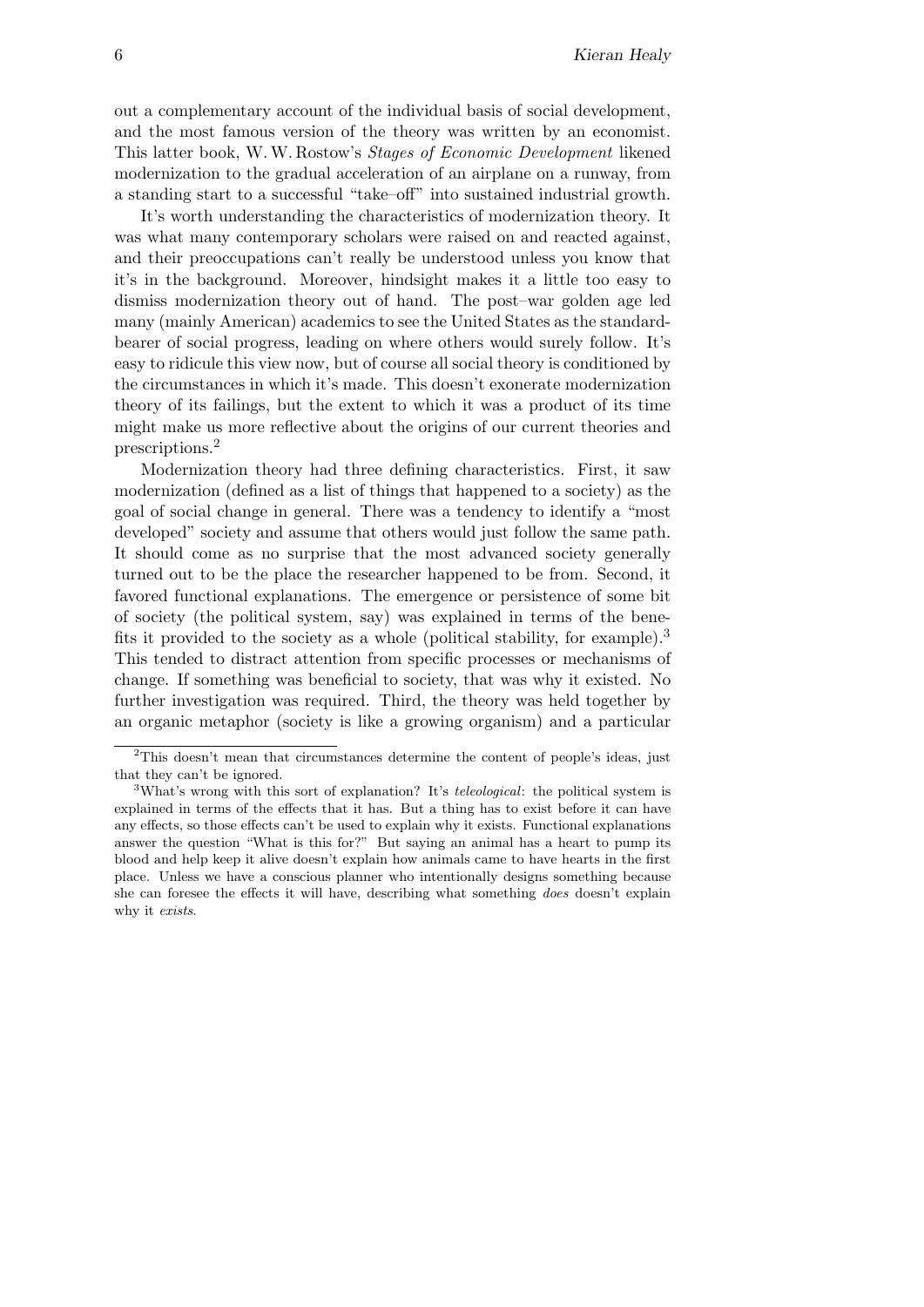brand of evolutionism (society is developing toward some final goal).

It was more complicated than this, of course. Like any research paradigm, it was never entirely dominant. It also had its share of researchers who saw the limits of the approach even as they worked within it. For example, Wilbert E. Moore was an important functionalist who nevertheless complained about the "myth of a singular theory of change." Models that (like Rostow's) imagined that societies went through some kind of dynamic "take–off" were "clearly wrong in exaggerating the static qualities of pre– modern societies and, grossly wrong in implying that change ends with the completion of the transition to industrialism." Moore wanted a theory that made "the connection between 'before' and 'after' in terms of sequences or processes of change. . . not some invariant sequence according to some law of mindless evolution, for in fact real alternatives exist and real choices are being made by real people."<sup>4</sup>

This promising insight was not pursued. It's not immediately clear why. A standard reason is that functionalist explanations made things too easy: things existed or happened because they were beneficial, and wouldn't exist if they weren't. Therefore there was no need to examine exactly how they were put together, how they got established or how they changed. But criticism of this flaw came fast and early, and often from paid–up functionalists. A better explanation might be that, in the 1950s and 1960s, American social science relied on a philosophy of science which claimed that the only properly scientific statements were law–like generalizations of maximum scope. Moore himself noted that "in the present state of knowledge, the most impressive array of generalizations derive from before–and–after comparisons." But however impressive their scope, generalizations derived from "comparative statics" of this kind paid little attention to the causal sequences that get us from befores to afters. Studies of modernization did little to encourage sociologists to investigate specific sequences of actions or events. The result, in Krishan Kumar's words, was "a barren formula. . . imposed on the real word of change, with no more than the most casual investigation of, or reference to, that world."

<sup>&</sup>lt;sup>4</sup>Wilbert E. Moore, *Social Change* (Prentice Hall). This book is a concise and sophisticated summary of the functionalist/modernization perspective.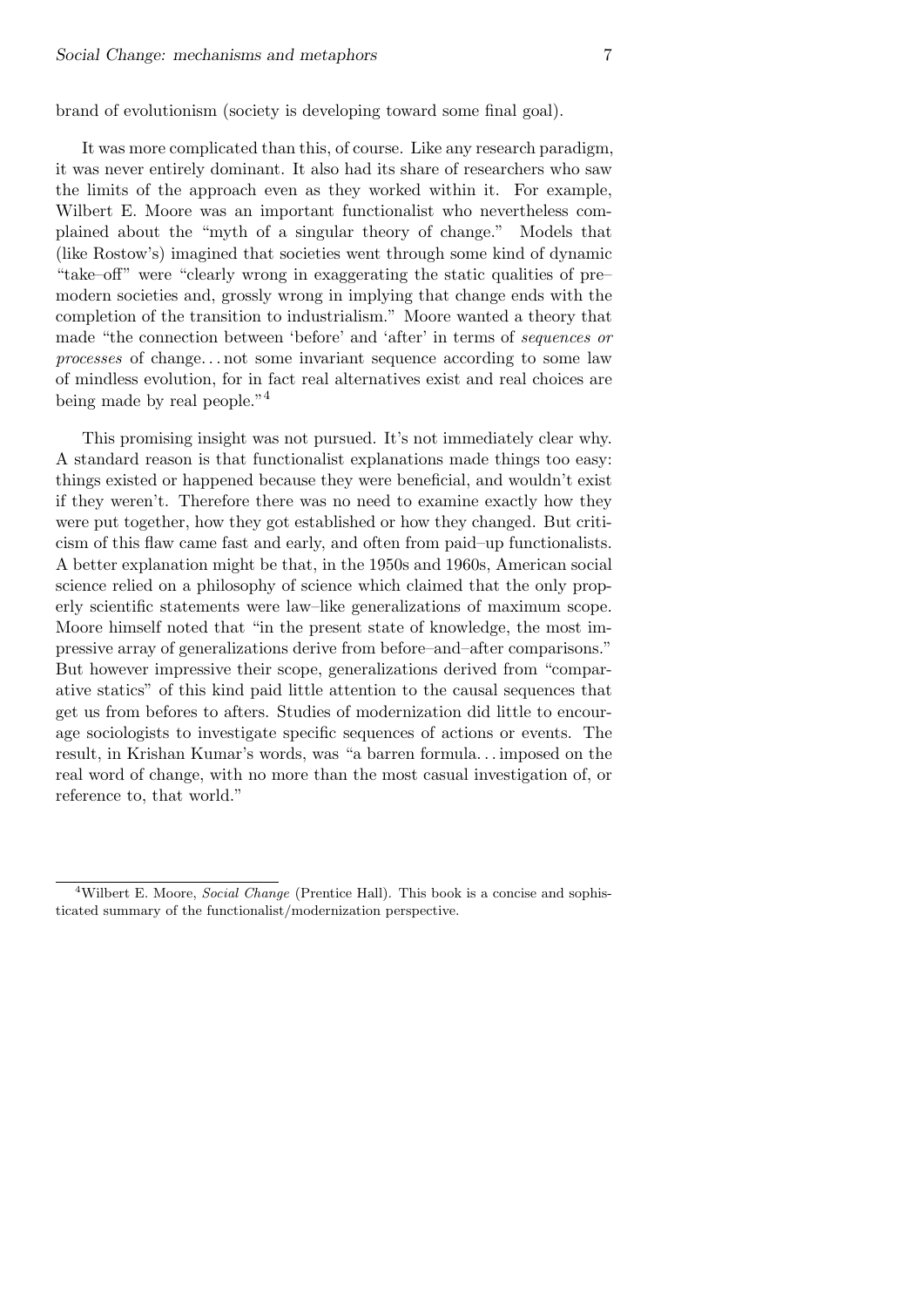# The Analysis of Change

Some scholars are still elaborating or revising the grand vision of functionalism. Adherents to this tradition can be identified by their tendency to speak of the theory of social change, by which they mean an account of macro–social change in terms of increasing functional differentiation and evolutionary development. But since the late 1960s, much productive work has been motivated by a thorough critique of functionalism in general and modernization in particular. This work rejected teleological explanations and simple stage theories of development and social evolution. The 1970s and 1980s saw renewed debates about comparative methods and the place of prediction in the social sciences; the idea of organic differentiation was rejected and new metaphors for change appeared; closer attention was paid to the processes and causal mechanisms of change. Let's look at each development in turn.

# Prediction

The revolutions of 1989–91 in Eastern Europe and the Soviet Union were not conspicuously anticipated by social scientists. This fact provoked derision in some circles. What's the point of all this theory and research if nobody noticed that something as big as this was about to happen? It's not an unreasonable question. Very few people believe the future to be entirely open–ended, and what is social science good for if it can't explain changes like these? Of course, there's now a huge literature devoted to the events of 1989. But if we think we can explain the past, why shouldn't we be able to anticipate the future?

What should we try to predict? Alejandro Portes makes a useful distinction between three candidates: steady states, trends and events. He argues that we are unlikely to work out theories that will accurately predict large– scale, complex and infrequently occurring events like revolutions. They're not common enough and we're not clever enough. Instead, we should concentrate on the other two, and particularly on trends. For example, we might be able to show that the French state's finances were under enormous and increasing stress through the eighteenth century, and we could conclude that this made a revolution more likely. But Portes thinks that any number of contingencies might have prevented it and the outcome was therefore always uncertain. As an illustration, he notes that Turgot's fiscal reforms might well have succeeded and averted the revolution had he not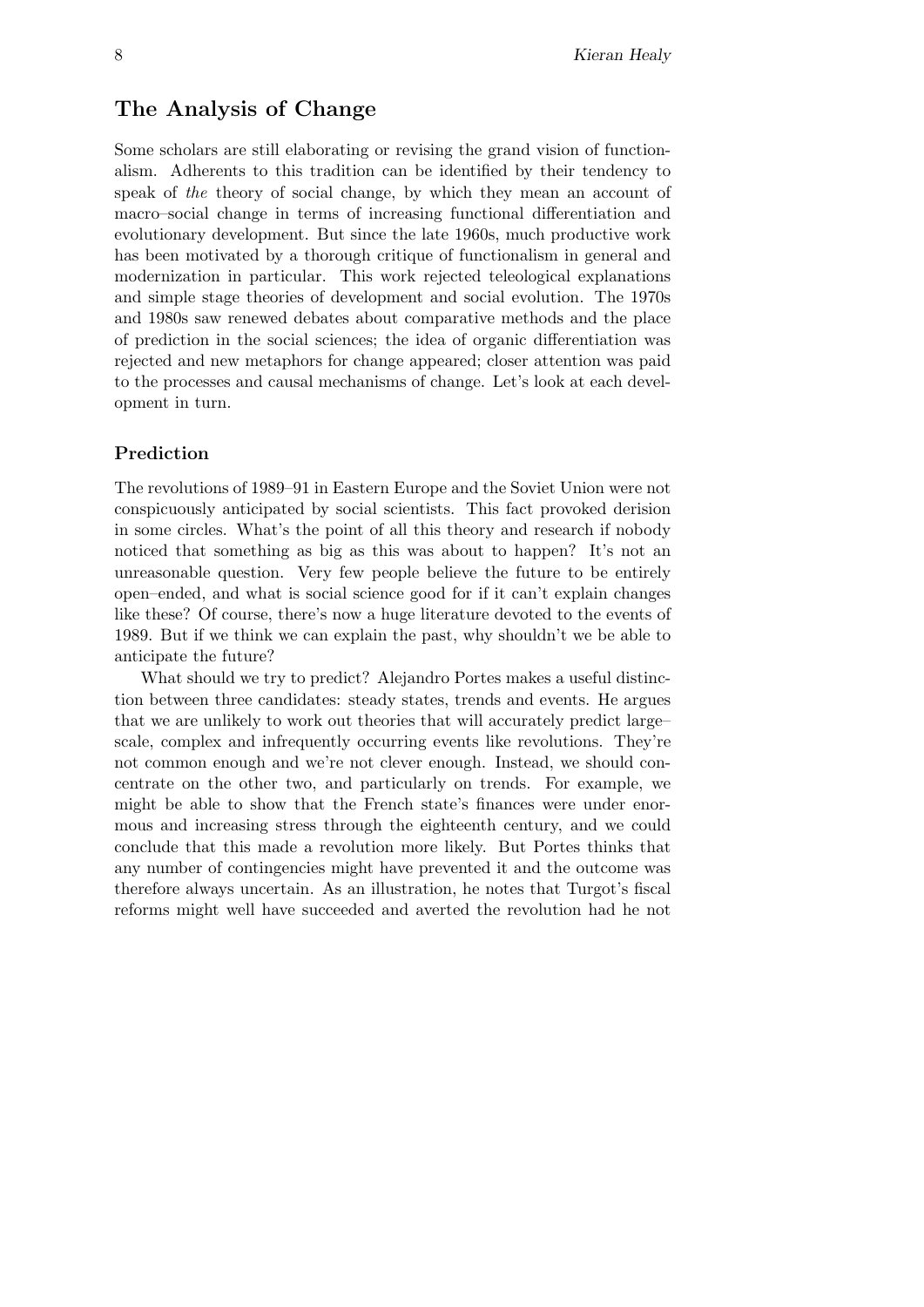been brought down by the actions of Marie Antoinette.<sup>5</sup>

Prediction is a dangerous business, then. Prophecies can be both selffulfilling and self–negating. People who are aware of a prediction about themselves may act in such a way as to bring it about. Or if we discover an unpleasant trend, we might be able to take steps to reverse it. Even worse, some kinds of events seem to be a priori impossible to predict, because predicting them would involve actually doing them. Humphrey Lyttleton was once asked if he knew where Jazz was going. "If I new where Jazz was going," he replied, "I'd be there already." Virtually the entire "futurology" literature of the 1960s and 1970s is worthless today because it failed to attend to these kinds of uncertainties and relied instead on simply extrapolating the trends of the day. Our theories often presuppose that overall trends or general tendencies can reliably be forecast. But our bad record suggests that such patterns are very difficult to identify. Social scientists have been shy of investigating the role of accident, coincidence or luck in social change. It might devalue the enterprise if too many things just came down to chance.

Portes recommends a middle course between the Scylla of determinism and the Charybdis of caprice. His solution is a sensible one, but the distinction between trends and events begs an important question. How fragile are events and how much leeway should we allow ourselves when analyzing them? Suppose, for example, that Turgot had remained as Louis XVI's finance minister and implemented his reforms. Suppose further that they had been quite successful, and 1789 turned out to be a quiet year for France. Revolution did not come until 1807. Would this event still be "the French Revolution"? How much would scholarship about its causes resemble the historiography of the real revolution? Portes argues that "predictions" of events like the fall of the Soviet Union are often really statements about trends. But how accurate must we be in order to successfully predict an event?

Portes suggests that "the course of French history might have been altogether different" had Louis not listened to Marie Antoinette. This kind of "what-if?" speculation is usually meant to show how a small change to a small link in large causal chain might have had enormous historical consequences.<sup>6</sup> The real question is whether our theories can hope to tell us how different it might have been, and which differences are the important

<sup>&</sup>lt;sup>5</sup>Alejandro Portes, "On Grand Surprises and Modest Certainties" American Journal of Sociology vol. 100 no. 6 (1995).

 ${}^{6}$ Cf. the rhyme in which the Kingdom was lost for the want of a horseshoe nail.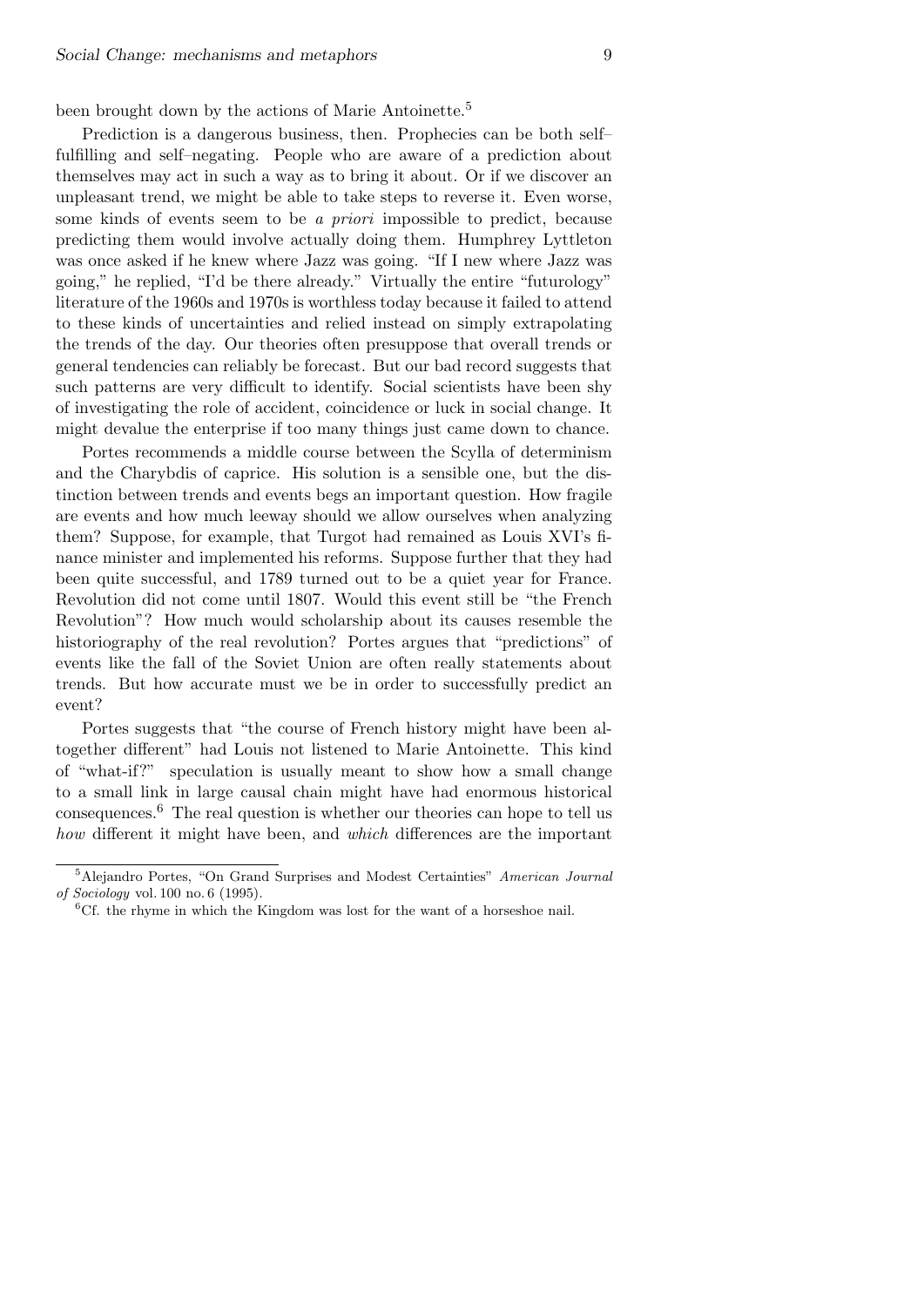ones. If even very large structural trends can be detonated, deflected or defused by individual actions, then reliable prediction is impossible. (Incidentally, the same goes for successful planning or informed efforts to change things.) Events are just too fragile: everything would have been different had  $x$  done  $z$  instead of  $y$ . If individuals do not have this kind of power, though, then predictive theory is not idle speculation (and planned interventions are not worthless). Events are more robust: Marie Antoinette and Turgot might have done what they liked, but the French Revolution would have come sooner or later.

Whatever about the subtleties, the predominant disciplinary view of prediction seems clear — if a little perverse. Surprisingly, successful predictions are rarely taken as strong evidence that a theory is true, or even useful. For example, in 1971 a sociologist writing about the Soviet Union suggested that a contradiction between a dictatorial party elite and a universalist ideology of socialism might lead to a crisis:

"There are instabilities inherent in the dictatorship of the Communist party. . . To the degree that the party succeeds in educating the population as good socialists, there may emerge democratizing pressures parallel to those that developed in Western polities and in Protestantism for eliminating the status of an elect. The processes of the democratic revolution have not yet reached an equilibrium in the Soviet Union. Further developments may well run in the direction of Western types of democratic government with responsibility to an electorate. . . "

The reputation of Talcott Parsons, the leading light of the functionalist– evolutionary tradition, has not been much enchanced by this accurate forecast.<sup>7</sup> Despite some protest to the contrary, sociologists do not think that this kind of prediction is worthwhile. Economists rarely even protest: the formal nature of their methods means that their disciplinary criteria rest on evaluating the internal logic rather than the empirical predictions of a model. These aversions may have a solid foundation. After all, if a community of scholars makes enough predicitons, someone is bound to get it right sooner or later. Instead, researchers aim for maximum explanatory power with the most parsimonious theory. Looking for variables that are "predictably" significant when tested is very different from coming up with a theory that aims to anticipate future events. This limits what social science can hope (or should be expected) to tell us about social change.

<sup>&</sup>lt;sup>7</sup>It can be found in Talcott Parsons, *The System of Modern Societies* (Prentice Hall).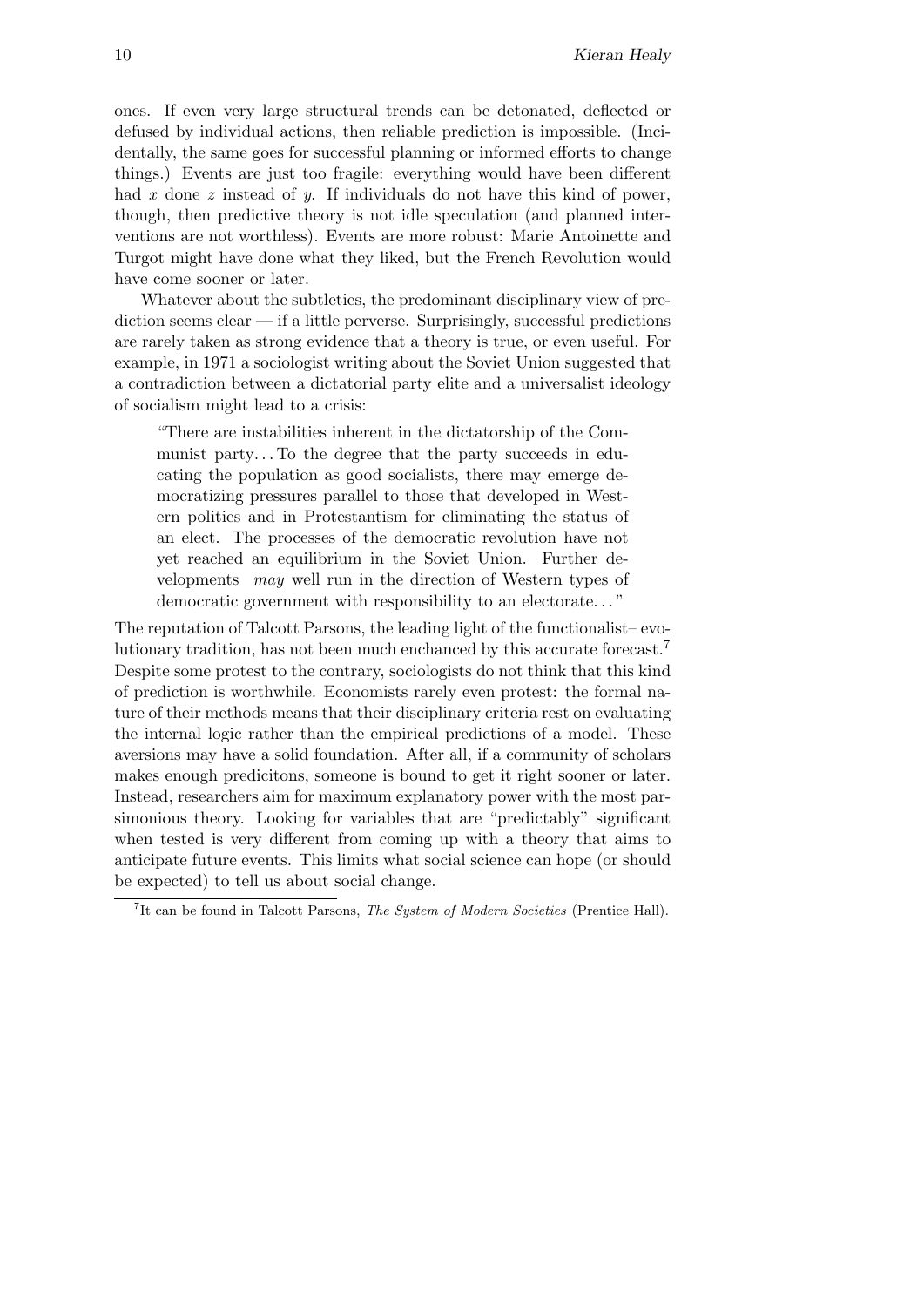# Metaphors of Change

We can usefully distinguish five metaphors that appear in discussions of change: organic development, ecological competition and selection, diffusion and contagion, path dependence and hysteresis, and complexity and self– organization. This list is not exhaustive; neither will any substantive account of some particular change necessarily be based on a clearly articulated metaphor. But they are very common nonetheless.

## Organic development

The classic analogy between the growth of living organisms and the development of societies has persisted in some form or other for millenia. In his Social Change and History, Robert Nisbet showed how the idea of organic growth and patterned, naturally unfolding development has underpinned all sorts of historical, political and sociological theories. The distinction between social structures and their functions comes from this analogy to complex organisms. In general, the evolutionary component of functional theories usually turns out to be about differentiation rather than Darwinian natural selection. On an organic analogy, societies become more and more complex as time passes, but there is no "selection mechanism" in operation: the pattern of growth is predetermined. It is often forgotten that Darwinian concepts of natural selection and evolution have no historical connection with organic theories of developmental growth. They are two different kinds of evolutionism.

#### Ecological competition and selection

By contrast, ecological metaphors of change are directly indebted to Darwin. Social units of some kind compete with each other for environmental niches. Population ecology models of organizations are the best–developed examples of this approach. Populations of organizations compete with one another; success is measured by survival.<sup>8</sup> It is possible to speak sensibly of the "efficiency" and "fitness" of the units because there is, as in nature, some regime that selects for some organizations and not others. Change is driven

<sup>8</sup>Even though population ecology is a well–worked–out theory, the disanalogies to Darwinian selection are immediately obvious. In natural selection, success is not defined by how long you survive but by how many offspring you have. There is no corresponding measure for things like organizations or states: life–span is a second–best measure.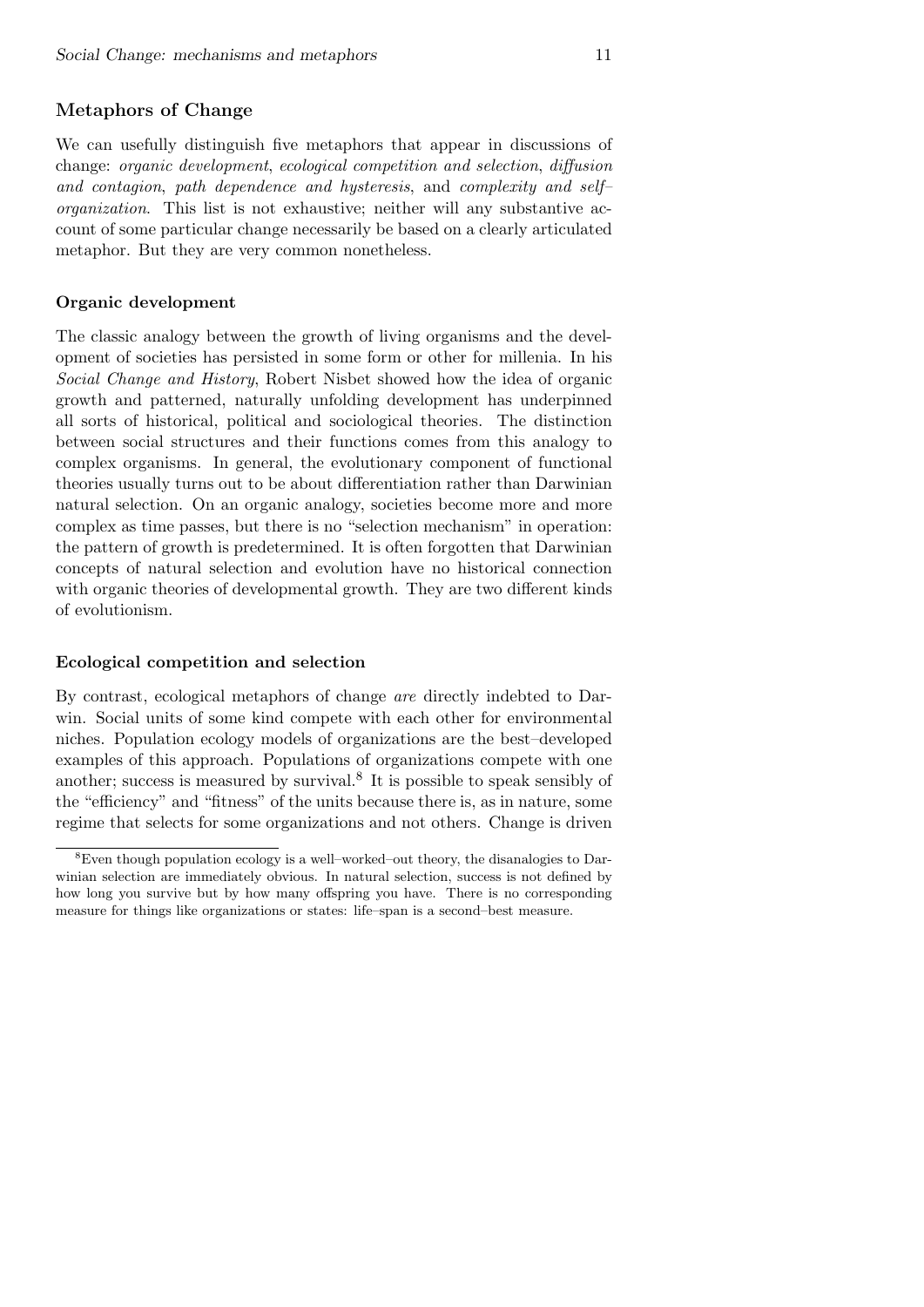by real competition in any population of units competing for the same resources, be they firms, nation–states or even ethnic groups. Surviving units will therefore be efficient in the sense that they are best adapted to their particular niche. Although it seems natural to extend the ecological metaphor to patterns of competition and evolution in whole ecosystems, population ecologists have largely restricted themselves to "intra–species" competition; that is, to the success rates of individual firms measured against other firms of the same type. "Inter–species" competition is more difficult to model.

The long shadows cast by Eugenics and Social Darwinism have kept sociologists away from exploring the selectionist paradigm in greater depth. Political scientists and (to a larger extent) economists don't suffer as much from these inhibitions. By far the most extensive work in this area has been done in the social sciences with the closest affinities to biology. In particular, evolutionary psychology has emerged as a well–defined research enterprise in the last fifteen years. It aims to show how individual behavior and the dynamics of social interaction can be explained in evolutionary terms.

#### Diffusion and contagion

Diffusion and contagion models liken change (especially cultural change such as fads and fashions) to the progress of a disease through a population. New ideas, beliefs or practices are invented and spread from person to person, or organization to organization. Processes of diffusion have been identified in many different studies. These analyses rely less on the biological metaphor if they identify a mechanism driving the process. Several plausible mechanisms exist, ranging from the rational choices of individuals, to the shape of the social networks that people live in, to more cultural accounts.

Theories of contagion with a Darwinian twist are increasingly common. The biologist Richard Dawkins makes the provocative suggestion that ideas and beliefs are subject to selection pressures, just as organisms are, and can be understood in the same way. Dawkins coined the term "meme" as the mental analogue of the gene. Accounts of cultural selection and change from the perspective of "Memetics" or "Memology" have have had considerable popular success. The notion that ideas and beliefs stay in your head because they are good at getting you to think about them has a certain twisted appeal. (Is the the theory of memes itself a good meme?) But the logic of the theory isn't so clear. Critics argue that defining a successful meme as an idea selected for its appeal runs the risk of simply affirming the consequent, as memes are selected because they are appealing and are appealing because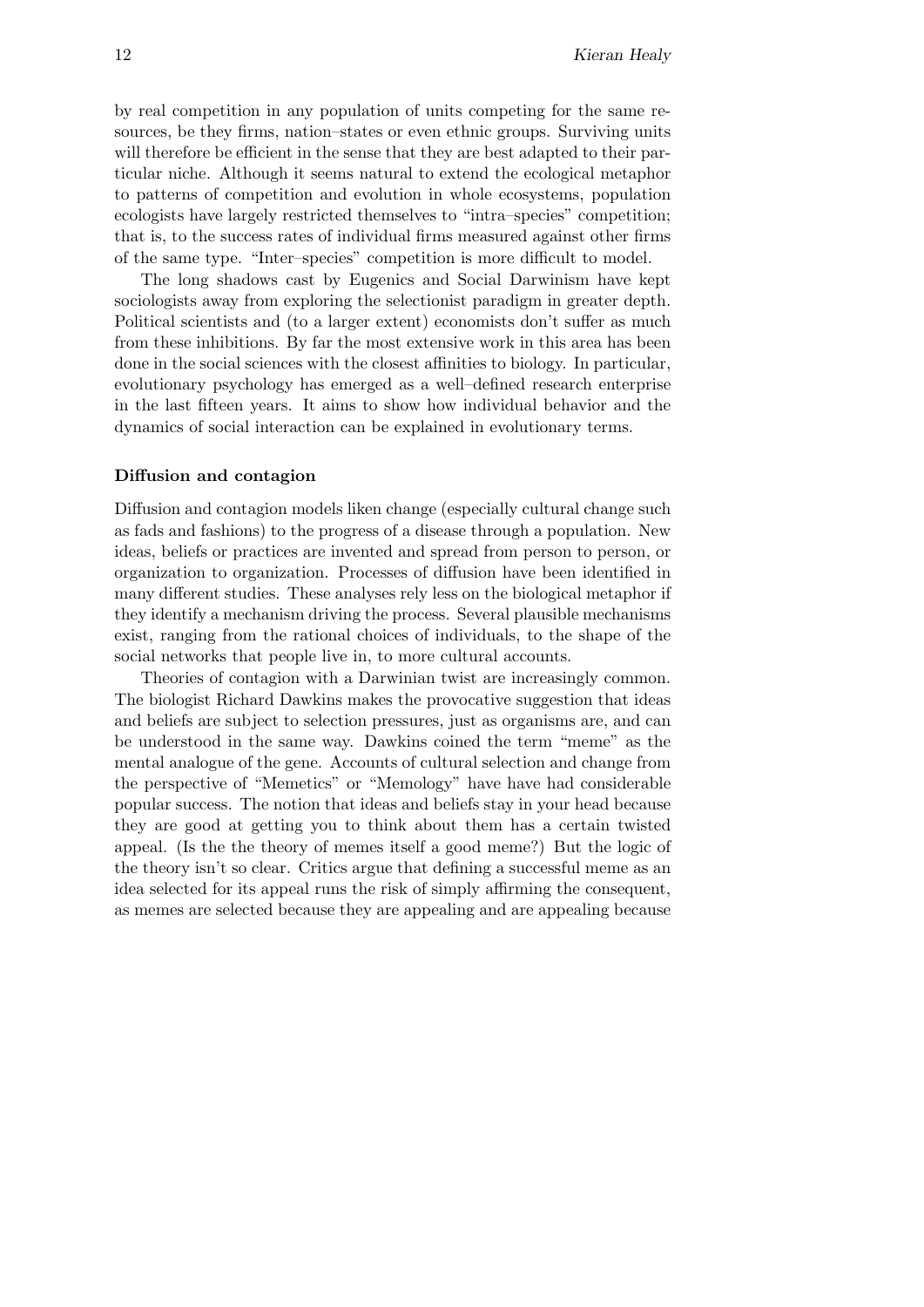they are selected. The result is a big "just–so" story that can't really be tested.

#### Path dependence and hysteresis

Path dependence is the idea that a present situation depends decisively on some past decision or event. Dependence isn't determinism: different outcomes are possible but, as time passes, each decision or event changes the set of available alternatives, perhaps opening up new ones, probably closing off previously accessible ones. Steven Krasner invokes the image of a periodically forking road or track. "Once a particular fork is chosen, it is very difficult to get back on a rejected path".<sup>9</sup> Once you decide to go to med school, it's very hard to start over as a computer scientist. These past choices and investments are your sunk costs. They include everything from your capital investments (buying a house in New Jersey makes it that much more awkward to move to Illinois) to your taken–for–granted assumptions about what's feasible. Their accumulated weight conditions your current set of options, narrowing the range over which you choose.

The concept of path dependence was inspired in part by developments in biology. It derives from a theory of punctuated equilibrium (put forward by Steven Jay Gould and Niles Eldredge), which argues that evolution happens in sudden spurts and jumps rather than by gradual increments. The idea appeals to sociologists and political scientists who want to explain how states tend to get stuck on particular developmental tracks. It is not clear whether these explanations properly explain why changes occur when they do. Why should branching happen in some periods and not others?

Path dependence suggests a series of discrete decision nodes, each with a one–time (though perhaps significant and long term) effect on the direction of a process. Hysteresis, on the other hand, is the continuous, elastic effect of the previous time period on the present one. Choosing a particular social welfare system is a path dependent process: what we have today is largely a consequence of what we decided in 1945. By contrast, it may be that one of the most important causes of this month's unemployment rate is last month's unemployment rate: this is a case of hysteresis. With path dependence, your sunk costs are dead weight; with hysteresis, they have their own momentum.

<sup>9</sup>Stephen Krasner, "Approaches to the State: alternative conceptions and historical dynamics" Comparative Politics vol. 16.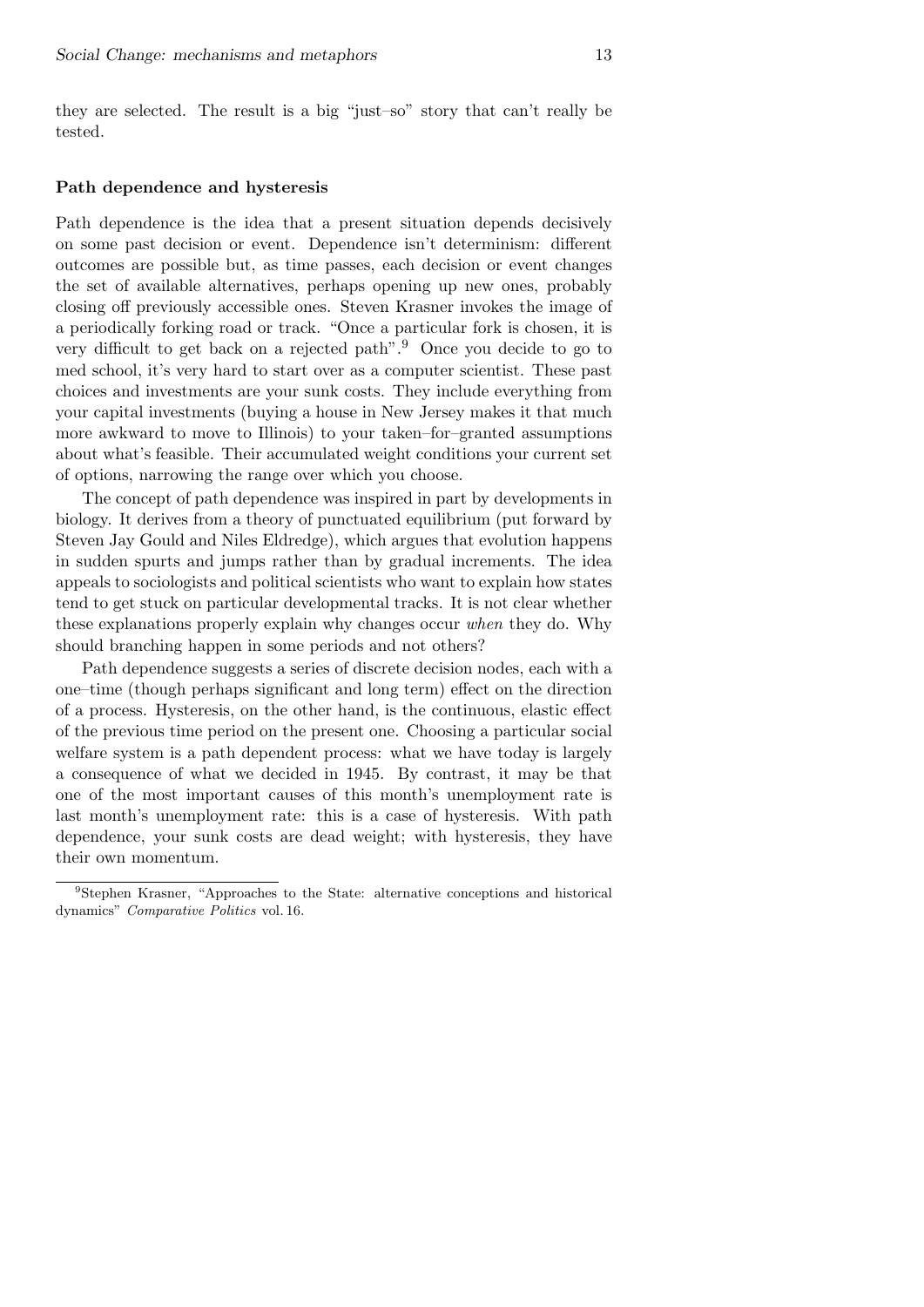### Complexity and self–organization

Complexity is a wholly new metaphor. Its novelty means that much work in this area has a breathless quality about it. Complexity theory is the study of self–organizing systems. Systems initially composed of more–or–less randomly distributed homogenous units may spontaneously form large–scale spatial or temporal patterns. Complexity theorists see self– organization everywhere from weather systems to Wall Street.

Part of the attraction of complexity theory comes from the fact that it claims to be able to model a huge variety of processes in the same way, without losing its explanatory force. It takes processes characterized by random growth or instability and shows how order is generated. For example, many and diverse phenomena seem to obey simple (and rather beguiling) power laws: Lotka's law of scientific productivity says that "the number of authors who publish a given number of scientific articles is inversely proportional to the square of the number of these articles."<sup>10</sup> The percentage of authors publishing *n* articles is approximately  $\frac{1}{n^2}$ . A similar relationship ("Zipf's law") applies to the relationship between a U.S. city's rank and its size: if you rank the 130 metropolitan areas in the United States by population and then plot the log of city rank against the log of city population, the result is a straight line with a slope of almost exactly minus one. This means it is very nearly true that the second–largest city in the U.S. has half the population of the largest, the third–largest a third of the population, and so on.<sup>11</sup> These data have been analyzed by economist Paul Krugman. He notes that although the second largest city in the U.S. (Los Angeles) is considerably more than half as populous as the largest (New York), "once you get down the ranking a bit, the fit starts to become almost terrifyingly exact. For example, the 10th ranked metropolitan area in the United States is Houston, with 3.85 million people. The 100th ranked area is Spokane, Washington, with  $370,000$  people...".<sup>12</sup>

It's not clear what these sorts of facts mean. Complexity theory was developed in the natural sciences, mainly by chemists and physicists. Im-

<sup>10</sup>For details and evidence see William N. Dunn, "Probing the bounds of ignorance in policy analysis" American Behavioral Scientist 40:227–98.

 $112$ ipf's law also applies to written texts or natural languages, where it states that the rank of a word is inversely proportional to the frequency of its occurrence.

 $12$ For more on this, see Paul Krugman, The Self-Organizing Economy (Blackwell). Another interesting and accessible application of this approach can be found in the fascinating agent–based computer simulations of social processes developed by Brian Epstein and Robert Axtell in Growing Artificial Societies (Brookings).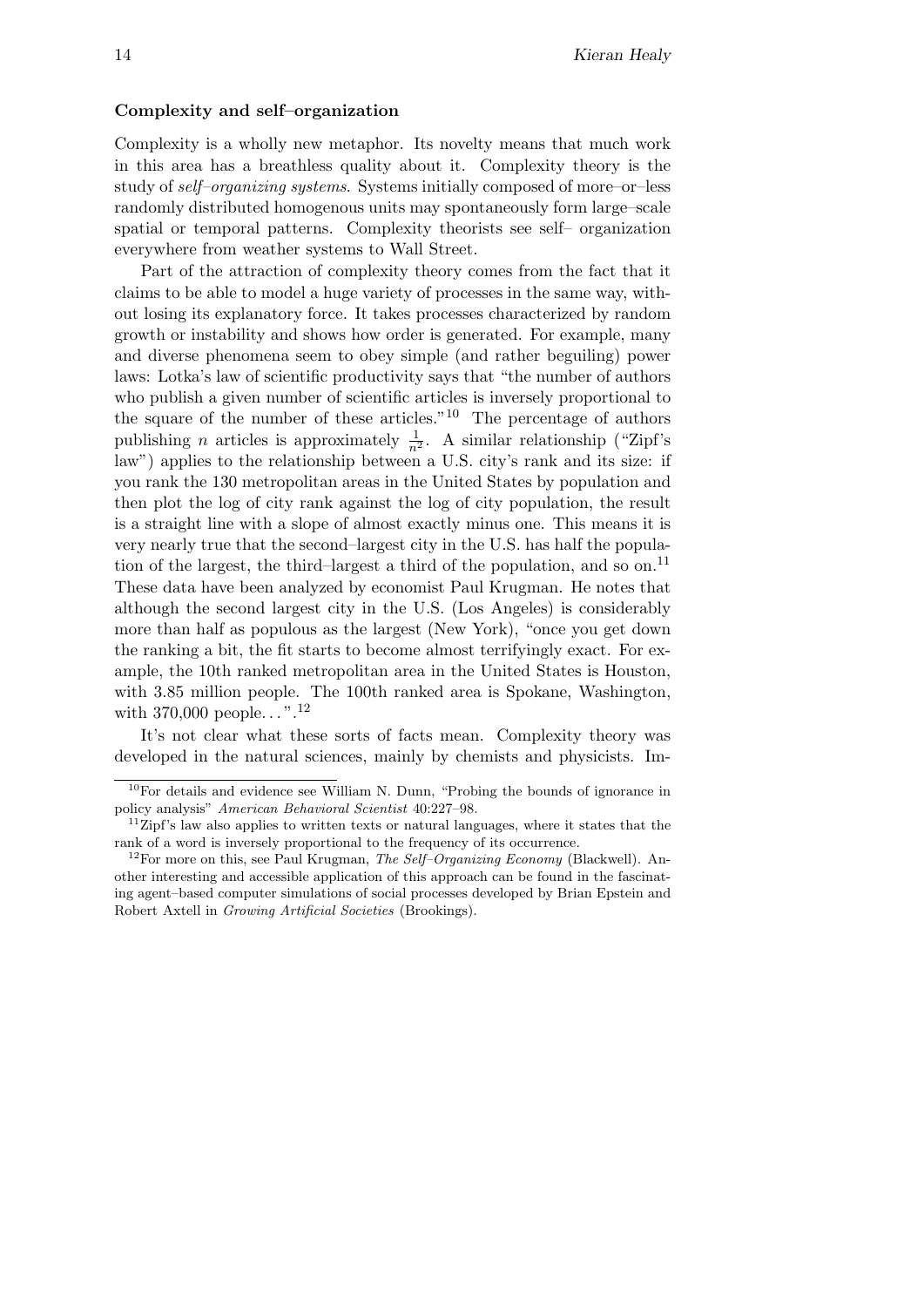porting it into the social sciences will probably be a difficult business. Part of the difficulty, but also much of the interest, comes from the fact that the outlook of the researchers who developed the approach is rather different from that of mainstream social scientists. Paul Krugman, who usually studies international trade, is one of the few researchers on the social science side of the divide who have tried to apply the approach to standard problems. At present, the promise of complexity theory is greater than its substance. It remains to be seen whether the mathematical core of the theory can usefully be applied to social processes, or whether it will do more metaphorical duty than practical work.<sup>13</sup> The field does seem set to grow rapidly.

# Mechanisms and causes

Enthusiasm for grand theories of social change has given way to demands for well–defined mechanisms that show us how change happens. The idea is that good theory must specify plausible mechanisms that link alleged causes to purported effects. But what exactly is a mechanism?

We can start with a negative definition. To say that a theory "describes no mechanism" linking cause  $A$  to effect  $B$  means that we have not been shown a causal sequence that plausibly brings us from one to the other. This assumes that we already know what a plausible cause looks like. The point is brought out nicely by John A. Hall's story about an essay an undergraduate friend was asked to write on the social causes of the rise of Fascism. Having researched and written the essay, Hall's friend found that he had fallen into a trap set by his tutor. He was told that there were no "social" causes of Fascism (or anything else), there were only individual motivations, decisions, actions and their consequences.<sup>14</sup> A complaint about the absence of a mechanism is also a claim about what you think exists in the world, i.e. what your social ontology contains. For Hall's tutor, it consisted only of individuals. Classes, states and other "social" entities were at most descriptions of aggregate individual actions. It was a mistake to think they could cause anything.

Any causal explanation will take for granted what can count as a cause in the first place. Sociologists often believe in non–individual entities that nevertheless have causal powers. Economists usually don't: they only believe in individuals. Disagreement about the presence or absence of mechanisms

<sup>&</sup>lt;sup>13</sup>Chaos Theory presently seems confined to this role, in the wake of a lot of excited speculation a few years ago.

 $14$ John Hall, *Powers and Liberties* (California).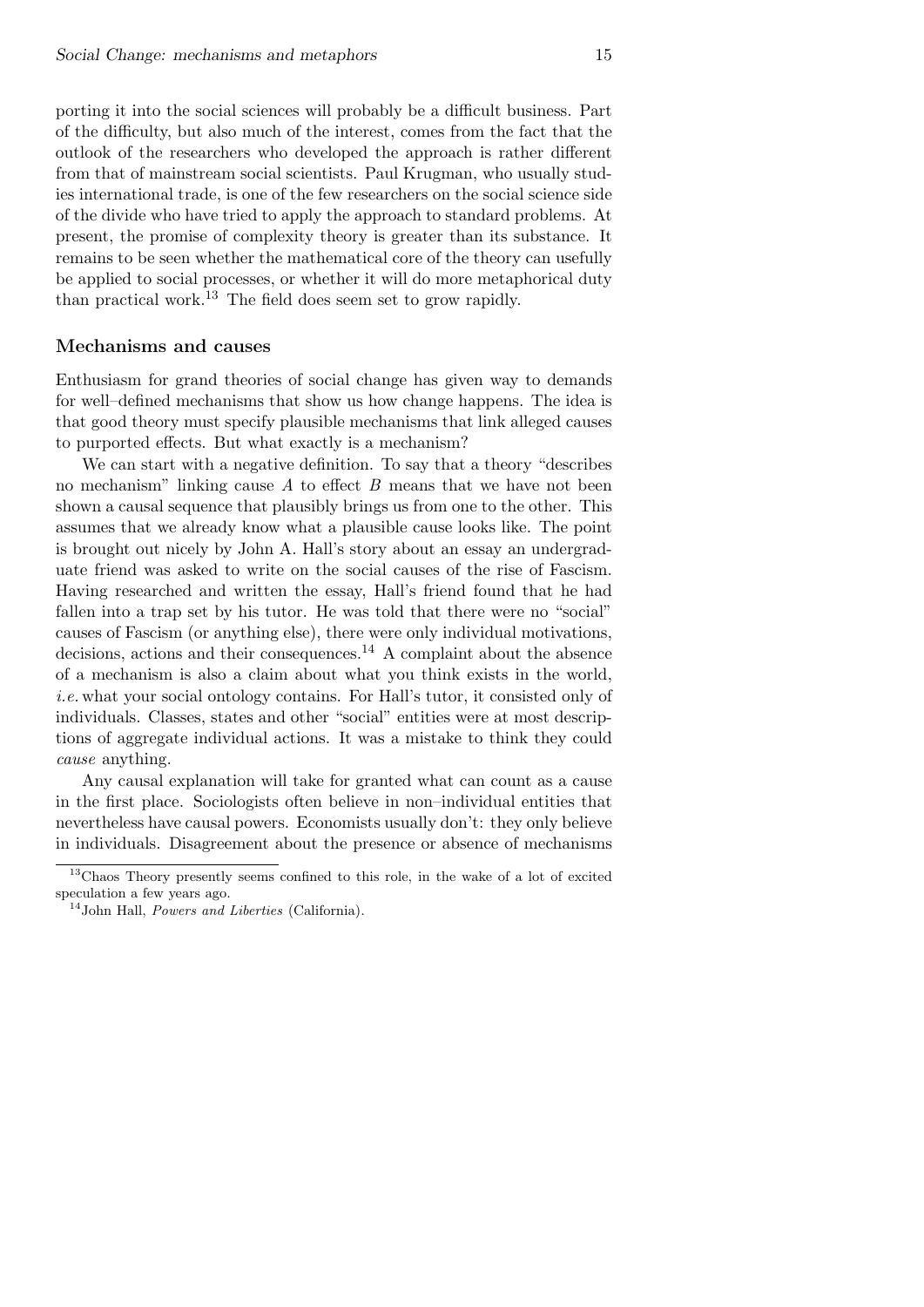often boils down to a deeper argument about whether things like classes, states, networks, or discourses can really be said to exist or have the power to make things happen.<sup>15</sup>

# Sources of Social Change

So far, we've looked at some of the different ways that change might be described or conceptualized. But what about sources of change in the real world? Abstract mechanisms are one thing, real sites of social transformation are another. The following is a rather selective survey of research on some of these sources. The issues raised so far should be visible to varying degrees in the sections that follow. I discuss the following sources of change: demography, the economy, technology, planning, organizations, institutions and culture. The mechanisms already discussed can be seen operating in these different areas of social life. The metaphors are visible in the theories that scholars have come up with to explain these processes.<sup>16</sup>

# Demography

Demographic processes drive change at all levels of society, from the broadest, long–run, global patterns of human population development to the most contemporary trends in fertility and immigration. Demographic change is bound up with institutional and political change: as family systems shift in form, societies look to influence these patterns through social policy.

At its largest scale, the study of population change intersects with the study of historical variation in geographical conditions. H. H. Lamb has collected much evidence that shows how population growth and economic development have been associated with mild or unusually warm historical periods (such as the early medieval era). On a (relatively) smaller scale,

 $15$ If you believe an inanimate or abstract object can actively decide to make things happen or generally behave like a person, you commit the sin of *reification*. We sin in a venial way all the time, as when we say "The Computer destroyed all my work," "Wall Street changed its mind about Microsoft," or "The United States bombed the Sudan." This is just shorthand for the correct, but much longer, explanation. If you start to believe that the Computer actually has a vendetta against you, or that Wall Street really has a mind to change then you've graduated from metonymy (a forgivable shortcut) to reification (a category mistake).

<sup>&</sup>lt;sup>16</sup>Such a brief and rapid survey is sure to annoy anyone who knows any of these fields in depth. I want only to show some of the affinities between them, rather than faithfully reproduce their individual detail.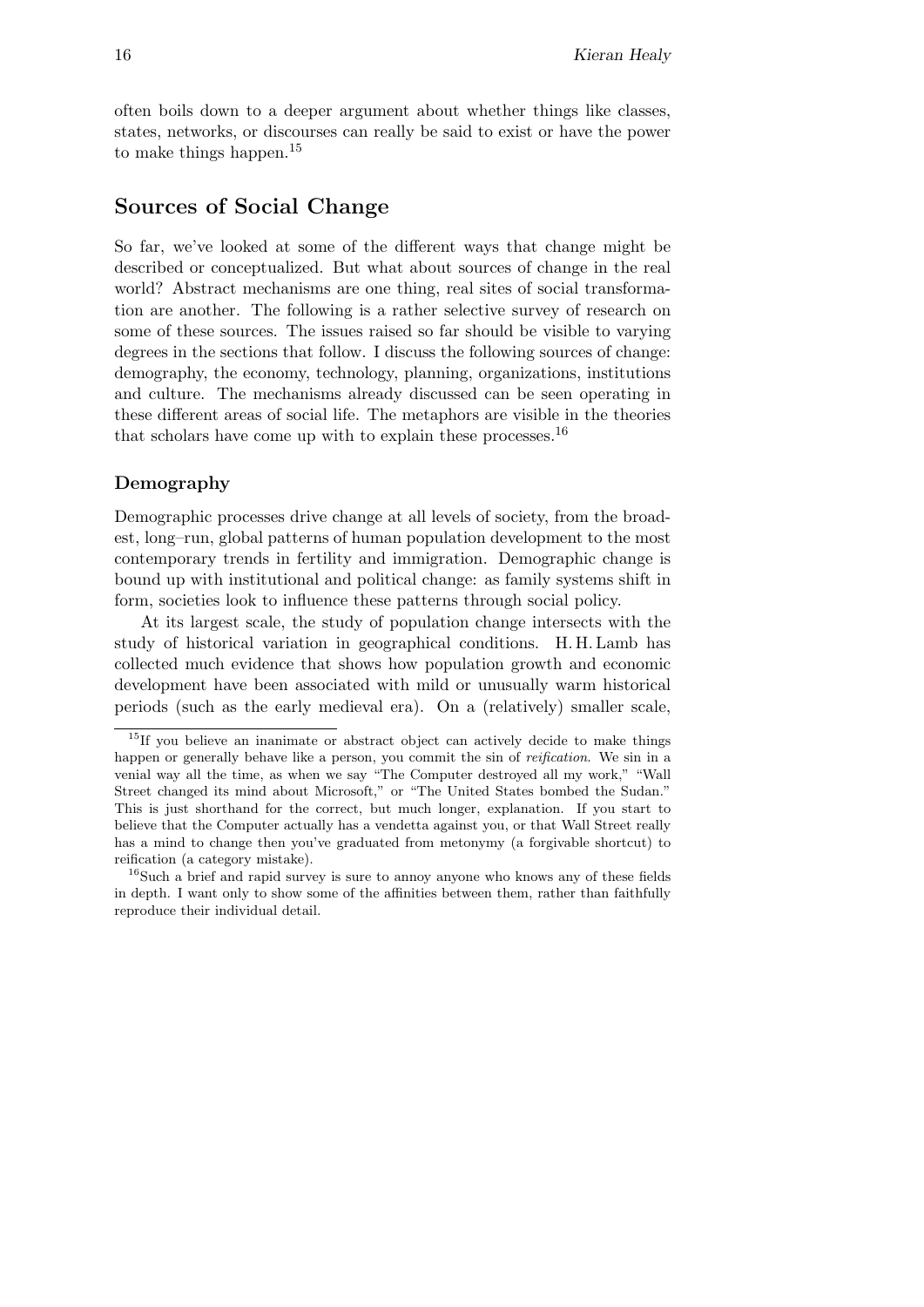the most durable and debated theory of change is undoubtedly that of the demographic transition. This is the familiar idea that European societies experienced first a drop in death rates and subsequently a drop in birth rates, resulting in a sharp rise in population over a period of several generations.

The demographic transition is a good example of a trend looking for a mechanism. If you make a graph of the birth and death rates of European countries from the late 1700s to the early 1900s, the shift from a high– birth/high–death to a low-birth/low-death regime is clear. There seems to be a stable before period, a stable after period, and some switch–over in the middle. But while the shape of the transition is compelling, there is surprisingly little consensus on the mechanisms that drove this change. It's not clear how we got from before to after, and simply listing the differences between the two doesn't constitute an explanation. The usual suspects — modernization, industrial development, and so on — have all been found wanting. Other alternatives fail to explain all the cases. Demographers have found both the mechanisms of the European transition and the applicability of the pattern to other countries to be unclear and controversial.

A different branch of demography tracks and tries to explain contemporary trends in fertility patterns, immigration and family institutions. The focus here is on figuring out what drives changes in the the timing of births, how immigrants adapt to and change the societies they live in, the complicated relationship between demographic change and social welfare policy, and so on. Change in population, whether by fertility or immigration, is perhaps the most basic kind of social change there is. Although we can track what's happening to the population in a more–or–less accurate way, trends are generally not good guides to the future. Forecasting population growth has been an industry since the 1950s, but although extrapolating trends is easy, forecasting changes (like baby booms or busts) has proved much more difficult. Population modelling is an area where the attractions and difficulties of prediction in the social sciences are especially clear.

# Technology

The simplest theories of change depend on some "exogenous shock" to get things moving. Something on the outside (itself generally unanalyzed) gives the system a push and this sets off a series of internal changes. Technology is probably the most common causa causans of this kind. A new invention or technique — the steam engine, the spinning jenny, the printing press, the transistor — simply bursts upon an unsuspecting world and transforms it.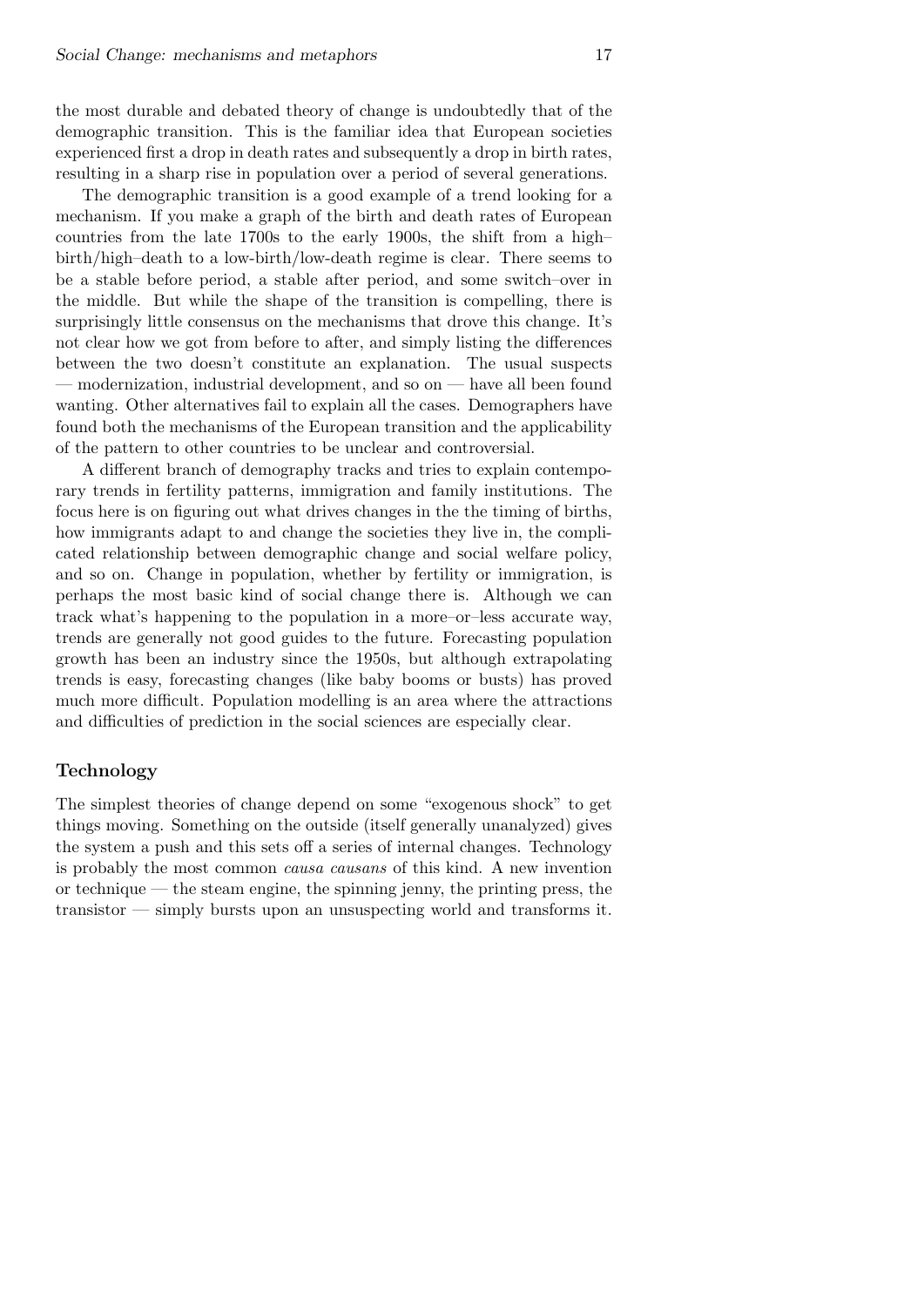On this view, technology is its own mechanism, and the timely appearance of a new invention is a sufficient cause of change.

Social scientists have therefore had a difficult relationship with technological explanations of social change. They instinctively (and with good reason) reject this image of protean transformation, contending that technologies can only be understood within particular social contexts. Their adoption, diffusion and even their invention is constrained and explained by social forces. At the same time, the power of new technologies is impossible to discount altogether, and it seems self–defeating to deny the role of technology for the sake of defending a disciplinary boundary.

The latest round of futurist speculation in this area has focussed on new information technologies, and to a lesser (but rapidly increasing) extent on developments in biotechnology. Theorists in the 1970s were sure that change was happening, but could not give a positive definition of the new society. Instead, they said it was "post–industrial." With some fanfare, the avatars of the "information society" (Esther Dyson, Michael Dertouzous, George Gilder and the like) have supplied this defining characteristic. These debates are closely related to questions about the changing nature of work in capitalist societies, and thus to the shape of capitialism more generally. I discuss that topic in the next section.

A different tradition of research examines the social history of particular innovations. The divide between popular and academic accounts is quite wide here. On the popular side, we often see the claim that, were it not for some particular invention, the Industrial revolution might never have happened, Columbus might never have sailed to America, and so on. This is the problem of fragile events, discussed above in connection with prediction. For example, Dava Sobel's bestselling Longitude tells the story of attempts to solve the key naval problem of the 1700s. Sailors could calculate their latitude very easily, but not their longitude. Navigators needed either a method to derive it from stellar observation or a watch that would run reliably at sea. With a good watch, you can work out your longitude if you know what time it is at some known longitude — Greenwich, for example. Educated opinion at the time held that nobody could make a watch accurate enough to keep time at sea.<sup>17</sup> The longitude problem was eventually solved by John Harrison, a self–taught Yorkshire clockmaker, who had to struggle with the

<sup>&</sup>lt;sup>17</sup>An enormous amount of scientific effort and state money went into solving this problem. The Greenwich observatory was founded precisely to come up with an astronomical solution.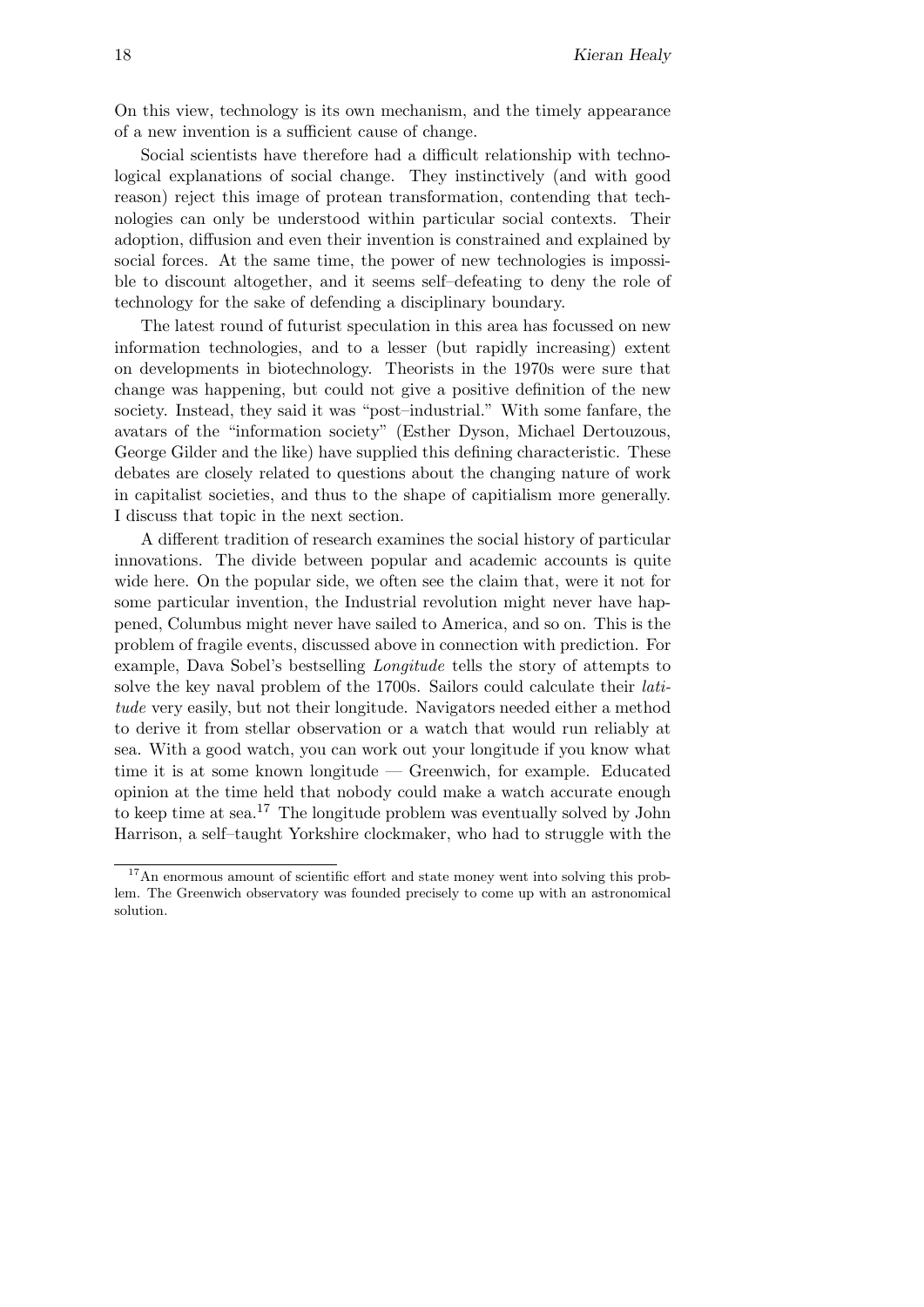his genius, and so on, while emphasizing the enormous consequences of his invention.<sup>18</sup> We can contrast this sort of account with work that emphasizes the interplay between social context, technological development and individual inventions. A good example is Susan Douglas's Inventing American Broadcasting, which examines the role played by government, business and the military in determining the shape of American radio broadcasting in its early years. She also gives a rich account of radio's cultural ramifications, from the glorification of the inventors to the thriving world of amateur tin-

kerers. Similarly, Wolfgang Schivelbusch's Disenchanted Night gives a sense of the cultural consequences of the industrialization of light, arguing that the mass production of reliable gas and electric illumination changed the way people did things in public and private, opened up new possibilities for policing and social control and reshaped commercial and cultural practices from shopping to theatre–going.

Other work further downplays the idea of the inventor–hero who changes the world. The question here is, what are the sources of innovation? Are some societies better at producing or taking advantage of inventions? There is a solid body of work that tackles this difficult question, showing that the timing and direction of change more often depends on institutional condititons than individual genius. Arnold Pacey's book The Maze of Ingenuity traces the development of an ideology of technical virtuosity and intellectual innovation through a series of case studies. In an interesting article, Randall Collins outlines a Weberian approach to the study of innovation, invention and technological change. He argues that new ideas are "rarely the crucial part of any invention, and, indeed, possible ideas seem to be far more widely available than their utilization." Collins advocates a broad historical and comparative approach that examines differences in rates of adoption and diffusion of particular technology, where the broadest impetus is provided by economic and geopolitical conditions, mediated through particular institutional configurations.<sup>19</sup>

<sup>&</sup>lt;sup>18</sup>The British empire was a maritime empire, and it would have had a much more difficult time existing without Harrison's clocks.

<sup>&</sup>lt;sup>19</sup>See Randall Collins, "A theory of technology" in his Weberian Sociological Theory (Cambridge).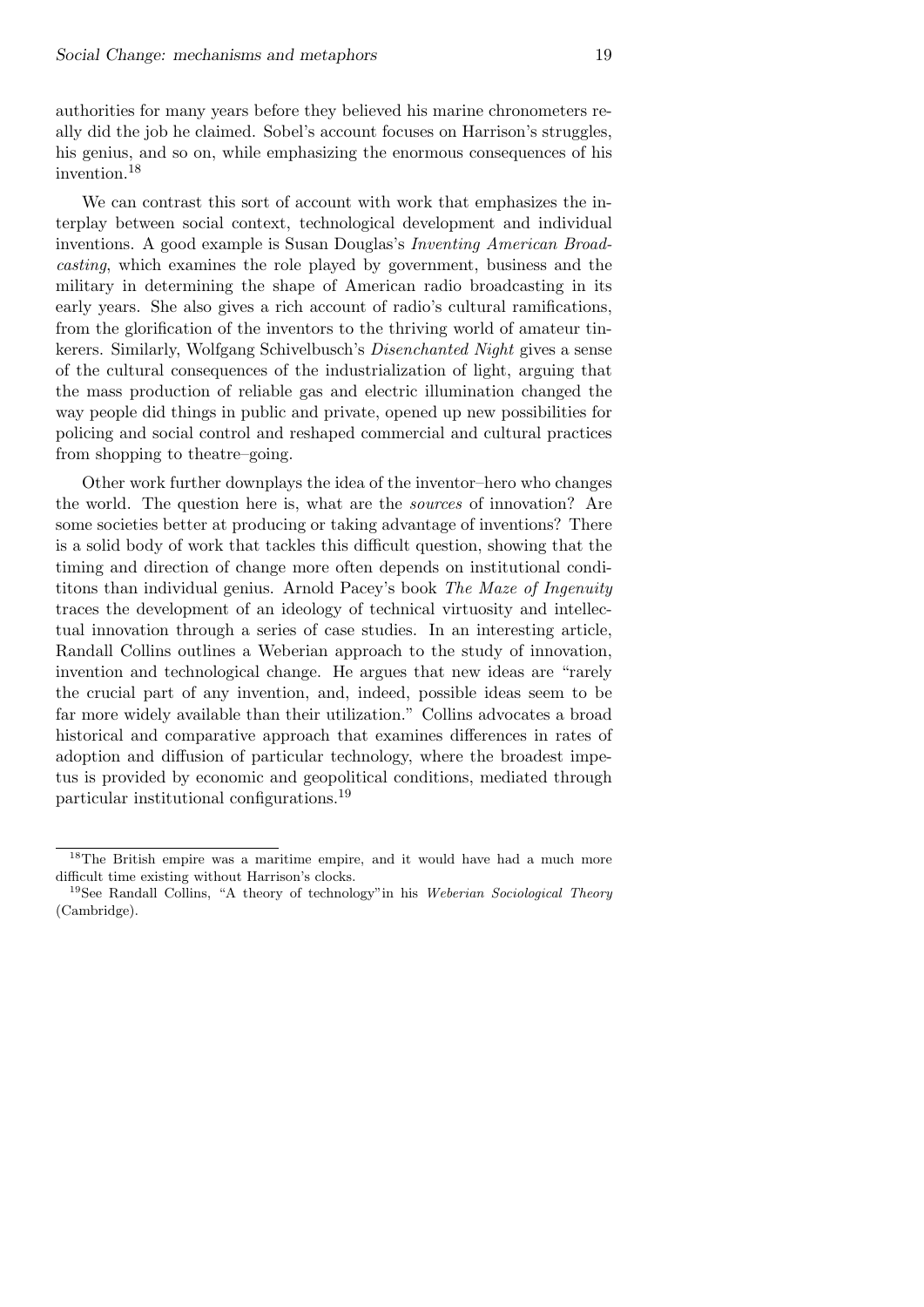## Economic change

Historians, economists and macro-sociologists examine economic change directly, through the analysis of historical transformations and indirectly, through the comparative analysis of different cases. We can highlight three general areas where processes of change are of central concern.

The first is the study of the development of captialism in the very long– run. Scholars here essentially inherit Max Weber's question, Why the West? The most ambitious strand of research here is World Systems theory, which addresses questions of European development in a world–historical framework. The world–systems approach was developed in conscious opposition both to modernization theory and its Marxist alternative, dependency theory. It tries to avoid any hint of developmentalism or ethnocentrism through its global framework and encyclopedic coverage. Its advocates argue that it is only by having a truly global range and a huge historical span that that the pattern and direction of social change becomes visible. Social change here is something that happens to whole societies or civilizations over centuries., and over which individuals can have little control.

Still at an international or global scale, but over a much–reduced time frame, macro-economists, comparative sociologists and modern historians examine the present shape and future trajectory of capitalism. Unlike the staggering scale of the world–system, change at this level is visible over the course of people's lives. In the 1970s and early 1980s, sociologists and economists debated the relationship between technology and the labor process, particularly the thesis that technological change deskilled labor to the benefit of capital. These debates gave way to the analyis of industrial restructuring and the decline of heavy manufacturing industry in Western Europe and the United States. A new production and manufacturing regime seemed to be emerging, one based on "flexible specialization" rather than mass–production.<sup>20</sup> In the last few years, these debates have increasingly centered on the idea that the world economy is beoming increasingly "globalized."

The concept of globalization ties together ideas about new information technologies, the changing role of the nation–state, and the spatial reorganization of worldwide capital and labor flows. Geographers have traced the effects of this process on cities, showing how the physical and social geographies of cities like New York, London and Tokyo have been reorganized by

 $20$ See, for example, Michael Piore and Charles Sabel The Second Industrial Divide (Basic).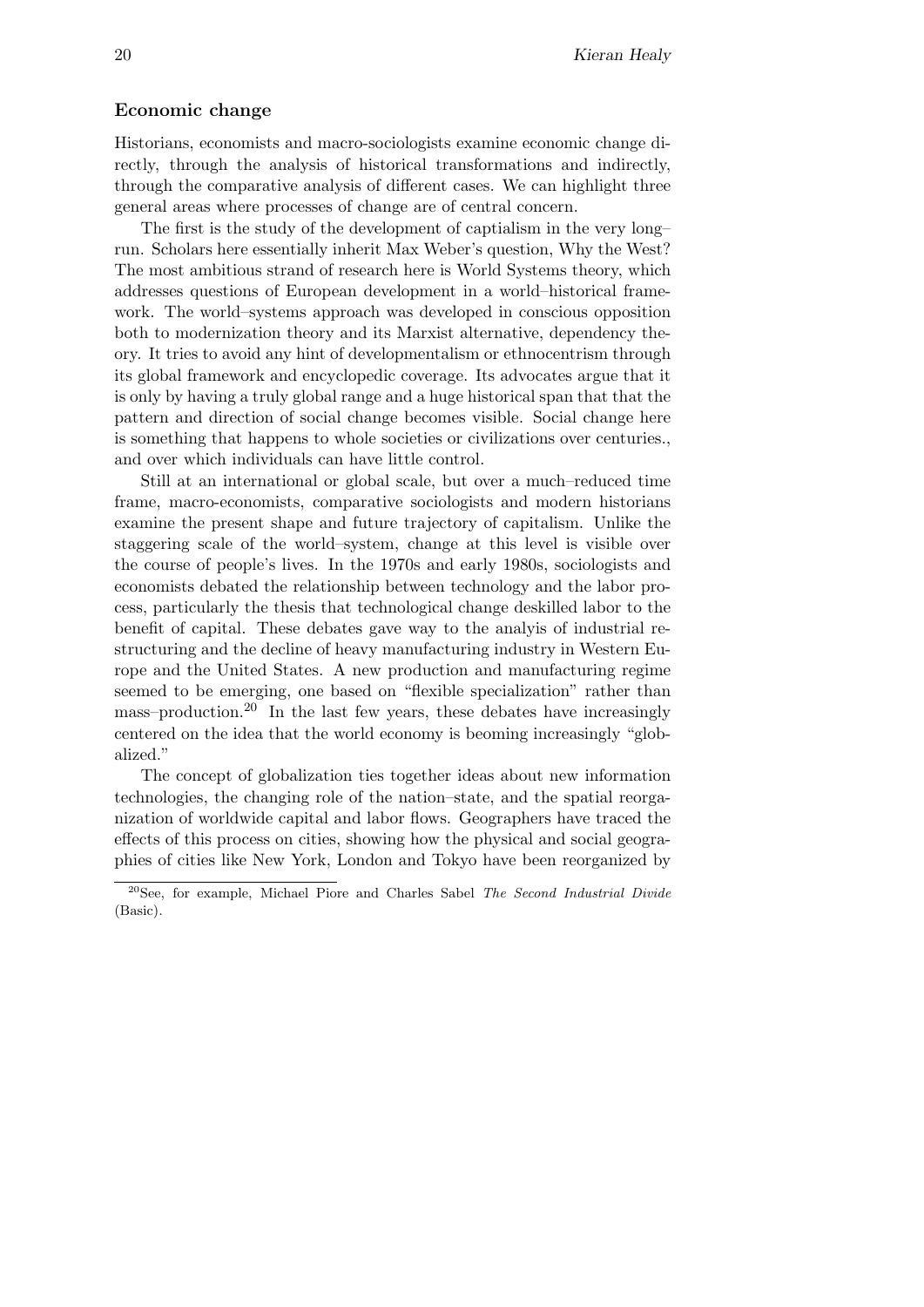global economic change. Within economics and sociology, there is a lot of argument about what exactly is happening. A common argument, generally accepted in the media and well–documented in the academic literature, is that a new era of global competition and mobile captial has hit low– or unskilled workers in the United States and Europe hardest. On the policy circuit, writers like Lester Thurow and Robert Reich argue that the new global competition has completely changed how economies work and what policy–makers can do about it.

Others are skeptical — hence the term "globaloney." The common claim that waves of corporate downsizing improved the competitiveness of American business has been called into question, for example. In Fat and Mean, the late David Gordon argued instead that labor market institutions benefit a "bureaucratic burden" of managers at the expense of ordinary workers. From the perspective of mainstream economics, Paul Krugman regularly derides what he calls "pop internationalism" (as represented by Reich et al.) as theoretically empty and empirically false. He argues that world trade is not as important to the United States as people think and that, more importantly, it should not be thought of as a competitive, zero–sum game where some countries must lose if others are to win. In the same vein, a number of historians have pointed out that despite new information technologies and the globalization hype, even open economies like the U. K. still trade less now than they did at the turn of the century.

Debate about globalization is generally carried on amongst policy–makers, which should make it clear that an important source of macro–social change comes from the active attempts of large organizations, and particularly nation–states, to initiate change themselves. Any investigation of large– scale economic change can't avoid the role of political institutions. Work here has recently been spurred by political reconstruction in South America, Eastern Europe and the former Soviet Union. Although they may have failed to predict these events, sociologists, economists and political scientists have not been slow to recommend what should happen next.

## Planned change

Like technology, planning is at once a field of study and a mechanism for change. Intentional action, learning and strategizing can straightforwardly explain why things turned out the way they did. A properly executed plan should bring about the desired outcome. But plans may be variably coupled to outcomes. We can distinguish between planning that something will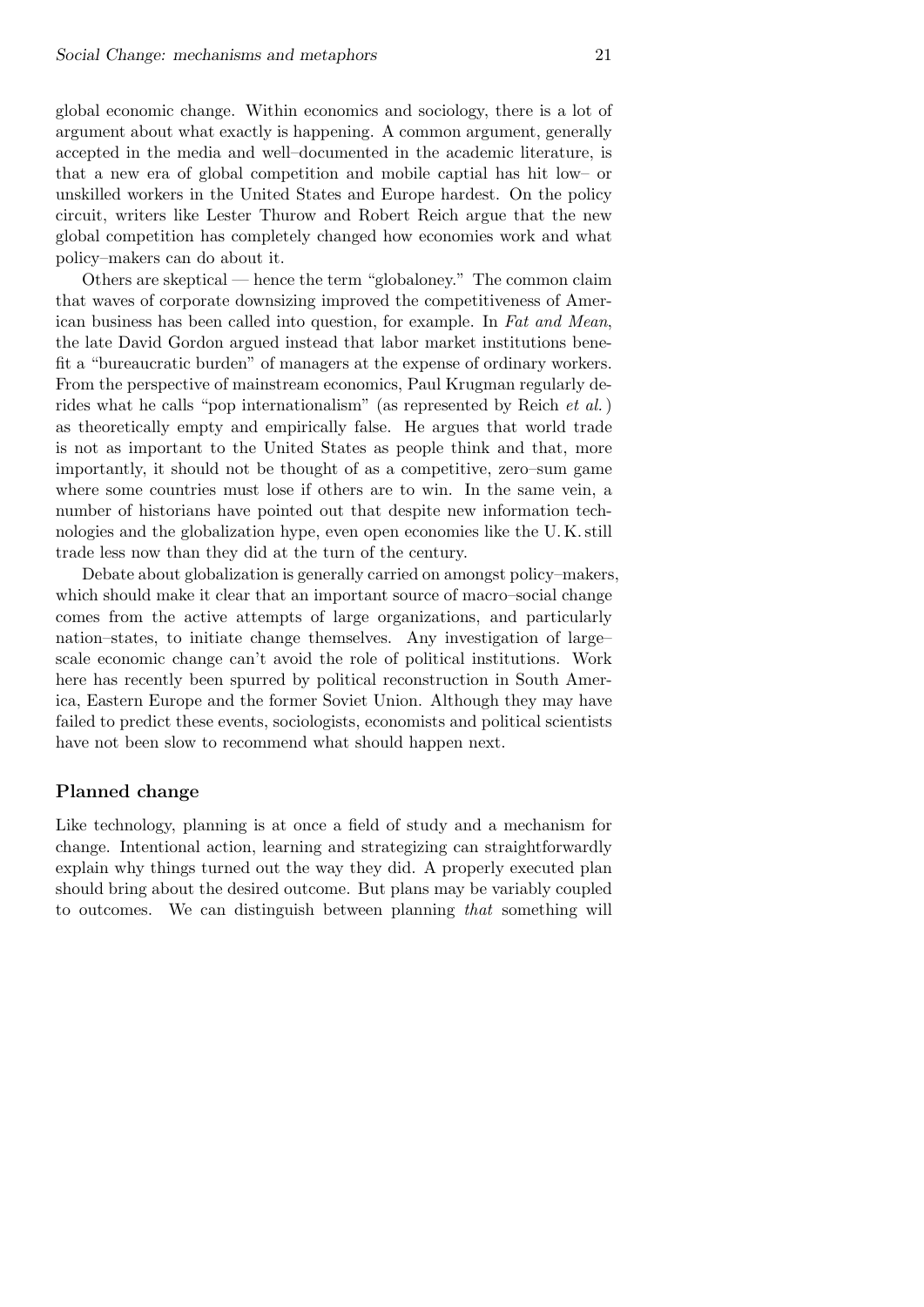happen and planning so that it will happen. The first case is just forecasting: I anticipate something will happen. Maybe I know what to do in the event. In the second, I actively do something to bring it about. But even in this case, others may be skeptical that there really is a direct link between my plan and the outcome. We may feel suspicious when we hear someone claim that their plan and subsequent actions caused their objective to come about.

Advocates of planned change in organizations and communities believe that things can accurately be planned for, plans successfully implemented and goals reliably achieved. There is a theory and method of planned change. There is a whole literature that works from this perspective. It's mainly prescriptive, and addressed to managers or community leaders. It lays out what needs to be done, usually drawing on one or more case studies. Some critical work also exists within this tradition. It seems to have been provoked by dissatisfaction with attempts to measure and evaluate "successful" changes or innovation. While the management view predominates in studies of organizations, work has also been done on participatory communication (particularly in the field of development) that stresses the problems that occur when plans are imposed from above without consultation with their supposed beneficiaries.

The more analytic the work on planned change, the more likely it is to question the assumptions of the group or organization under study. It will pay more attentiont to the power relations between groups involved in the plan, and take a closer look at the assumptions of those involved. For example, Peter Marris examined two efforts at inner–city regeneration in England. He found that different metaphors of the planning process tended to be favored by different interests in the process.<sup>21</sup>

The larger the scale of the plan, the more difficult questions of causation become. Planners seem less like independent actors and more like creatures of their environment. Interestingly, although plans may become increasingly decoupled from outcomes as their scale increases, it can be argued that this improves the chances of plans getting credit for whatever good things happen following their implementation. Some varieties of sociological research on institutions argue roughly this. For example, economic plans and policy interventions that are followed by the desired results will be "discovered' to have been effective. At the end of a depression, for example, whatever the government happens to be doing will be credited with pulling the country

<sup>&</sup>lt;sup>21</sup>Peter Marris, *Meaning and Action: community planning and conceptions of change* (Routledge).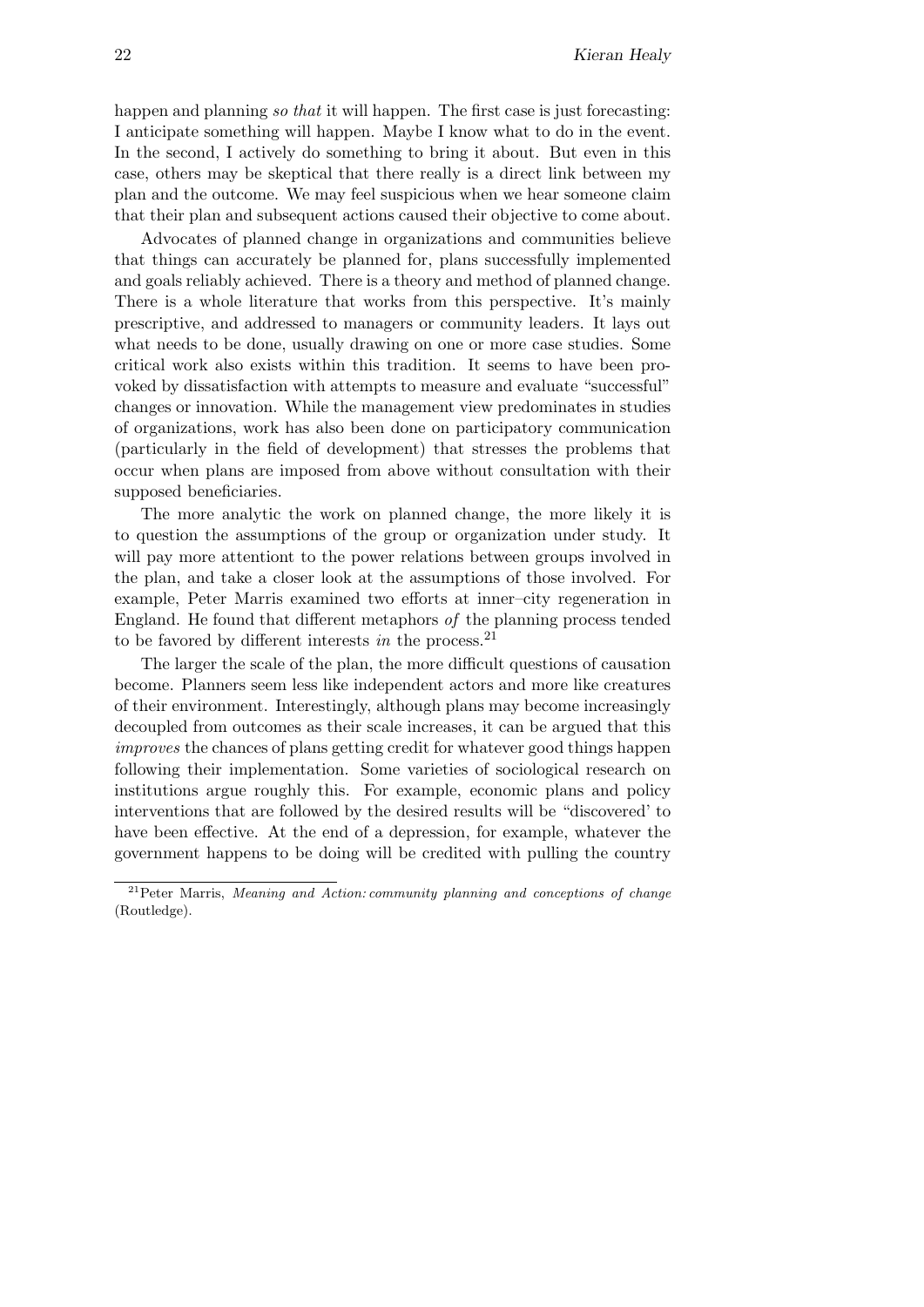out of its slump. In such cases, simply having a plan goes a long way toward making everyone feel better, and a wide range of outcomes can be reconciled with the claim that the plan was a success.

Social scientists are very interested in why plans fail, spin out of control or rebound on their makers. In economics, there is a well–entrenched view that the complexity of human action makes planning impossible, whereas the market can be guaranteed to produce the most efficient outcomes. Sociologists have long been fascinated by the unintended consequences of human actions. The idea is periodically rediscovered every twenty years or so.<sup>22</sup>

The best recent study along these lines is James Scott's Seeing Like a State, which should probably be read by confident planners everywhere. Scott describes the historical processes and ideological motivations behind South American urban planning, Soviet collectivization, and compulsory villagization projects in Tanzania. In each of these cases, disaster was brought about by an authoritarian state staffed with planners who were convinced that life could be improved in a scientific manner. Against this tendency to generalize and simplify, Scott argues that successful planning requires  $m\bar{e}t$ is, a (somewhat elusive) variety of practical, applied knowledge that blends experience and improvisation with an eye to the circumstances.<sup>23</sup>

The planners' main problem, according to Scott, was their need to simplify and regulate everything within their purview. A plan is like a map or blueprint: it provides an abstract guide to the world. Scott argues that his planners liked their maps to be as clean and well–ordered as possible. Success or progress was measured by the degree to which the world could be made as orderly as the plan. Plans conceived in this fashion lead to disaster because they can't tell the difference between necessary complexity and useless noise.

### Organizations

Organizational sociology has long been concerned with innovation. Owners, managers and workers have a vested interest in figuring out how organizations work and how they can be changed. Early studies looked at the question through the lens of organizational failure. Researchers found supposedly rational bureaucracies to be conflict–ridden and actively resistant

 $22$ The opening article in the first issue of the *American Sociological Review* was a piece by Pitrim Sorokin called "Is Planning Possible?"

 $^{23}$ Metis, the wife of Zeus, was the Greek goddess who personified intelligence.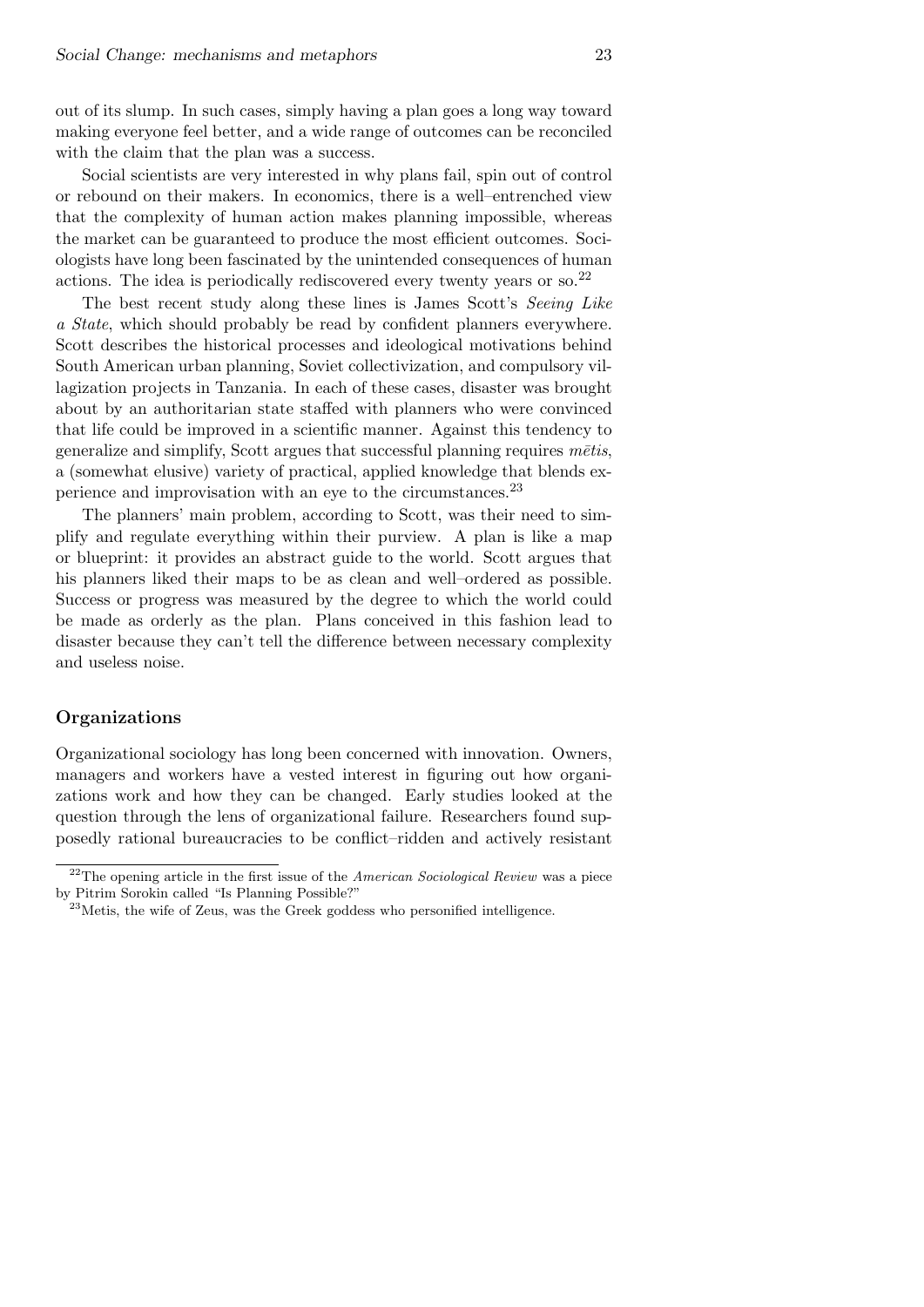to change on the one hand, or cumbersome and unable to react to or learn from it on the other.

Contingency approaches extended this view. Influenced by a narrow reading of Max Weber's theory of bureaucracy, standard management theories treated organizations as self–contained units whose problems were caused and solved internally. Contingency theory examined them in context. They found that organizations were be better adapted to some environments than others. An organization in the wrong kind of environment generally did a bad job of responding to change. In the late 1950s and early 1960s, Joan Woodward examined the relationship between organizational form and industrial technology, arguing that the latter predicted the former for successful companies. A different kind of contextual argument was made by Arthur Stinchcombe, who observed that organizations founded at the same time tend to look and work the same. He also noted that new organizations fail more often than old ones. This general approach raised important questions about environments, information and uncertainty that have remained at the center of thinking about organizational change.

The study of organizations easily lends itself to metaphor, probably because its units of analysis can be treated as having the characteristics of persons (and by extension, of organisms generally): they can grow, learn, compete, fight and copy one another. The population ecology approach makes explicit use of the ecological metaphor, using the language of environments, resources and niches to explain the success rates of organizations of different kinds and the mix of organizations in society at large. Population ecologists have also examined how whole systems of organizations evolve, although this is more difficult than studying a homogenous population. A related problem is how new kinds of organization arise and establish themselves. The simplest "genetic" explanations suggest that random variations in individual organizations are analogous to genetic mutations which are then selected if they are favorable. An alternative approach, reminiscent of the contingency perspective, emphasizes contextual constraints on variation.

Studies of the origin of innovation often shade into analyses of its propagation through a population. Recently, researchers have paid a lot of attention to the importance of imitation as a mechanism. Organizations copy one another, imitating the successful in order to succeed themselves. Prominent organizations may also be copied just because they are prominent: doing what they do gives you credibility by making you look like a real organization. At a different level of analysis, ideas, theories and recipies for organi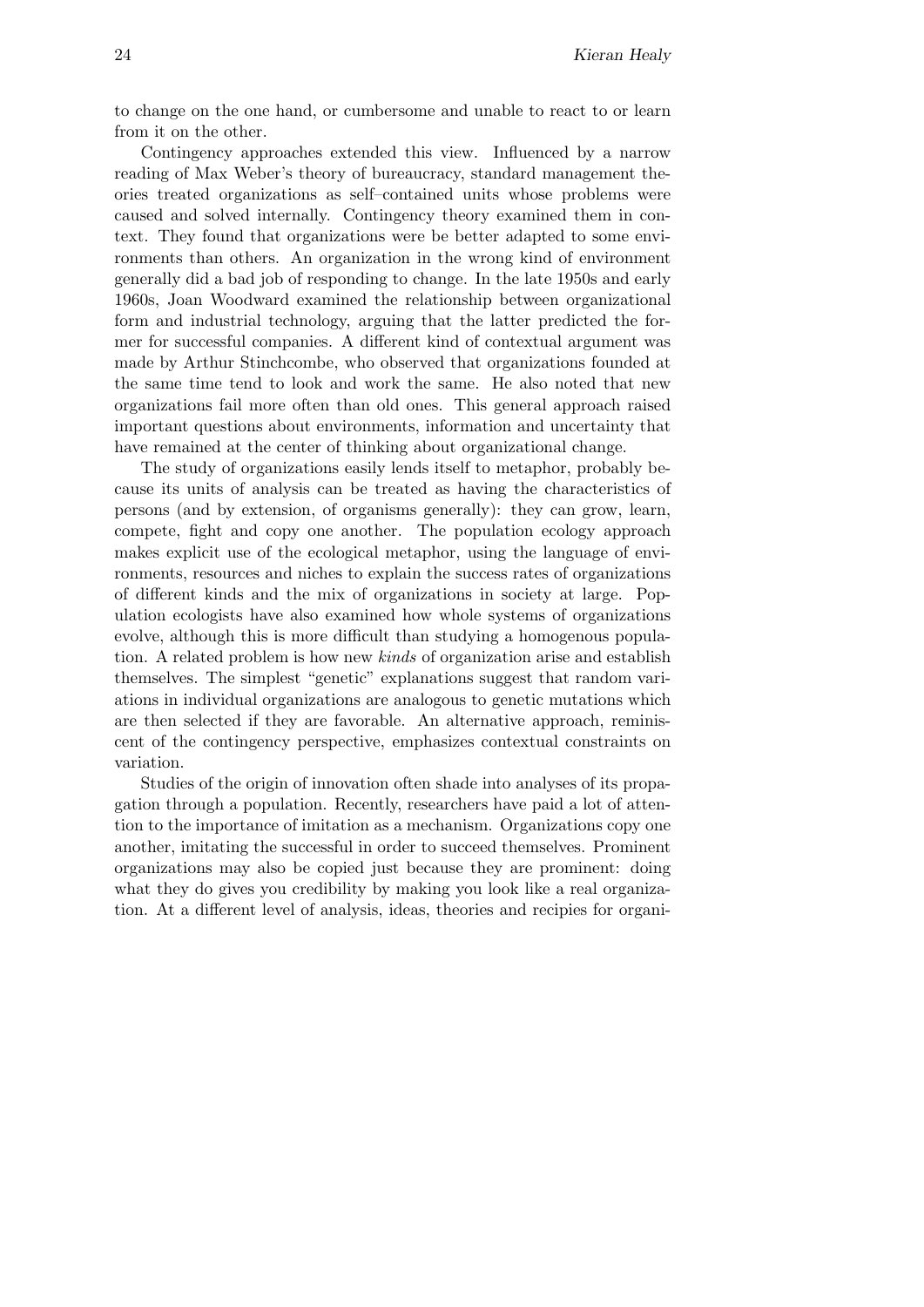zation are also seen to diffuse. In her fascinating study Innovation and Imitation, Eleanor Westney investigates the remarkable transformation of Meiji Japan between 1859 and 1912, as the Japanese adopted many Western–style institutions. Through case studies of the police, the postal system and the newspaper industry, she traces this process of diffusion through the selective, deliberate and sustained emulation of Western forms of organization by Japanese institution–builders.

In much of this work, there is a tension between the processes of ecological competition and organizational learning. Natural selection is blind by definition, and the Lamarckian inheritance of characteristics is impossible. Your children won't be more musically talented just because you take piano lessons. By contrast, organizations can learn, copy and transmit information to one another. It is difficult to strike a balance between these processes. A number of scholars have made the attempt, presenting an evolutionary theory of the firm which tries to integrate the ability of organizations to learn with the idea that environments select for particular routines or practices.<sup>24</sup> The most difficult task seems to be to identify the selection mechanisms that determine fitness in particular environments. This leads to a concern with the emergence of the legal and political institutions of capitalism. The economic end of economic history argues that modern capitalist institutions are the efficient outcomes of long–term selection processes.<sup>25</sup> Pitted against it is a view that sees institutional development as driven by distributional conflict and the exercise of power, rather than efficient selection mechanisms.

#### Institutions

Institutions are difficult to define. There are two general perspectives. Institutions may be thought of as sets of rules that actors abide by in specific contexts. On this view, institutions regulate action by providing systems of incentives and sanctions that affect the strategies and bargaining power of actors. Alternatively, institutions may be thought to of as a body of taken–for–granted practices, routines and assumptions that can shape the interests and goals of actors. The two definitions are similar insofar as they both incorporate the path–dependence metaphor. Both suggest that institutions are bodies of rules that may accumulate over time and become

 $^{24}$  See, in particular, Richard Nelson and Sidney Winter, An Evolutionary Theory of the Firm (Harvard).

<sup>25</sup>The Nobel Prize–winning work of Douglass North, and the corporate history of Alfred Chandler are two of the most prominent examples.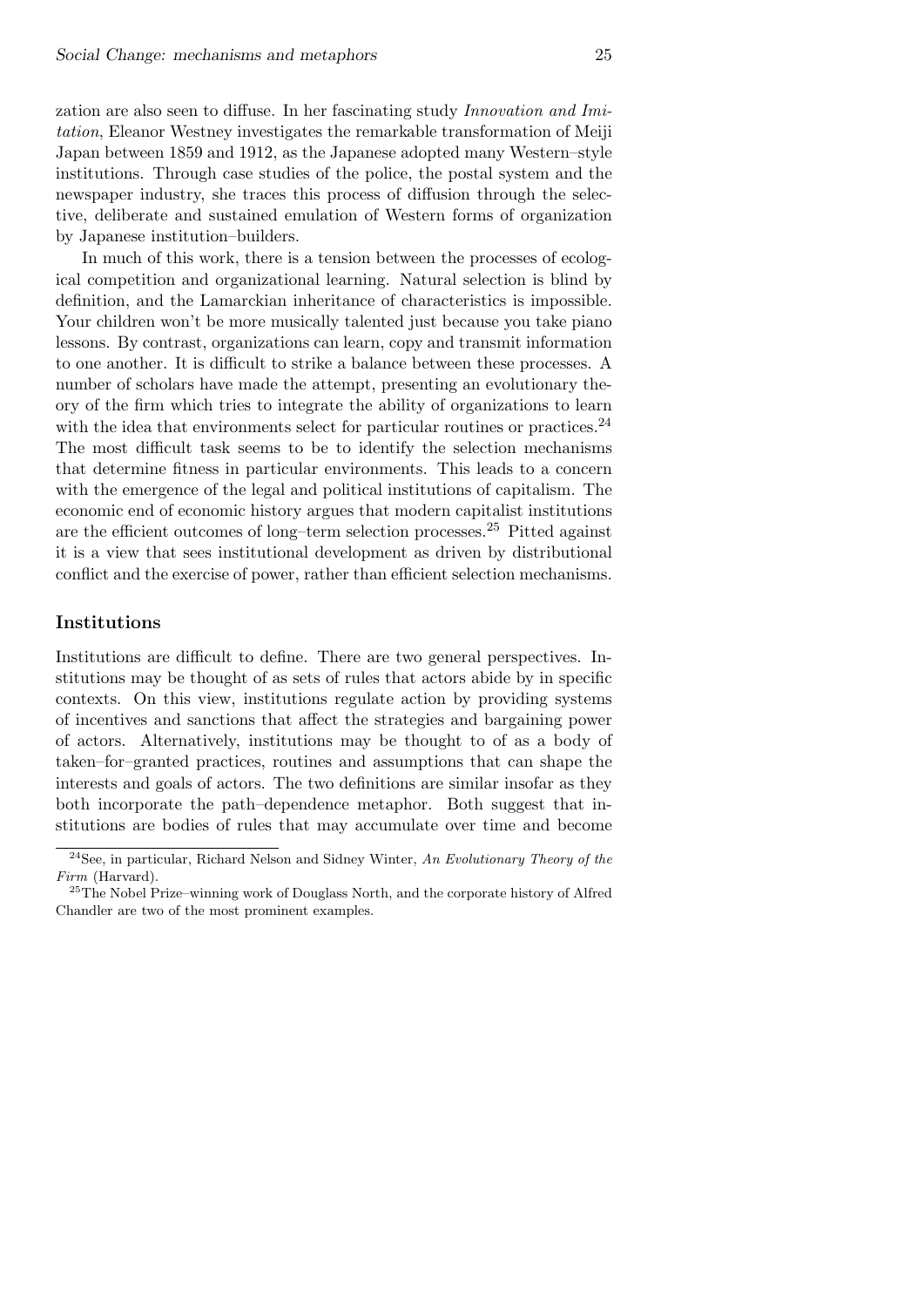difficult to change. The key difference between the two views is that the first sees institutions as external obstacles that people put up with, voluntarily or otherwise, whereas the second sees them as providing people with a cognitive framework that tells them how the world works and what their interests are. Actors think about institutions in the first case; they think through institutions in the second.

## The regulatory view

The regulatory picture of institutions has helped explain why equally strong interest groups in different countries are variably successful in pursuing their goals. The explanation is that institutions provide varying opportunities to actors to pursue their interests. Two similarly powerful groups might want to change government policy about something, but the group in country A has a harder time than the one in country B, because the law there prohibits certain kinds of lobbying. The degree to which a government can intervene in the economy is a function of its institutional structure. The problem for these views is to show how institutions ever change. It might be that the costs of maintaining an institution eventually become greater than its benefits, providing actors with an incentive to change it. This suggests that institutions might evolve towards increasingly efficient forms (though perhaps with the possibility of some inefficient survivals). This is an optimistic view: it's not hard to imagine institutions that seem almost entirely jerry–built — think of tax or social welfare systems — which satisfy no–one but which also resist attempts at reform.

A related body of work, still within this regulatory tradition, shows in detail how rational individuals will often get stuck with outcomes that, collectively, nobody wants. Game theory provides a variety of examples (the most famous being the prisoner's dilemma) where the achievement of some collective good is frustrated because it's not in any single individual's interest to take a step toward it. But there's a more interesting issue directly applicable to the study of change. In a brilliant essay, Thomas Schelling (an economist) showed that even if most individuals prefer living in a racially mixed neighborhood, it only takes a very small perturbation to begin a process that will result in two segregated neighborhoods. The argument doesn't just appply to racial segregation. This processes has been observed in a wide variety of contexts. It's a "tipping phenomenon."<sup>26</sup> They go a long

 $^{26}$ Here's how it works. Imagine a checkerboard with alternate black and white pieces on the squares. The pieces represent the residents of racially integrated neighborhood.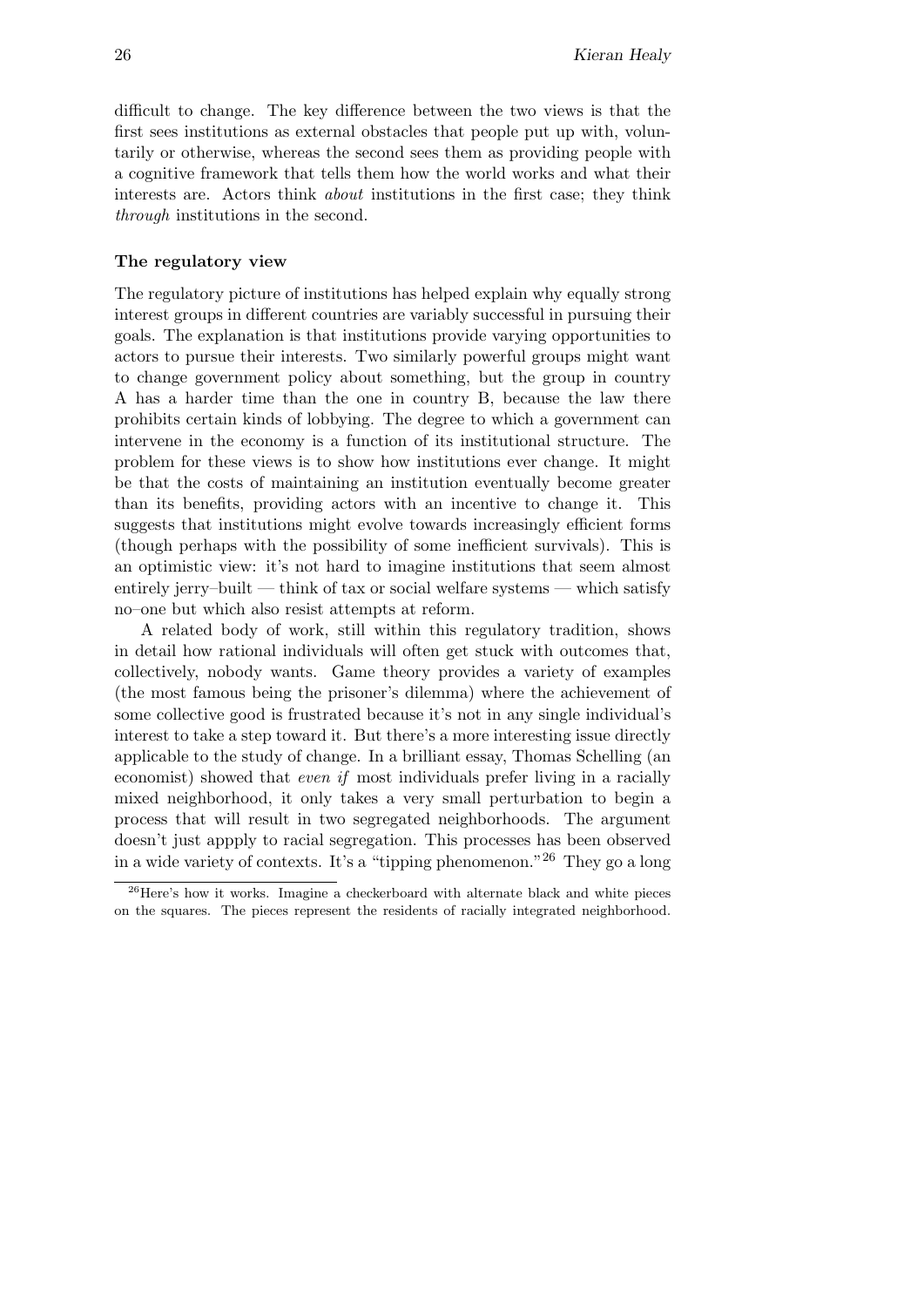way toward explaining how large–scale outcomes are related to small–scale actions. In particular, they show how big changes sometimes need only a small push (and, conversely, how apparently big pushes may produce little or no change). In a useful article, Malcolm Gladwell draws on related work to describe patterns of crime.<sup>27</sup> If a process is controlled by a tipping point, then efforts to change it will not come to much unless you know where the threshold is.

# The constitutive view

The constitutive view sees institutions as providing the categories of our thought. The anthropologist Mary Douglas makes a particularly provocative case along these lines. Institutions grow out of conventions. A convention will arise between individuals in cases of common interest in order to solve some problem of co–ordination. We don't care what side of the road we drive on, for example, as long as everyone drives on the same side. Self-policing conventions will naturally emerge in such situations.<sup>28</sup> Douglas argues that institutions are far more durable than conventions because, in addition to solving co–ordination problems, they rely on some powerful natural analogy, and thus "rest their claims to legitimacy on their fit with the nature of the universe." (Note that to "solve" such a problem does not necessarily mean everyone does equally well out of the solution.) Other versions of this view offer similar attractions and problems. The theoretical perspective is compelling in many respects, but it is difficult to see how change might be explained except in terms of some exogenous shock or untheorized "shift." An alternative way of putting this is to say that individual agents seem to get less agency than they deserve.

Say residents want just  $30\%$  of their neighbors to be the same race as them — not a strong preference at all. The arrangement of pieces on our checkerboard meets everyone's preference for an intergrated neighborhood. This is a stable equilibrium, but it's not self– policing. We can see the difference if we remove a few pieces at random, or replace just one or two pieces with opposite colors. This changes the balance of the neighborhood. Some people now have fewer than their preferred 30% of same–race neighbors. They will move to a place on the board where their preference is satisfied. But this further upsets the balance for others, who move as well. Very quickly, things cascade and we are left with two blocs of white and black pieces on the board, perhaps with a few isolated pieces of opposite color inside them. The equilibrium has tipped. The new equilibrium is stable and self– policing — and much harder to change.

<sup>&</sup>lt;sup>27</sup> "The Tipping Point," The New Yorker, June 3rd 1996.

 $^{28}$ In his book *Convention* (Blackwell), the philosopher David Lewis shows very clearly how this happens.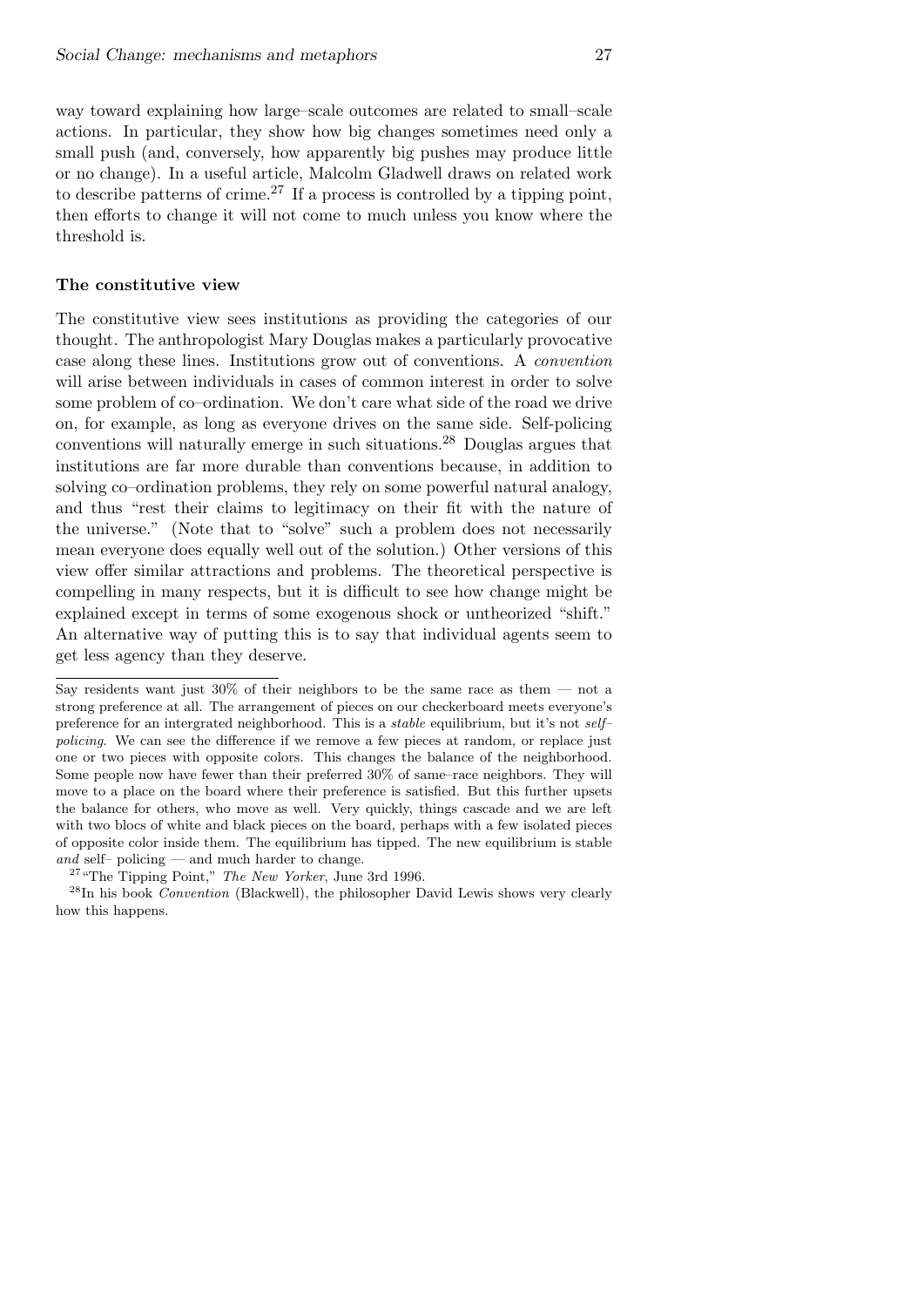Some very interesting work does examine cases of institutional change, however. in *Canvasses and Careers*, Harrison and Cynthia White analyze the rise of the Impressionist movement in France in terms of the reorganization of the French art world that was happening at the time. They show how the dominant Académie des Beaux Arts disintegrated and was replaced by a dealer–and–critic system that was able to link the burgeoning middle class market to the hugely increased volume of paintings being produced (which the Académie was unable to show or sell). The professions provide excellent case studies of the social construction of legitimate, well–institutionalized knowledge. Andrew Abbott describes their historical development as the product of continuing conflict about appropriate jurisdiction between different occupational groups. Nancy Folbre's work integrates economic and institutional approaches in a creative effort to explain how the costs of caring for dependants come to be distributed in different societies, to the disadvantage of women. Neil Fligstein analyzes the role of professional managers from different backgrounds (such as manunufacturing, marketing and finance) in the institutionalization of particular images of the firm.<sup>29</sup>

#### Culture

Until recently, culture explained why things stayed the same, not why they changed. Understood as a monolithic block of passively internalized norms transmitted by socialization and canonized by tradition, culture was naturally seen as inhibiting individuals. It compelled co–operation and prevented cheating, prescribed appropriate behavior and prohibited wrongful action, embodied tradition and abhorred novelty. Since the mid–1980s, however, the study of culture has been revitalized in ways directly relevant to the study of change.

Culture has come to be seen as disparate, fragmented and inconsistent. No longer thought of as a fixed and seamless body of norms and values, bits of culture are thought to provide the basis for organizing information and putting it to work. A cognitive view sees culture as made up of "complex rule–like structures that constitute resources that can be put to strategic use."<sup>30</sup> At the same time, though, many of those who advocate this new view

 $^{29}$ Harrison White and Cynthia White, *Canvasses and Careers: institutional change in* the French Painting world (Chicago); Andrew Abbott, The Systen of Professions Nancy Folbre, Who Pays for the Kids? Gender and the Structure of Constraint (Routledge); Neil Fligstein, The Transformation of Corporate Control (Harvard).

 $30$ See Paul DiMaggio, "Culture and Cognition" Annual Review of Sociology 1997.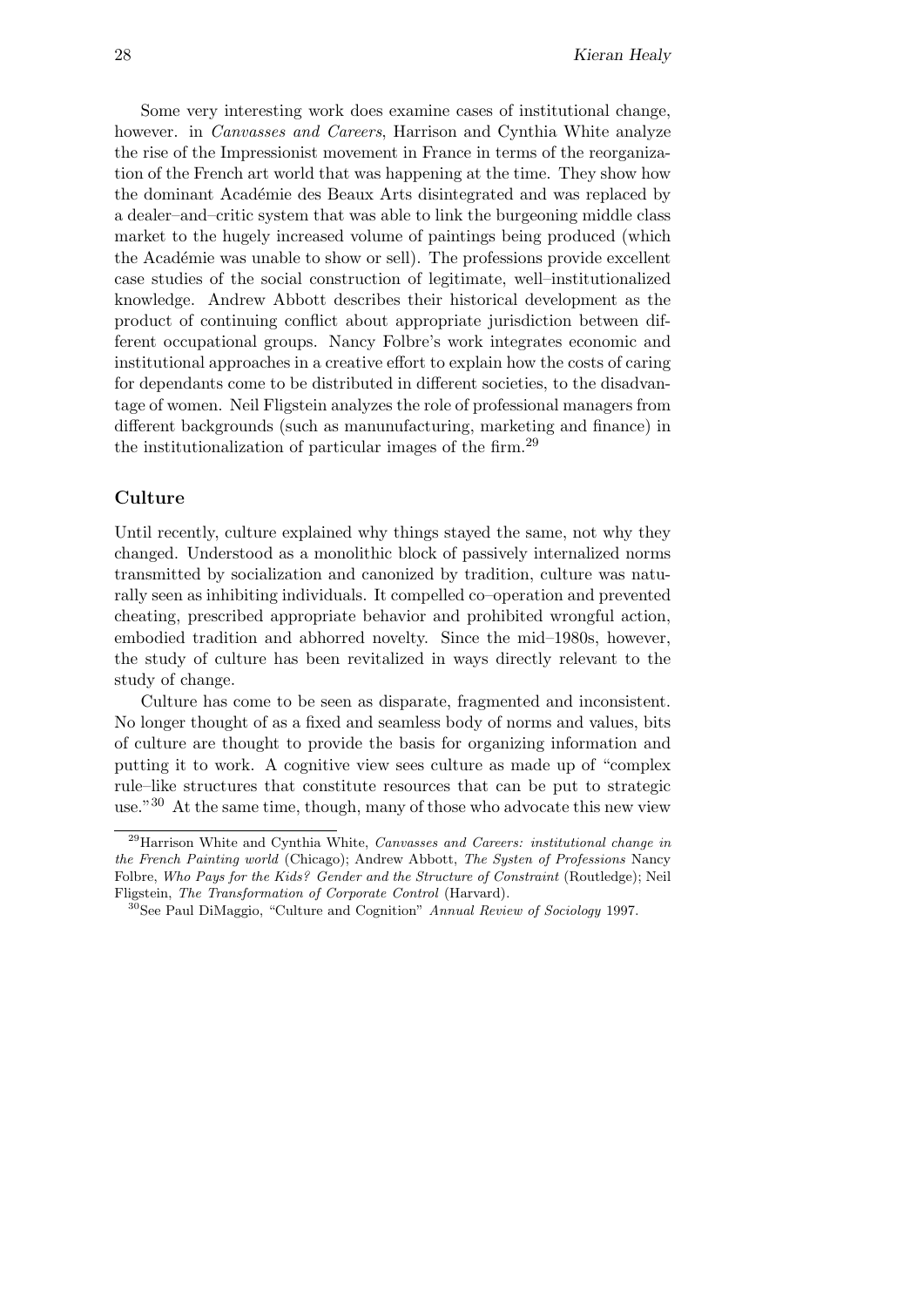of culture want to hang on to the idea that the way you think can constrain your options. They are sympathetic to the path dependence metaphor, which suggests in this context that there is a substantial cognitive element to the sunk costs which constrain choices and close off options. So which is it to be? It's would be nice to have it both ways, but this usually doesn't make for a good theory. Scholars commited to the claim that culture both constrains and enables action tend to equivocate about its causal role. To be fair, it probably just is the case that sometimes culture produces innovation and sometimes it stymies it. But at the moment, it's not unfair to say that theories of culture have a hard time saying clearly and in advance which it will be in specific cases.

## Public opinion and culture wars

Long–run trends in public opinion are an obvious kind of cultural change, but their diagnosis has proven to be difficult. In the United States, popular debate has raged over the "culture wars." The central claim is that the structure of American values is undergoing a deep transition, with cultural conservatives lining up against cultural progressives. This process dissolves old divisions and creates new ones: on a range of issues, conservative Protestant, Catholics and Jews have more in common with one another than they have with the liberal adherents of their respective religions. This argument has been made most directly by James Hunter in his book Culture Wars.

Others have seen different long–term trends in national culture. In Habits of the Heart, a group of American sociologists led by Robert Bellah argue that American individualism may be overwhelming other aspects of the culture, to the detriment of society. Robert Putnam traces a long decline in civic participation and political engagement, blaming the rise of television for the decay of civic culture. In Europe, Ronald Inglehart has claimed that his 20–year cross–national study of opinion gives evidence for a deep intergenerational "culture shift" toward "postmaterialist values." This shift has been driven by economic and sociopolitical change and its consequences, in their turn, are increasingly shaping political life in Europe.<sup>31</sup>

These are big claims. Despite the attraction of these sorts of arguments — and the media attention which several of them have received — they can

<sup>31</sup>Robert Bellah, Richard Masden, William M. Sullivan, Ann Swidler and Steven M. Tipton, Habits of the Heart: individualism and commitment in American life (California); Robert Putnam, "The strange disappearance of Civic America" The American Prospect (Winter 1996); Ronald Inglehart, Culture Shift in Advanced Industrial Society (Princeton).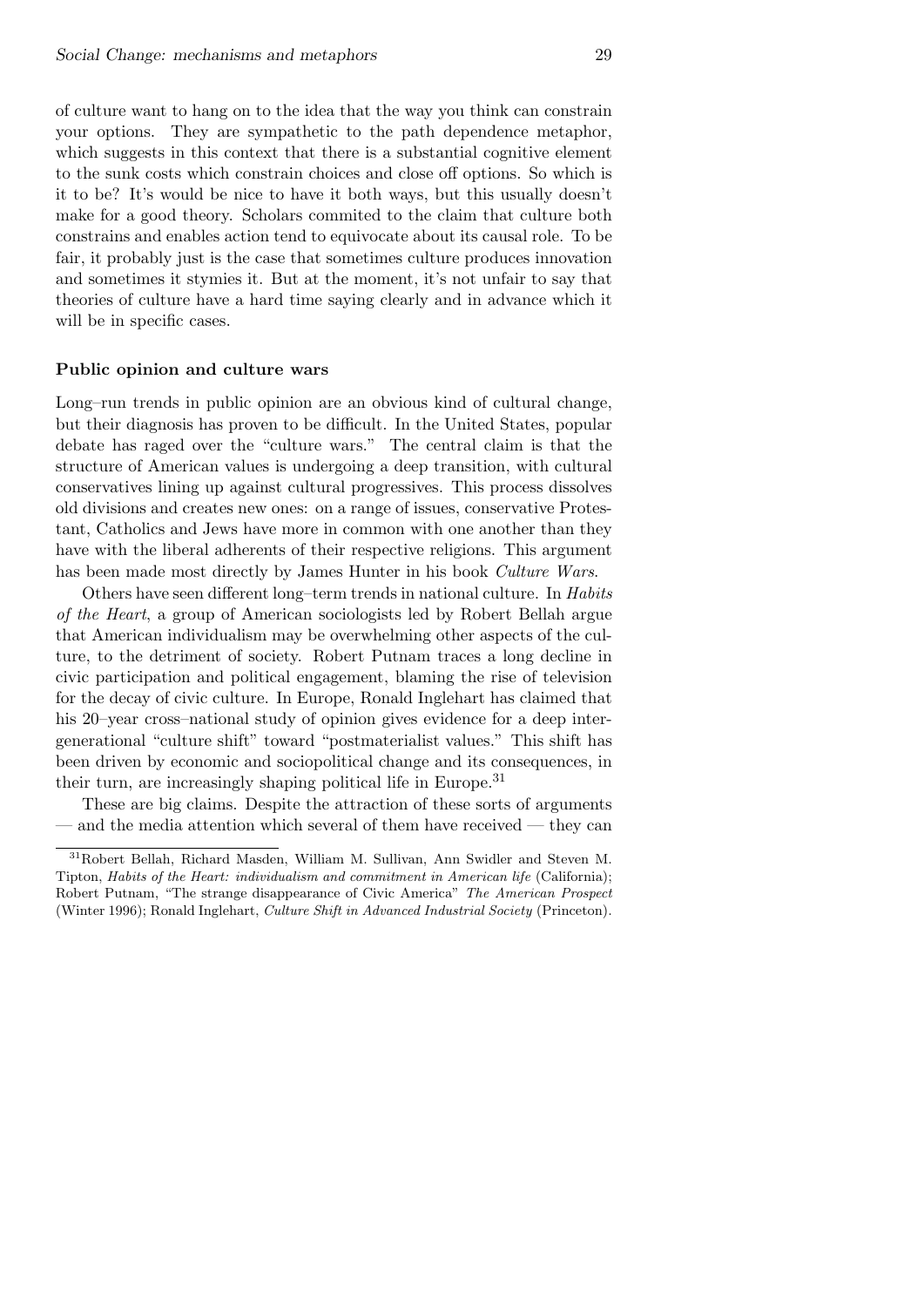be difficult to evaulate. The causal connections between economic, technological or generational changes and their associated "value shifts" are often very general. In some cases, the phenomena themselves are open to question. It might be that many of the things we take for granted about public opinion, the burning questions of the day, or "the state of the culture" are really artificially generated and sustained by other forces. One recent study found no evidence that the opinions of Americans have become more polarized, which should give pause to heated talk about the culture wars. There are often big discrepancies between what people believe and what people think people believe (psychologists call this "pluralistic ignorance"). Such gaps may mean that an inordinate amount of time gets spend arguing positions that few really hold or trying to fix things no–one really believes are broken.<sup>32</sup>

#### Other kinds of cultural change

A different way to think about the relationship between culture and politics is to see culture as a resource that politically astute individuals or groups draw on in order to change or preserve the *status quo*. In the short run, political entrepreneurs can draw on cultural resources to they appropriate the past for their own ends and generate political power for themselves. Studies of collective memory describe this process for whole societies over longer periods. Barry Schwartz traces the development of Americans' beliefs and memories about George Washington, focusing on the shift that occurred after the Civil War. In response to the political climate, Washington became an ordinary and accessible man, despite having before been described as remote, genteel and perfectly virtuous. Michael Schudson's subtle study of collective and institutional memories of Watergate describes an analagous process of selective remembering and forgetfulness.<sup>33</sup>

The most ambitious studies of culture ask how it is related to very large– scale features of social structure. Debates about globalization have a cultural component. Many explore the relationship between culture and capitalism, dissecting "postmodernism" in its many forms. In these studies, culture is, broadly, a dependent variable: cultural changes are the effects of economic

<sup>32</sup>Paul DiMaggio, John Evans and Bethany Bryson, "Have Americans' Social Attitudes Become More Polarized? American Journal of Sociology 102 (1996).

<sup>33</sup>Barry Schwartz, "Social Change and Collective Memory: the democratization of George Washington" American Journal of Sociology 56 (1991); Michael Schudson, Watergate and American Memory (Basic).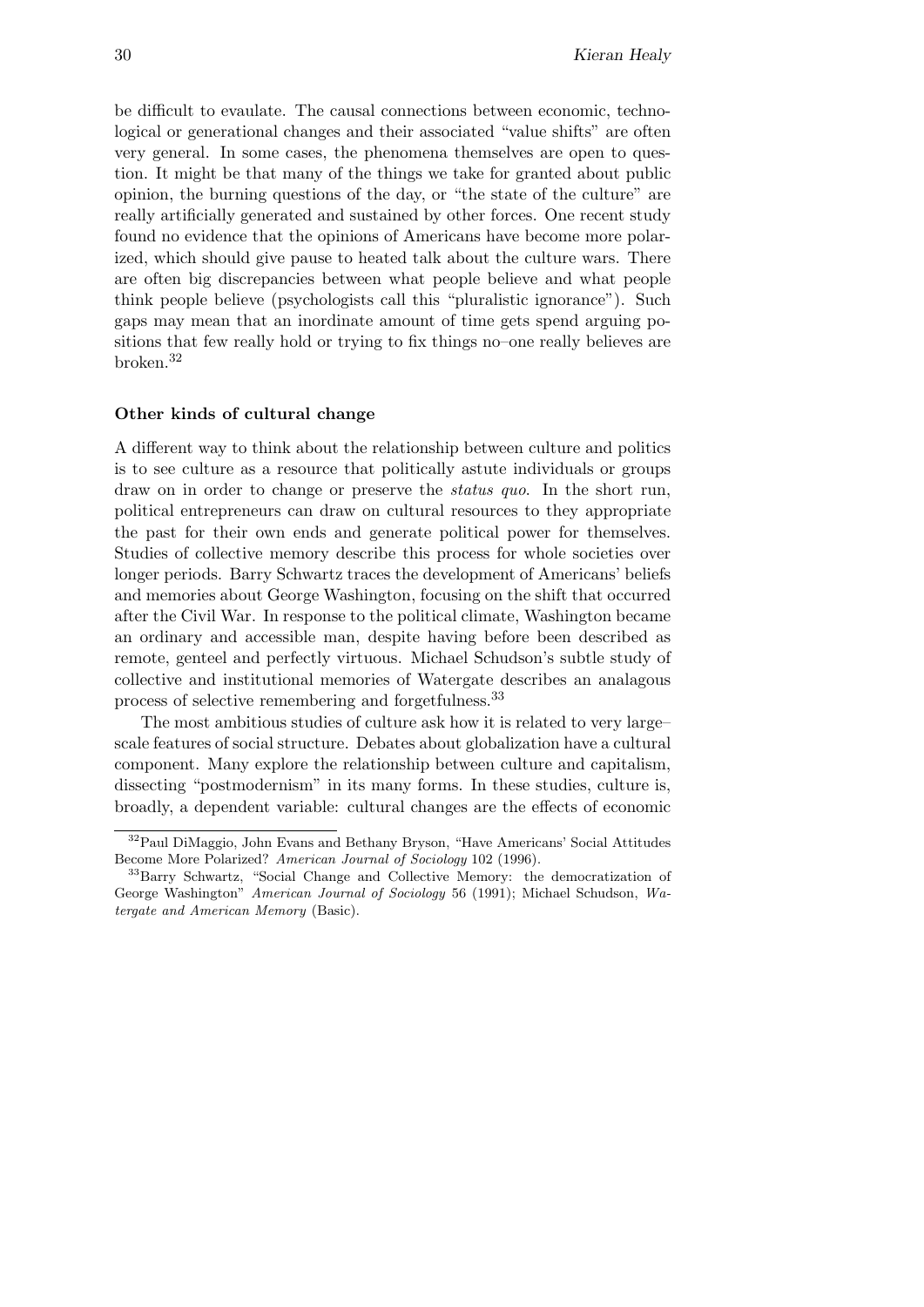or political causes. Other research sees a more active role for culture. For example, Robert Wuthnow's Communities of Discourse is a study of the huge social changes surrounding the Enlightenment, the Reformation and European socialism. It argues for a more complex interplay between culture and social institutions, mediated in part by ecological processes of selection and competition.

# Conclusion

What can social science tell us about social change? The answer seems to be both less and more than we might have expected of it. Books that reduce human society and history to a single analytic framework or determining factor sit in libraries, misconceived, irrelevant and forgotten. It's unlikely that people will stop writing them — the temptation to boil it all down to two principles, three causes or four sources is very strong, and there's a permanent demand for simple answers to big questions. (A recent example of the genre, biologist Jared Diamond's Guns, Germs and Steel, won a Pulitzer Prize.) The best of this work is written by scholars with remarkable breadth of vision and depth of knowledge. But although each generation produces at least one such virtuoso performance, it often remains unread by the next. Occasional fads for futurology suffer much the same fate. The year 2000 was a very tempting target for social forecasting in the 1960s and 1970s. Most of what got produced was what Daniel Bell once called "Future Schlock": it looked good as long as trends continued as expected, but it became worthless as soon as anything actually changed. The 1974 oil shock, for example, invalidated most of the literature. This kind of writing more often survives, ironically, as a reminder of what we used to think: nothing defines a period better than its vision of the future.<sup>34</sup>

The really epochal predictions are probably best left to the pundits. Nevertheless, a rich body of scholarship produced in the last twenty years retains much of the ambition of the old modernization approach even as it rejects most of its assumptions. One of the most deep–rooted tendencies in Western social thought is the notion that societies or civilizations can be ranked according to how far they have advanced, or that they progressively develop through specific stages towards some end. It is an extension of the idea that the world is made up of some "great chain of being" that runs

<sup>34</sup>"Computers in the future may weigh as little as one–and– a–half tons and have as few as 1,000 vacuum tubes." Popular Mechanics Magazine, 1949.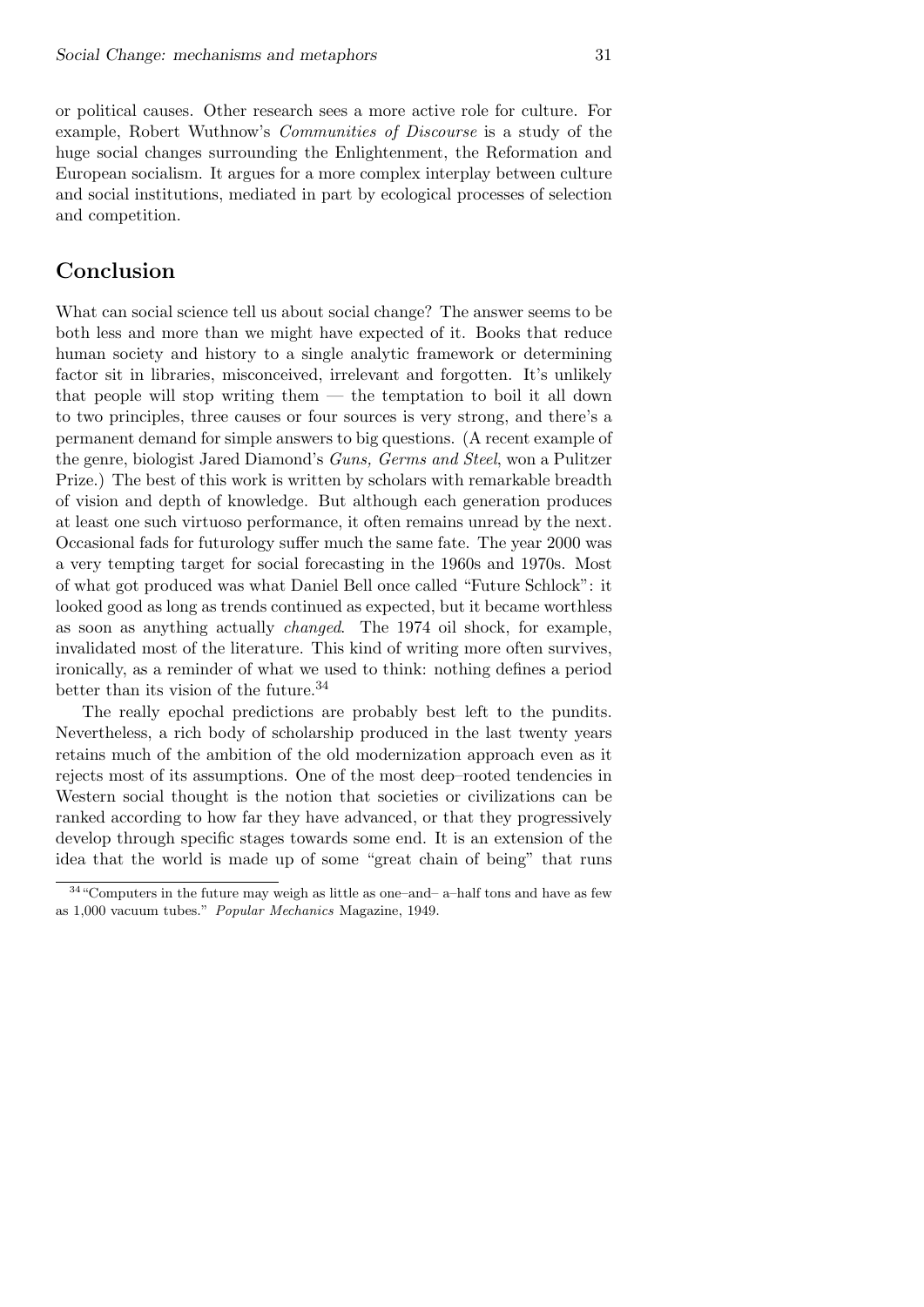from the lowest to the highest forms of life.<sup>35</sup> This tendency has largely been purged from social science. If it is not gone entirely, at least it is no longer possible to unthinkingly apply organic metaphors to societies or their parts. People can still have their vision of the ideal society, but the claim that your utopia will result from some natural process of progressive change is no longer convincing. Comparative social scientists still work on a large canvas — there has been no retreat from the big questions — but their methods are certainly more careful and their judgements probably more reliable than their predecessors.

We have seen some of the alternative metaphors for change that have sprung up in the wake of the organic analogy. Most of them have been usefully applied in empirical research, and almost all of them are more sharply drawn than such metaphors used to be. At the same time, though, one wonders about their origins. Social science still draws heavily on the natural sciences — especially biology — for many of its ideas. The biological origins of selection, diffusion and contagion metpahors is obvious. But ideas like path–dependence also found their way into social science about ten or fifteen years after their appearance in biology. Chaos and complexity are the latest wave to hit the beach. Compared to other fields, social science isn't especially guilty. Our picture of the human brain is usually based on the most advanced technology of the day, for example. Nineteenth century philosophers spoke of the "engine of reason"; Sigmund Freud's work is full of hydraulic metaphors of how the brain works; the dominant contemporary view is that the brain is like a computer. Something similar might be true of our overall picture of society, which has been seen variously as a healthy body, a smoothly–running engine, a machine that runs on information, and so on. These metaphors play a complicated role in our understanding of society and social change. They often cast new light on old problems, but they run the risk of being taken too seriously. Metaphors are suggestive, and it can be tempting merely to elaborate them, instead of converting them into more prosaic theories and causal explanations.

On a more empirical level, social science can tell us that simple stories about big changes are usually wrong. From well–documented skepticism

<sup>&</sup>lt;sup>35</sup> "Through the Middle Ages and down to the late eighteenth century, many philosophers, most men of science, and, indeed, most educated men were to accept without question — the conception of the Universe as a 'Great Chain of Being', composed . . . of an infinite number of links ranging in order from the meagerest kinds of existents . . . to the highest possible creature" (Arthur Lovejoy, The Great Chain of Being [Harper]). The Great Chain is the organic metaphor writ large.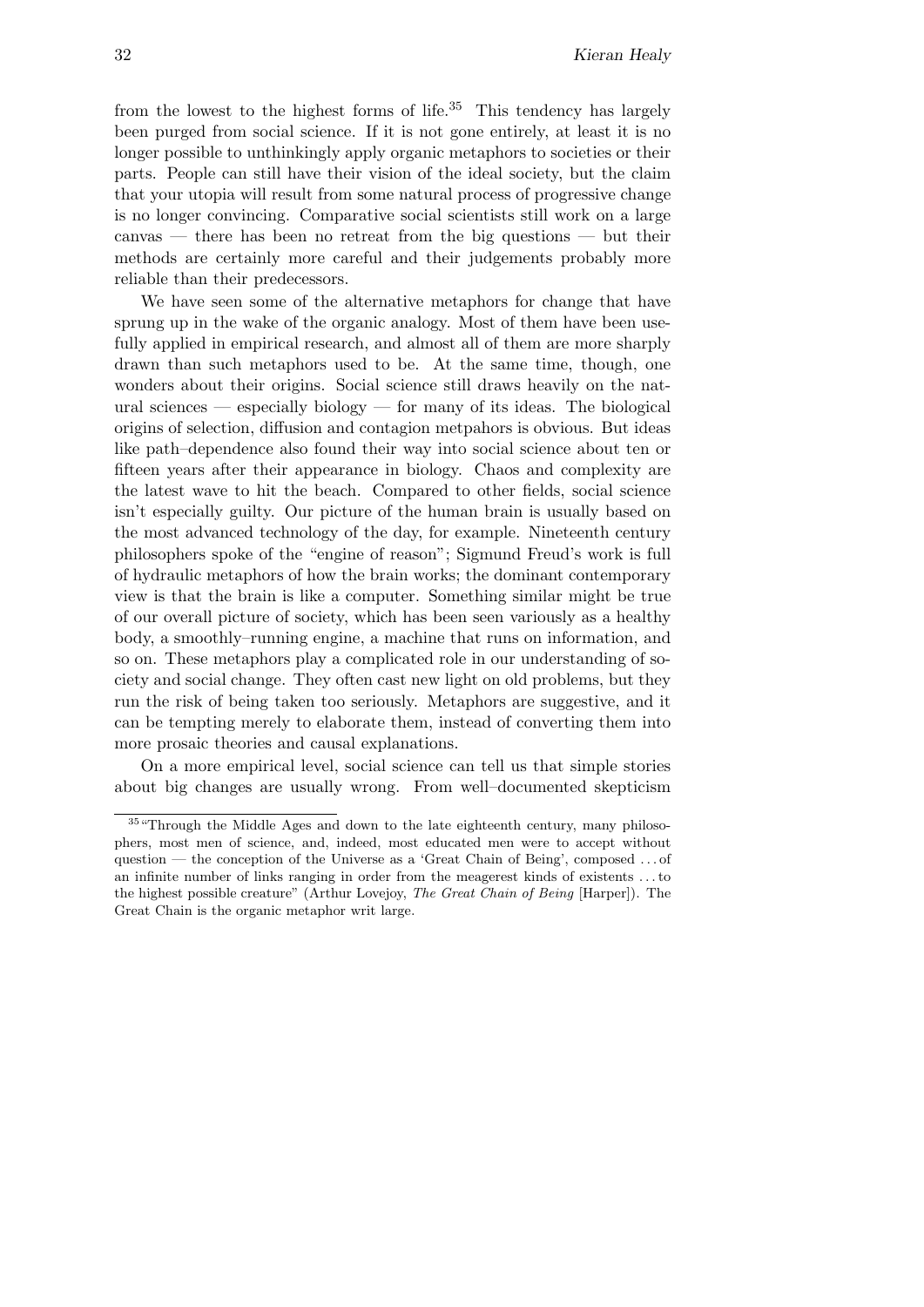about inventions that changed the world to post–mortems of grand plans that failed, sociologists, economists and historians have put together a detailed body of evidence that casts doubt on taken–for–granted ideas about how change happens. They've also gone a good way towards identifying sequences of actions and events that seem to pop up again and again in different contexts. This is the most exciting aspect of good work on social change. Most of the research described in this article consciously tries to identify robust mechanisms by which change happens. Schelling's work on tipping phenomena is a particularly elegant instance — but mechanisms don't have to be elegant, and other disciplines are not short of their own examples. Social scientists used to dream of a global theory that would explain everything. Now they are more likely to see themselves as discovering and labelling the heterogenous bunch of tools, recipies, tricks and strategies that get us from A to B, whether or not we plan for the trip.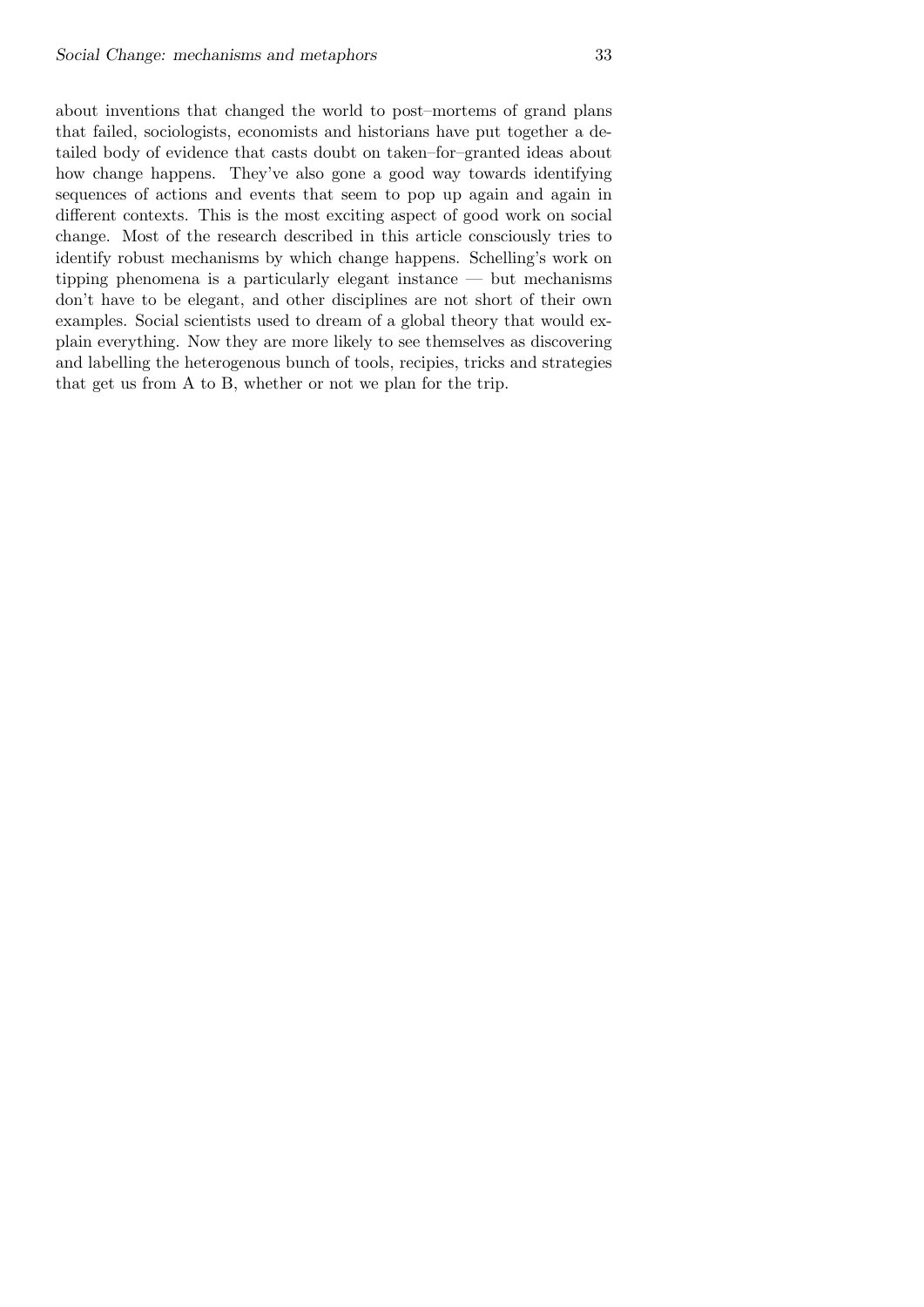# Appendix: An Annotated Bibliography

The literature on social change is as vast as the topic itself. For convenience, I have broken down this appendix into ten sections. The topics follow the discussion in the paper, with additional sections on gender, complexity theory, and social theory. I have tried to include books and articles that are important, accessible and comprehensive within their fields. Academic research (and writing) being what it is, not every entry in this bibliography possesses all of these qualities. Nevertheless, I hope each has at least one of them. It should go without saying that this bibliography does not claim to be exhaustive. Instead it should offer the curious a judicious taste of the issues, and provide a useful starting point to anyone who wants to look closely at what each field has to say about change.

# Demography and social change

Alter, G. 1992. 'Theories of Fertility Decline: a non-specialist's guide to the current debate. pp13-25 in The European Experience of Declining Fertility, 1875-1970: the quiet revolution. ed J.R. Gillis, L.A. Tilly, D. Levine. Cambridge: Blackwell

A clear and accessible introduction to the long-running debate about fertility decline in Western Europe. The debate is characterized by an overwhelming amount of data of various sorts, but remarkably little consensus on explanations, other than a broad agreement on the inadequacy of the original theory of the Demographic Transition.

Blum, Ulrich and Josef Schmid (eds). 1991. Demographic Processes, Occupation, and Technological Change. Heidelberg: Physica-Verlag.

Conference proceedings. The volume is comparative, with a focus on labor markets in the European Union. Articles offer a description of broad trends and some effort to theorize them.

Fogel, Robert W. 1994. 'Economic Growth, Population Theory and Physiology: the bearing of long-term processes on the making of economic policy.' American Economic Review 84:369-395.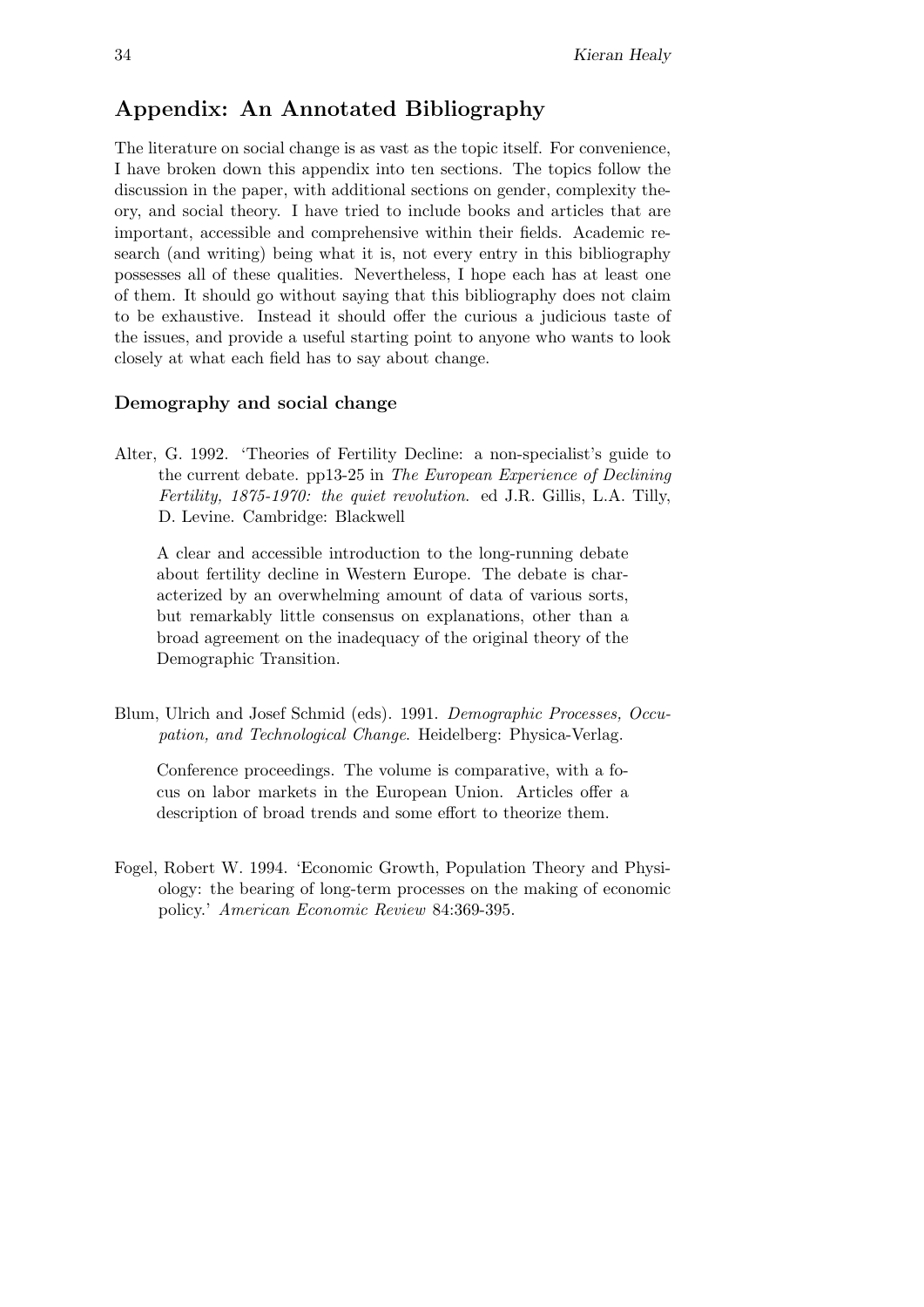A Nobel Prize lecture. Fogel is an economic historian whose work examines nutritional patterns both as causes of social change and as indicators of wider social conditions. He notes that material well-being and stature are closely correlated and that records of the latter can be used to infer information about the former.

Harris, Kathleen Mullan. 1996. Teen Mothers and the Revolving Welfare Door. Philadelphia: Temple University Press.

A careful study of demographic change and its relationship to social welfare policy. Harris argues that received wisdom is mistaken about both the makeup and motivations of typical AFDC recipients: welfare payments are not an incentive to have children. Family systems are changing as is clear from the rise in out-of-wedlock child bearing but AFDC payments cannot be held responsible. Data from a 20 year study of black teenage mothers and their welfare careers. A detailed study of how individual life histories intersect with institutions and policy regimes.

Hirschman, C. 1994. 'Why Fertility Changes.' Annual Review of Sociology 20: 203-233.

A discussion of the controversies surrounding (i) the fertility transitions that happened in Western countries from 1870 to 1930, (ii) the transitions that are underway in other countries and (iii) the status of the Demographic Transition Theory (DTT), which was worked out in the 1950s and tries to explain both these phenomena. The argument is that new data shows that the forces driving fertility change are more complicated and various than the classic theory of demographic transition allows. No compelling alternative is presently available, although a huge body of empirical work exists. Hirschman leaves his discussion open, but he does outline what an adequate theory would have to explain.

McGreevey, William Paul. 1985. Economic Aspects of Historical Demographic Change. Washington: World Bank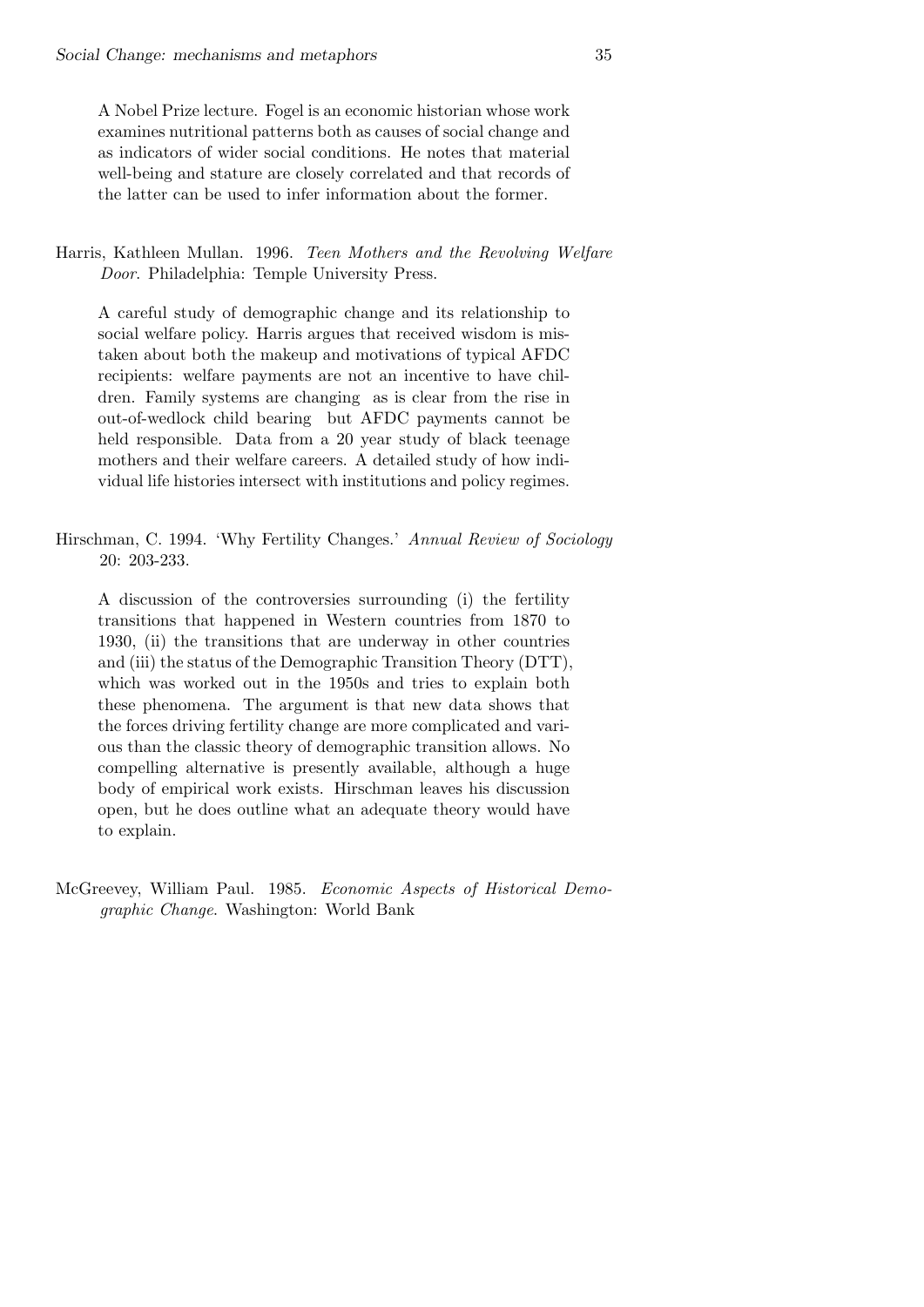An analytic literature review that makes an argument about the relationship between economic forces and fertility change. The paper argues that technological change in rural agricultural production causes fertility to decline (the theory of 'demographic transition'). The author compares the experiences of now-industrial countries to countries where this transition has not happened (or 'has yet to occur', depending on one's belief in the theory). An example of standard demographic thinking about population change.

Olzak, Susan. 1992. The Dynamics of Ethnic Competition and Conflict. Stanford: Stanford University Press.

Event history analysis of historical data about patterns of immigration, ethnic collective action and social conflict. Olzak argues that ecological theories of competition and niche overlap explain the observed patterns. 'Factors that raise levels of competition among race and ethnic groups increase rates of ethnic collective action.' This thesis appears to have rather counterintuitive and controversial implications: for example, Olzak argues that the desegregation of labor markets intensifies ethnic competition and raises the rate of ethnic collective action.

Organisation for Economic Co-operation and Development. 1988. Ageing populations: the social policy implications Washington, D.C.: OECD Publications

A detailed statistical analysis of demographic trends in OECD countries, in particular the emergence of aging populations with low fertility rates. With the trends described, the authors work out the implications for social expenditure and evaluate the policy choices necessary in the wake of these changes.

Popenoe, David. 1987. Disturbing the nest: family change and decline in modern societies. New York: A. de Gruyter

Attempts to show that the family is in decline. This decline is institutional (the family is not reproducing itself or carrying out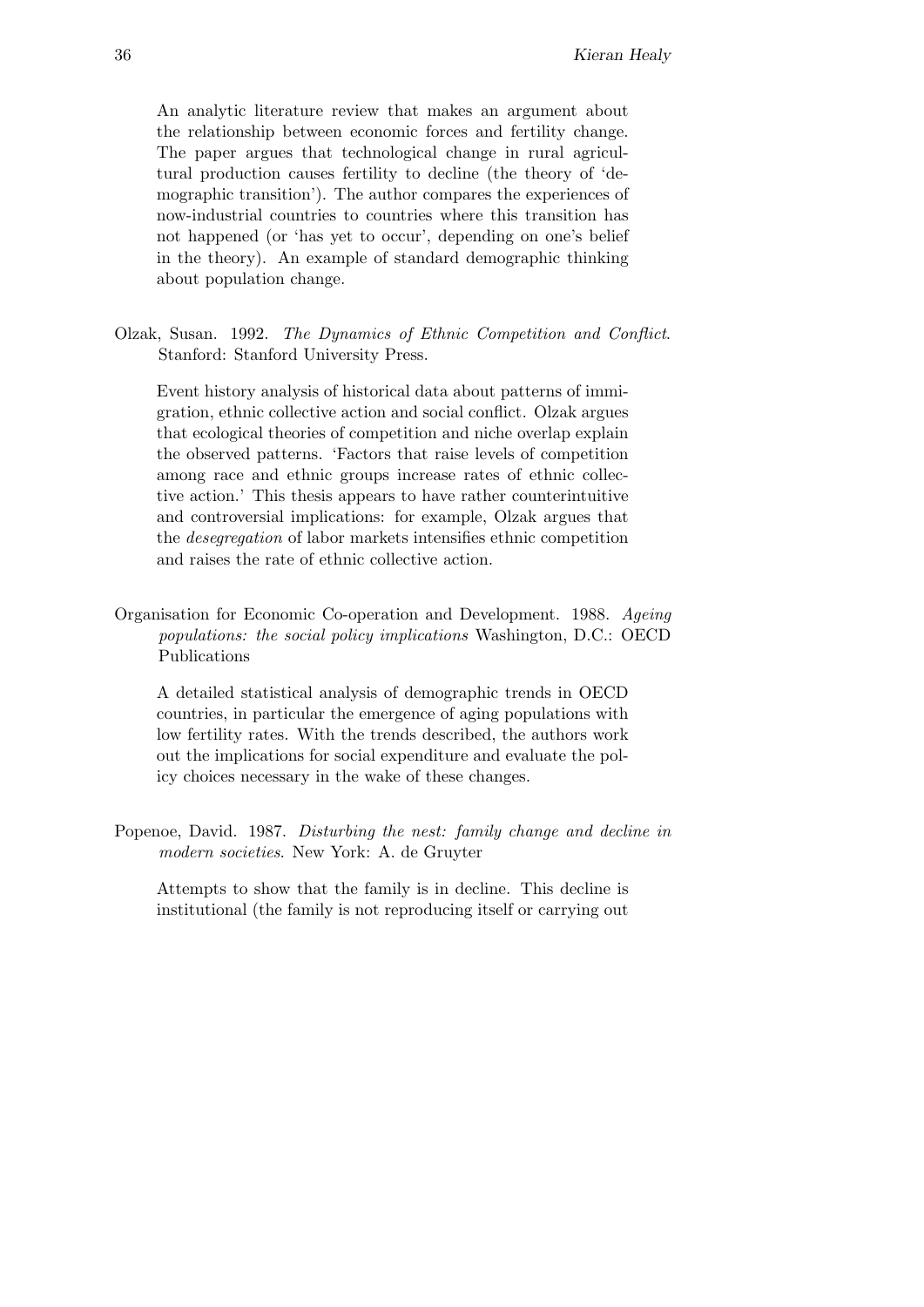the functions it used to) and cultural ('familism' as a value is in decline). Cross-national comparative study with a focus on Sweden as the an exemplar of this broad pattern of decline.

Portes, Alejandro. (ed) 1995. The Economic Sociology of Immigration: Essays on networks, ethnicity and entrepreneurship.New York: Russell Sage Foundation

A collection of papers that brings together theoretical developments in the new economic sociology with empirical findings from the studies of immigration. The authors examine ethnic and immigrant labor networks and social capital, entrepreneurship, and cultural assimilation. Subjects include the nature of immigrant labor markets, the construction of viable businesses through kin or ethnic ties, and the role of culture in determining economic success.

Portes, Alejandro and Ruben G. Rumbaut. 1996. Immigrant America: a portrait (second ed.). Berkeley, Calif.: University of California Press

An authoritative overview of the immigrant experience in the U.S. The authors give an overview of immigration patterns and trends but also seek to explain how first and second generation immigrants make a living, adapt to their environment and change the societies they live in.

Rotberg, Robert I. and Theodore K. Rabb (eds). 1986. Population and Economy: population and history from the traditional to the modern world. New York: Cambridge University Press

Though somewhat narrower in scope than its title suggests, nevertheless this is a useful series of essays on the historical background to the demographic transition in Western Europe (with a strong focus on England). Most of the contributors focus on the interactions between patterns of population growth and aspects of the economy, particularly agriculture.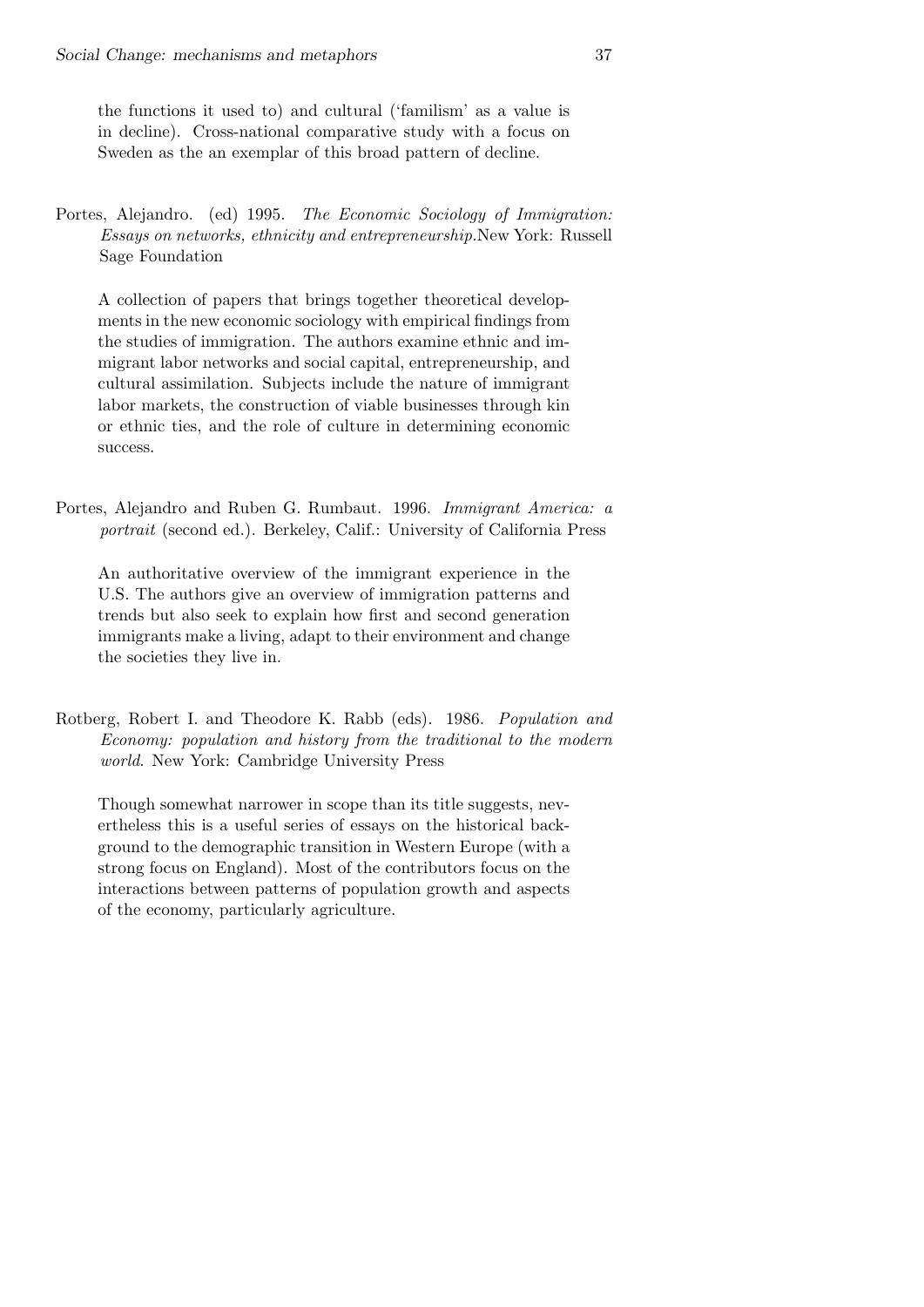Rindfuss, Ronald R. Philip S. Morgan and Gray C. Swicegood. 1988. First Births in America: changes in the timing of parenthood. Berkeley: University of California Press

An examination of parenthood timing and the life-course. Describes and analyses historical trends in the timing of parenthood, noting that the patterns of delayed birth observed today were also characteristic of the great depression. Various quantitative data sources. A rich source of information about historical patterns and the relationship between certain characteristics (age, religion, race, etc) and childbearing. Less theoretical focus.

## Technology and change

Bijker, Wiebe E. 1995. Of Bicycles, Bakelites, and Bulbs: toward a theory of sociotechnical change. Cambridge, Mass: MIT Press.

Three very interesting case studies of the relationship between society and technology. Bijker examines the development of the bicycle, properly synthetic plastic and fluorescent lighting. In the course of the case studies (which are interesting reads in themselves), the author examines the process of technical innovation, the politics of inventions, and so on. The theoretical orientation draws in part on constructivist work in the sociology of science. Excellent bibliography of case studies on technical change.

Brannigan, Augustine and Sheldon Goldenberg (eds). 1985. Social Responses to Technological Change. Westport, Conn.: Greenwood Press.

A collection of papers (from a conference) largely concerned with social responses to the environmental threats brought about by technological change. Sections are concerned with the role of social movements, the importance of the media and the control (via public policy) of the direction, extent and impact of technological change.

Douglas, Susan. 1987. Inventing American Broadcasting, 1899–1922. Baltimore: Johns Hopkins University Press.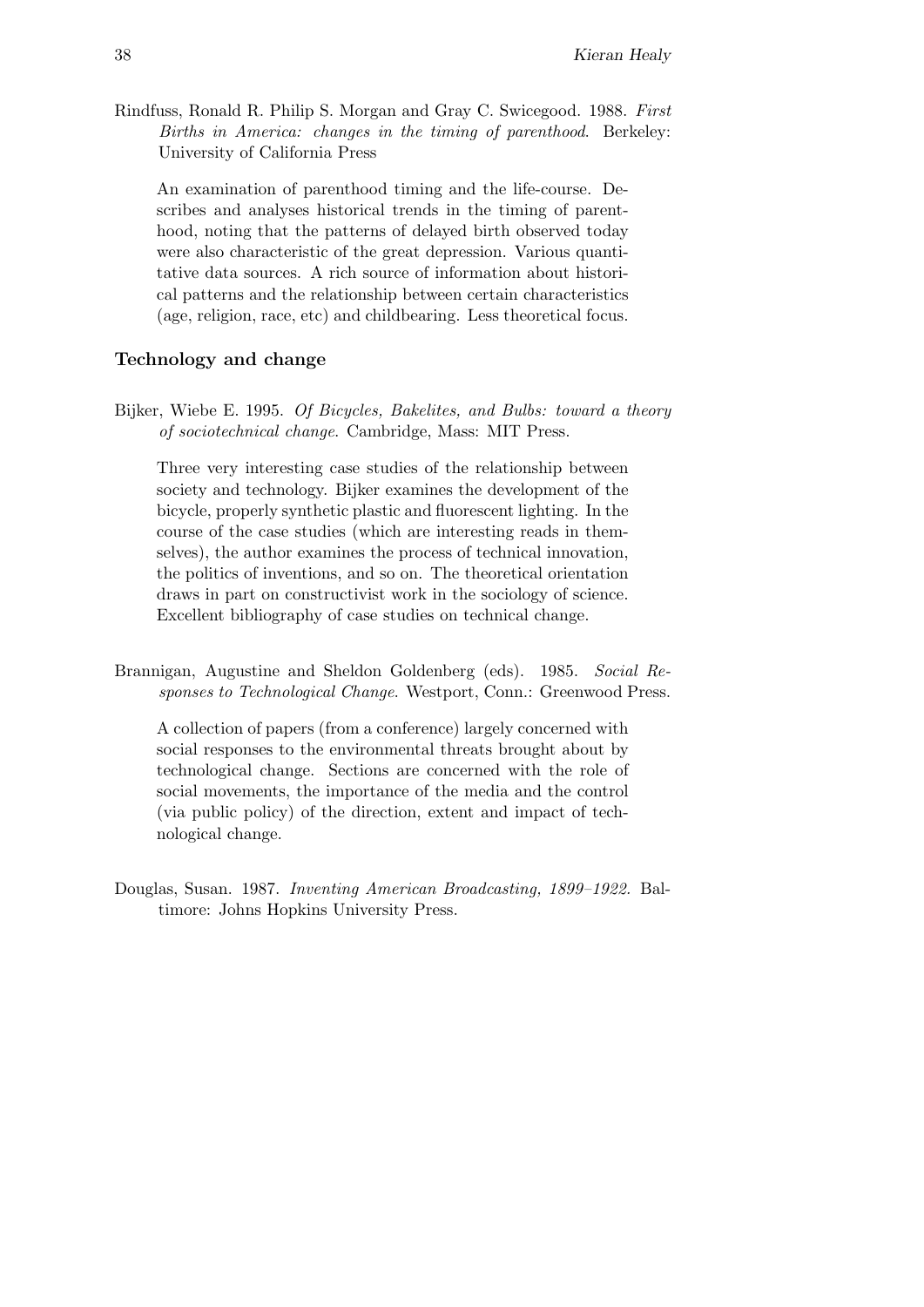An absorbing history of the early days of the present telecommunications regime in the United States. Beginning with Marconi, Douglas examines the emergence of the new broadcasting technologies, their transformation into viable business concerns, the influence of the military, the emergence of a popular culture of radio use, the institution of government regulation over the radio spectrum and the birth of the big broadcasting corporations. An excellent account of the institutionalization of technological change.

Fischer, Claude S. 1992. America Calling: a social history of the telephone to 1940. Berkeley: University of California Press.

A very rich, readable account of how the telephone became part of the furniture in America. A sceptic on the question of technological determinism, Fischer shows how people had to figure out what they could use the phone for. He also shows, in detail, how that figuring out process varied across classes, between genders and on various other axes.

Leeuw, Sander E. van der and Robin Torrence (eds). 1989. What's New? A closer look at the process of innovation. Boston: Unwin Hyman.

An unusual collection of papers about innovation. The contributors are theoretically-minded archaeologists concerned with the origins and adoption of technological innovations (rather than, say, institutional novelty). There are a number of general papers that try to theorize processes of innovation, taking sequences of invention, experimentation refinement as their data. Some are conceptual (analyzing these sequences), others more quantitative (trying to model such a process). Theoretical papers focus on self-organizing systems, risk and information exchange. Empirical studies range from the origins of pottery as an economic process, brass production in Nigeria, Indian fishermen and European farmers.

Ling, Peter J. 1989. America and the automobile: technology, reform, and social change, 1893-1923. New York: Manchester University Press.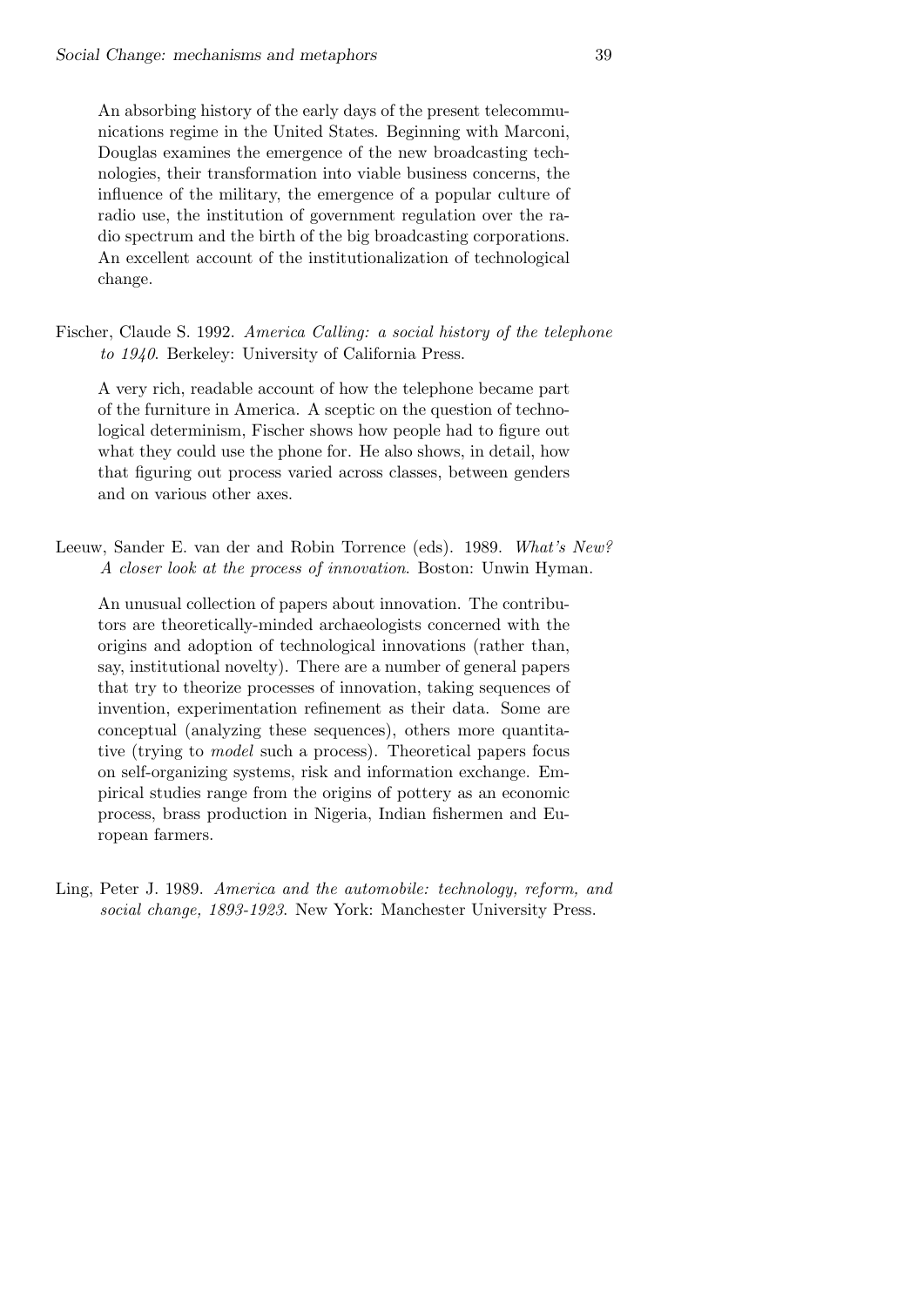A Marxist analysis of the economic impact of the development of the mass-production automobile in the Progressive Era. Ling argues that the car served to tie together previously disconnected parts of the U.S., both synchronising and accelerating processes of capital accumulation in the economy. On the ground, Progressivists were the ideological carriers of this process, as they embraced the automobile as a solution to problems of rural isolation, urban congestion and the social control of labor. Not many studies attempt to follow through in any specific way on the broad Marxist claim that technological change drives social change and pushes history along.

Mackenzie, Donald A. 1996. Knowing machines: essays on technical change. Cambridge, Mass.: MIT Press.

A collection of essays on high-technology, focusing on the relationship between technical development and self-validating beliefs about technology. Two conceptual essays are followed by seven empirical studies focusing on the laser gyroscopes that are central to modern aircraft navigation technology, on supercomputers (with a particular emphasis on their use in the design of nuclear weapons), on the application of mathematical proof in the design of computer systems, on computer-related accidental deaths, and on the nature of the knowledge needed to build a nuclear bomb. Technically sophisticated and conceptually rich.

Nash, June. 1989. From Tank Town to High Tech: The Clash of Community and Industrial Cycles. Albany: State University of New York Press.

A detailed ethnography of deindustrialization and 'economic adjustment.' What happens when a company town loses its company? Nash interviewed workers and managers at the General Electric plant that dominated the town of Pittsfield. As GE re-organized itself into a defense contractor, employment opportunities radically changed in the town, with knock-on effects in the community. Nash pitches her analysis in terms of corporate hegemony, and tries to show the deep connections between corporate structure and community life.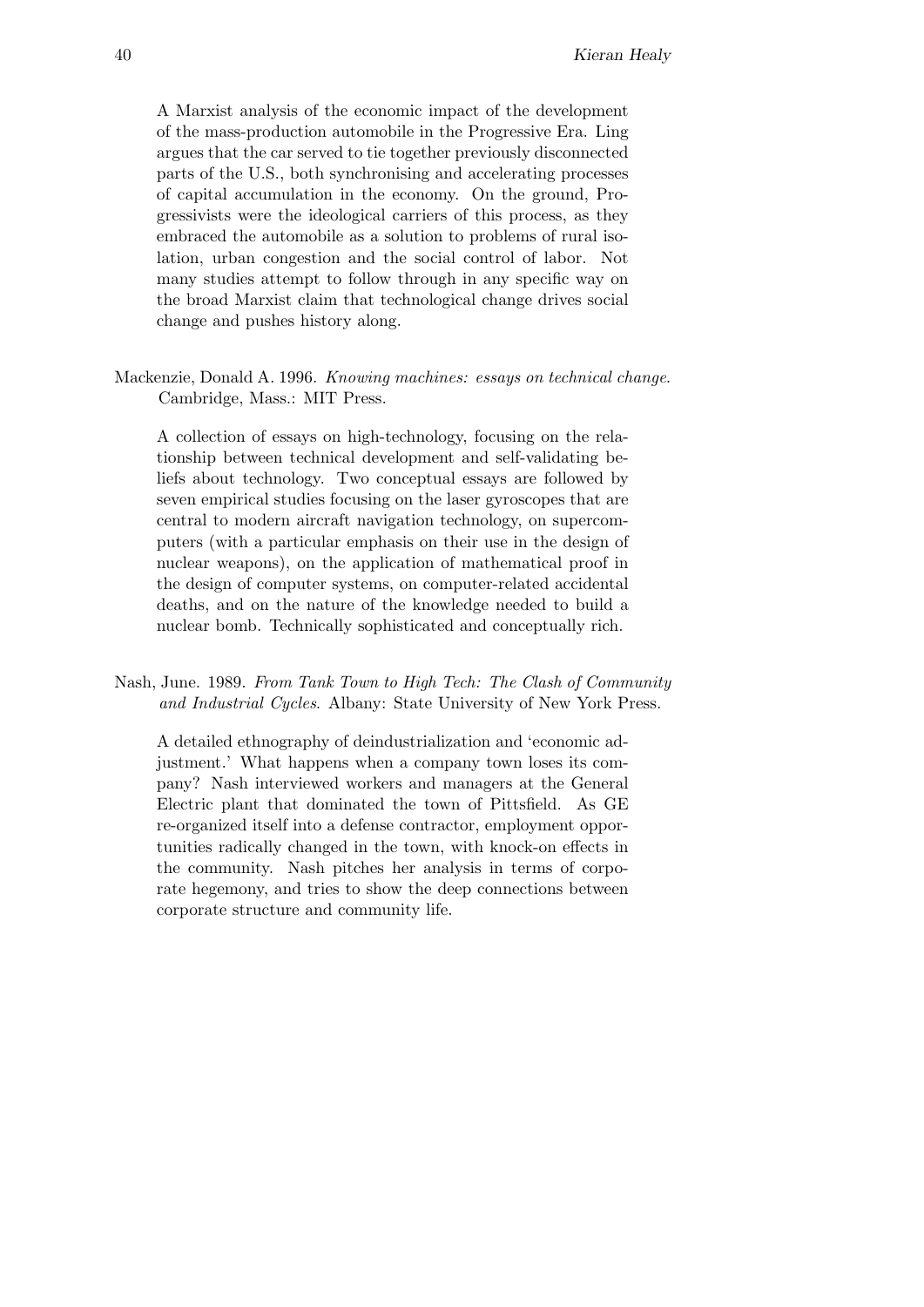Pacey, Arnold. 1992. The Maze of Ingenuity: ideas and idealism in the development of technology. Second Edition. Cambridge: MIT Press.

A historical and sociological study of the relationship between technology and society with examples and case-studies from the great Cathedrals to Star Wars. Pacey is concerned with the roles played technical virtuosity and intellectual innovation in the development of technology. He also is attentive to the history of our ideas about the wider relationship between technology and society.

Schivelbusch, Wolfgang. 1995. Disenchanted Night: the industrialization of light in the nineteenth century. Translated by Angela Davies. Berkeley: University of California Press.

An exploration of the social and cultural consequences of the invention of efficient gas and later electric lighting. Schivelbusch draws on contemporary accounts to give a rich sense of how the new technology changed the way people did things in public and private, the implications it had for social control, and the reorganization of commercial and cultural practices (from shopping to theatre) that it precipitated. Organized in a slightly eccentric fashion, but very interesting.

Volti, Rudi. 1992. Society and Technological Change. (3rd ed.) New York: St. Martin's Press.

A textbook. Written in an accessible, journalistic style, the focus is on the examples and stories rather than on theories of change. Nevertheless, a good introduction to the wide variety of fields that the study of technological change touches.

## Economic and political change

Arrighi, Giovanni. 1995. The Long Twentieth Century: money, power, and the origins of our times. New York: Verso.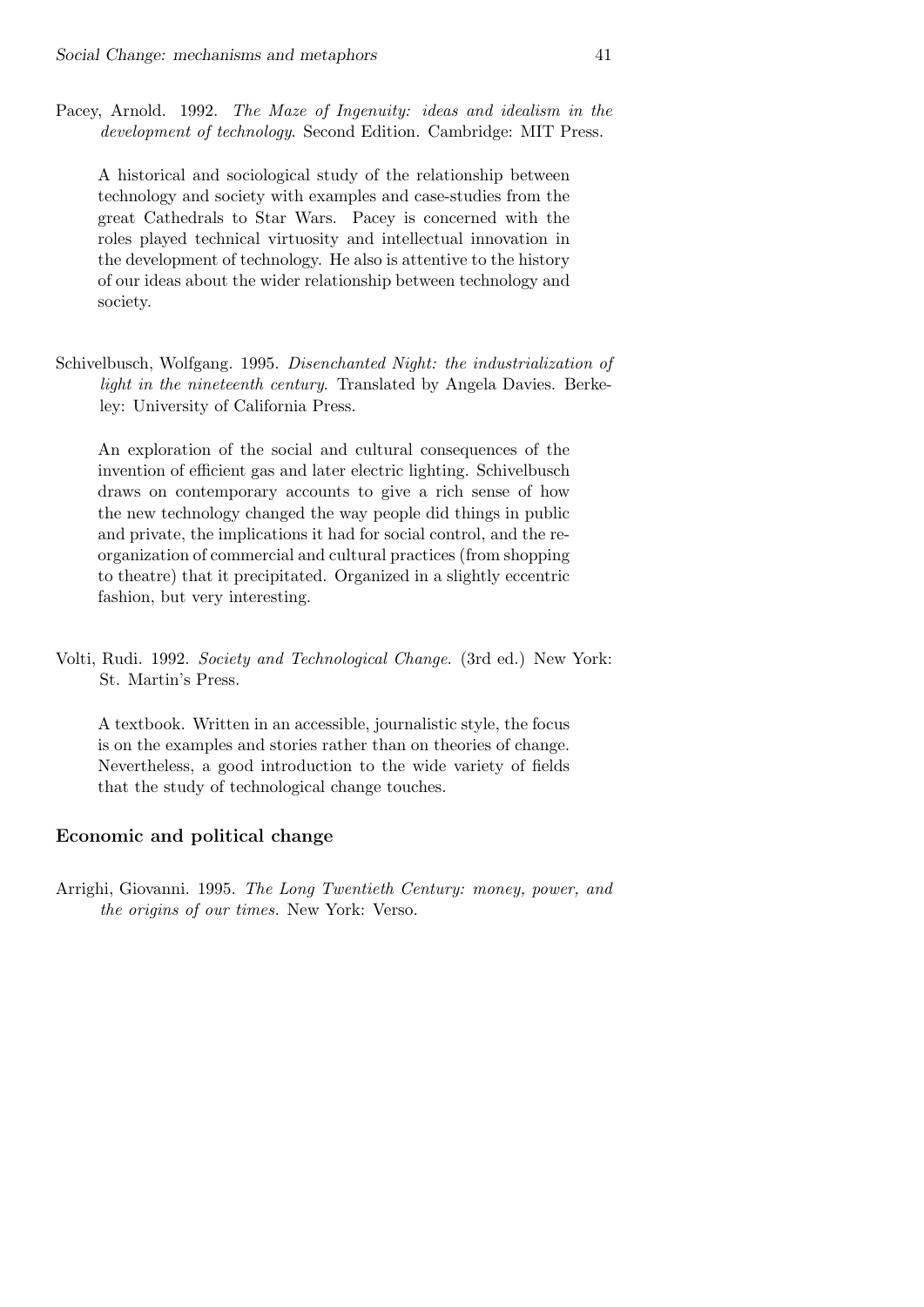A huge, rather sprawling effort to track the relationship between capitalism and states since the 1200s. Inspired by the work of Braudel, Arrighi argues that long-run cycles of capital accumulation are intimately bound up with the changing fortunes of hegemonic states and classes. An attempt to come to grips with social change at the very largest scale.

Best, Michael H. 1990. The new competition: institutions of industrial restructuring. Cambridge: Polity.

In the wake of Piore and Sabel (1984), Best examines the causes and consequences of industrial decline and restructuring in Europe and the United States. The book is self-consciously prescriptive in tone. Empirical elements include extended comparison of the U.S. to Japan and Italy, and a historical account of the decline of older mass production systems.

Beuchler, Steven M. 1993. 'Beyond Resource Mobilization? Emerging Trends in Social Movement Theory' Sociological Quarterly 34 (2): 217:235.

A review of developments in social movement theory. Buechler discusses the development of resource mobilization theory (RMT), which sees collective action as interest-driven, broadly rational and built around recruiting organizations. This view developed as a response to theories of collective action and change current in the 1950s which, to varying degrees, saw collective action and social protest as an irrational, spontaneous, shortterm activity carried on by relatively deprived or socially isolated individuals. Beuchler acknowledges the fruits of the RMT approach, but raises a number of empirical and theoretical issues that threaten to undermine it. He suggests that the RMT perspective may be exhausted, but does not clearly delineate what its successor will look like.

Centeno, Miguel A. 1994. 'Between rocky democracies and hard markets: dilemmas of the double transition' Annual Review of Sociology 20:125- 47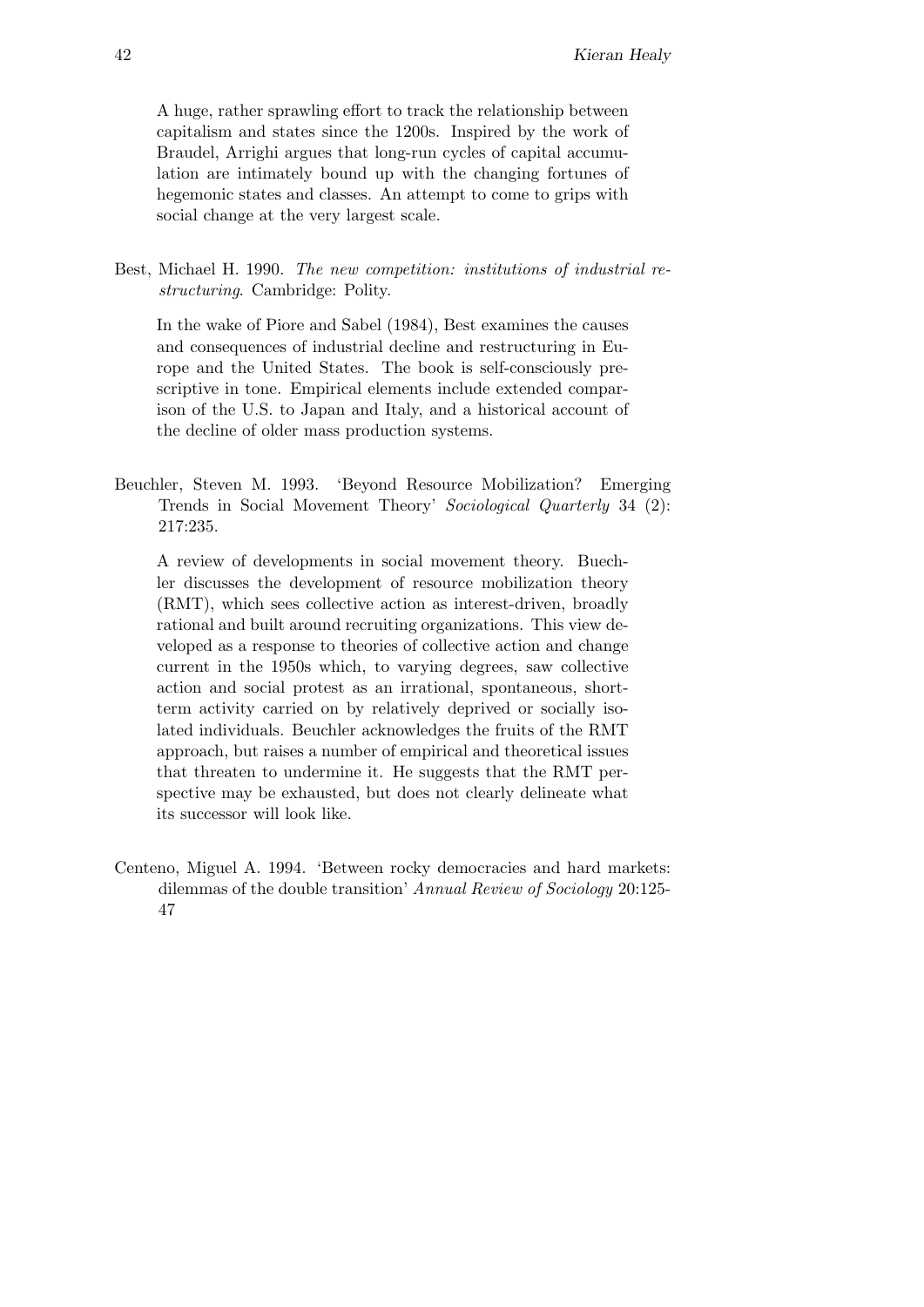A discussion of the literature on the 'double transition', i.e. the parallel construction of politically democratic and economically capitalist institutions. Centeno emphasizes that this transition is difficult to negotiate and dominated by uncertainty. He then discusses three mechanisms which are seen to ease it: the importance of social and political contracts, the role of the state or ruling class, and the place of trust and civil society.

Danziger, Sheldon and Peter Gottschalk. 1995. America Unequal. New York: Russell Sage Foundation.

An accessible and comprehensive analysis of the structure and extent of income inequality in the U.S. over the last twenty years. The authors want to explain 'why the incomes of the poor and the middle class have grown so slowly relative to those of the rich' and 'why inequality has increased even between workers with similar education and skills' (11). They locate the source of these changes in the restructuring of the domestic and international economy, and describe a policy agenda to deal with them.

Goldstone, Jack. 1993. 'Why we could (and should) have foreseen the Revolutions of 1989-1991 in the U.S.S.R. and Eastern Europe.' Contention 2: (2) 127-152.

Can social scientists predict what will happen? Goldstone thinks we can. He outlines the bones of his method for predicting revolutions, which tries to measure key indicators of revolutionary potential. Replies and respondents (like Kuran 1992) range from the enthusiastic to the dismissive. Goldstone treads a fine line between putting forward a genuinely *predictive theory* of when revolutions will happen as opposed to a tautological analytic definition of what a revolution is.

Gordon, David. 1996. Fat and Mean: The corporate squeeze of working Americans and the myth of managerial 'downsizing.' New York: The Free Press.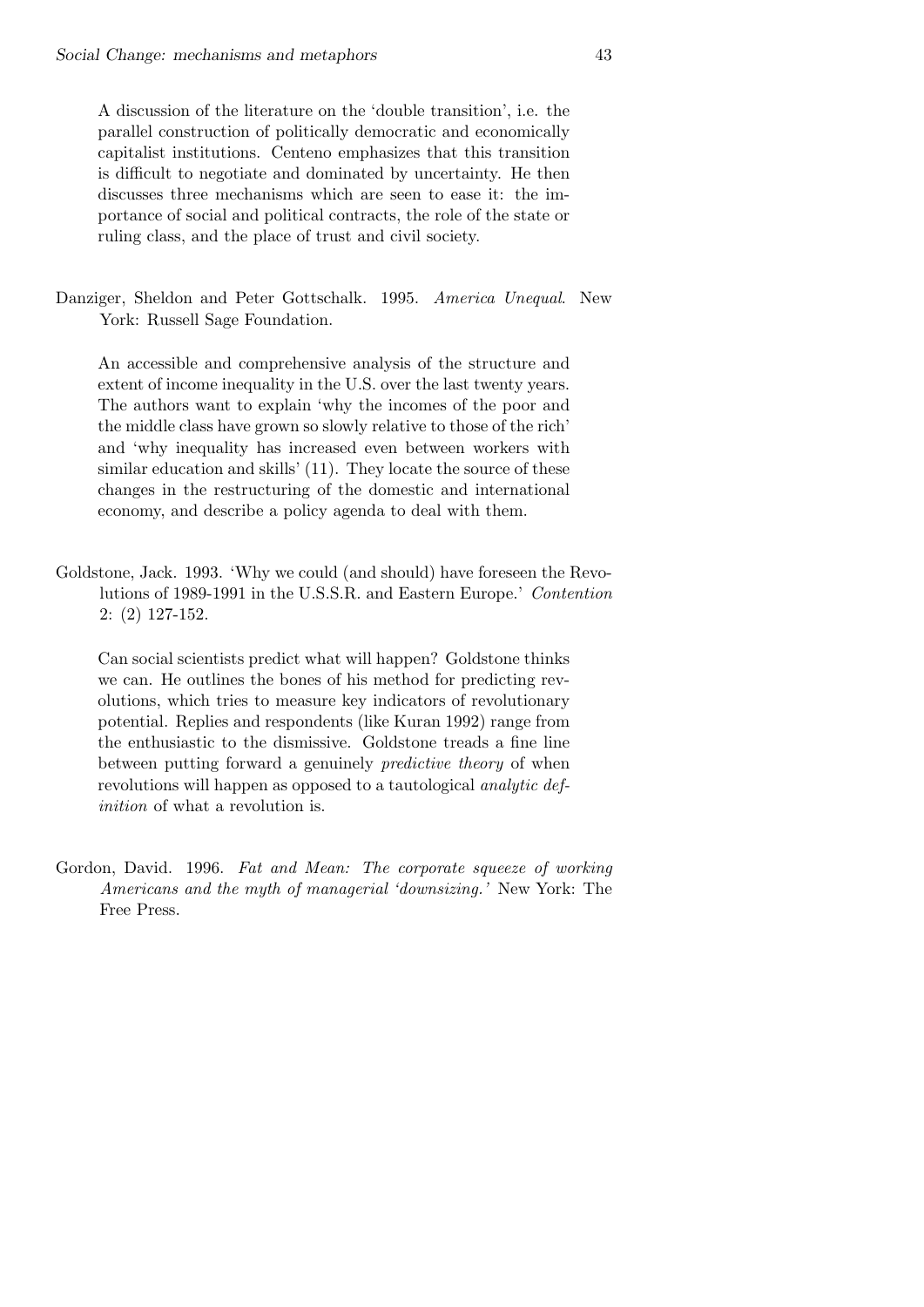A trenchant analysis of patterns of change in working conditions, labor relations and corporate organization in the United States. Contrary to those who claim that corporate 'downsizing' in the 1980s and 1990s left American businesses better off, Harrison argues that a 'bureaucratic burden' of managers, supervisors and foremen still exists. Rather than evolving co-operative systems of labor relations with unions, corporations have instead relied on antagonistic strategies. They have also consistently refused to transfer economic benefits to workers, which explains the wage squeeze of the past 15 years. Gordon follows his analysis through to recommending new policy strategies. Reviews the existing evidence, provides some new quantitative analysis.

Haggard, Stephan and Robert R. Kaufman. 1995. The Political Economy of Democratic Transitions Princeton: Princeton University Press.

The comparative political economy of democratic transitions, with a focus on Latin American and Asian countries. The authors analyze the economic basis of 'authoritarian withdrawals'; the importance of economic reform in newly-established democracies (given economic and institutional hangovers from previous regimes); and the consolidation of democratic and market institutions in the longer run.

Harrison, Bennett. 1994. Lean and Mean: the changing landscape of corporate power in the age of flexibility. New York: Basic Books.

An accessible account of contemporary change in the organization of global capitalism. Harrison argues that, contrary to some received wisdom, small firms are neither engines of innovation nor sources of new jobs. Instead, global production has come to be dominated by networks of very large firms. Although production is becoming more decentralized, power, ownership and control remain concentrated in a small number of huge corporations. Harrison argues that this pattern has been helped by a vigorous paring down of central tasks, a process which involves computerization, flexible production and lots of layoffs.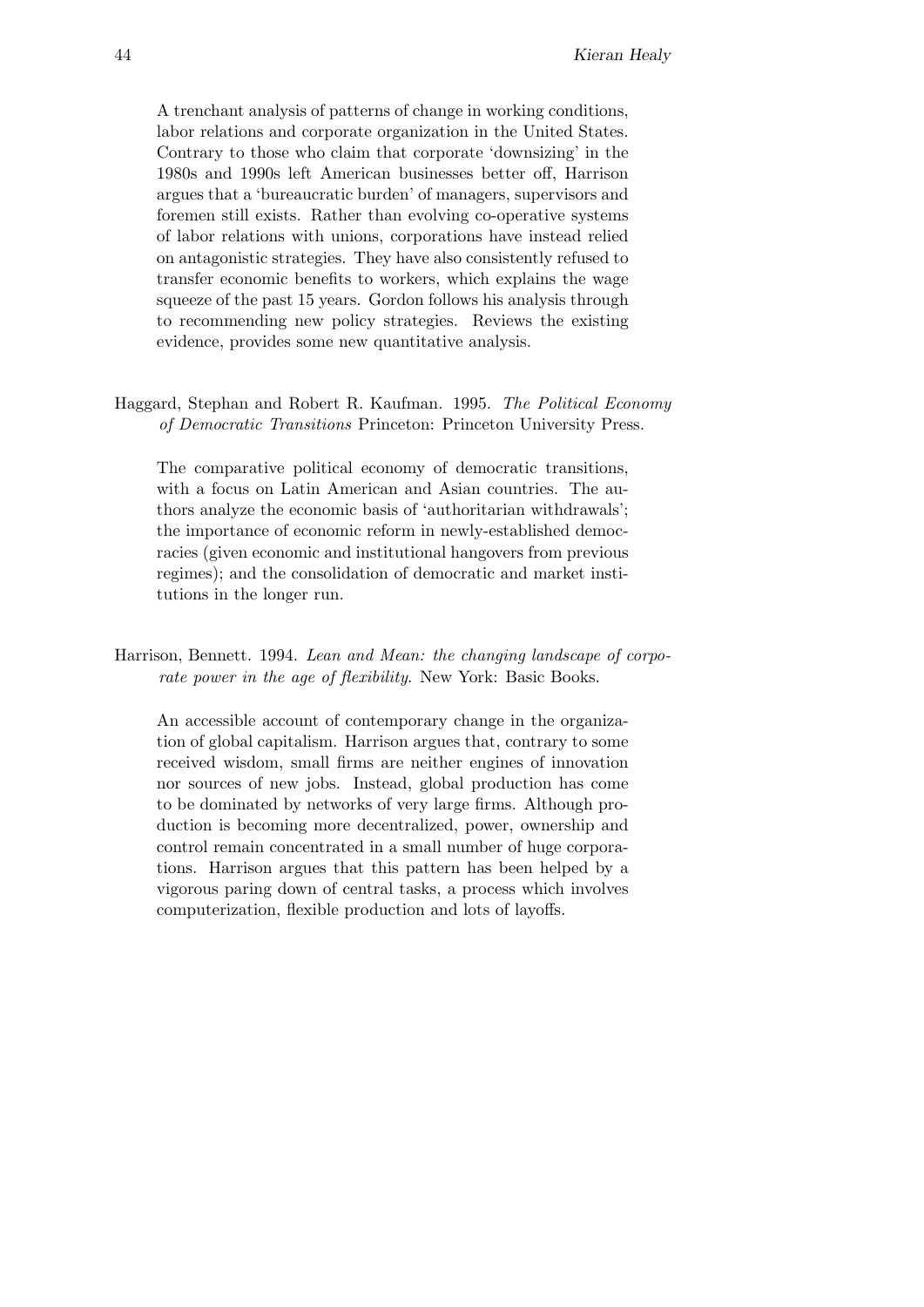Kuran, Timur. 1992. 'Why Revolutions are better Understood than Predicted: The essential role of Preference Falsification' Contention 1  $(3):199-207.$ 

A rational-choice alternative to Goldstone (1993). Kuran argues that the occurrence of an event like a revolution is in large part determined by unknowable and endogenous factors: people constantly revise their expectations and willingness to act on the basis of what's already happened and what they believe everyone else believes.

#### Krugman, Paul. 1996. Pop Internationalism. Cambridge: MIT Press

An economist takes issue with mainstream pronouncements about globalization and its effects. Krugman argues that world trade is not as important as people pretend it is (certainly not to the United States and its huge domestic economy). More importantly, he repeatedly emphasizes the standard economic view that world trade is not a competitive, zero-sum game where some countries must lose if others are to win. A direct attack on some of the most popular diagnoses of macroeconomic change. Well written and trechantly argued. (Compare Reich 1991, Wood 1994.)

Langlois, Richard N. and Paul Robertson. 1995. Firms, Markets, and Economic Change: a dynamic theory of business institutions. New York: Routledge.

The authors provide a theory that tries to extend the economic/institutional transaction costs approach to explain why some firms innovate better than others. Drawing on Schumpeter's work on innovation, they argue that business institutions that can create and use 'superior capabilities' tend to perform better. Predicting and explaining innovation is dangerous: the authors do not clearly show how they avoid a tautology in their argument (superior firms do better). They try to apply their transaction-costs view to case studies in the early American auto industry, the computer business and the hi-fi and stereo market.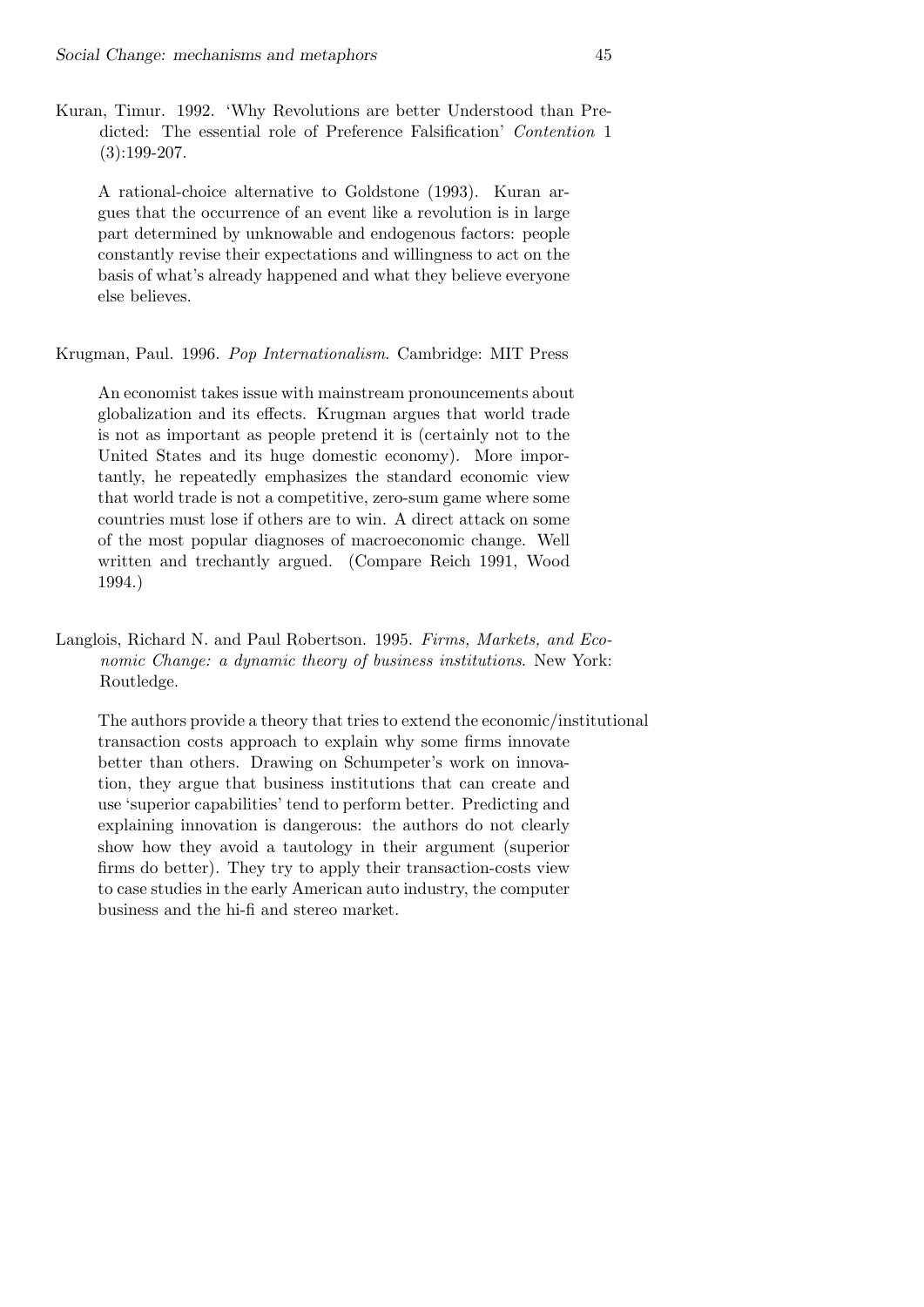Lijphart, Arend and Carlos H. Waisman. 1996. Institutional Design in New Democracies Boulder: Westview.

Comparative analysis of how democratic institutions are designed, built and consolidated after the collapse of authoritarian regimes. The authors' empirical focus is on Eastern Europe and Latin America. Their more general interest is in the creation of institutions to serve market economies, run good elections and ensure that governmental power is transferred properly. Theories are tested by examining how countries vary the shape of their institutions and the pace and mix of their reforms.

North, Douglass C. 1981. Structure and Change in Economic History. New York: Norton

An economic, broadly rational choice theory of how institutions governing property rights are constructed. North's theory of the state sees an organization with a comparative advantage in violence and the ability to tax people. He claims to explain why states often produce inefficient property rights regimes and hence fail to grow economically. Exogenous shocks (changes in capital stock: relative prices, knowledge or military technology) alter the bargaining power of rulers, their agents and the ruled. Institutions work a filter between individuals and capital stock. But a clear statement of how (and under what conditions) these institutions generate inefficient outcomes is more elusive than North's early claim would lead one to believe.

Pichardo, Nelson A. 1997. 'New Social Movements: a critical review' Annual Review of Sociology 23:411 -430.

The author reviews the literature on New Social Movements (NSMs) and evaluates the empirical evidence. He is very critical of the theoretical claims of this influential literature, and argues that the evidence supports neither (i) the claim that NSMs are the product of large scale social changes, e.g. a shift to postindustrial society, nor (ii) the claim that NSMs are genuinely new forms of collective action (as compared to social movements in the past).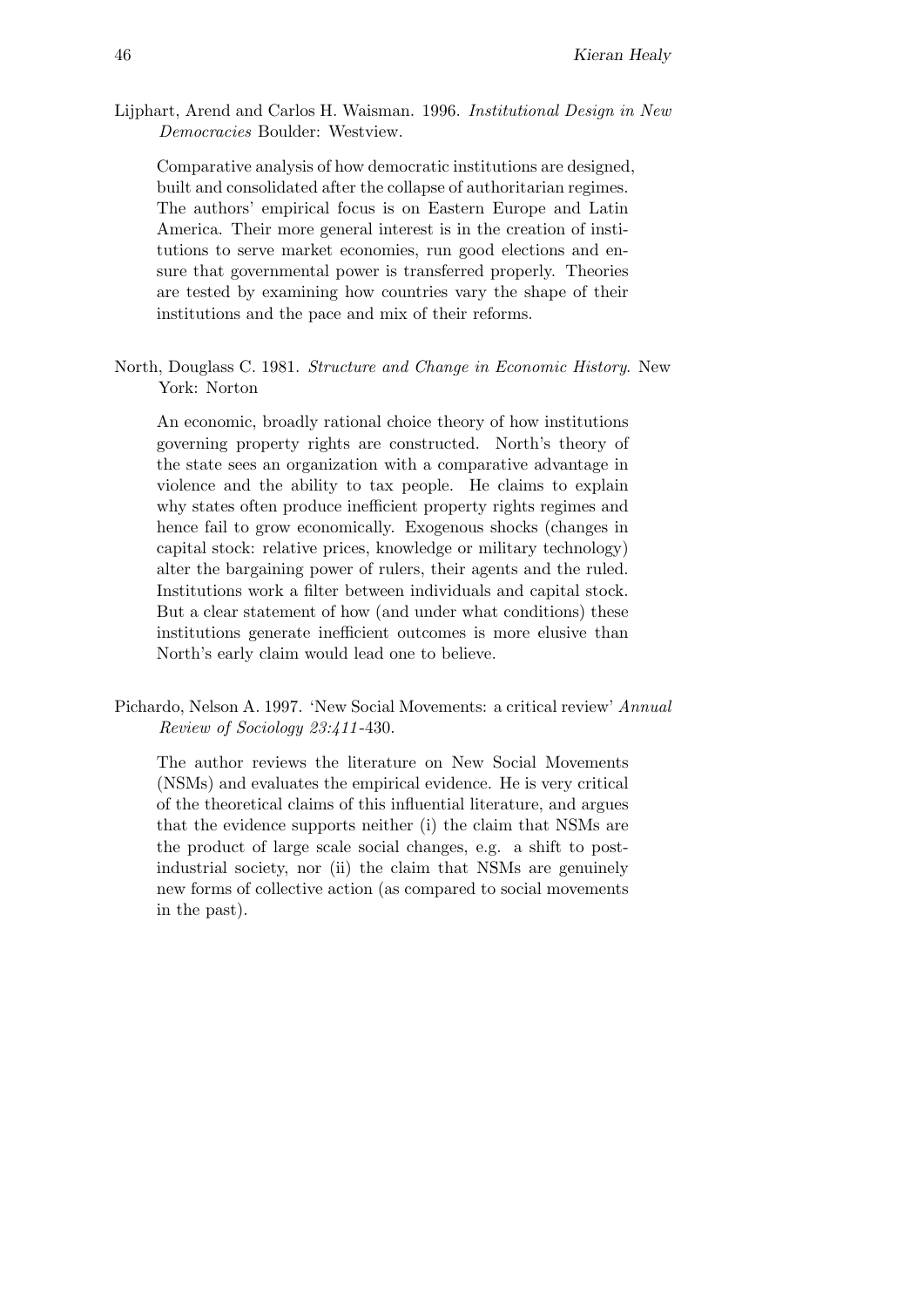Piore, Michael J. and Charles Sabel. 1984. The Second Industrial Divide: possibilities for prosperity. New York: Basic Books.

The classic account of the emergence of new production and manufacturing technologies. The authors describe a move away from mass-production technologies and towards 'flexible specialization.' They then outline the different institutional forms they see as suited to different modes of production.

Portes, Alejandro. 1995. 'On grand surprises and modest certainties: comment on Kuran, Collins and Tilly.' American Journal of Sociology 100:1620-26.

A brief, sensible note on the kinds of predictions that sociologists are able to make. Discussing the contrasting positions on revolutionary change held by three other writers, Portes introduces a useful distinction between steady-states, trends and events. Many events (like a revolution) are very difficult to predict. Trends and steady-states have been treated more profitably by sociologists. Portes also argues that particular sequences or processes (that are well-defined and well-bounded rather than unique or very large and complex) are predictable, too.

Reich, Robert. 1991. The Work of Nations: preparing ourselves for 21stcentury capitalism. New York: Alfred A. Knopf.

A well-known analysis of America's position in the global economy. Reich argues that the economic well-being of Americans depends on individual skills rather than the profitability of corporations. In particular, in order to make sure that people do well (and to reduce income inequality in the process) it is necessary to invest in training in the right way. The skills of 'symbolic analysts' (as opposed to routine producers or in-person services) are most in demand. We should therefore be making sure people acquire them. Secondary analysis. For a strong critique see Krugman (1996).

Sassen, Saskia. 1991. The Global City. Princeton: Princeton University Press.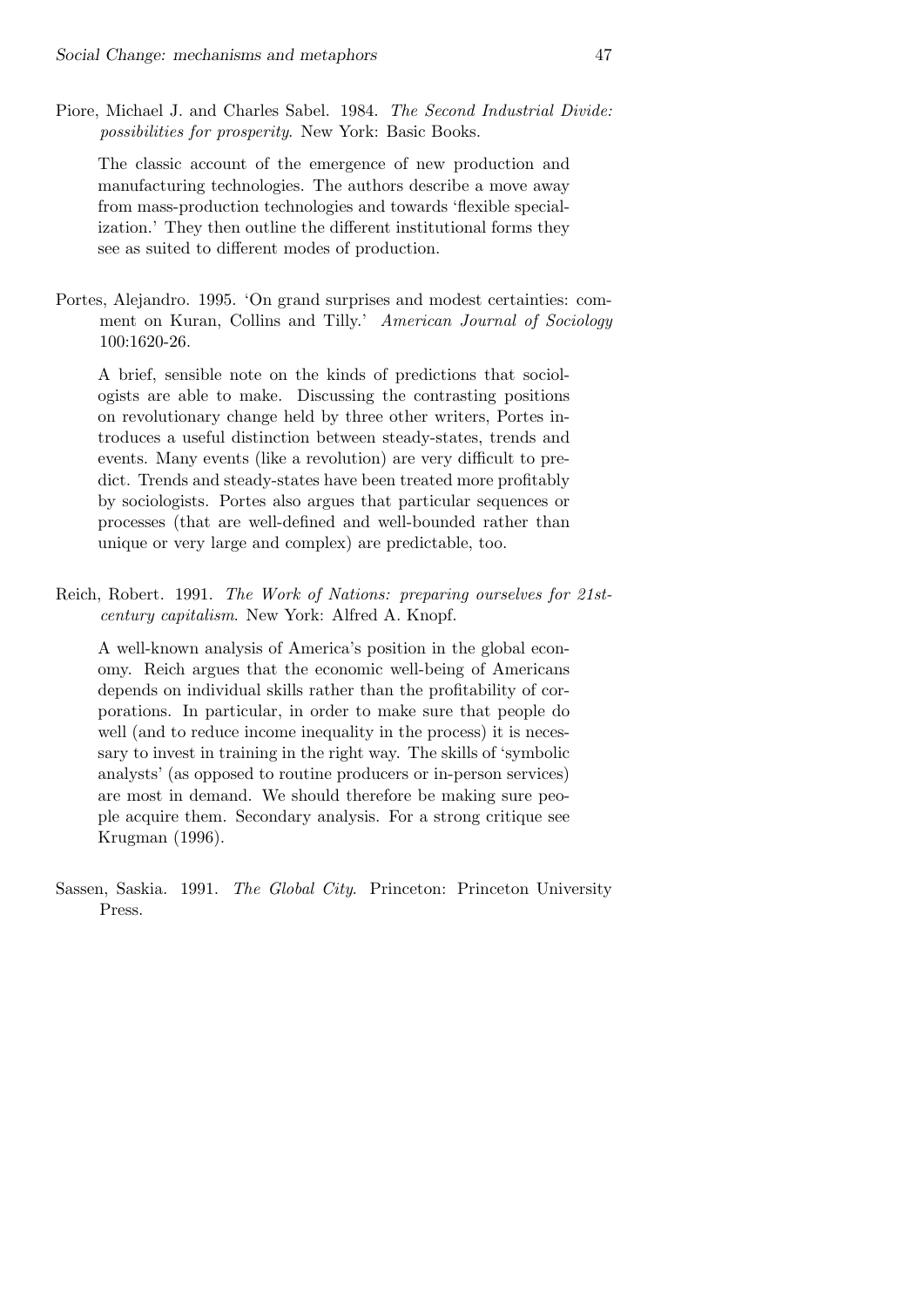Economic geographers argue that, if you want to see how the world economy is changing, look at the world's cities. Sassen sees a 'pronounced transformation' in economic activity from the late 1960s onwards, which expressed itself in the spatial form and economic function of big cities. Cities act as 'command points' in the global economy, as locations for finance and service firms, as R&D centers and as markets. Sassen compares London, New York and Tokyo under these headings, tracing in each the expansion of low-wage jobs, the increasing concentration of capital and ownership, and the changing relationship between cities and nation-states.

Wolf, Eric. 1982. Europe and the People Without History. Berkeley: University of California Press.

A tour de force of historical writing from an 'outsider' perspective. Wolf takes in the sweep of world history since 1400 and tries to keep the losers as well as the winners in the narrative. At the same time, he is committed to treating the history as a vast web of interconnected events and processes. By keeping such a catholic eye he hopes to avoid the teleological pitfalls of histories that have the winners and losers in mind from the beginning, and tell their story as though the outcomes were foreordained.

Wood, Adrian. 1994. North-South Trade, Employment, and Inequality: changing fortunes in a skill-driven world. Oxford: Clarendon Press.

An economist presents detailed evidence of the effects of trade between Northern and Southern countries. His argument is that increasing trade with the South has been beneficial in many respects, but has hurt unskilled workers in the North (reducing their wages or making them unemployed). Wood argues that unless Northern governments intervene in this process, their countries will suffer from rising inequality and mass unemployment. Presents detailed quantitative evidence about an important aspect of globalization. (But see Krugman 1996.)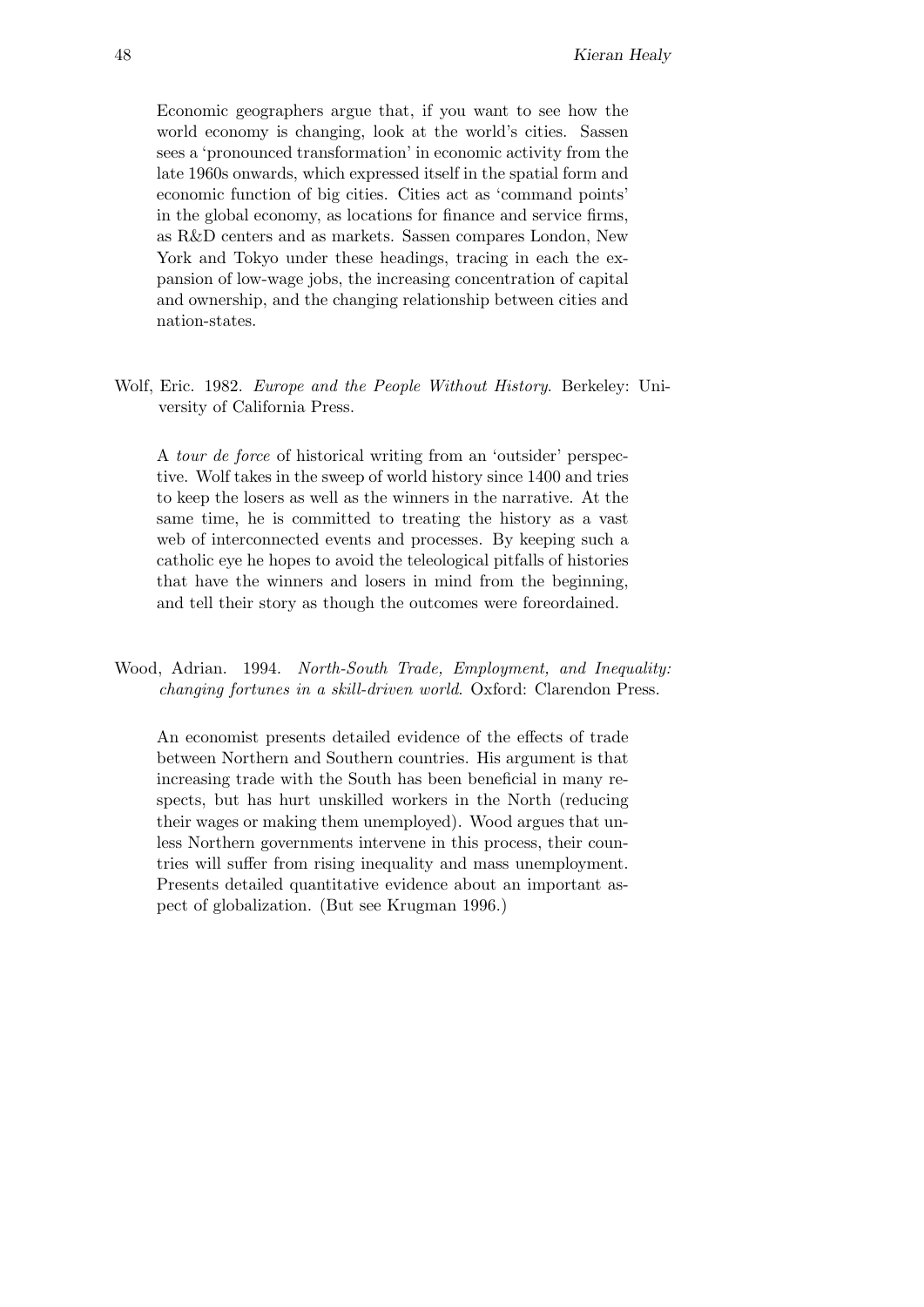## Planned change and community change

Cole, Robert E. 1989. Strategies for Learning: Small Group activities in American, Japanese and Swedish industry. Berkeley: University of California Press.

Some private-sector firms are much more willing or able than others to institute small-group activities like quality circles and self-managing groups in their factories. Why is this so? Cole compares firms in three countries, arguing that historical and institutional differences explain the presence or absence of national organizations that promote small-group activities in businesses.

Elias, Norbert and John L. Scotson. 1994. The Established and the Outsiders: a sociological inquiry into community change. (2nd ed.) London: Sage.

An interesting study of a suburban community in England in the late 1960s. The authors describe some very interesting processes of social control and change within a small suburban area. As the community grew in size, the established members developed into a strong and exclusive status group who looked down on the newcomers as inferior to them in all respects (despite the fact that, by any socio-economic measure, there was no difference between them). Social control was maintained organizationally by local associations and through gossip. Useful because it shows how (partly in response to change) groups form out of whatever is to hand and establish patterns of expectations and behavior that exercise increasing force on those living in them.

Glaser, Edward Maynard, Harold H. Abelson and Kathalee N. Garrison 1981. Putting knowledge to use: facilitating the diffusion of knowledge and the implementation of planned change San Francisco: Jossey-Bass.

One of the better examples of the 'management approach' to planned change. The authors try to formulate rules for the successful execution of plans (usually from the top down).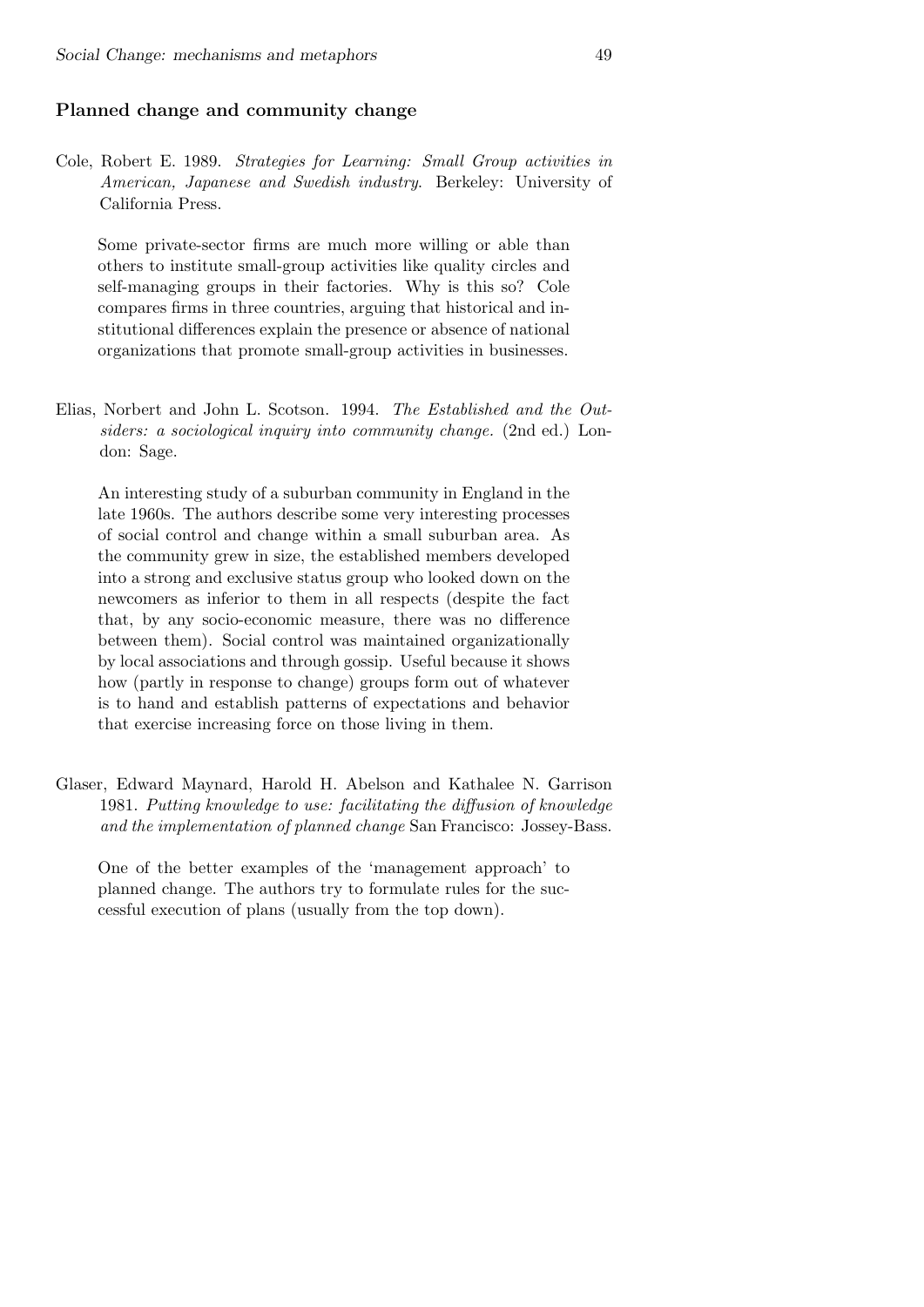Himmelstrand, Ulf (ed). 1981. Spontaneity and Planning in Social Development. Beverley Hills, Calif.: Sage Publications.

An interesting collection of essays that explore concepts of spontaneity and planning. Both terms carry strong normative weight (whether positive or negative, depending on the context), as well as referring to substantively interesting processes. They also relate to other important ideas, like centralization and decentralization. Contributions are either self-consciously theoretical or illustrative case studies. The theoretical chapters contain some interesting reflections on the surprisingly close relationship between spontaneous action and careful planning.

Hosking, Dian Marie and Neil Anderson (eds). 1992. Organizational Change and Innovation. New York: Routledge.

Social Psychology and Organizational Psychology offer perspectives on planned and managed change. Sections on strategic change, innovation, technical change and methodologies for change. Case studies in each section. Mainly prescriptive in tone, but some articles are quite skeptical of the whole idea.

Jacobs, Bruce. 1981. The Political Economy of Organizational Change: urban institutional response to the war on poverty. New York: Academic Press.

A detailed case study of how the Community Action Program provoked change in the organizations it encompassed or affected. The study examines how environmental uncertainties or threats affected private social service agencies, public schools and private employers. Jacobs argues that the changes he describes and measures were rational responses by executives to wider environmental changes.

Legge, Karen. 1984. Evaluating Planned Organizational Change. Orlando: Academic Press.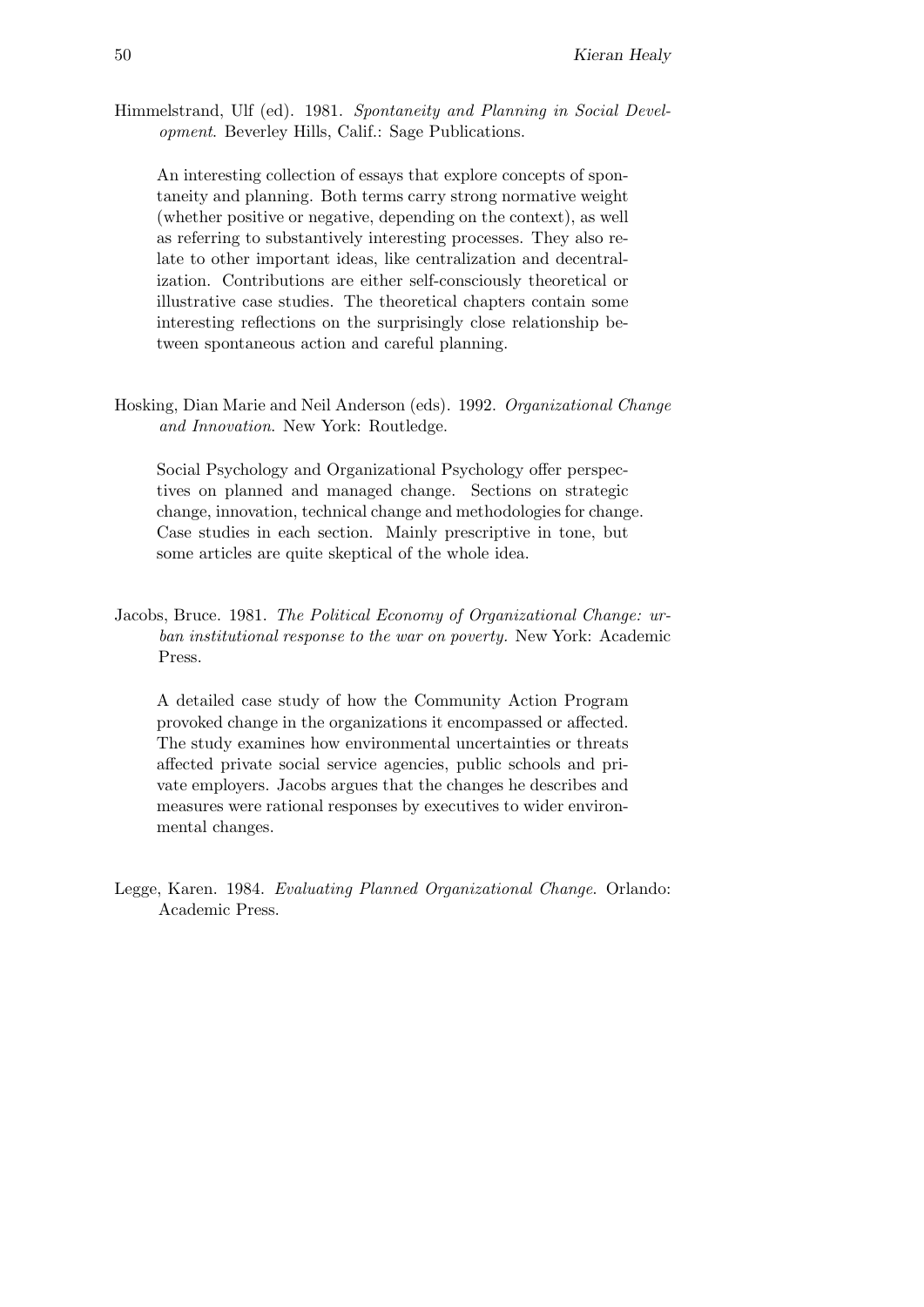A self-consciously critical attempt to decide whether it is possible to evaluate planned organizational change in any useful or objective manner. The author notes myriad problems and contradictions, but does not have a clear solution.

Mangham, Iain. 1979. The Politics of Organizational Change. Connecticut: Greenwood Press.

A micro-sociological approach to organizational politics: how does interaction happen when change is going on? Or rather, how is change made to happen through interactions? Inspired by symbolic interactionism, phenomenology (by Alfred Schutz; and more directly by Karl Weick.) A number of case studies.

Marris, Peter. 1987. Meaning and Action: community planning and conceptions of change. (2nd ed.) London: Routledge & Kegan Paul.

A thoughtful study of planned responses to change. The book studies two efforts at inner-city regeneration (London's Docklands and the British Community Redevelopment Project), examining the people involved, their differing interests and reactions, the role of the state and the theories used to justify policy. Marris tries to show how plans are conceived and argued for, and how they succeed or fail. The focus throughout is on the relationships between abstract planning, the different groups with a stake, and the difficulty of tying plans to action. There's also a reflective chapter on the metaphors that different plans were built around.

Mitchell, Clare and Fred Dahms. 1997. Challenge and Opportunity: managing change in Canadian towns and villages Waterloo, Ontario: University of Waterloo.

A series of studies of local-level responses to change in rural Canada. Not much theory, but some useful empirical material on typical responses of local groups and organizations to external, large-scale changes, together with some evidence for which ones tend to be successful.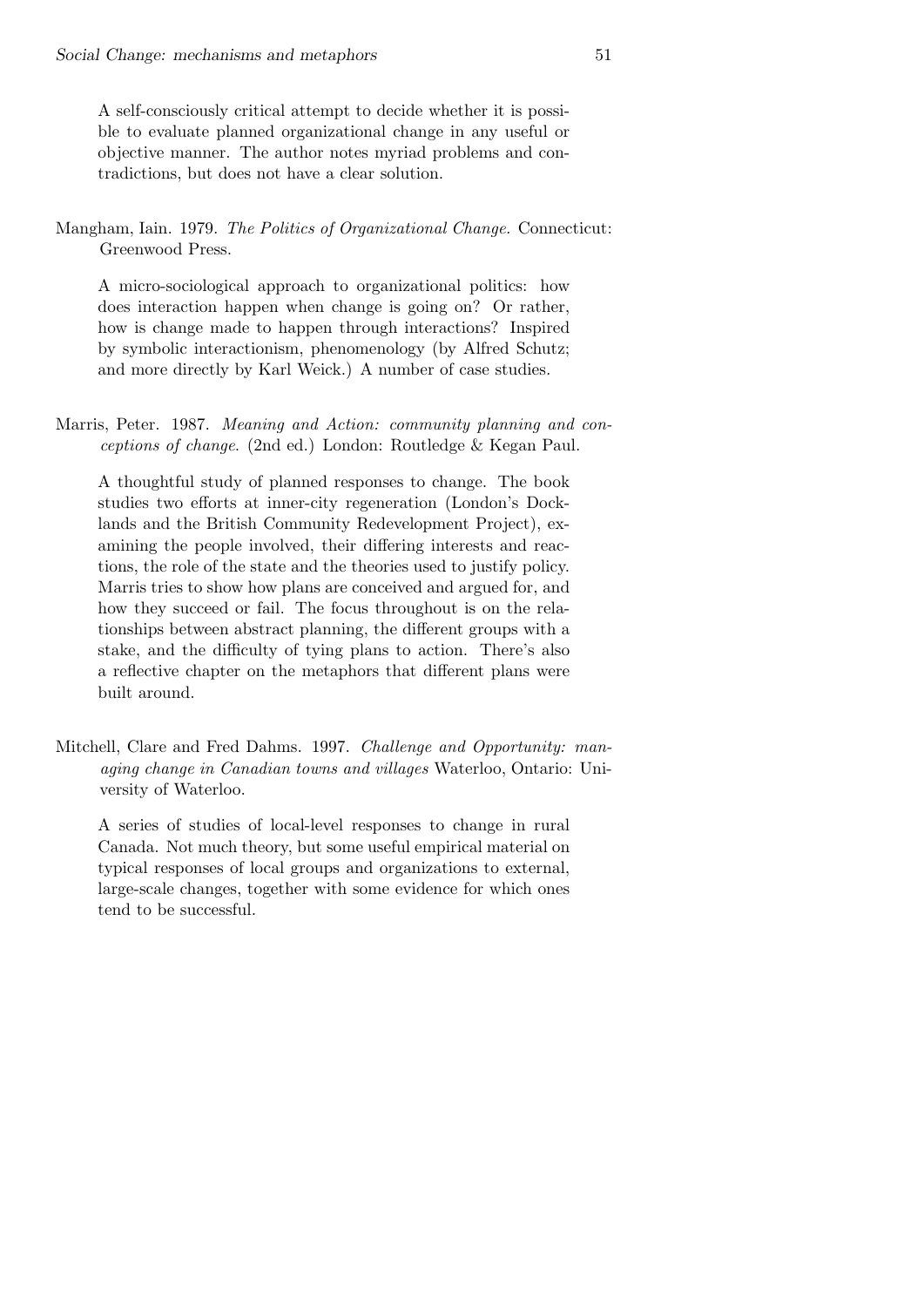Patickson, Margaret, Val Bamber and Greg Bamber (eds). 1995. Organisational Change Strategies: studies of human resource and industrial relations issues. Melbourne: Longman.

A collection of empirical case studies of managed organizational change from a management perspective. Theoretical perspective is a straightforward model where external pressures are mediated by managers (with other employees) and turned into organizational consequences. An applied business consultancy view.

Reinelt, Janelle (ed). 1996. Crucibles of Crisis: performing social change Ann Arbor: University of Michigan Press

An uneven but interesting collection of papers with an unusual focus: the authors examine the role of the performing arts in generating, reflecting upon and participating in social protest and change. The essays examine the way in which the theater, in particular, can become a focus for explosive political or cultural controversy by serving as a vehicle for usually unheard groups or ideas. The contributors generally discuss the impact a particular play or theater company had: examples run from an Irish Women's Theatre group at the turn of the century to African drama and nationalism in South Africa.

Rheingold, Howard. 1993. The Virtual Community. New York: Addison-Wesley.

An informal but informed study of how communities are created and maintained through Internet-related technologies. Part history, part analysis, part advocacy, the book lays out a broadly optimistic account of the different ways people have made communities on the Net. Personal, journalistic and anecdotal data sources.

Schein, Edgar. 1992. Organizational Culture and Leadership 2nd edition. San Francisco: Jossey-Bass.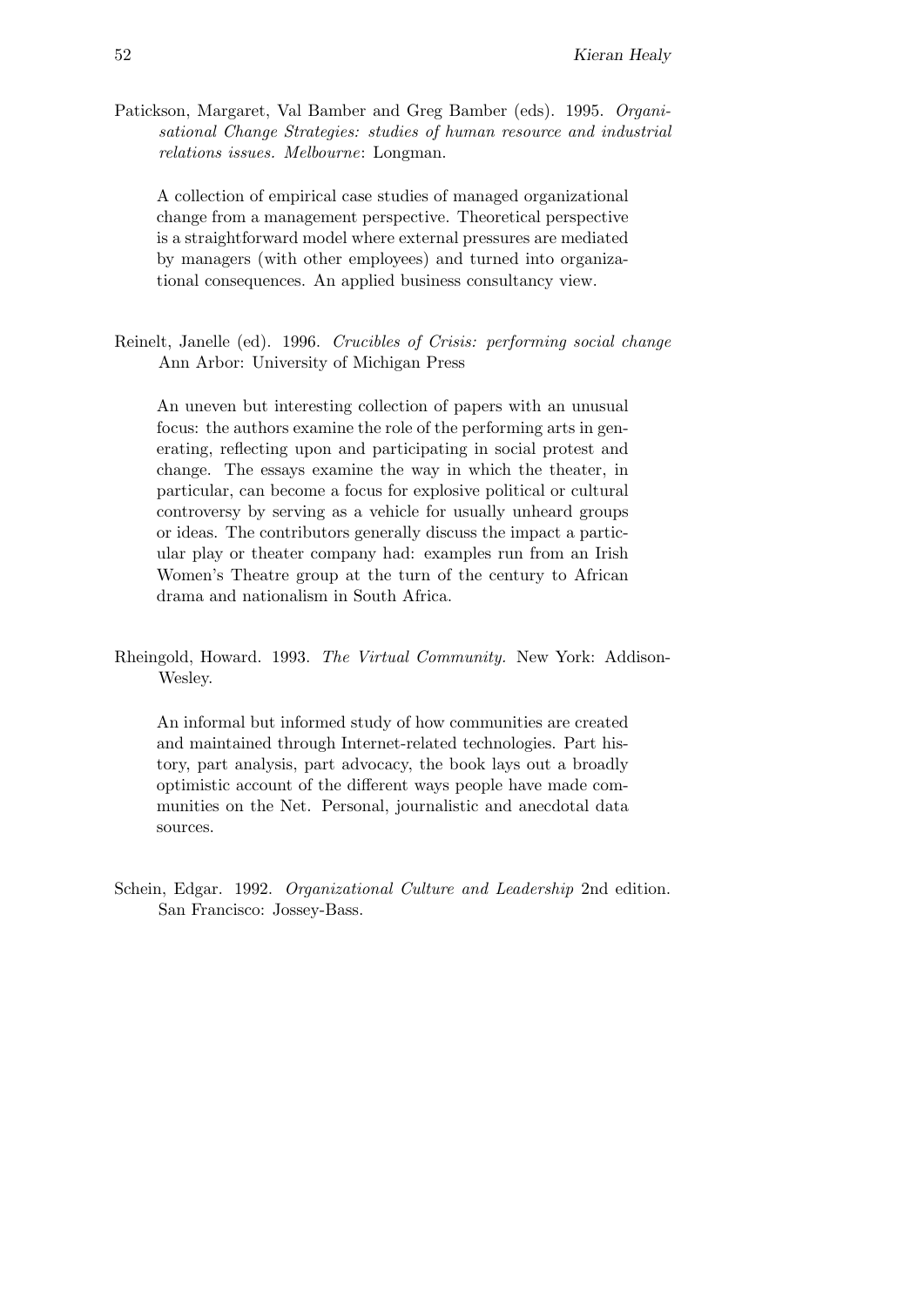An exhaustive treatment of the concept of organizational culture, premised on the idea that an understanding of it can help (i) reveal problems within organizations and (ii) be used by 'culture leaders' to decisively change how organizations work. Theoretical and methodological treatment of the culture concept, followed by chapters on how to change organizations. Empirical illustrations. One case study.

Scott, James. 1998. Seeing like a State: how certain schemes to improve the human condition have failed. New Haven: Yale University Press.

An interesting and detailed argument about why large-scale, generally authoritarian efforts to change, repair or otherwise reorganize bits of society have usually ended in disaster. Scott examines modernist urban planning, Soviet collectivisation and compulsory villagization in Tanzania. He argues that social systems are like ecologies: messy, complex, interdependent and not at all well-understood. Planners do their job by simplification and schematization. When combined with a belief in the efficacy of scientific intervention and in the absence of a vigorous civil society, Scott argues that top-down efforts at change can be relied upon to fail spectacularly.

Servaes, Jan, Thomas L. Jacobson and Shirley A. White. 1996. Participatory Communication for Social Change. Thousand Oaks: Sage Publications.

A policy-oriented collection of essays (with a strong development emphasis) exploring the concept of 'participatory communication.' The contributors explore the relationships between locals on the one hand and the efforts of researchers, officials and scientists on the other, with a view towards empowering the former. Papers stress the need for fair access, genuine participation and self-management if efforts at designing and implementing social change are to come to anything. Might usefully be read in conjunction with Scott (1998).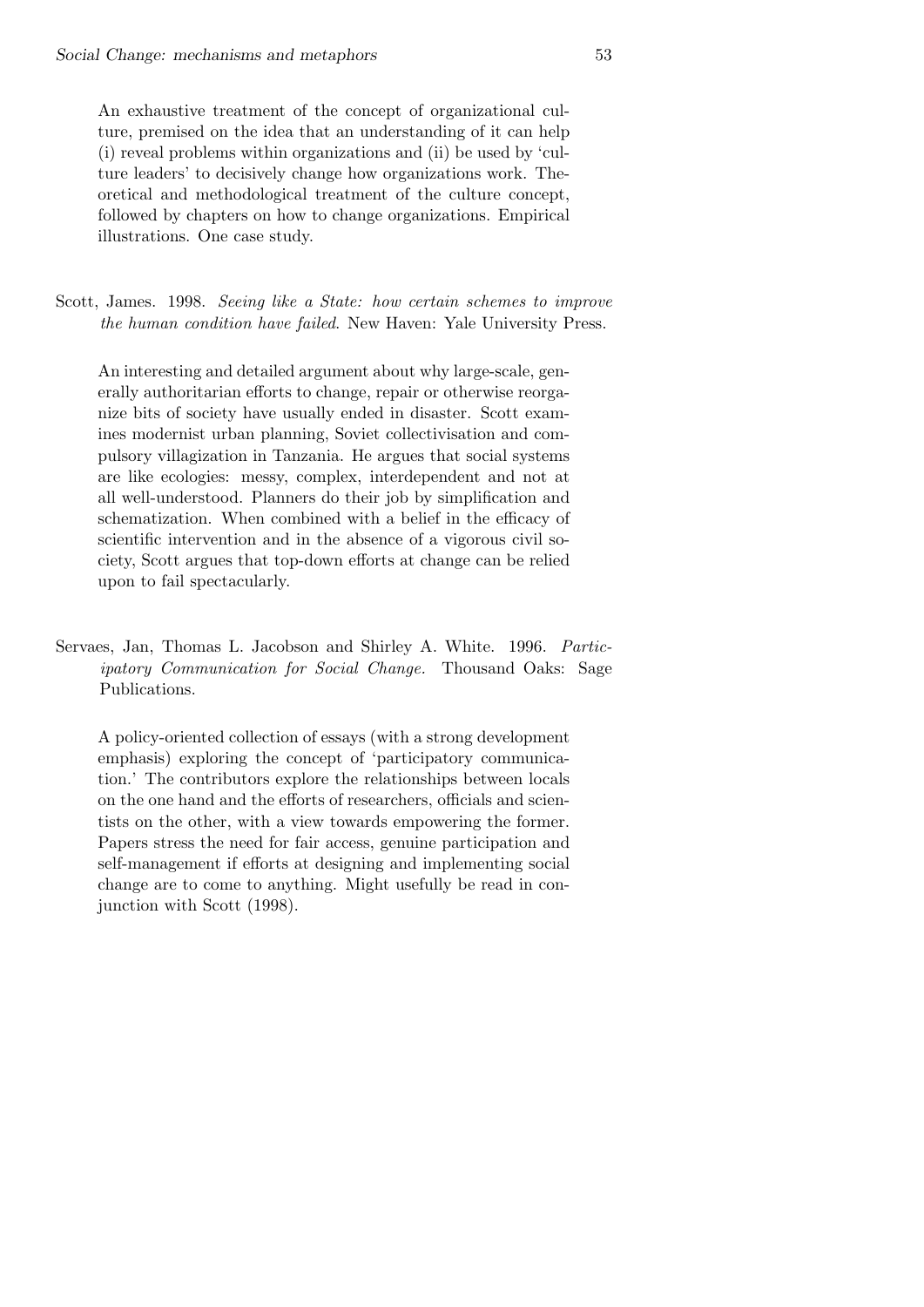# Organizational change

Barnett, William P. And Glenn Carroll. 1995. 'Modeling Internal Organizational Change.' Annual Review of Sociology 21:217-236.

A review of the literature. The authors divide work into theories about the process and content of organizational change. The population ecology approach provides the main framework and assumptions.

Baum, Joel and Jitendra Singh (eds). 1994 Evolutionary Dynamics of Organizations New York: Oxford University Press.

A collection of essays and commentary on the population ecology approach (broadly conceived), with an emphasis on organizational change and development. Three introductory essays offer conceptual guidelines; subsequent sections debate evolutionary theory at four levels of analysis: intra-organizational, organizational, population and community change. Papers are divided about equally between theoretical discussion and empirical studies.

Burns, Tom and G.M. Stalker. 1962. The Management of Innovation. Chicago: Quadrangle.

An early attempt to relate technological change to organizational development in a systematic way. Burns & Stalker examine success and failure within the electronics industry in England and Scotland. They are particularly sensitive to the relationship between the laboratory (what we now call R&D) and the production line: technical changes affect existing practices, statuses and politics in the organization. They distinguish between mechanical and organic organizations on the basis of their adaptability to innovation. In the former, innovations are broken down into functionally specific tasks assigned to specific offices or people. In the latter, problems are not treated as easily divisible, and the organization has a more lateral form. One of the first studies to argue that an organization's form and success can be traced to its environment.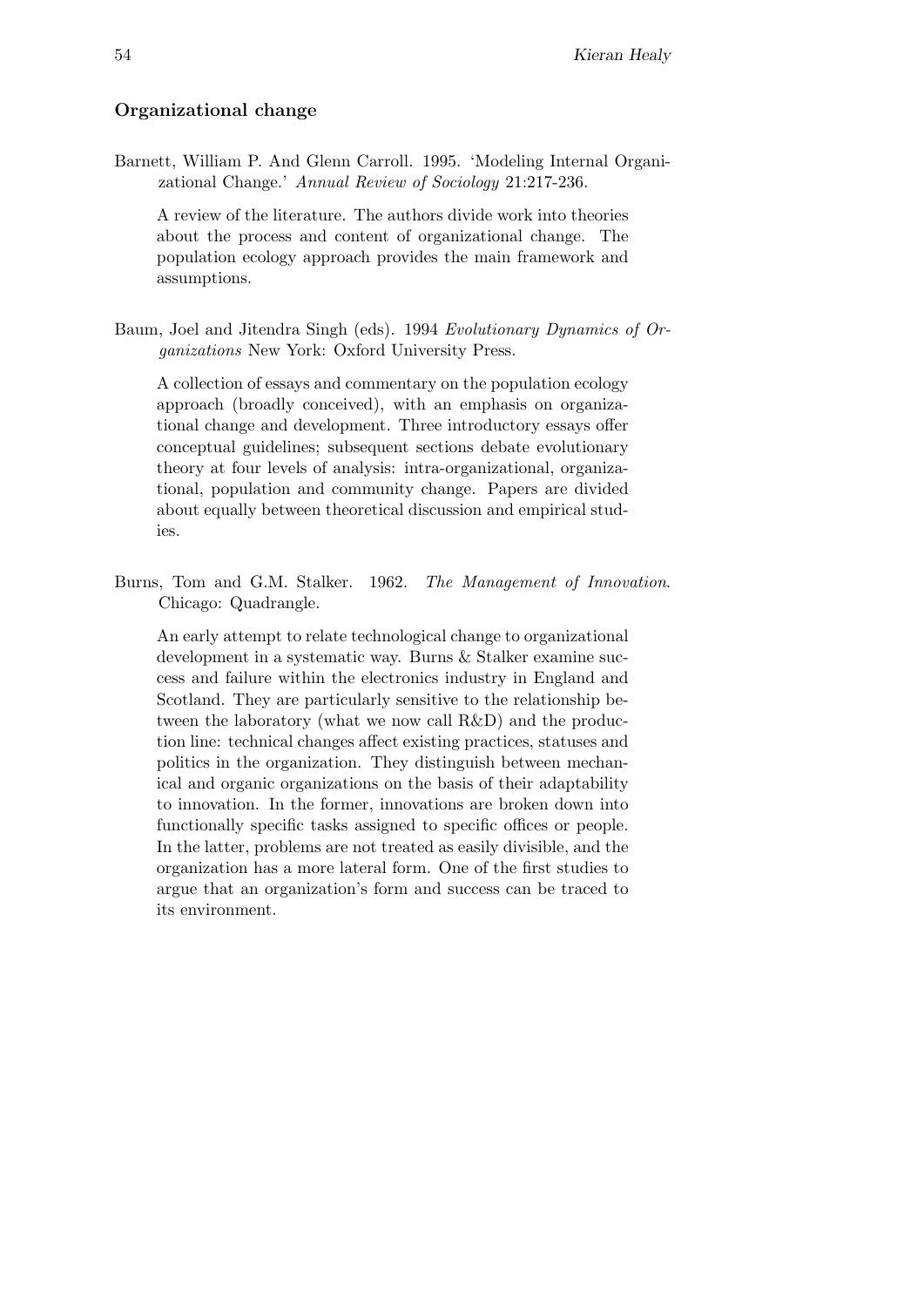Burt, Ronald S. 1987. 'Social Contagion and Innovation, cohesion versus structural equivalence.' American Journal of Sociology 92:1287-1335.

A subtle and compelling re-evaluation of a classic study of social contagion, James Coleman et al.'s Medical Innovation. Burt re-analyses the original data and argues that his network-based account both characterizes and explains the process of contagion better than the original.

Chandler, A. 1977. The Visible Hand: the managerial revolution in American business. Cambridge: Harvard University Press.

The classic history of the emergence and triumph of the modern business enterprise. Chandler argues that the large-scale corporation organized as a hierarchy and staffed by managers arose because it permitted greater productivity, lower costs and higher profits than the small, traditional alternative. For Chandler, these benefits would not have been possible without a managerial hierarchy, and this hierarchy did not appear until the volume of economic activity made it a more profitable and efficient solution than the market alternative. This functional/efficiency theory of the rise of the modern firm has been the focus of debate in economics and sociology ever since. (Compare, for instance, Roy 1997.)

Cohen, Michael, James March and Johan Olsen. 1972. 'A Garbage Can Model of Organizational Choice.' Administrative Science Quarterly 17:1-25.

A classic study of decision-making in 'organized anarchies.' These are organizations (i) whose preferences are ill-defined, (ii) whose technology is unclear (that is, technology in the economic sense: the workings of the organization are not understood by the workers), and (iii) where the boundaries of the organization are fluid and participation varies. Universities are their example, but they include most public and educational organizations. On this view, these organizations are 'collections of choices looking for problems, issues and feelings looking for decision situations', 'solutions looking for issues' and 'decision makers looking for work.'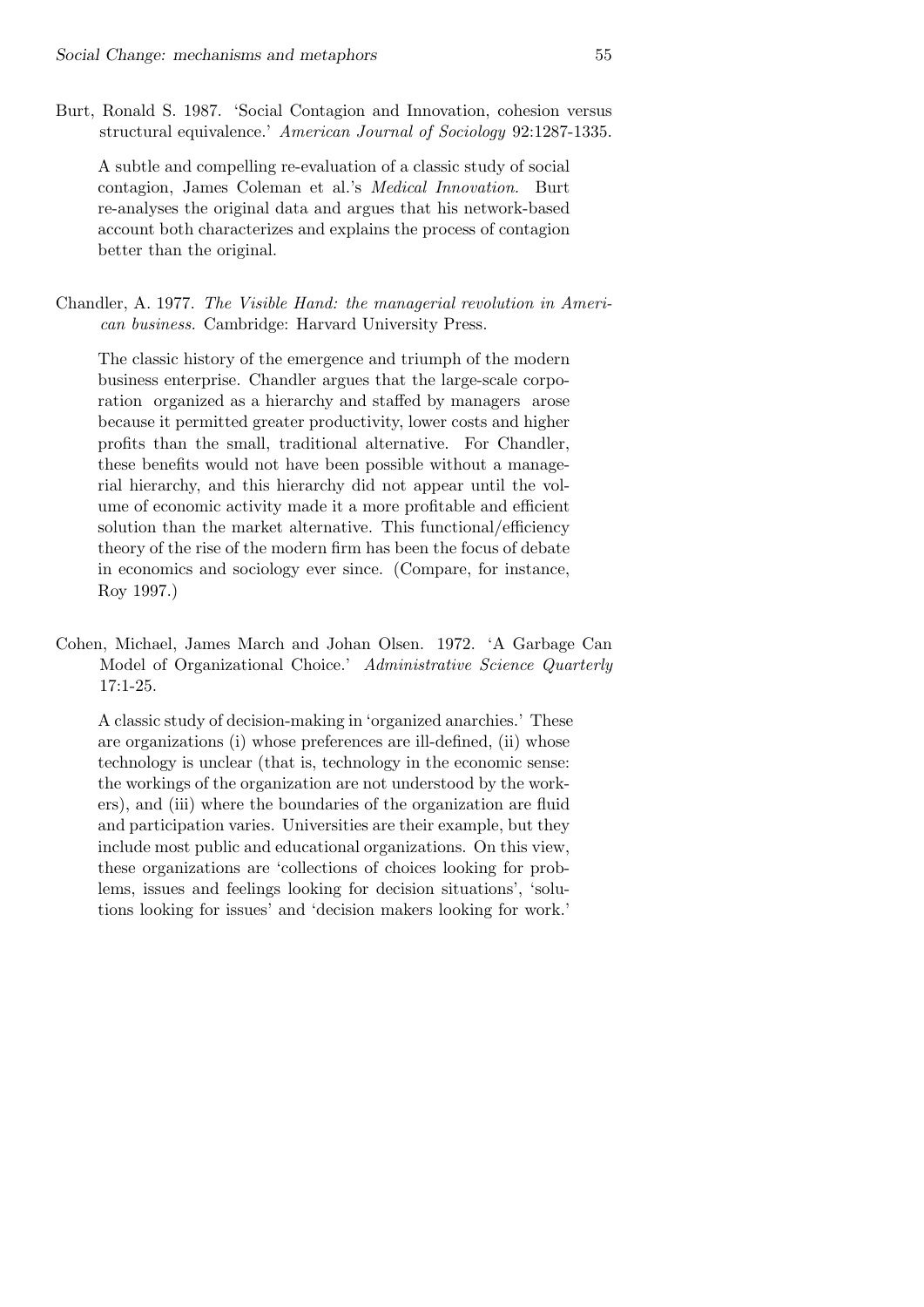On the basis of some simulations, the authors work out predictions for different sorts of universities.

Edelman, Lauren B. 1990. 'Legal Environments and institutional governance: the expansion of due process in American workplaces.' American Journal of Sociology 95: 1401-1440.

An event-history analysis of personnel policies in U.S. organizations. How do changes in the law affect organizations? And which organizations? The argument is that changes in the legal environment (civil rights mandates) precipitated normative pressures and led to the diffusion of formal grievance procedures for non-union employees. Effects varied depending on the size, structure and public visibility of organizations.

Edwards, R. 1979. Contested Terrain: the transformation of the workplace in the twentieth century. New York: Basic Books.

An investigation of why corporations are hierarchically organized. Edwards argues that explanations that rest on the technological necessity or economic efficiency of hierarchies are false. He proposes instead that hierarchies exist because they are profitable (he distinguishes this from efficiency). Profits increase with control over the labor process. Examines the organizational histories of several large corporations (including AT&T, Ford, G.E. and U.S. Steel).

Fennell, Mary L. and Richard B. Warnecke. 1988. The Diffusion of Medical Innovations: an applied network analysis. New York: Plenum Press.

A dense but very thorough study. Integrates theory from medical, network and neoinstitutionalist approaches with detailed studies of innovation and diffusion in the treatment of head and neck cancer. Organized in a slightly inaccessible way. Develops a detailed model of innovation paths, network channels, gatekeepers and so on. Detailed policy recommendations.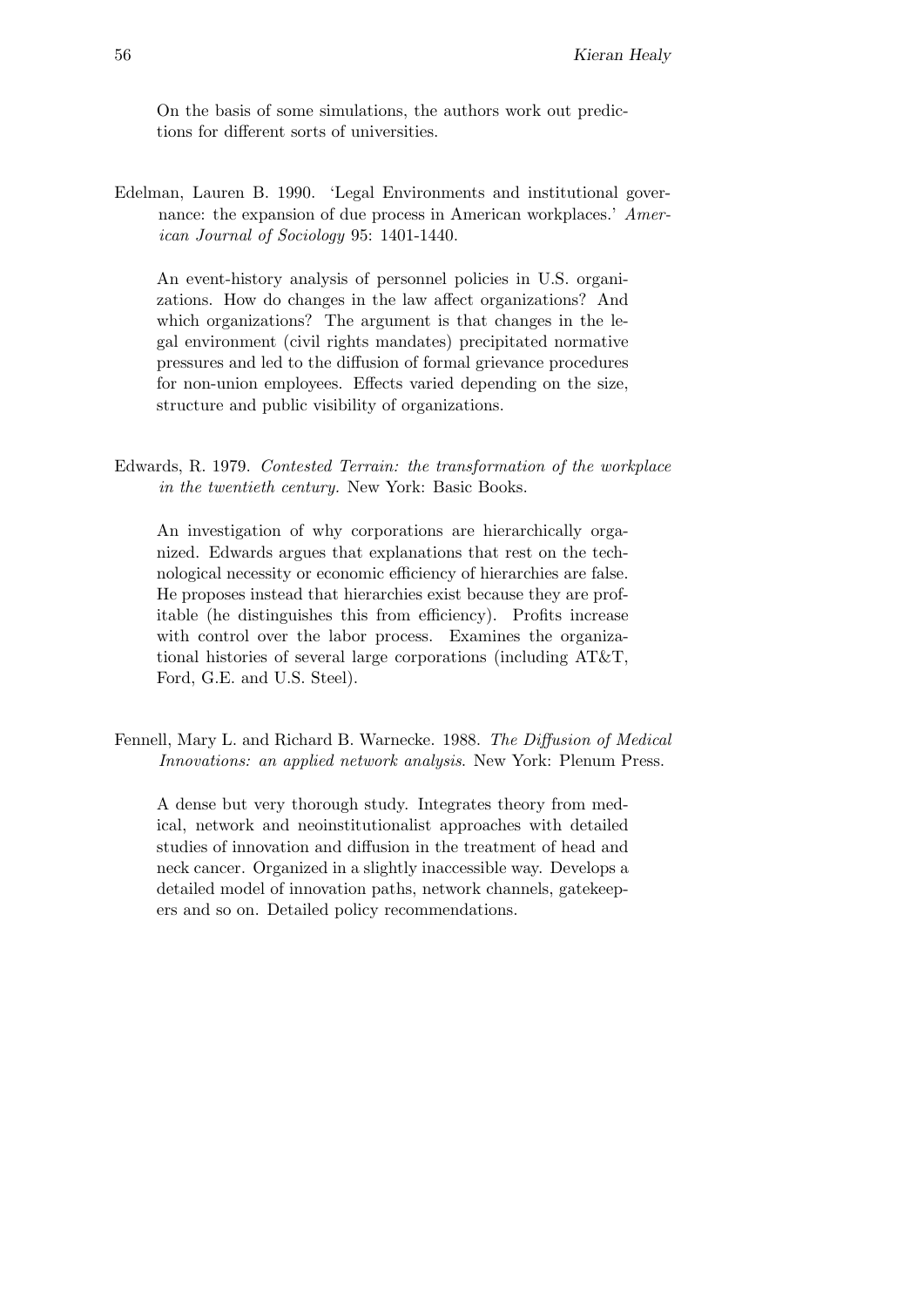Fligstein, Neil. 1990. The Transformation of Corporate Control. Cambridge: Harvard University Press.

Fligstein explains changes in corporate strategy during the twentieth century in terms of developments in federal policy and the subsequent reactions firms and professions. Federal policy changed the organizational field of big corporations, and led to new conceptions of the firm on the one hand and new distributions of power within firms on the other. CEOs were disproportionately recruited first from manufacturing, then from sales and marketing, and finally from finance backgrounds. Fligstein traces the interactions between state action, professional groups and firm structures.

Guillén, M. 1994. Models of Management: work, authority and organization in comparative perspective Chicago: University of Chicago Press.

Managers and employers need some theory of how their organizations work in order to run them, perceive problems and initiate solutions. This book argues that the framework they end up using is in large part a consequence of particular institutional conditions rather than the scientific value of the theory. Guillén examines the variable success of the scientific management approach in the U.S., Germany, Spain and the U.K. His wider argument is that managerial ideologies are strongly influenced by the political order. A corrective to any planned change literature which takes its organizational theory for granted.

Hannan, Michael T. and John Freeman. 1984. 'Structural inertia and Organizational Change.' American Sociological Review 49: 149-165.

A population-ecology perspective on organizational change. The aim is to define 'structural inertia' for organizations and to say what it does. The argument is that high levels of structural inertia are a consequence of rather than a precondition for the selection process. Quantitative evidence.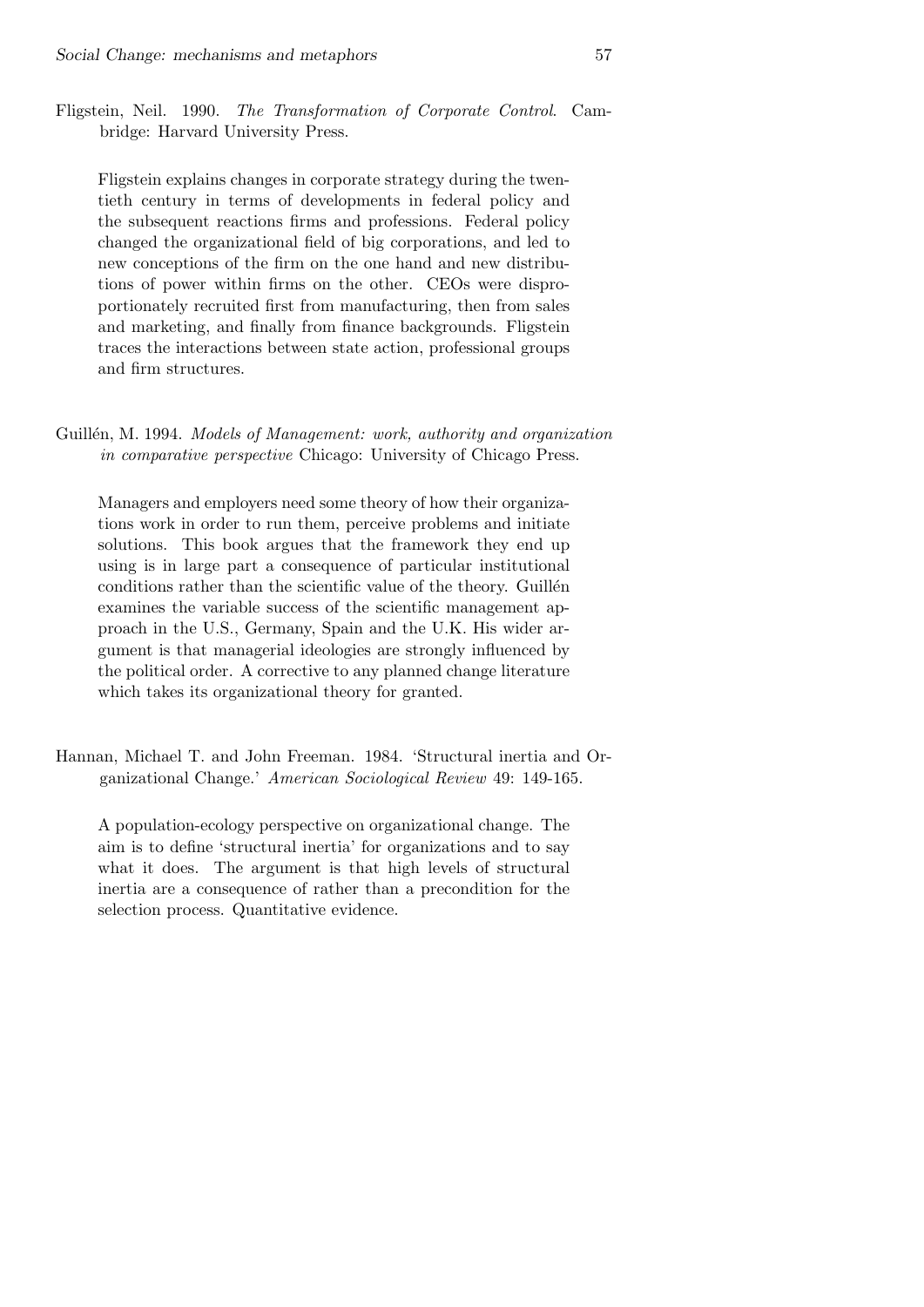Haveman, Heather. 1993. 'Follow the Leader: mimetic isomorphism and entry into new markets.' Administrative Science Quarterly 38:593-627.

A study of how firms (in this case California S&L organizations) enter new markets. Haveman finds that organizations tend to copy organizations that are successful in new markets, following them into that market. As the number of firms in the new market grows, entry becomes less attractive. Haveman is concerned to map the relationship between the life-histories of particular organizations (as they enter new activities, and so on) and changes in the organizational field as a whole. Organizations will follow leaders until competition starts to weed out new arrivals. Quantitative data.

Lindblom, C. 1959. 'The Science of Muddling Through.' *Public Adminis*tration Review 19:79-88.

A classic article that contrasts two ways to make decisions in an organization. The first is the rational-comprehensive, or 'root' method. Here, a policy maker systematically evaluates all possible methods to achieve a given policy goal and selects the one that maximizes important social values. The second is the successive limited comparisons, or 'branch' method. Objectives are established but rapidly compromised or mixed-up with other goals, administrators consider only a few incremental steps towards the goal and pragmatically select the one that satisfies the groups and individuals concerned. Lindblom argues, first, that the branch method is how decision-making actually occurs, and, second, that it is in fact the better method as it avoids really big mistakes (and also resembles the workings of the American political system).

Nelson, Richard and Sidney Winter. 1982. An evolutionary theory of economic change. Cambridge: Harvard University Press

An attempt to integrate perspectives on evolutionary competition and organizational learning to provide an alternative to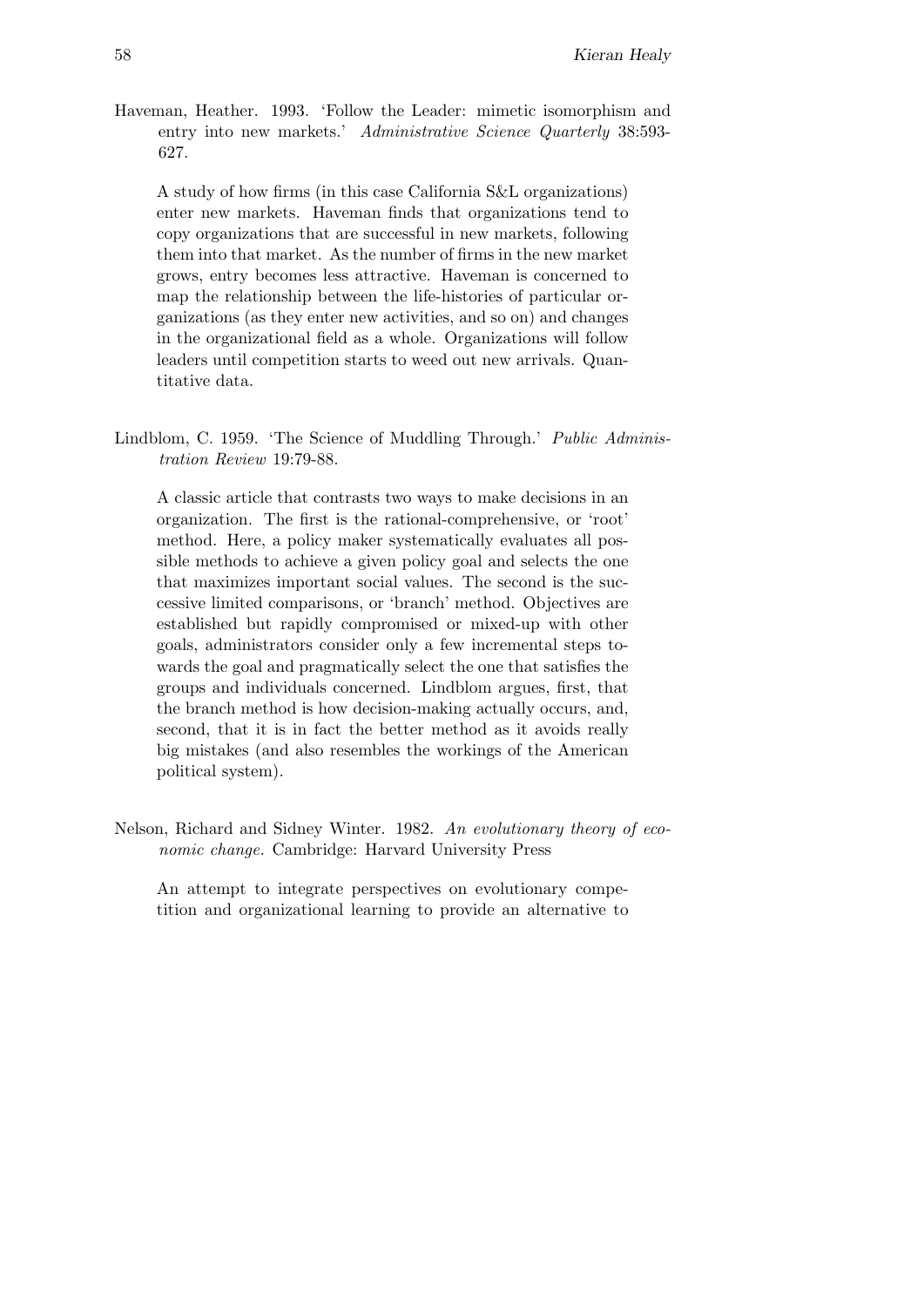what the authors see as the inadequate treatment of organizational change and development offered by equilibrium economics. They argue that their model is of broader applicability than the standard rational choice model, in part because its behavioral assumptions are different. Routines in organizations are analogous to genes (see also Runciman's [1989] concept of 'systacts'). The task of the theory is to identify what the environment is selecting for.

Pfeffer, Jeffrey. 1983. 'Organizational Demography.' pp299-357 in Research in Organizational Behavior vol.5 ed L.L. Cummings and B. Staw (eds). Greenwich: JAI Press.

A systematic exploration of the ways in which demographic patterns — e.g. waves of recruitment and retirement of employees with various characteristics — may shape the structure and performance of organizations.

Powell, Walter. 1990. 'Neither Market nor Hierarchy' pp 295-336 in Research in Organizational Behavor vol. 12, L.L. Cummings and B. Staw (eds). Greenwich, CT: JAI Press

An attempt to characterize and explain a mode of organization that has recently been much-observed but remains undertheorized. Powell contrasts network forms of organization to the well-established alternatives of markets and hierarchies. He provides a variety of examples from the literature and his own research and discusses the conditions which give rise to networklike organizations.

Powell, Walter W., Kenneth W. Koput and Laurel Smith-Doerr. 1996. 'Interorganizational Collaboration and the Locus of Innovation: networks of learning in biotechnology.' Administrative Science Quarterly 41:116-145.

The authors argue that when the knowledge base of a whole industry is complex and expanding then the source of innovation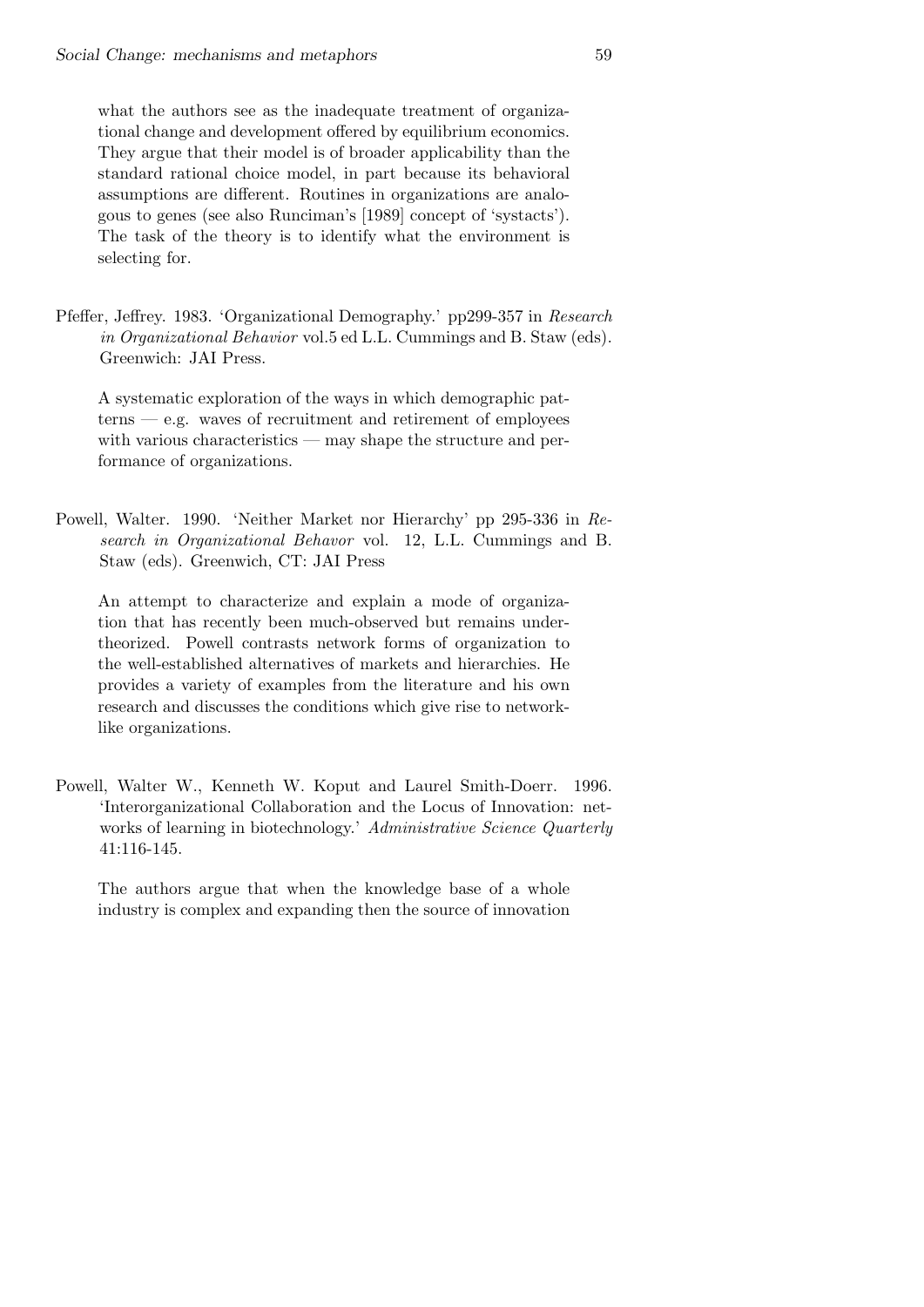is in 'networks of learning' across the industry rather than in individual firms. Pooled time-series data from a four-year sample of biotechnology firms.

Romanelli, Elaine. 1991. 'The Evolution of New Organizational Forms' Annual Review of Sociology 17:79 -103.

A review of the literature on how new kinds of organizations arise and become established. The author sees three sorts of explanations: (i) 'organizational genetics', emphasizing random variation; (ii) 'environmental conditioning', emphasizing contextual constraints on variation; (iii) 'emergent social systems' which focuses on social-organizational interactions as the cause of new forms. The author examines a mix of sociological, economic and management work.

Roy, William. 1997. Socializing Capital: the rise of the large industrial corporation in America. Princeton: Princeton University Press.

A large-scale historical and economic sociology of the rise of the modern American corporation. Against the argument that the modern corporation was the efficient outcome of economic or market forces (see Chandler 1977), Roy argues that it came about through a shift in the institutional form and organization of property, and that these changes were driven by individual and collective actors with the power to construct or foreclose alternatives.

Stinchcombe, Arthur. 1965. 'Social Structure and Organizations' 142-193 in The Handbook of Organizations James March (ed). Chicago: Rand MacNally.

A richly suggestive survey article dealing with questions of central importance to the study of organizations and organizational change. Stinchcombe raises at least three important problems and sketches theories about them: (i) the 'liability of newness', i.e. the problem of why and how new organizations fail more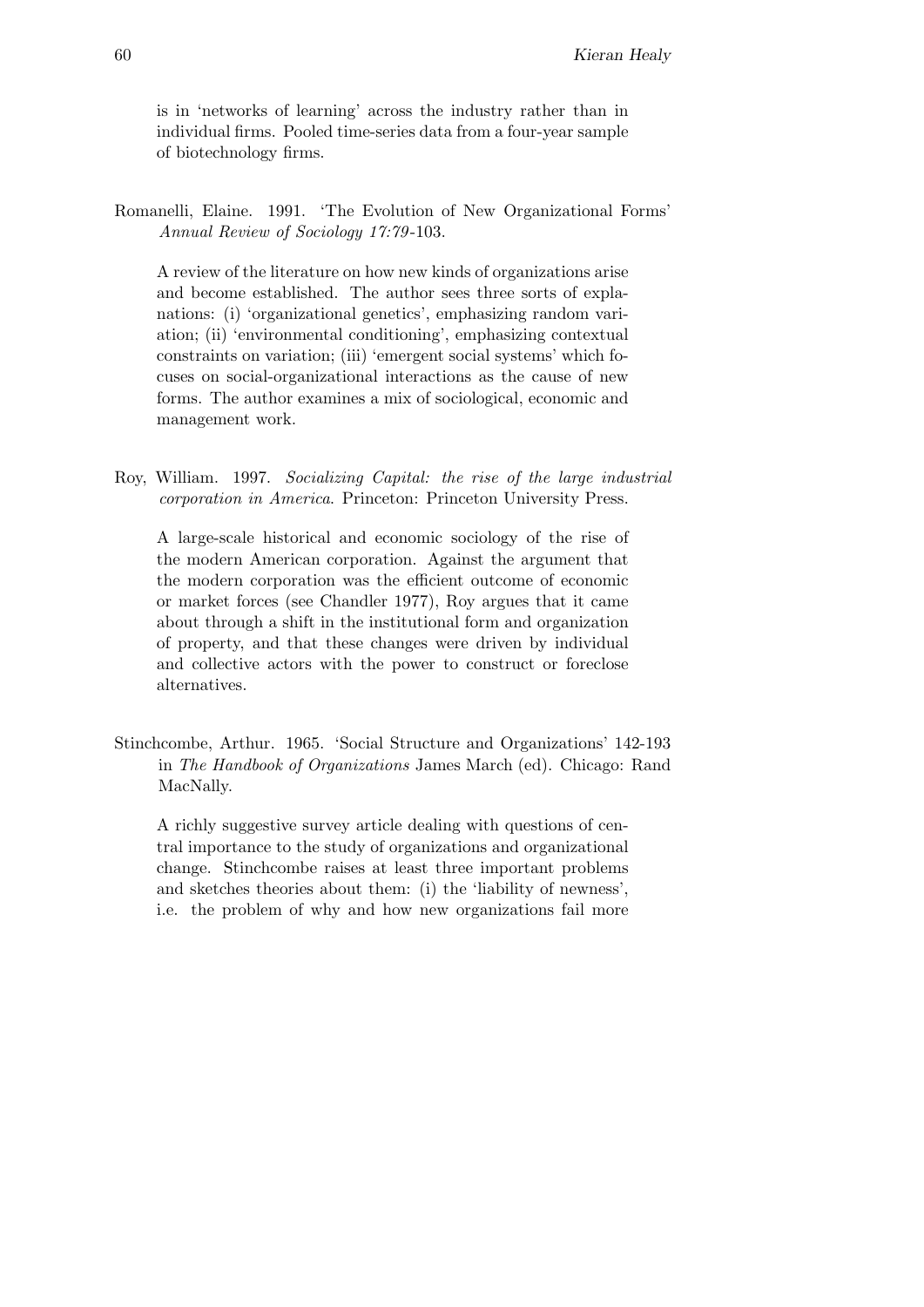often than old ones; (ii) the link between an organization's form and the social structure of its origin, i.e. the fact that organizations founded at about the same time tend to look and work the same, even across different sectors; (iii) the relationship between communities and organizations.

Stinchcombe, Arthur L. 1990. Information and organizations. Berkeley: University of California Press.

A series of innovative and penetrating studies examining different aspects of organizations. Stinchcombe treats the broad problem of how organizations deal with information and uncertainty. He applies his perspective to such much-debated areas as the division of labor within organizations, the emergence of the multidivisional firm, the sources and process of innovation, the segmentation of labor markets and the management of risk.

Westney, D. Eleanor. 1988. Imitation and innovation: the transfer of western organizational patterns to Meiji Japan. Cambridge: Harvard University Press.

Investigates the remarkable institutional transformations that happened in Meiji Japan between 1859 and 1912. Who did it, and how did they manage it? Westney tracks the selective but deliberate and sustained emulation and diffusion of Western forms of organization by Japanese institution-builders. Three case studies: the police, the postal system and the newspaper industry.

Zald, Meyer and Roberta Ash. 1963. 'From Evangelism to General Service: the transformation of the YMCA.' Administrative Science Quarterly 8: 214-34.

A classic study of goal succession in an organization. The authors examine what drove the YMCA to transform itself. They argue that the goals of the YMCA were broad enough and its clientele unrestricted enough to make its activities diverse. Its federated structure meant it was controlled by local elites that were responsive to the needs of their clientele.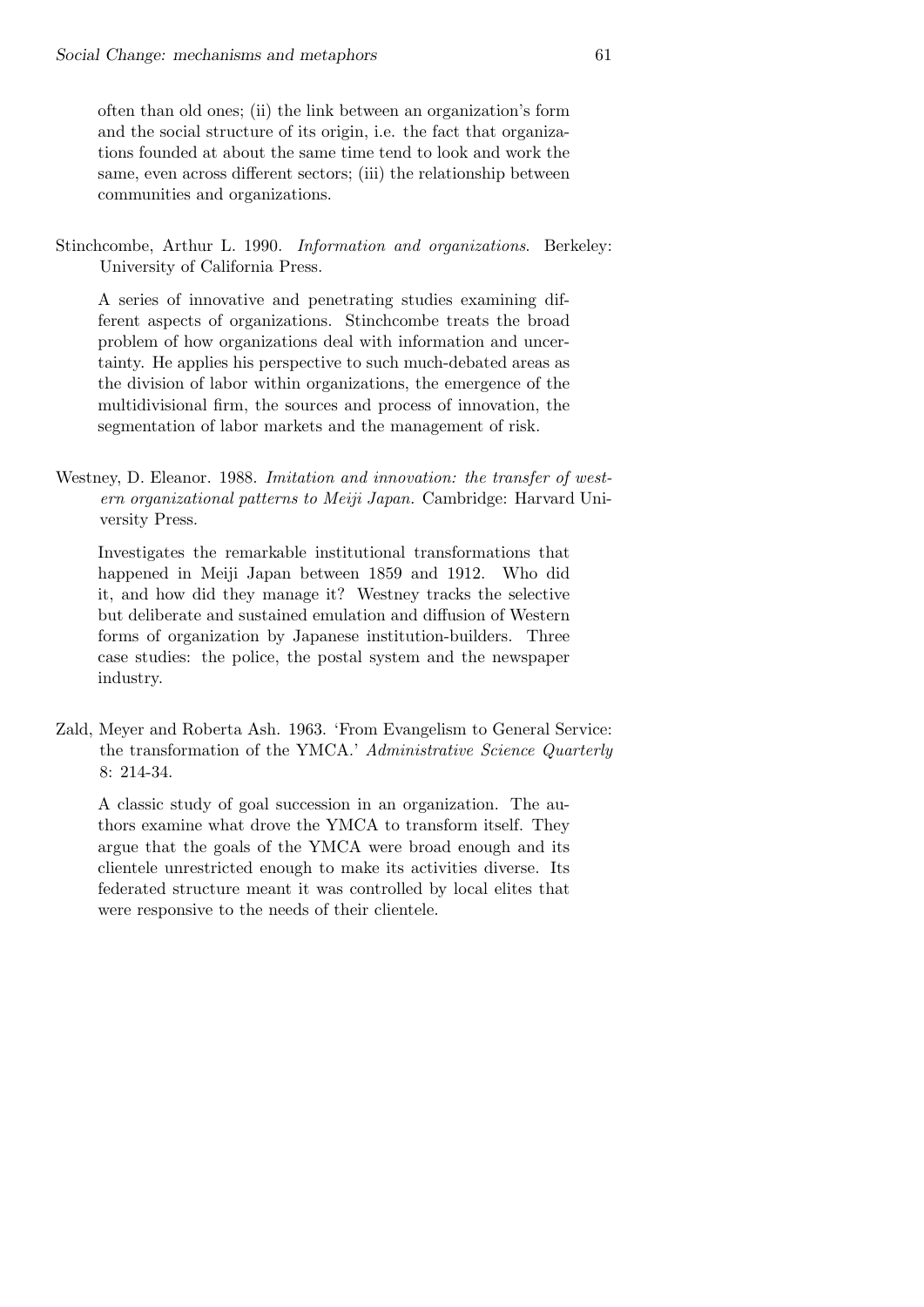Zucker, Lynn G. and Pamela Tolbert. 1983. 'Institutional sources of change in the formal structure of organizations: the diffusion of civil service reform, 18801935' Administrative Science Quarterly 28: 22-39.

This paper presents an explanation of why a package of civil service reforms diffused as it did throughout a population of organizations. They find that although local governments that had functional needs for better authority were the first to adopt the reforms, once civil service reform as such was assumed to be modern and rational, large numbers of governments with no particular need for reform adopted the package anyway. Quantitative and historical data.

Zuboff, Shoshana. 1988. In the Age of the Smart Machine: The Future of Work and Power. New York: Basic Books.

A study of how organizations adapt to new information technologies and what happens to workers and management in the process. Zuboff sees computer technology changing the sorts of skills that are needed in the workplace. (Rather like Daniel Bell she sees a shift from physical to 'intellective' skills.) This in turn changes the role of authority: I.T. can de-skill or re-skill depending on how it is viewed by managers and workers. Zuboff thinks that attempts by mangers to use technology to control their workers leads to a further weakening of the former's authority. Technology does not determine de-skilling, rather this is a social choice. Detailed case studies from eight organizations including paper mills, a telecommunications company and a pharmaceutical corporation.

## Gender and social change

Bergmann, Barbara. 1988. The Economic Emergence of Women. New York: Basic Books.

Slightly dated, but still a comprehensive survey and assessment of the increasing participation of women in the formal economy.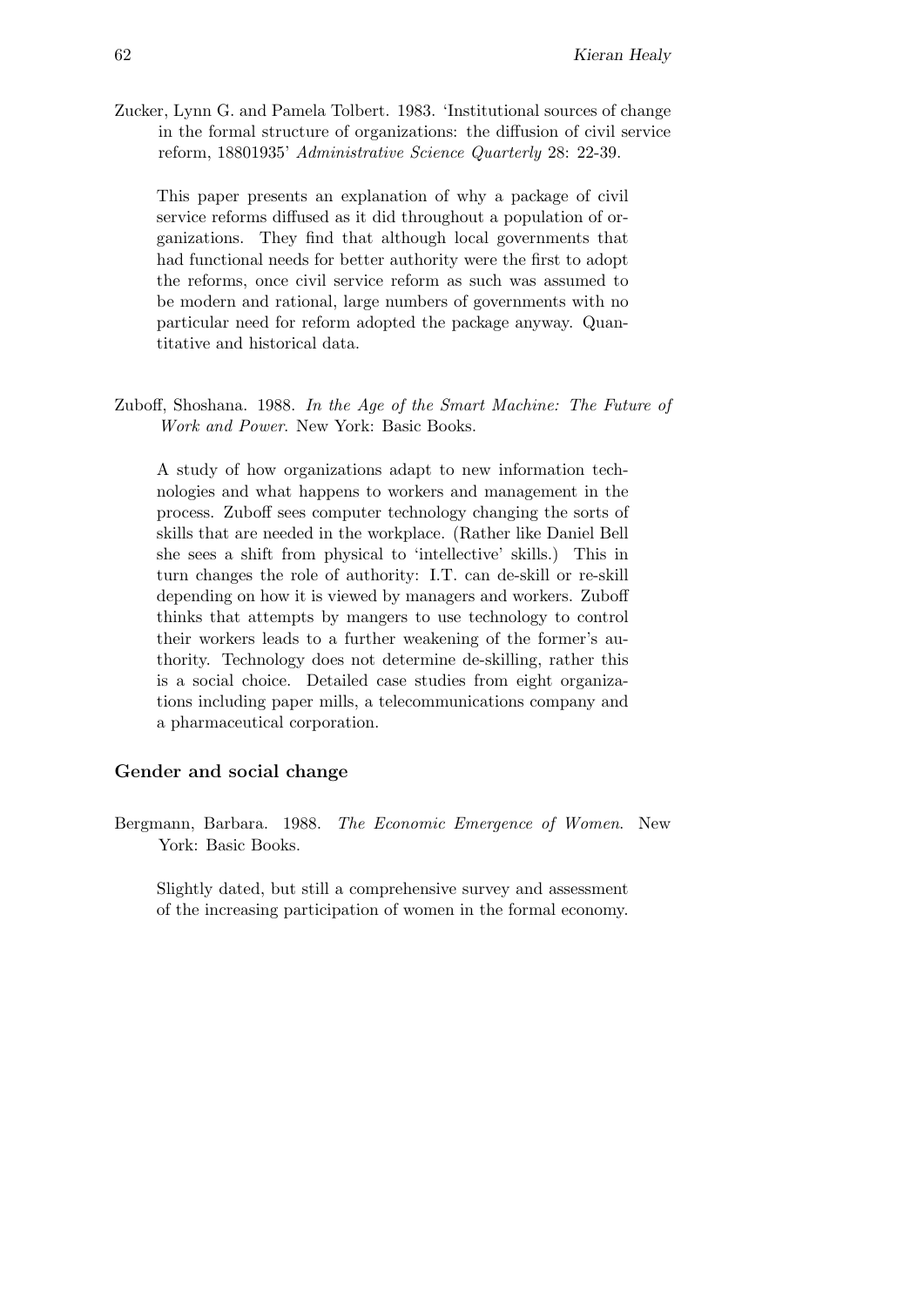Bergmann discusses the historical circumstances, social consequences and policy implications of this transformation. She also examines labor market and occupational segregation, wage inequality and discrimination and the position of the housewife.

England, Paula (ed). 1993. Theory on Gender/Feminism on Theory. New York: Arline de Gruyter.

A wide-ranging collection of papers representing the main theoretical approaches to the study of gender: Marxism, functionalism, world-systems theory, rational choice and interactionist alternatives are all represented, amongst others. The emergence, persistence and reproduction of gender inequality is the object of explanation for all contributors. A series of exchanges between contributors and commentators follows the expository articles. A good introduction to the different ways in which it might be accounted for.

Folbre, Nancy. 1994. Who Pays for the Kids? Gender and the structure of constraint. New York: Routledge.

An examination of how the costs of caring for dependants come to be distributed in society, why such arrangements persist and how they change. The theory of the emergence of systems of constraint is grounded in rational choice accounts of collective action and the new economic institutionalism. The analysis is then applied to three historical case studies: Europe, the U.S. and Latin America.

Hochschild, Arlie Russell. 1990. The Second Shift. New York: Avon Books.

A sophisticated and sensitive investigation of what it is actually like to live through significant changes in the social organization of family life. Through a series of detailed (interview-based) case studies of different families, Hochschild shows how increasing female participation in the formal economy has not been accompanied by changes in family life (or the workplace) which would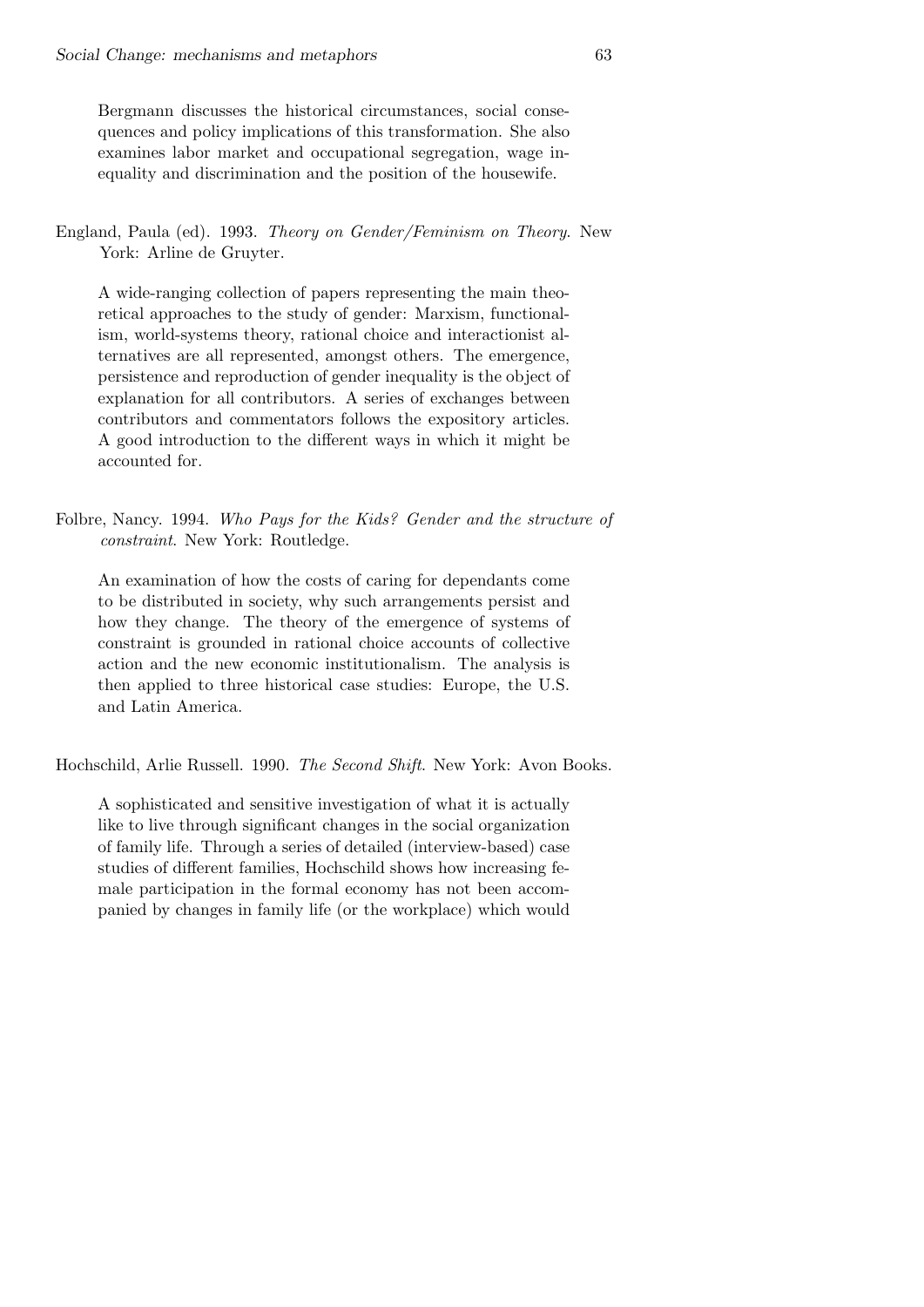make this change easier for women to bear. Hochschild finds that women have an increasingly difficult time doing all that is expected of them while men in general fail to take up any extra responsibilities at home.

Johnson, Patricia Lyons (ed). 1992. Balancing Acts: women and the process of social change. Boulder: Westview Press.

Essays by anthropologists. The contributors show, in general, women losing out (or at least having a hard time of it) as they get caught between the effects of changing economic and demographic conditions on the one hand and the demands of wellestablished gender roles and social institutions on the other. Empirical cases range over Maori, Brahman, Nigerian and Latin American women.

Oppenheim-Mason, Karen and An-Magritt Jensen. 1995. Gender and Family Change in Industrialized Countries. Oxford: Clarendon Press.

A collection of papers that examine the relationship between change in the family and change in the roles of women and men in contemporary industrial societies. The authors try to establish whether change in gender roles has actually caused or has merely been coincident with such changes in the family as rising divorce rates, increases in out-of-wedlock childbearing, declining marriage rates, and a growing disconnection between the lives of men and children. Quantiative, cross-national studies.

Perlmutter, Felice Davidson. 1994. Women & social change: nonprofits and social policy. Washington, DC: NASW Press.

Case studies and reports of nonprofit social service organizations run by and for women. These service organizations are classed by the editor as 'alternative organizations,' differing from typical forms of nonprofit service in their 'mission, governance and method of operation.' The emphasis throughout the book is on the importance of grassroots, egalitarian, participatory activism.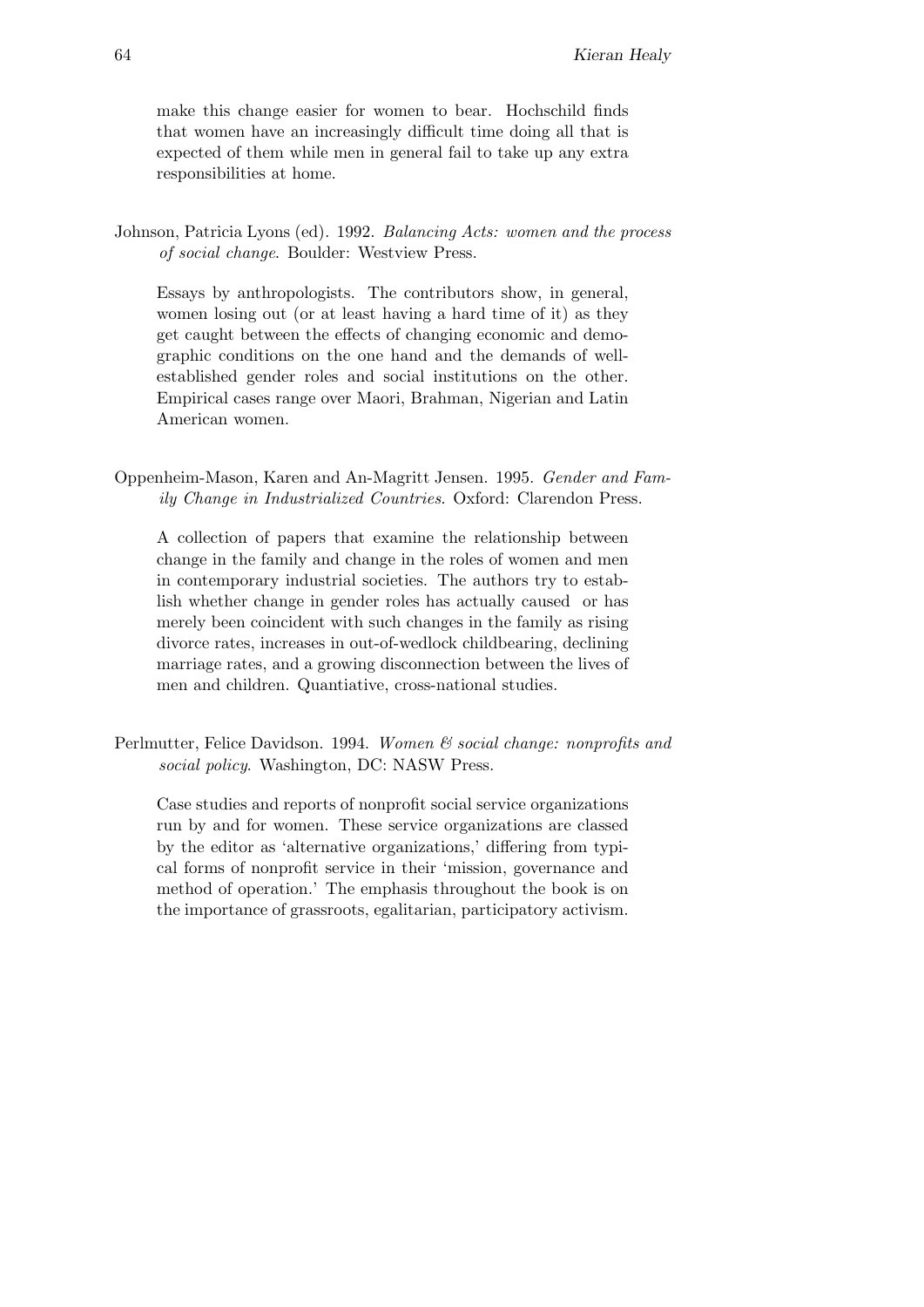Reskin, Barbara F. And Irene Padavic. 1994. Women and Men at Work. Thousand Oaks: Pine Forge Press.

A useful introductory text that summarizes and discusses recent research on gender and work in a clear and systematic fashion. The authors describe trends in female participation in the workforce and examine the changes that have (or have not) come about as a result, ranging from wage differentials to work-family issues.

Scott, Alison MacEwen (ed). 1994. Gender Segregation and Social Change: men and women in changing labour markets. Oxford: Oxford University Press.

An edited interdisciplinary volume with papers describing research results from the Social Change and Economic Life Initiative, a British project studying six labor markets between 1985 and 1988 (including retail, textiles and finance sectors). Data are largely quantitative, longitudinal life and work histories. The book focuses on the dynamics of occupational segregation by gender.

Spain, Daphne and Susanne Bianchi. 1996. Balancing Act: motherhood, marriage, and employment among American women. New York: Russell Sage.

A thorough, accessible and informative overview of an important aspect of social change. The authors present data describing how women's roles and life-chances have been changing in areas related to work and family: fertility trends, marriage patterns, differences in education, labor force participation, occupational attainment, earnings and family well-being. They also give some data on changes in people's attitudes in many of these areas. No systematic effort to explain or theorize the trends, but a wealth of judiciously selected and intelligently presented information.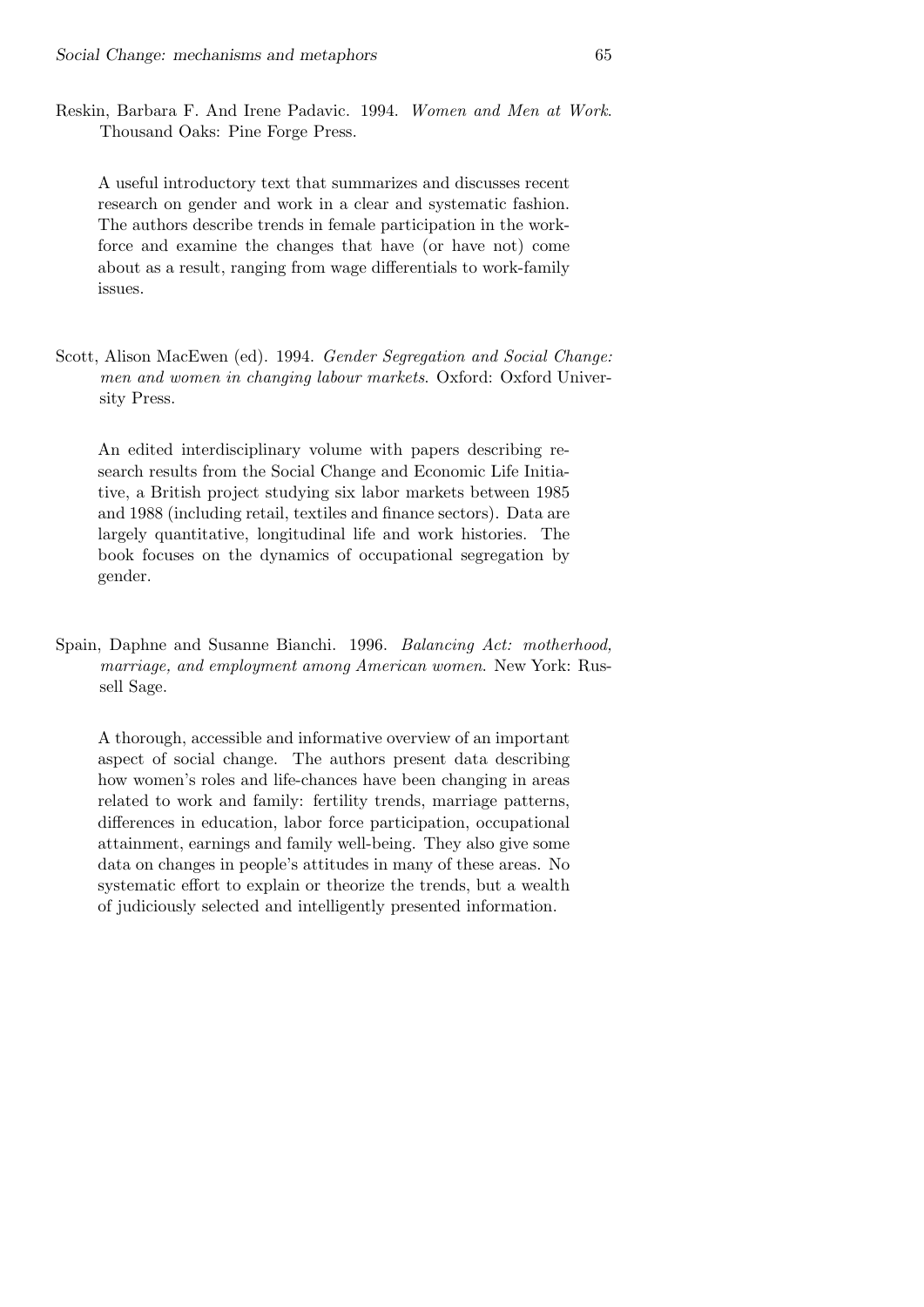# Institutions and change

Abbott, Andrew. 1988. The system of professions: an essay on the division of expert labor. Chicago: University of Chicago Press.

A thorough comparative and historical examination of professions and professionalization. Abbott argues that the historical development of professions is driven by continuing conflict over their respective jurisdictions (the link between an occupational group and the work it does). A fascinating study that self-consciously examines the process of professionalization: how groups emerge, how they fight, why some win and how boundaries change. Three detailed case-studies from law, psychotherapy and information professionals.

Douglas, Mary. 1986. How Institutions Think. Syracuse: Syracuse University Press.

A brilliant theoretical study of social institutions understood as classification and categorization systems. Douglas's Durkheimian approach argues that interesting changes are institutional changes. Institutions provide the basic categories and distinctions which we use in our day-to-day thinking. She argues that institutions are based on analogies that have become naturalised i.e., are taken-for-granted as real rather than used by convention for convenience and these in turn define the limits and contours of our thought.

Edquist, Charles (ed). 1997. Systems of Innovation: technologies, institutions, and organizations. New York: Pinter.

A systematic introduction to the 'Systems of Innovation Approach.' This framework aims to grasp how systems of institutions and organizations manage to innovate. Innovation here is primarily technical innovation measured in terms of economic success. The systems approach lays out the relationships between institutions, organizations and the state, and tries to relate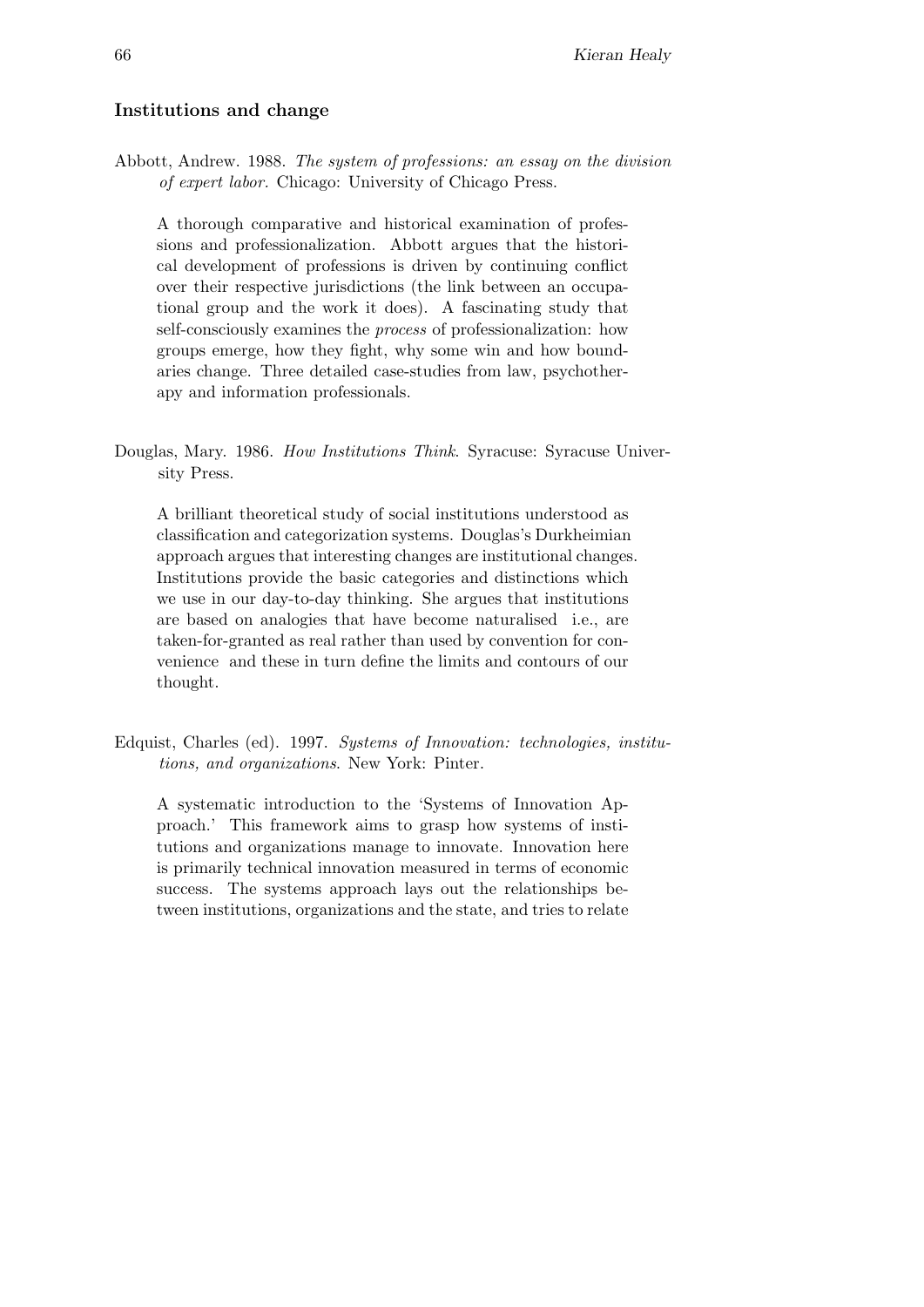them to patterns of economic success. The book also attempts to say how innovation systems may themselves change and evolve. The framework is not particularly rigorous, but the contributors are tackling a difficult task.

Hall, Peter. 1993. 'Policy Paradigms, Social Learning and the State: the case of economic policy-making in Britain.' Comparative Politics 27:275- 296

Hall tries to show that the confluence of institutions and ideas shaped economic policy making in Britain in the 1970s and 1980s. He tracks the decline of Keynesianism and the rise of Monetarism as policy ideologies (or 'paradigms') and tries to explain why Monetarism won out by the early 1980s.

Knight, Jack. 1992. Institutions and Social Conflict. Cambridge: Cambridge University Press.

A thorough and wide-ranging analysis of social institutions and institutional change. The book works out a systematic theory of how institutions emerge and change. It begins from a gametheoretic perspective but rejects evolutionary- and efficiencybased theories, emphasizing instead the role of conflict and the associated distributional consequences of institutions. Theoretical focus, empirical examples and illustrations for the purpose of analysis.

Meyer, John W., John Boli and George Thomas. 1987. 'Ontology and rationalization in the western cultural account.' Pp12-37 in George M. Thomas, John W. Meyer, Francisco Ramirez and John Boli (eds), Institutional Structure: constituting state, society and the individual. Beverley Hills: Sage.

A compact and reasonably clear articulation of Meyer et al's 'cultural world-systems' theory. They argue that what needs to be explained is the 'process by which a given set of units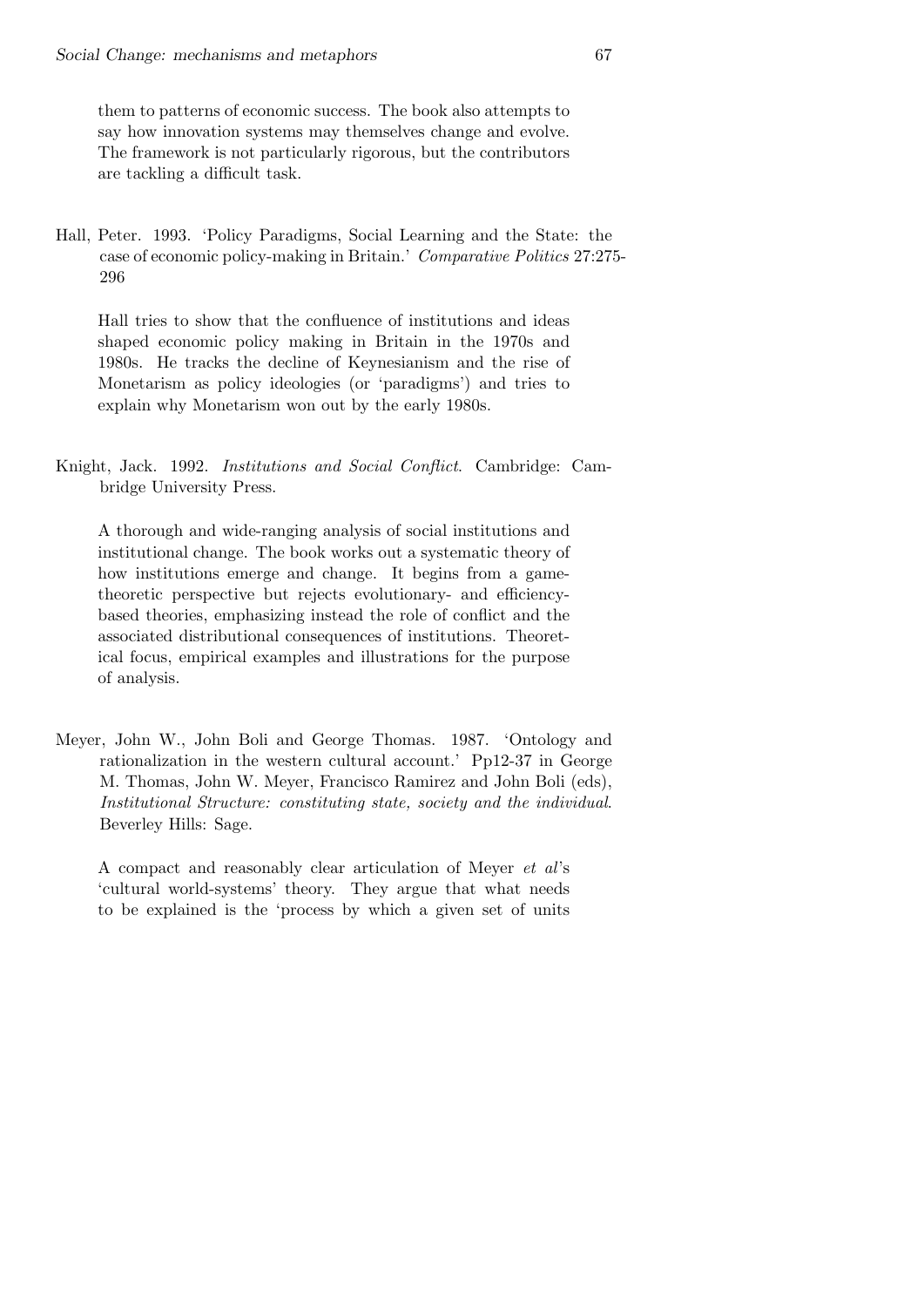and a pattern of activities come to be normatively and cognitively held in place, and practically taken for granted as normal.' The empirical project implied by their approach entails an investigation of the emergence of Western institutions and cultural standards built around belief in individuals, organizations and nation-states, but virtually no other categories. Read with Frank et al, 1995.

North, Douglass C. 1990. Institutions, Institutional Change, and Economic Performance. Cambridge: Cambridge University Press.

North further develops his institutional theory set out in Structure and Change in Economic History, this time in more general terms. Frustratingly vague at important junctures, the book is nevertheless a central text in for economists seeking to explain why institutions exist and how they affect economic outcomes. The second half of the book is explicitly concerned with elaborating a theory that points to the role of exogenous changes in relative prices as the mainspring of institutional change.

White, Harrison C. and Cynthia A. White. 1993 [1965]. Canvasses and Careers: institutional change in the French painting world. Chicago: University of Chicago Press.

A superb study of institutional change. The authors describe and analyze the rise of the impressionist movement in 19th century France in the context of the reorganization of the French Art World that was happening at the time. They show that the dominant system, centered on the venerable Académie des Beaux Arts, disintegrated and was in large part replaced by a dealer-and-critic system. The growth of the French middle class (in both size and wealth) created a potential market for paintings. Technological changes made it easier to become an amateur painter, or to paint outdoors. The number of artists boomed and produced a glut of art that the Académie system was unable to display, distribute or sell. The more disaggregated dealer-critic system was better able to shift paintings and give artists the living they wanted. A subtle and detailed study of how practices,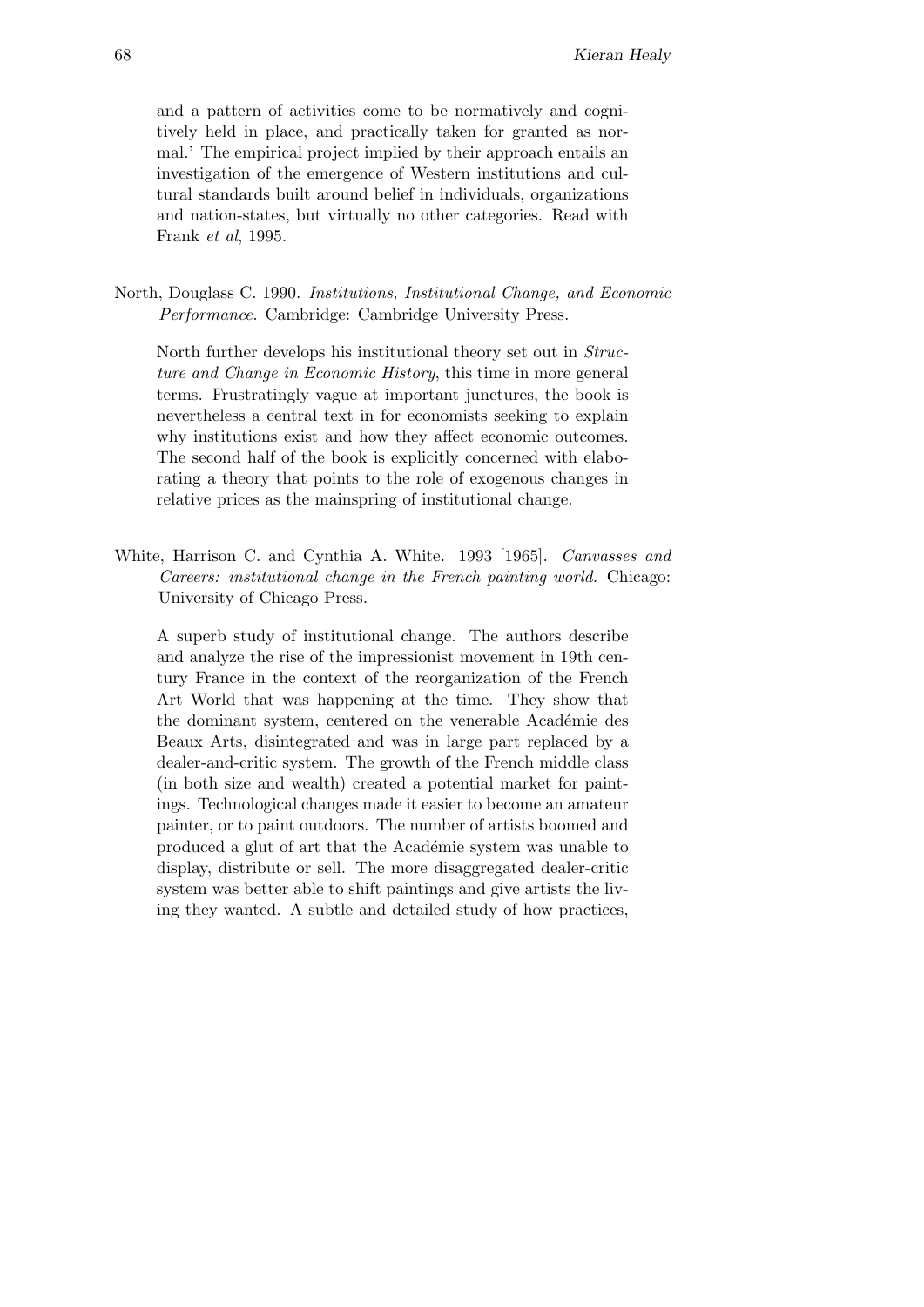rules and beliefs got reorganized. Quantitative and qualitative evidence.

Wuthnow, Robert. 1989. Communities of Discourse: ideology and social structure in the Reformation, the Enlightenment, and European socialism. Cambridge, Mass.: Harvard University Press.

A comparative-historical study of large-scale institutional change. Wuthnow is primarily interested in the age-old problem of the relationship between ideology (or discourse) and social structure. Do ideas drive change or does history have an engine of its own? Eschewing simple dualisms, he presents a subtle argument about the complex ways that economic growth, cultural innovation and institutional structures mutually accommodate, articulate with and adapt to one another.

## Culture and social change

Bellah, Robert N., Richard Masden, William M. Sullivan, Ann Swidler and Steven M. Tipton. 1996. Habits of the Heart: individualism and commitment in American life. Updated Ed. Berkeley: University of California Press.

A rich interpretive empirical study of the relationship between national culture and individual character. The authors are concerned that American individualism may be overwhelming other aspects of the culture. They trace the historical development of individualist tendencies in American culture and try to see what the future holds. The locus classicus of recent debates in this area. Interview data.

Ben-David, Joseph. 1991 Scientific Growth: essays on the social organization and ethos of science. Berkeley: University of California Press.

A comprehensive collection (edited after the author's death) that brings together Ben-David's work in the sociology of science. His work is comparative and historical and focuses on the institutional basis of scientific activity. Ben-David represents perhaps the most sophisticated structural-functional approach to science.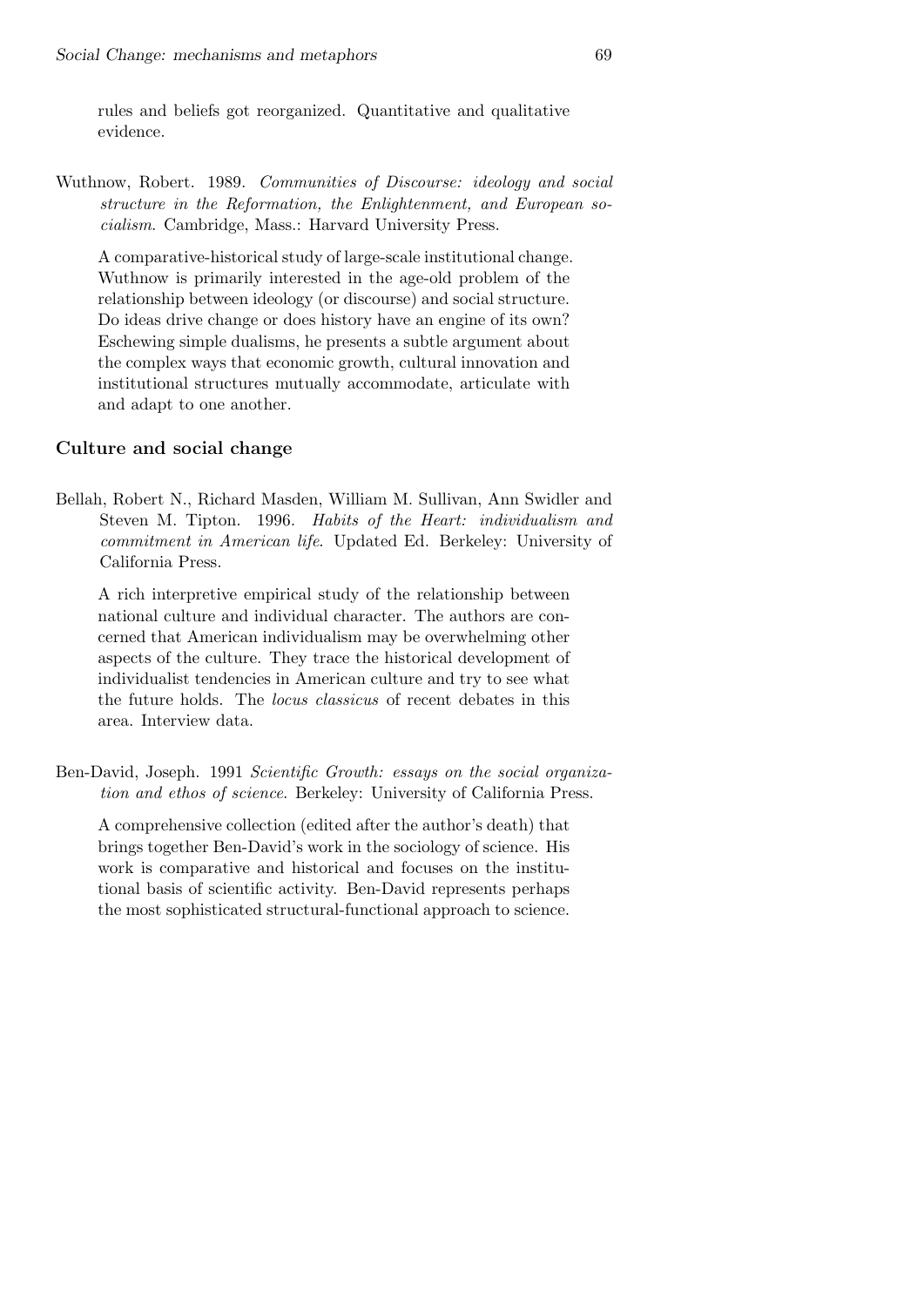D'Anjou, Leo. 1996. Social Movements and Cultural Change: the first abolition campaign revisited. New York: Aldine de Gruyter.

An effort to put together a theory about the relationship between collective action and cultural change. Social movements are attractive research points for investigating the part individual actors play in transforming social structures. D'Anjou draws on action theory, recent sociology of culture and social movement theory, although it is not clear whether he succeeds in his effort. The first half of the book is theoretical, the second a case study of campaigns for the abolition of slavery in the eighteenth century.

DeNora, Tia. 1991. 'Musical Patronage and Social Change in Beethoven's Vienna.' American Journal of Sociology 97:310-346.

An explanation of an episode of cultural change: the early emergence of a 'serious music' ideology in late 18th and 19th century Vienna. The article shows how organizational change (the decline of private house ensembles) tended to erode the basis of aristocratic authority in musical culture. The rise of an ideology of 'serious music' filled the gap and reaffirmed cultural boundaries via cultural rather than institutional means.

DiMaggio, Paul. 1991. 'Constructing an Educational Field as a Professional Project: U.S. Art museums, 1920-1940.' pp267-292 in The New Institutionalism and Organizational Analysis, ed. Walter W. Powell and Paul DiMaggio. Chicago: University of Chicago Press.

A historical study of how the organizational field of art museums emerged and diffused. DiMaggio highlights the role art professionals played in this process, focusing on three points: (i) the conflict over the proper form and function of museums that dominated this early period; (ii) the tense relationship between professionals and social reformers on the one hand and local elites on the other; (iii) the way in which little conflict took place within organizations, with reformers instead using field-wide organizations to attack the system that employed them.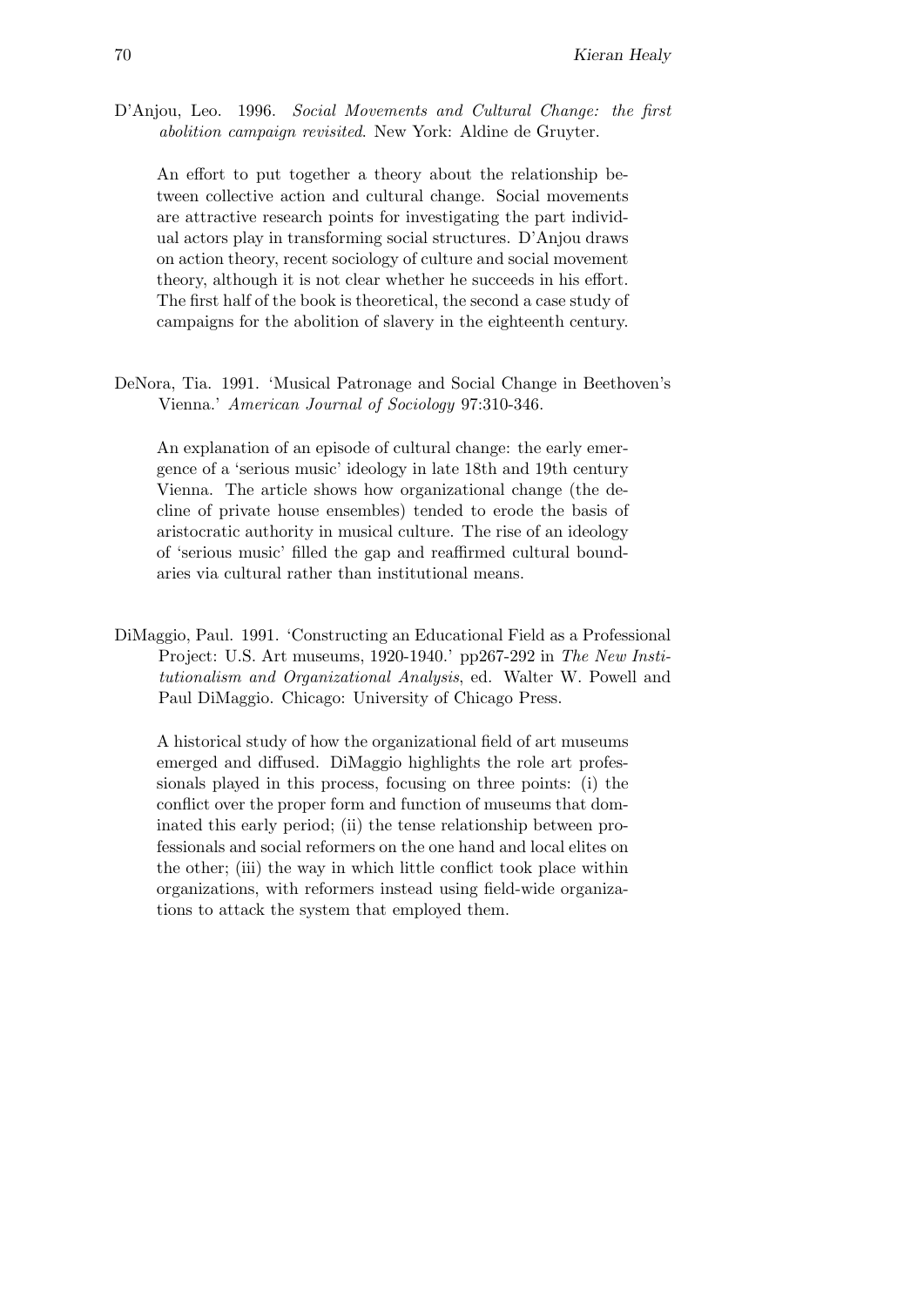DiMaggio, Paul, John Evans and Bethany Bryson. 1996. 'Have Americans' Social Attitudes Become More Polarized?' American Journal of Sociology 102:690-755.

Asks and answers a straightforward question, and in the process raises a variety of interesting issues about social change. While there has been much talk about the 'culture wars' supposedly dividing America, the authors find no evidence that people's opinions have in fact become more polarized. This raises some interesting questions about how people collectively represent their views to themselves. The authors lay out a number of mechanisms that might account for the large discrepancy between what many commentators assert and what the evidence suggests is in fact the case. Quantitative analysis of opinion poll data.

Dobbin, Frank. 1994. 'Cultural Models of Organization: the social construction of rational organizing principles' in Sociology of Culture: Emerging theoretical perspectives ed Diana Crane, Oxford: Basil Blackwell.

A clear and comprehensive analytical review of cultural approaches to the study of organizations and institutions. Dobbin focuses on the rise of the neoinstitutionalist perspective and its efforts to explain 'hard' areas of social life (such as the economy) in cultural terms.

Eidson, John. 1990. 'German Club Life as a Local Cultural System.' Comparative Studies of Society and History 32:357-382.

Eidson pays attention to how the past can be used by those in the present to initiate, legitimate and disguise change. He describes the case of a German who, through deft political and cultural manoeuvring, managed to become a community leader and turn an organization to his own ends.

Frank, David John, John W. Meyer and David Myahara. 1995. 'The Individualist Polity and the Prevalence of Professionalized Psychology: A Cross-National Study.' American Sociological Review 60:360-77.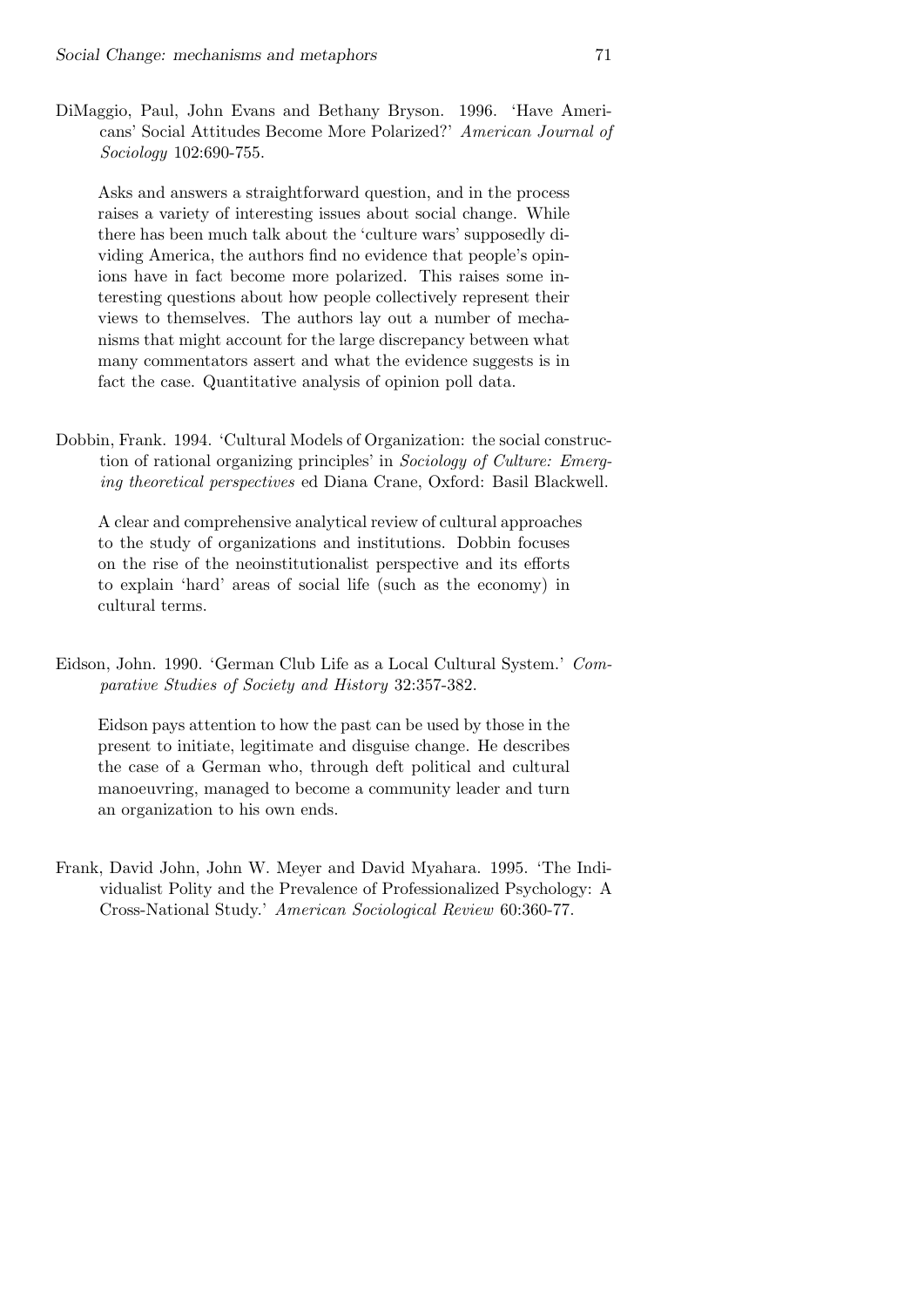A cross-national quantitative study that tries to show strong institutional and cultural convergences in modern polities. The substance of the convergence is a widespread similarity in institutionalized concepts of the individual; this is visible in the widespread prevalence in professionalized psychology in modern polities as compared to others.

Featherstone, Mike. 1992. Cultural Theory and Cultural Change. Newbury Park: Sage Publications.

A collection of papers addressing the relationship of different aspects of culture and cultural change. Papers run from analyses of the role of cultural specialists (Nancy Fraser, Randall Collins, Bryan Turner) to speculative macro-sociology (Ulrich Beck, Alain Touraine).

Hannerz, Ulf. 1996. Transnational Connections: culture, people, places. New York: Routledge.

A thoughtful collection of essays on a difficult issue. Hannerz reflects on the meaning of 'global culture' and its ramifications for individuals, their communities and the states they live in. It seems clear that the quality of lived experience is changing: one's job, personal network and shopping basket are all more likely to be thoroughly international than in the past. Hannerz wants to know what this means. With a theoretical focus on developing the concept of culture, he focuses on how places have changed and how people manage. Written with an anthropologist's eye for the significant difference or telling anecdote.

Harvey, David. 1989.The Condition of Postmodernity: an enquiry into the origins of cultural change. Oxford: Blackwell.

A marxian analysis of the cultural phenomenon of postmodernity. Harvey argues that cultural changes in the last thirty years including deep changes in our experience of space and time has been driven by the rise of new modes of capital accumulation and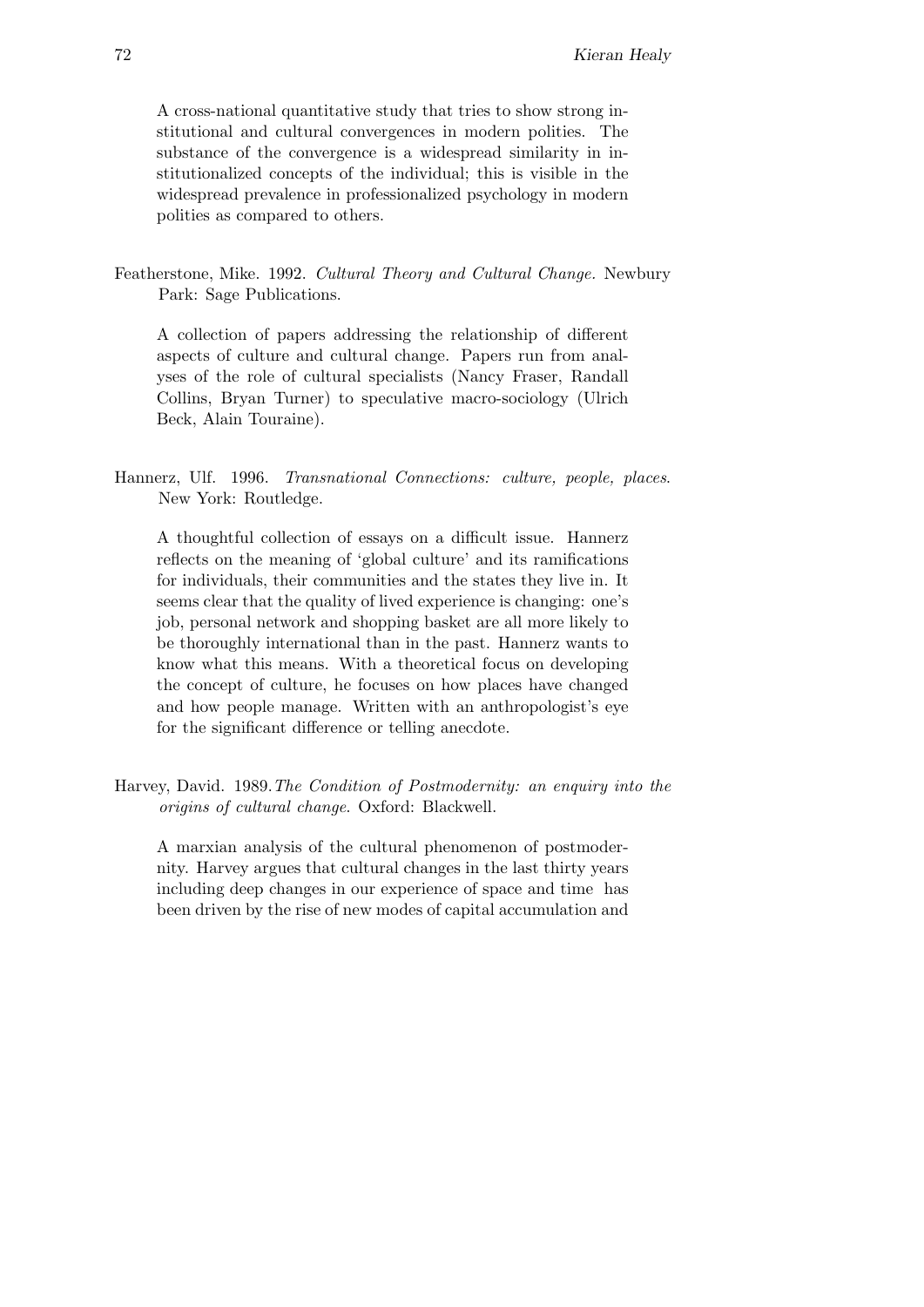production. These social changes thus signal the latest phase of capitalism, rather than the emergence of a new postindustrial or postmodern kind of society.

Hirsch, Paul. 1972. 'Processing Fads and Fashions: An Organization-Set Analysis of Cultural Industry Systems.' American Journal of Sociology 77:639-59.

Hirsch examines the set of organizations involved in producing books, recorded music and films. These organizations differ from standard hierarchically organized mass-production firms because their inputs (from authors, musicians and other 'talent') cannot easily be homogenized or routinized and consumer reactions to their outputs is very uncertain. Hirsch shows how the industry is organized to deal with this uncertainty through such strategies as overproduction, selective promotion, craft-based supply and royalty agreements. An early treatment of how organizations operate in systems to reduce and hedge against uncertainty, unpredictability and changing tastes.

Hirsch, Paul. 1986. 'From Ambushes to Golden Parachutes: corporate takeovers as an instance of cultural framing and institutional integration.' American Journal of Sociology 91: 800-837.

A study of the diffusion of a once-deviant innovation, the hostile takeover. Hirsch ties changes in business practice to changes in business culture. The language used to talk about takeovers helped propel their diffusion and recreate or sustain order in the face of change.

Inglehart, Ronald. 1990. Culture Shift in Advanced Industrial Society. Princeton: Princeton University Press.

A large synthesis and analysis of nearly twenty years of European opinion survey research data (known as the Euro–Barometer series). Inglehart identifies enduring national and temporal patterns, and links changes in such expressed opinions to large-scale change in social values and cultures.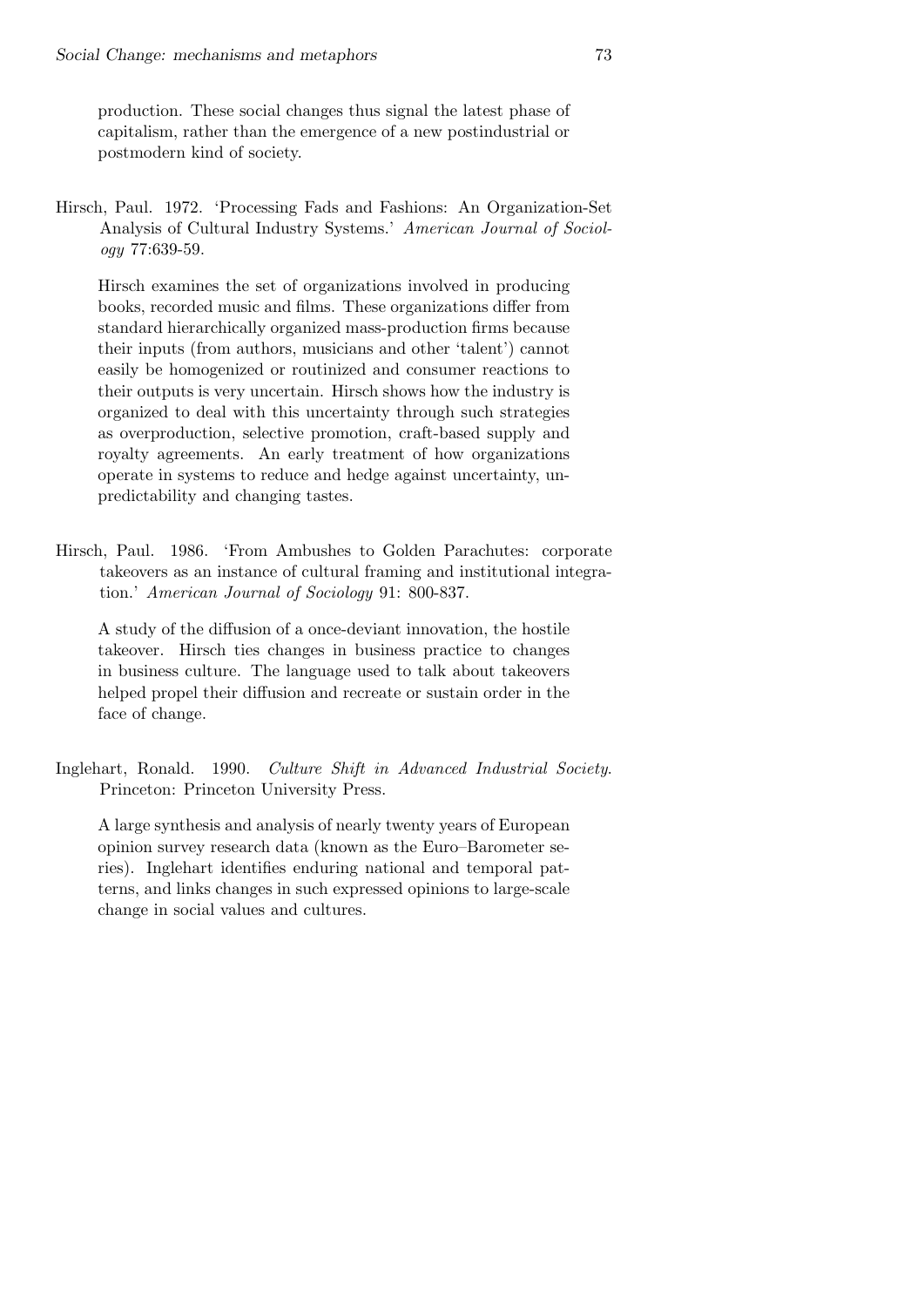Latour, Bruno and Steve Woolgar. 1986. Laboratory Life: The construction of scientific facts. Princeton: Princeton University Press.

An anthropological study of how science gets done. The authors argue that scientific facts are constructed through laboratory work and the arguments of scientists with one another: 'reality [is] the consequence of the settlement of a dispute rather than its cause' (236). Science is a competitive and political affair. A radical account of how science develops and changes, fundamentally at odds with any view of science as a progressive or evolving enterprise that systematically acquires more and better knowledge of the world. Ethnographic evidence from biology labs.

Lynch, Aaron. 1996. Thought contagion: how belief spreads through society. New York: Basic Books.

A popular account that articulates a strong recent trend in the analysis of society and change that has grown up outside of mainstream sociology. Drawing on the work of biologist Richard Dawkins, Lynch tries to explain the success of a wide variety of beliefs, ideologies and practices in Darwinian terms. The key concept is that ideas are subject to the same selection pressures as organisms, with the mental analogue of the gene being the 'meme.' The study of memes is likely to show up with increasing frequency in sociology, as modern evolutionary psychology and biology make inroads into its domains. The chief criticism of these arguments is that by claiming memes are selected for their appeal, they simply affirm the consequent.

Pekonen, Kyösti. 1992. 'Symbols and Politics as Culture in the Modern Situation: The Problem and Prospects of the 'New'.' pp127-143 in John R. Gribbins (ed) Contemporary Political Culture London: Sage Publications.

How are new events understood and talked about? Pekonen discusses how the symbolic and cultural aspects of politics interact with changes or new events: changes are in part constructed and shaped by political talk. Pekonen shows how our thinking and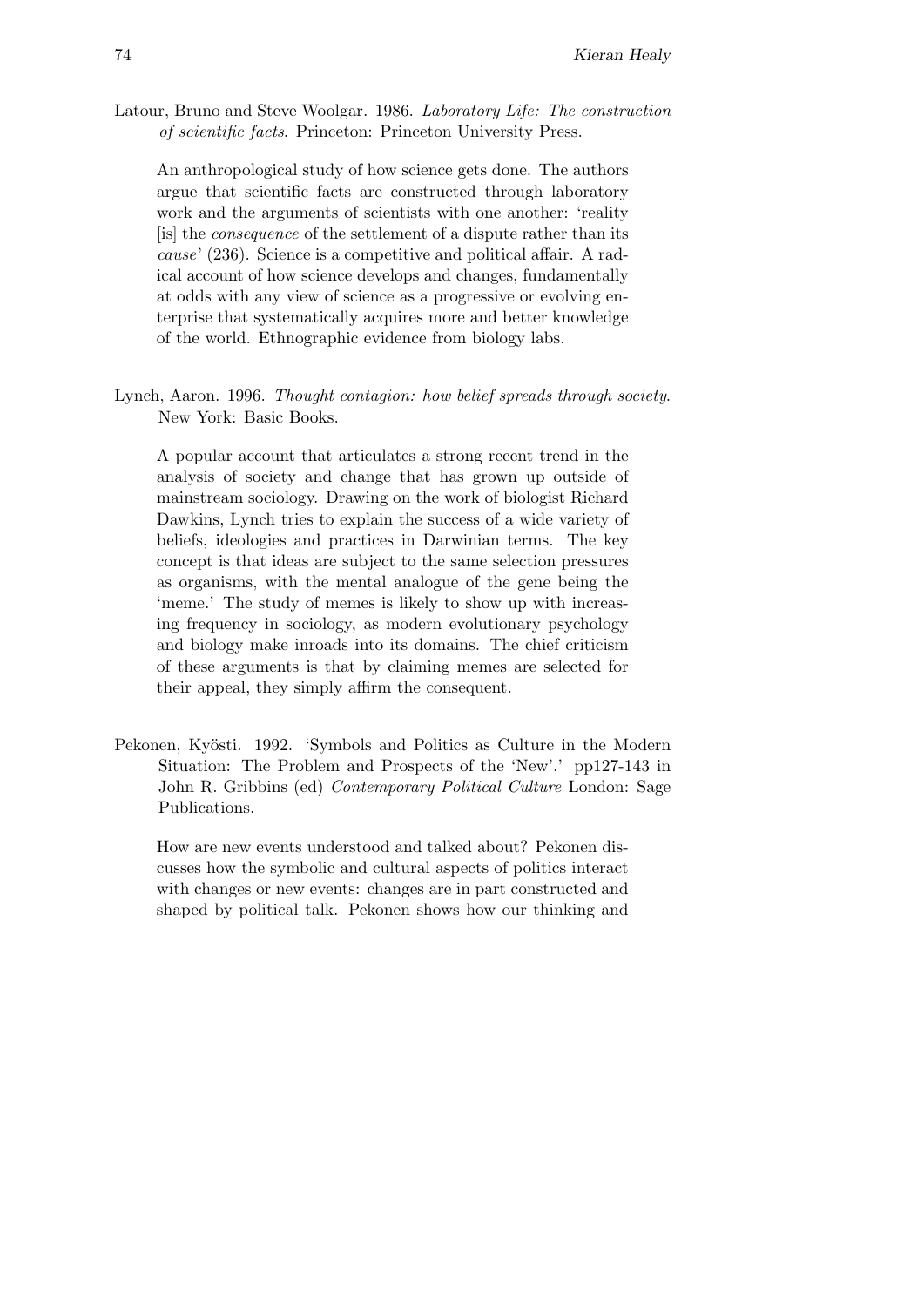talk about change or new things is closely bound up with our ideas about legitimation and consensus.

Schwartz, Barry. 1991. 'Social Change and Collective Memory: the democratization of George Washington.' American Sociological Review 56:221-236.

A study of how collective memory works and changes. Schwartz traces the development of Americans' beliefs and memories about Washington, focusing on the shift that occurred after the Civil War (when Washington became an ordinary man, having been remote, genteel and of perfect virtue).

Wuthnow, Robert. 1988. The Restructuring of American Religion: society and faith since World War II. Princeton: Princeton University Press.

A deep and wide-ranging study of how religion has changed in America since the War. Wuthnow examines how the symbolic boundaries of religion have changed, focusing on the emergence of new religious communities, identifications and categories. He sees these changes as reactions to wider demographic, institutional and economic changes especially the increasing role of the state in American life but insists that the outcomes he observes came about through the complex interplay of these external forces with the active role of religious institutions, the cultures embedded in them and the efforts of communities and leaders to understand and respond to their changing environment.

Zelizer, Viviana. 1985. Pricing the Priceless Child: The changing social value of children. New York: Basic Books.

A historical study of how cultural ideas about the value of children radically changed in the U.S. between 1870 and 1930. At the beginning of the period, children were economically worthless; at the end, they were emotionally priceless. Zelizer argues that this shift was a consequence of changes in occupational and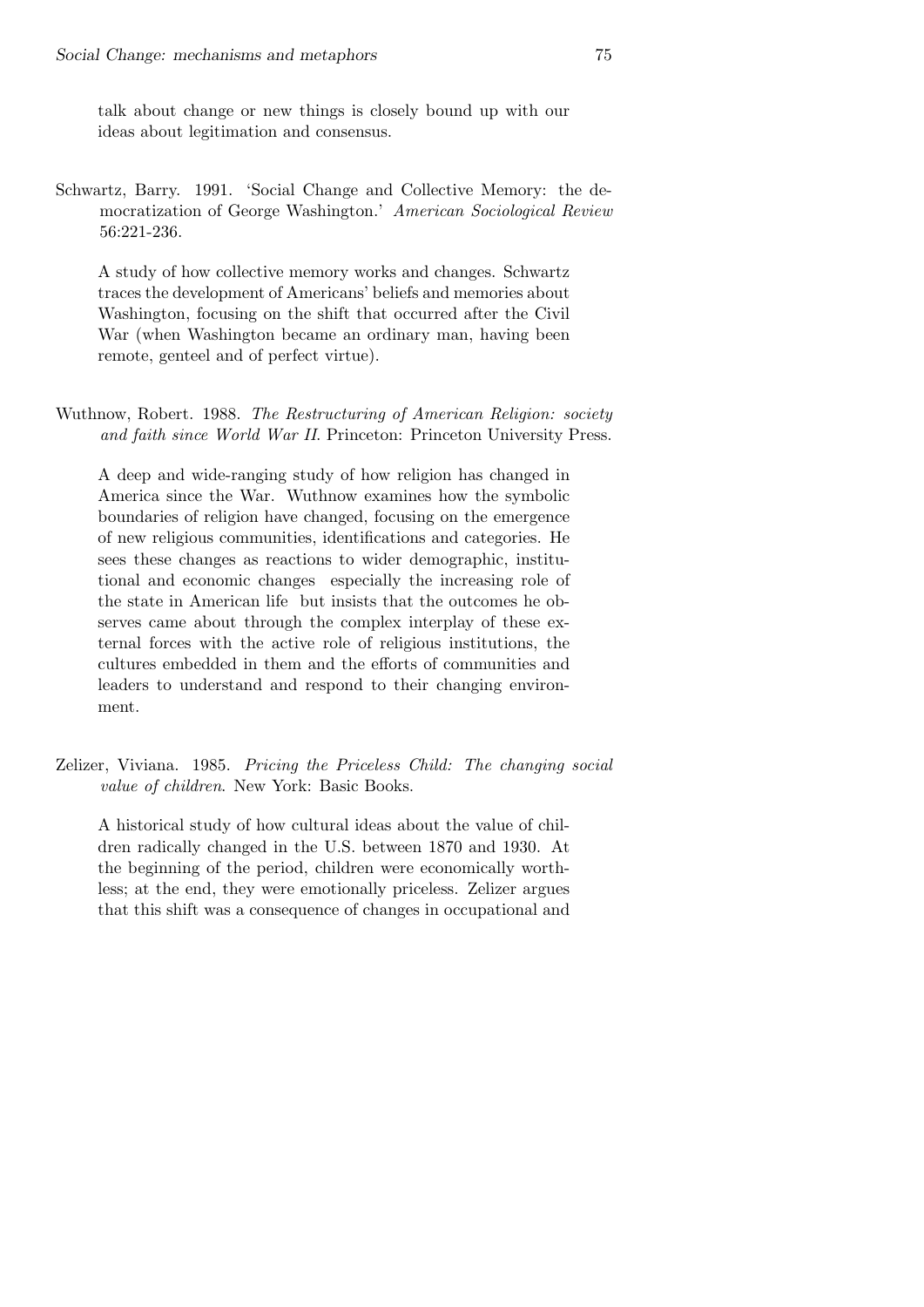family structures and the organization of economic life. While identifying these causes, Zelizer rejects the view that rationalized market economies have necessary effects, stressing instead the extent to which markets are deeply embedded in cultural and social systems.

Zukin, Sharon. 1991. Landscapes of Power: from Detroit to Disney World. Berkeley: University of California Press.

Akin to Harvey's (1989) analysis, Zukin argues that the political economy of capitalism proceeds in Schumpeterian waves of creative destruction that give rise to new cultural forms (the most recent wave being, broadly, postmodern in character).

## Complexity theory

Anderson, Philip W., Kenneth J. Arrow and David Pines (eds). 1988. The Economy as an Evolving Complex System. Redwood City, Calif.: Addison-Wesley.

One of the earliest efforts to apply complexity theory to social processes. This book is difficult to read. The first half of the book presents (often technical) applications of non-linear dynamic models to economic phenomena. The second half is largely a series of debates between the participants of the conference the book was culled from.

Arthur, Brian W. 1990. 'Positive Feedbacks in the Economy' Scientific American, February. 92-99.

A straightforward introduction to work by Arthur and other Santa Fe economists on positive-feedback models of the economy. He notes precursors to this approach (particularly John Hicks) and gives a series of examples where economic outcomes are better explained by his approach than the standard view. The key to the approach (not explicitly outlined here) is that Arthur has a theorem that allows him to model increasing returns and identify equilibrium points through simulations. Arthur believes he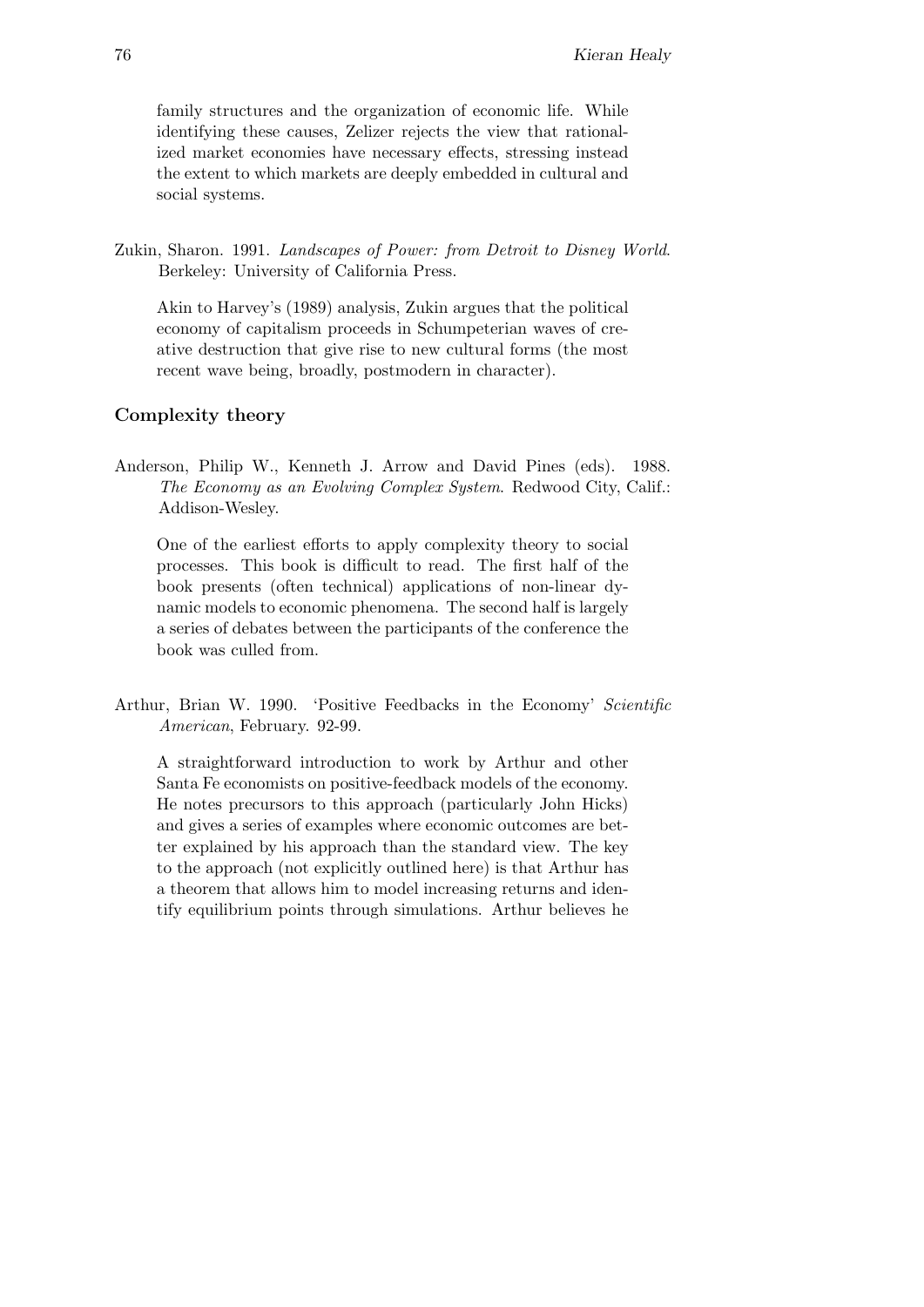can show rigorously how processes of path-dependence (which he calls 'lock-in') can be modeled, predicted and explained.

Brown, Shona and Kathleen Eisenhardt. 1997. 'The Art of Continuous Change: linking complexity theory and time-paced evolution in relentlessly shifting organizations.' Administrative Science Quarterly 42:1-34.

Arguing against the punctuated equilibrium model of change, the authors examine organizations that continuously change. They analyse (i) the ways in which successful organizations are flexible (i.e., how they combine structure and freedom) (ii) how successful firms manage to prepare for the future in cheap and effective ways, and (iii) how these firms operate over time. Data are from six innovating firms in the computer industry.

Epstein, Joshua M. and Robert Axtell. 1996. Growing artificial societies: social science from the bottom up. Washington, D.C.: Brookings Institution Press.

An application of agent-based computer modeling techniques to the study of such social phenomena as trade, migration, group formation, networks, war, cultural diffusion and demography. Using computer simulations and theory derived from the analysis of complexity and self-organization, Epstein and Axtell argue that they can derive models of complex social phenomena from first principles. The sceptical reader might argue that the impressive graphics linked to real social processes only in a metaphorical way, and no information is given about simulations that failed. Nevertheless, the book is ambitious and consistently quite fascinating. Both technically and sociologically sophisticated.

Eve Raymond A., Sara Horsfall and Mary E. Lee (eds). 1997. Chaos, Complexity, and Sociology: Myths, Models, and Theories. Sage.

A wildly variable collection of essays that offers a picture of a field in flux rather than a coherent new approach to the study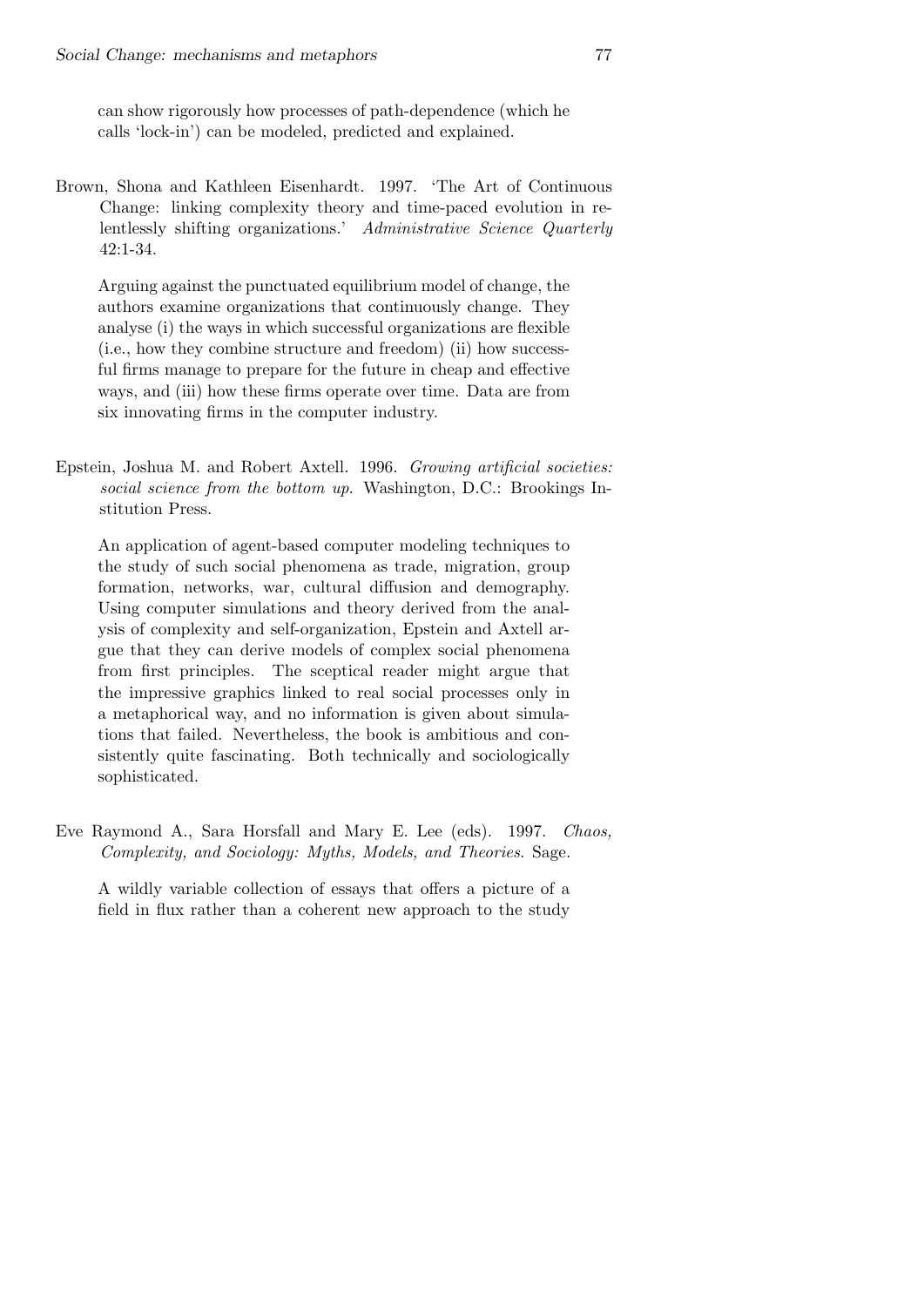of social phenomena. Essays try to make the concepts of chaos, complexity and emergence relevant to sociology, but often the ideas seem to remain at a strictly metaphorical level.

Gell-Mann, Murrary. 1994. The Quark and the Jaguar: adventures in the simple and the complex. New York: Freeman.

A popular introduction to the idea of complexity theory. Taken with a grain of salt, it gives a sense of the excitement generated by this new perspective, while leaving the skeptical reader wondering whether it amounts to a self-organized hill of beans. Gell-Mann brings together many separate disciplines to investigate the similarities and differences among complex adaptive systems. These include 'a child learning his or her native language, a strain of bacteria becoming resistant to an antibiotic, the scientific community testing new theories, or an artist implementing a creative idea.'

Krugman, Paul. 1996. The Self-Organizing Economy. New York: Blackwell.

In his characteristically clear prose, Krugman manages to be both somewhat skeptical and broadly enthusiastic about the applicability of the new sciences of complexity and self-organization to economics in particular and social science more generally. He argues that concepts and methods from complexity theory can be applied to questions of economic organization in space and over time. He applies these principles to models of urban development and the business cycle. Written up from lectures, the book conveys much of the excitement of these new methods while insisting all the while that much has to be done before they become well-established, or even well-understood, in a social-science context.

Nicolis, G. and I. Prigogine. 1989. Exploring complexity: an introduction New York: W.H. Freeman.

A better introduction than Prigogine and Stengers (1984), but also more technical. A wide range of examples, some more speculative than others. The authors see complexity as a phenomenon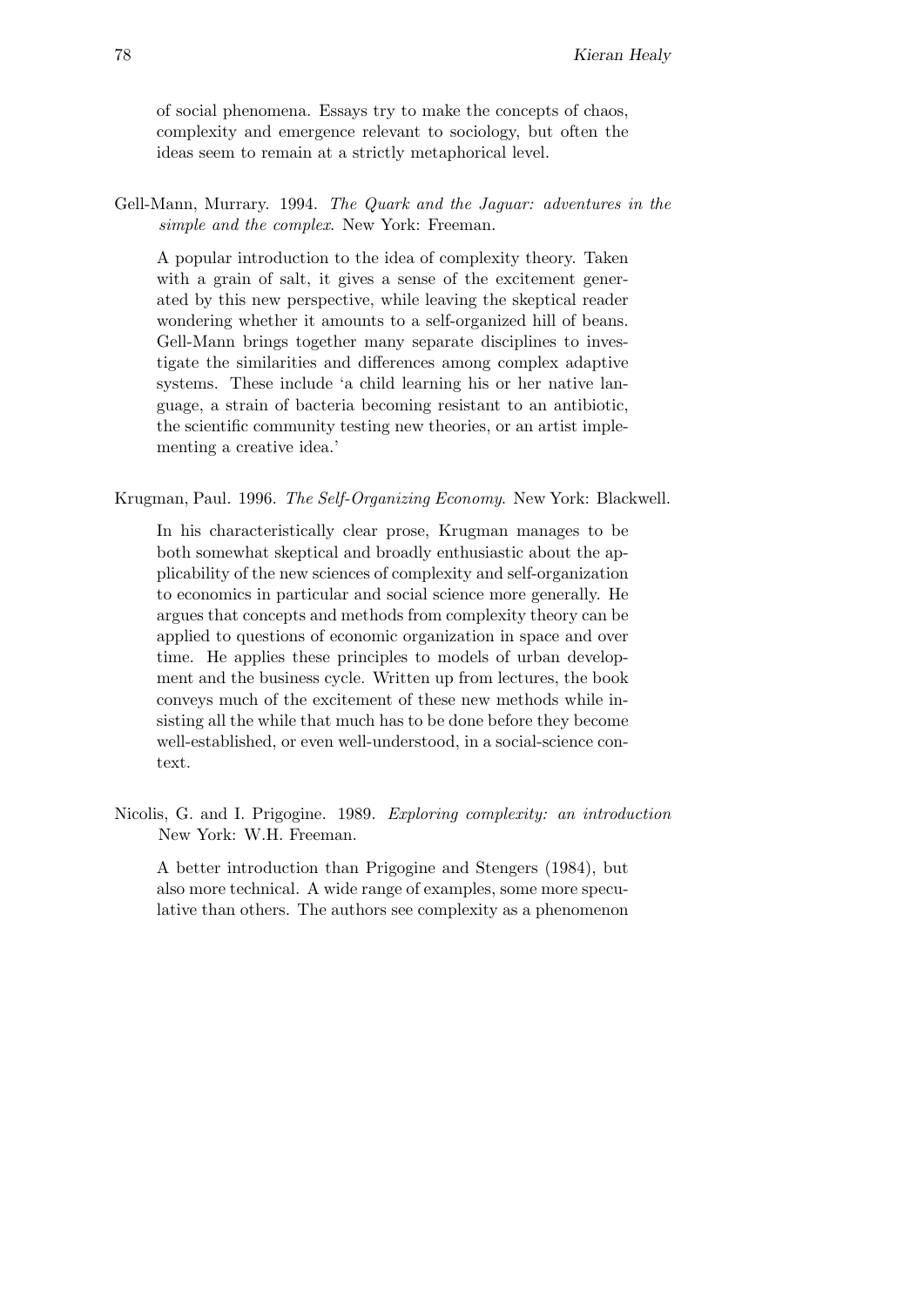that appears at all sorts of scales and in many different contexts. The economic and sociological examples seem often to be the least well worked out.

Padgett, John and Christopher Ansell. 1993. 'Robust action and the rise of the Medici, 1400-1434.' American Journal of Sociology 98:1259-1319.

A study of political power struggles and network change. In the context of class revolt and fiscal crisis, the Medici family obtained political control of Florence through their position in the network of powerful families. The broader argument is that states and organizations emerge and change most vitally at the level of individual relations and networks. In the background, we can see a sociological version of the idea that small actions or events can have large consequences, in this case for social control.

Prigogine, I. and I. Stengers. 1984. Order out of Chaos New York: Bantam.

A general introduction to complexity theory from one of its founders. The book contains a lot of useful information about this exciting field, but is rather marred both by some muddy philosophy of science and the (understandable but unfortunate) tendency of the authors to relentlessly cheerlead for their view.

Schelling, Thomas. 1978. Micromotives and Macrobehavior. New York: W.W. Norton.

A really impressive piece of work. Schelling examines the relationship between individual actions and large-scale outcomes in a consistently fascinating way, clearly anticipating ideas of selforganization and criticality. The book contains his famous paper on neighborhood segregation. His analyses are elegant, accessible and deep explorations of how the individual decisions may over time give rise to stable macro-outcomes that are usually unexpected and often unwanted.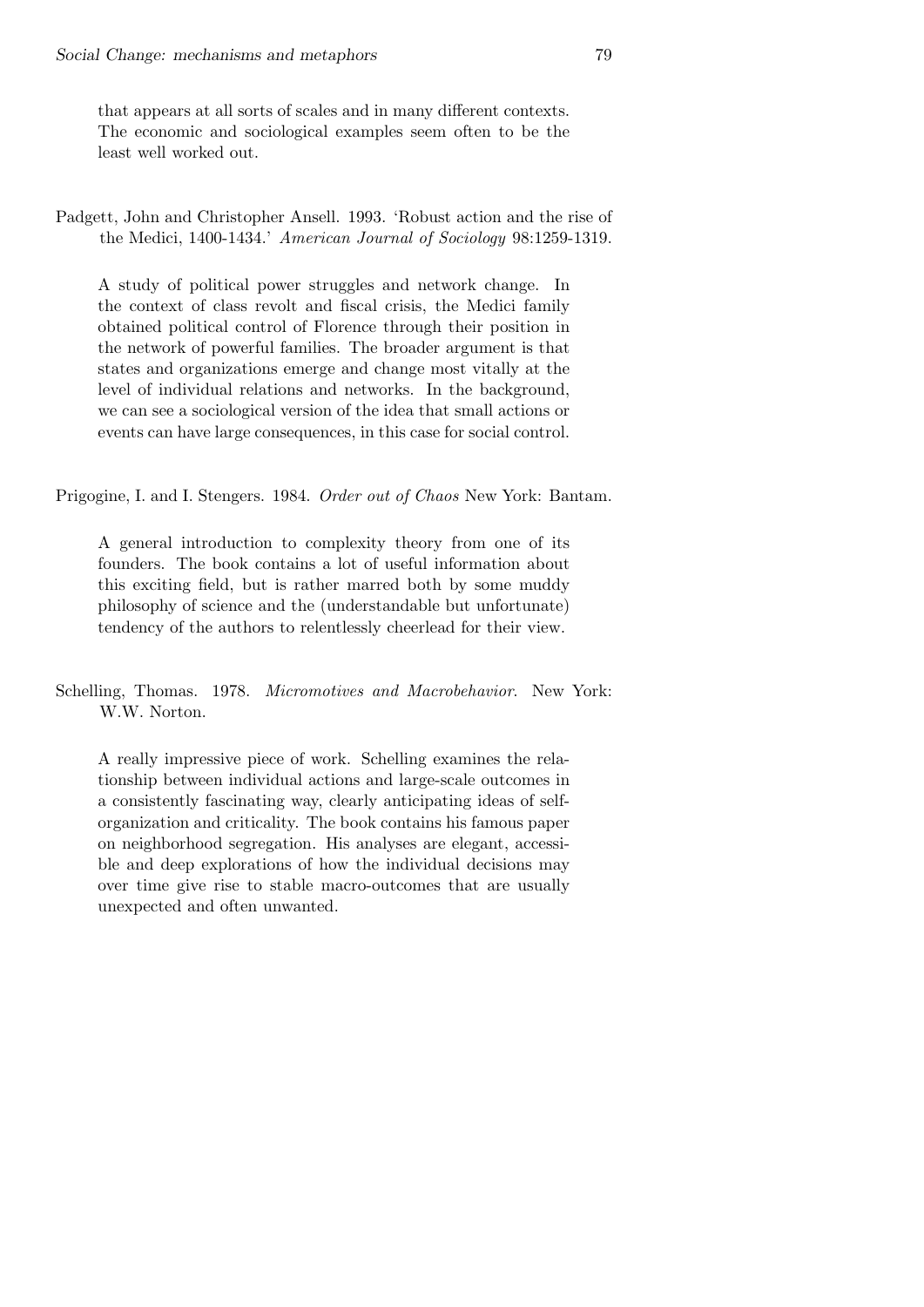## Social theory and social change

Alexander, Jeffrey C. and Paul Colomy (eds). 1990. Differentiation theory and social change: comparative and historical perspectives. New York: Columbia University Press.

A collection of theoretical and empirical papers. These are neofunctionalist analyses emphasizing differentiation as the master process in the evolution of modernity. The evolutionary arguments (concerned with efficiency and 'adaptive upgrading') are somewhat tempered by attempts to incorporate less unidirectional elements into the theory. Contributors describe 'backlashes' and their discontents. Wide empirical net, geographically and historically.

A classic study in evolutionary game theory, that raises fascinating questions about the co-operation between otherwise selfseeking and selfish agents. Axelrod modelled agents with a variety of survival strategies (attitudes towards other agents) in order to discover which strategies best prospered over time. He found that, over many iterated prisoner's dilemma-type games a simple 'tit-for-tat' strategy was the most successful. Stable co-operative equilibria could emerge from otherwise self-seeking individuals.

Bell, Daniel. 1976. The Coming of Postindustrial Society: a venture in social forecasting. New York: Basic Books.

One of the earliest systematically sociological efforts to chart the emergence of postindustrial society. Bell argues that a number of institutional and functional shifts are occurring in the U.S. that, taken together, amount to a significant new form of social organization. These include the increasing centrality of theoretical knowledge, the spread of a knowledge class, the shift in production from goods to services and the increasing role of science as a

Axelrod, Robert. 1984. The Evolution of Co-operation. New York: Basic Books.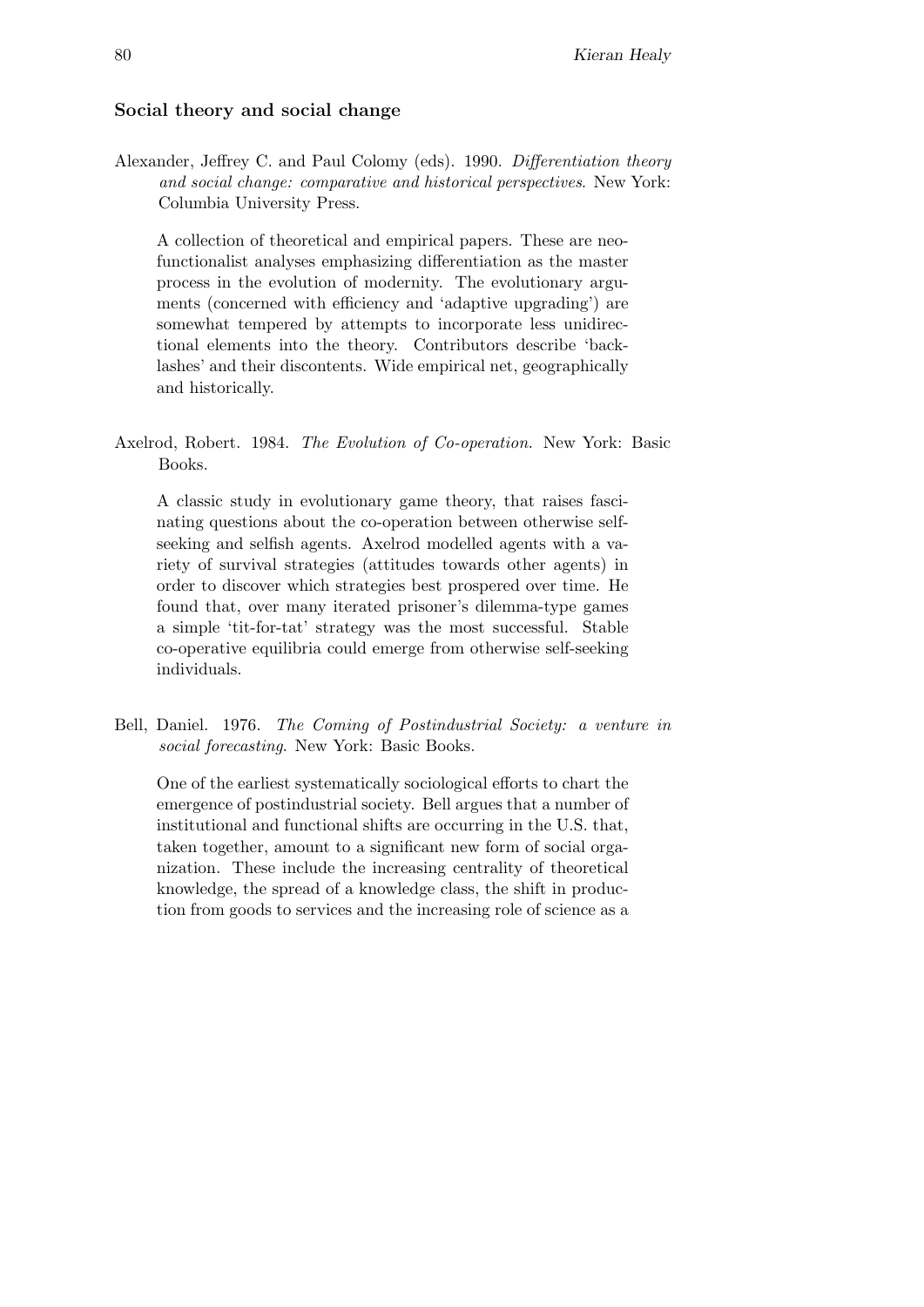locus of research and innovation. Bell's analysis does not focus so much on the importance of information technology. His analysis stands out for the way it rejects any account of some historical 'master process', and instead consistently tries to assess change as a multi-faceted process operating in several dimensions and directions.

Boudon, Raymond. 1986. Theories of Social Change: a critical appraisal. Cambridge: Polity Press.

A survey of different kinds of theories of change. Boudon distinguishes and discusses four: (i) stage theories, (ii) covering law or conditional views, (iii) theories about the 'form' rather than the content of change, (iv) causal theories of change. Even these categories turn out to be rather unhelpful, his discussion of specific examples is often worthwhile. One of the few books published in the recent past to explicitly deal with theories of social change, broadly conceived.

Bury, J.B. 1955. The Idea of Progress: an inquiry into its origin and growth. New York: Dover.

An old book, but nevertheless an engaging and informative historical account of the development of one of the West's Big Ideas. Belief in progress is out of fashion, but the idea's historical resilience is such that it pops up in unexpected ways in contemporary work. Bury traces its development through the writings of European intellectuals since the 1400s.

Castells, Manuel. 1995. The Rise of the Network Society. Cambridge, MA: Blackwell.

First of three volumes (all are now published). A huge, synoptic and somewhat sprawling effort to grasp and theorize the economic, social and cultural transformations of the last thirty years. Castells argues that societies are increasingly dependent on information flow, and thus on the actors who control this flow.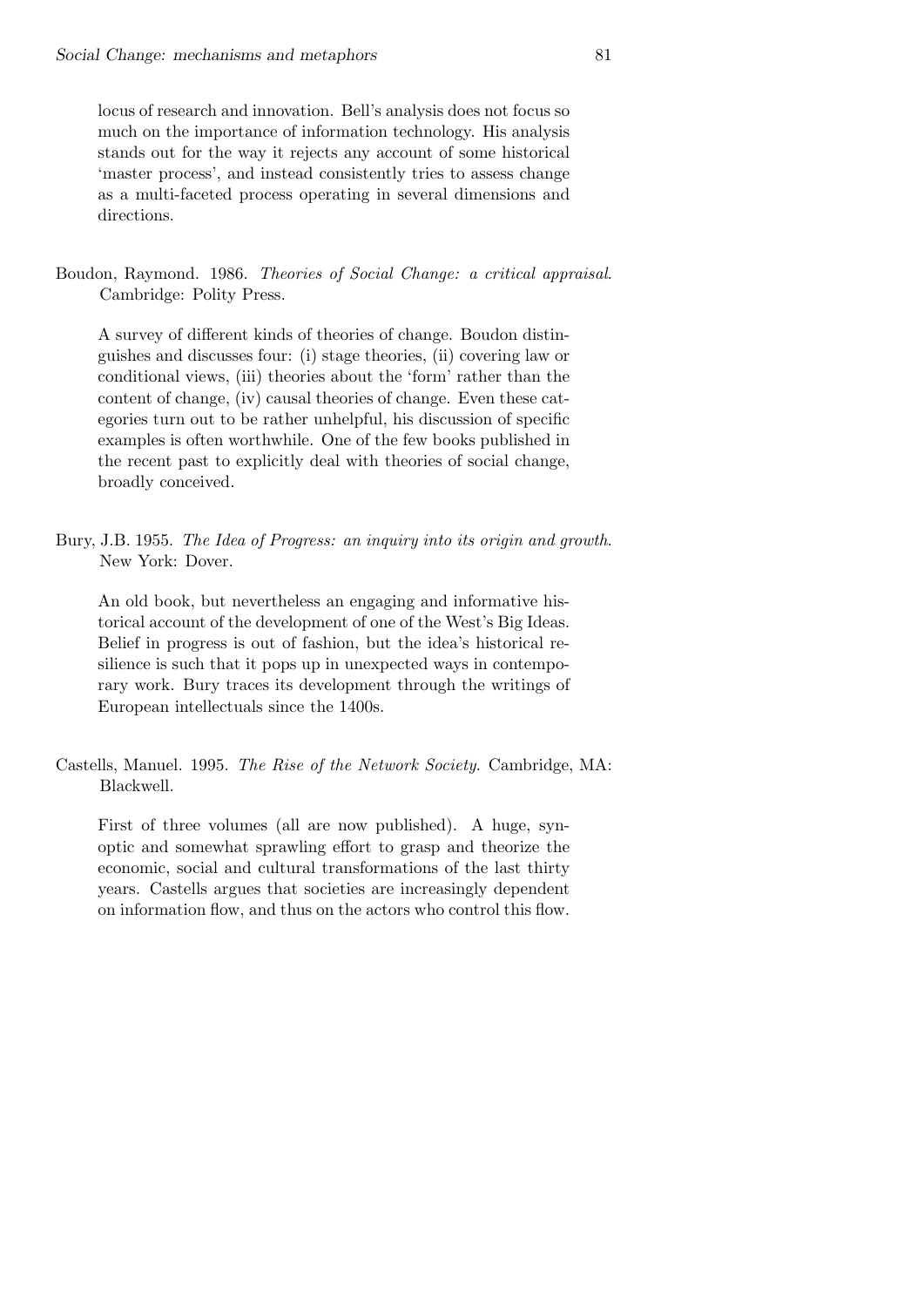The book most likely to convince you that the global information economy really exists. A wealth of specific and compelling examples of globalization; perhaps less theoretically coherent.

Chirot, Daniel. 1994. How Societies Change. Thousand Oaks, Calif.: Pine Forge Press.

A condensed version of a historically-grounded view of long-term social development and change. Chirot works with a familiar division between hunter-gatherer, agrarian and industrial societies. He pays close attention to explanations of the shift from one type of society to the next. His overall framework is Parsonian, though it is unclear how much of Parsons' evolutionism he accepts (as opposed to his analysis of social structure). The final chapter argues that periods of technical, intellectual and institutional innovation are associated with demographically dense and heterogeneous populations, and that innovation is further associated with marginal groups (like immigrants or religious minorities). The validity of all this is, of course, open to argument.

Collins, Randall. 1986. 'A theory of technology' pp 77-116 in Randall Collins, Weberian Sociological Theory New York: Cambridge University Press.

Collins incisively outlines a Weberian approach to the study of technical innovation. He argues that, contrary to much accepted wisdom, technological innovation us relatively easy: new ideas are 'rarely the crucial part of any invention, and, indeed, possible ideas seem to be far more widely available than their utilization.' Rather than looking at inventions as miraculous breakthroughs, we should instead examine the social context in which they emerge. Drawing on the historical literature, Collins lays out some conjectures about the origins of innovations, the role of diffusion, the impetus provided by economic and geopolitical conditions and the variation in rates of innovation across different sectors of society.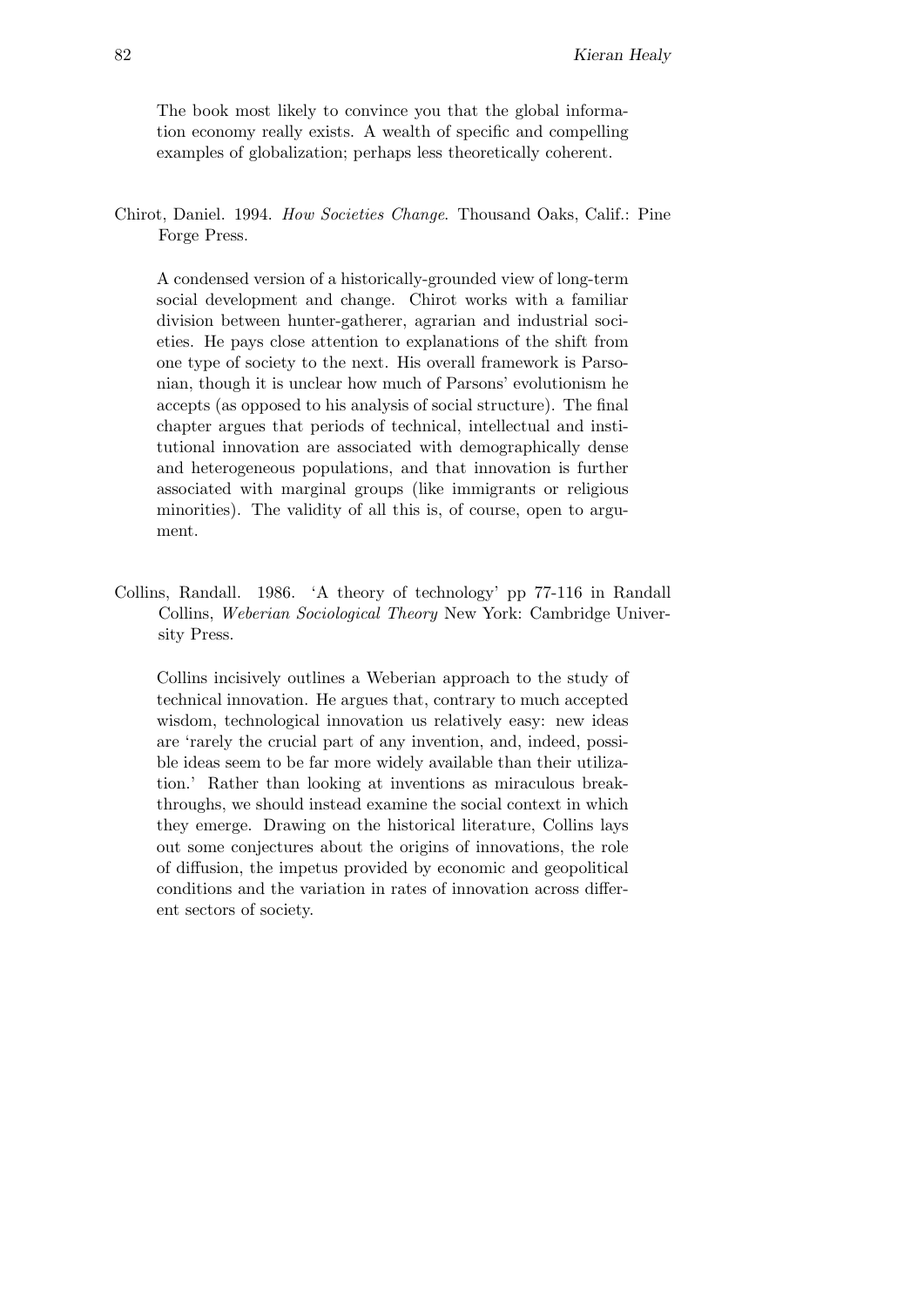Elster, Jon. 1978. Logic and Society: contradictions and possible worlds. New York: John Wiley.

A rare attempt to show that sociological theory can profit from modern analytic metaphysics and philosophical logic. Elster tries to ground sociological talk about possibilities and counterfactuals what might happen, what might change in the machinery of quantified modal logic (the logic of possibility and necessity). Difficult in parts, but the logic is systematically applied to empirical cases.

Elster, Jon. 1983. Explaining Technical Change: a case study in the philosophy of science. Cambridge: Cambridge University Press.

An excellent analysis that does two things. First, Elster discusses three modes of scientific explanation (causal, functional and intentional modes). He argues persuasively that functional explanations have no place in sociology. Second, armed with this analysis he tackles four kinds of theories of innovation and technical change: neoclassical theories, Joseph Schumpeter's theory of capitalist development, evolutionary theories of change and Marxist theories. A trenchant, intelligent and well-informed view of what a theory of social and technical change might look like and the explanatory criteria it would have to fulfil.

Haferkamp, Hans and Neil J. Smelser (eds). 1992. Social Change and Modernity. Berkeley: University of California Press.

A collection of papers. Most of the contributors to the volume accept that some very large-scale theory of social change is possible (hence the tendency of many contributors to speak of 'the' theory of social change, as though it were a well-understood idea). Of these, a majority are committed to some broadly functionalist or evolutionary theory (or both). Some, most notably John Goldthorpe and Robert Wuthnow, go against this grain in different ways, and are much more skeptical about the whole enterprise.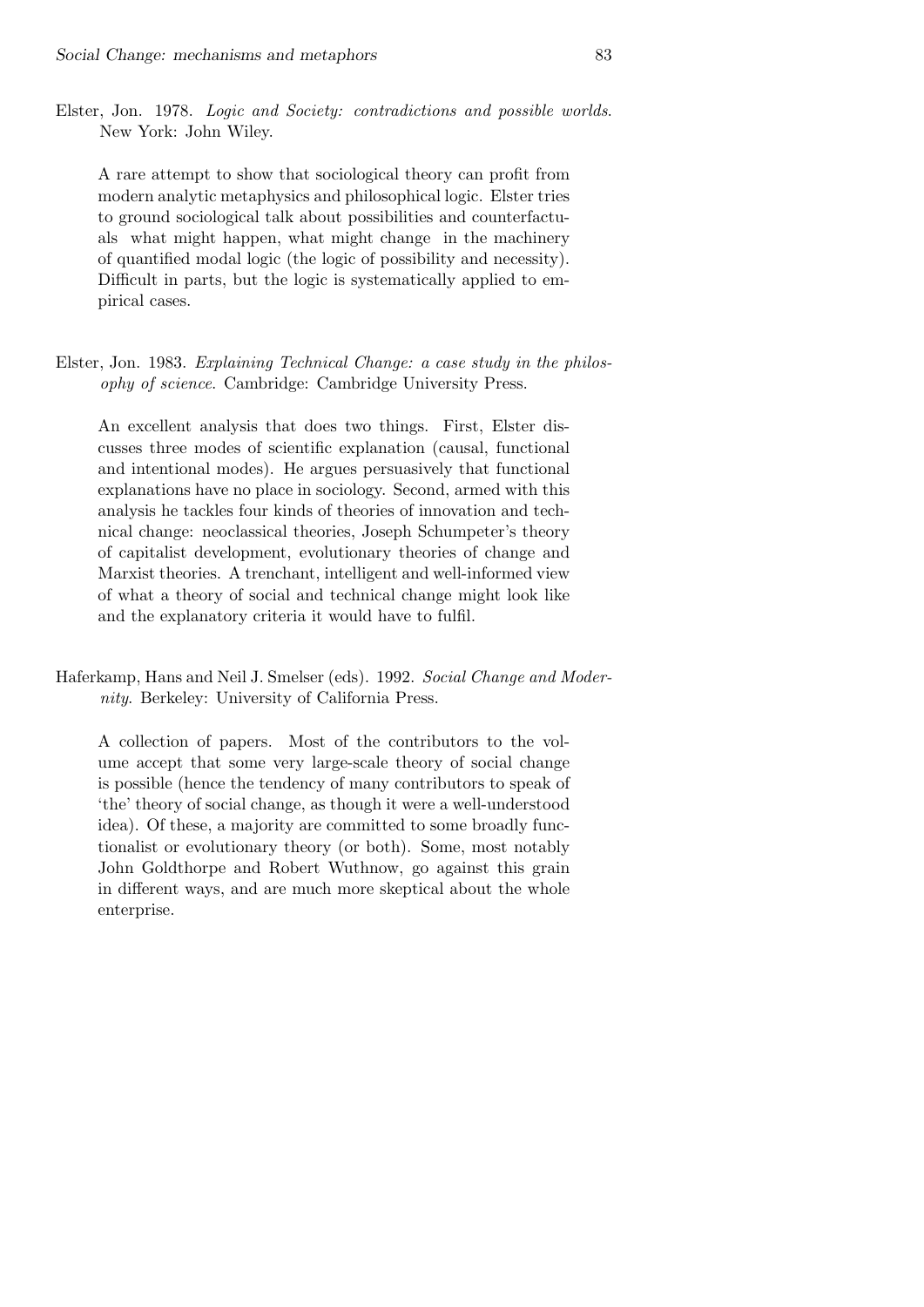Hedström, Peter and Richard Swedberg. 1998. Social Mechanisms: an analytical approach to social theory. New York: Cambridge University Press.

A stimulating collection of essays that reflects the recent attempt to study processes of change without falling into the traps of older, more general theories of social change (particularly the tendency to identify large changes or patterns without any plausible causal mechanisms). Though the various authors have different views on the matter, they generally see mechanisms as robust and reasonably general causal sequences that can be seen happening in different areas of social life. Identifying them helps us construct better theory. The book raises a variety of complex philosophical and theoretical problems (some are deliberately brought to the fore, others lurk unanalyzed) that look set to become important issues in social theory during the near future.

Herman, Arthur. 1997. The Idea of Decline in Western History. New York: Free Press.

While this book's intellectual project is interesting, its execution is uneven. Herman traces the intellectual history of the idea of decline. He follows a chronological path, beginning with de Gobineau and Burckhardt, moving on to Henry Adams, Oswald Spengler and Arnold Toynbee and finishing up with the Frankfurt school, Foucault, Fanon and others. However, the author has a strong political agenda. A little ironically, the book's quality deteriorates as it progresses. The last chapters give up on analysis and launch a long polemic against various forms of multi-culturalism. This is a pity. However, though the later part of the book is an uninteresting salvo in the culture wars, the early chapters can profitably be read in conjunction with, say, Bury (1955) or Nisbet (1969).

Kumar, Krishan. 1986. Prophecy and Progress: the sociology of industrial and post-industrial society. London: Penguin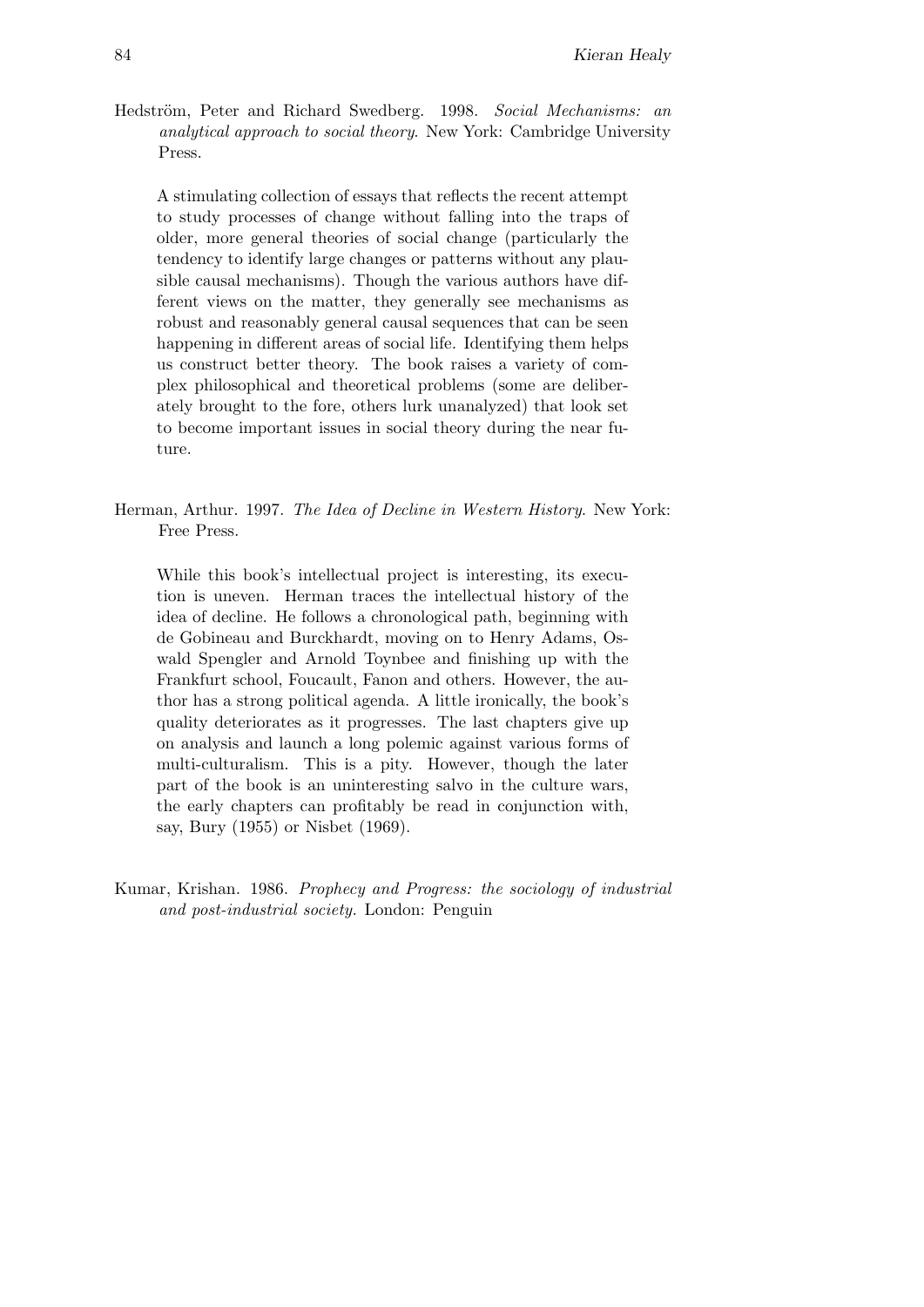A first-rate intellectual history of sociological theories of industrial and post-industrial society from the late 18th century to the early 1970s. Kumar argues that the transformation of European society in the 1800s was heralded by avatars of progress (such as Saint-Simon), brilliantly analyzed by Marx, Durkheim, Weber and others and then, unfortunately, taken for granted by later sociologists. An inaccurate 'image of industrialism' dominated, with industrial society representing a definitive break with the past. In the 20th century, the First World War shook confidence in progress, but the idea recovered and expressed itself in theories of post-industrial society, which Kumar skeptically reviews in the second half of the book. An enlightening, lucid and compelling book.

Kumar, Krishan. 1995. From Post-Industrial to Post-Modern Society: new theories of the contemporary world. Cambridge, Mass.: Blackwell.

An intelligent (and skeptical) survey, analysis and evaluation of recent theories of large-scale social change. Kumar sees recent theories of post-modernity in relation to earlier work on postindustrialism (cf. Daniel Bell). The book first reassesses postindustrial theories and then analyses theories of post-modernity. It has a useful bibliography.

Merton, Robert K. 1936. 'The unanticipated consequences of purposive social action.' American Sociological Review 1:894-904.

A classic theoretical discussion of change and stability, the way actions get out of hand and why this makes social control and organization difficult. Merton makes a series of important points, though his writing can be a little overwrought. The article remains valuable even if you don't accept the functionalist premise of the argument.

Nisbet, Robert. 1969. Social Change and History: aspects of the western theory of development. New York: Oxford University Press.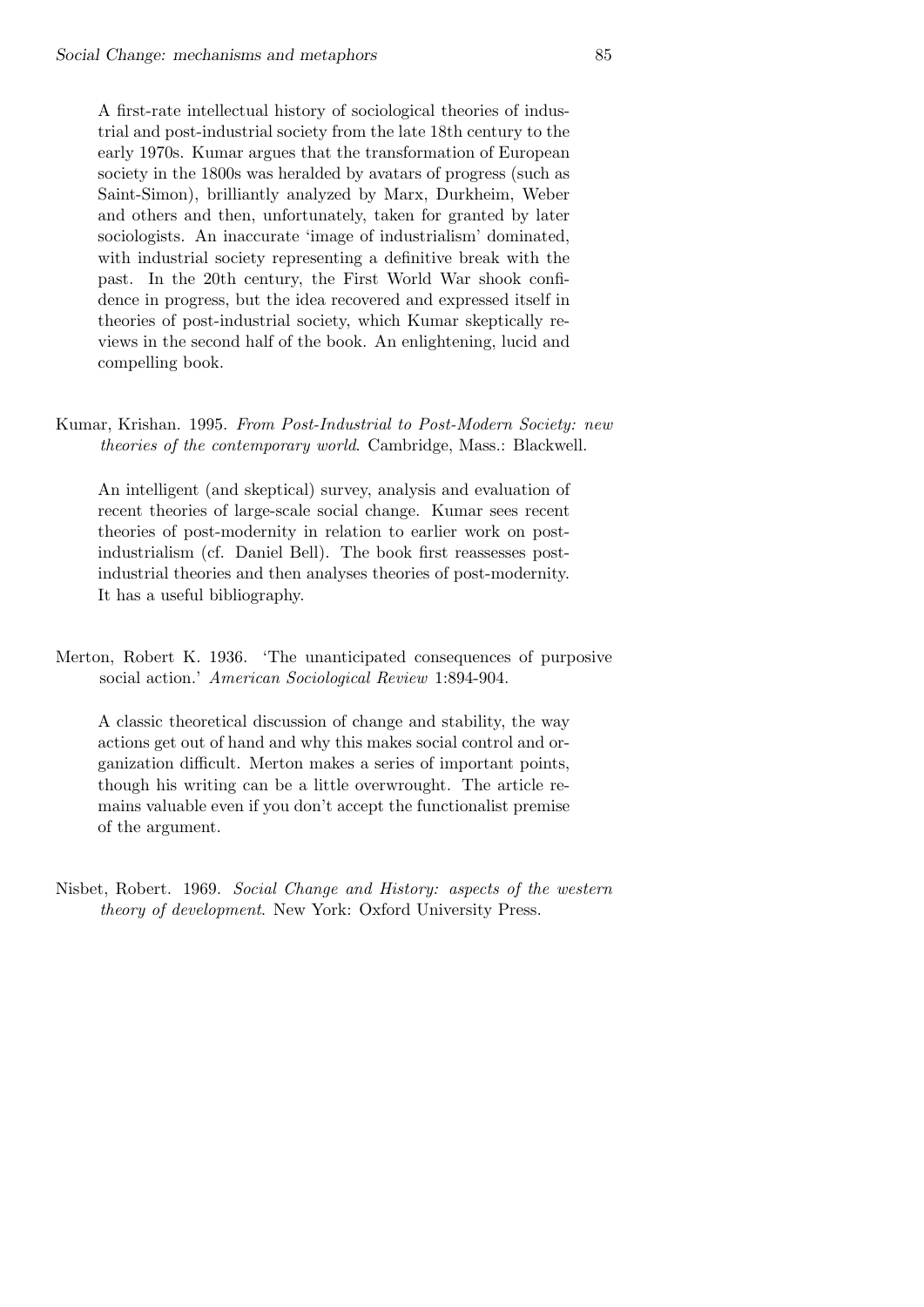Part history of ideas and part theoretical critique, Nisbet's book traces the intellectual development of the western idea of growth through its many forms, from the Greeks to the great theorists of the 19th century. Whether as a theory of growth and decay, repeating cycles or illimitable progress, the notion of intrinsic, immanent, organic change has had an enormously powerful hold on people's minds. First, Nisbet traces the metaphor of growth from Greece to the late 18th century. Second, he describes the theories of social evolution that dominated the 19th century (and the comparative method that grew out of them). Third, he offers an excellent critique of (then) contemporary theories of social change that is still well worth reading. The book is essentially a sustained argument for empirical historical analysis as against metaphorically driven sociological theory.

Prada, Valentin Vasquez de (ed). 1995. Understanding Social Change in the Nineties: theoretical approaches and historiographical perspectives.Hampshire: Variorum.

Conference proceedings. A very wide-ranging (and therefore somewhat uneven) collection of conference papers. Theoretical and empirical papers. Transcripts of debates between contributors are appended to each section.

Runciman, W. G. 1989. A Treatise on Social Theory, vol. II: substantive social theory. New York: Cambridge University Press.

A subtle and extraordinarily wide-ranging attempt to account for long-term, large-scale patterns of historical development in terms of an evolutionary theory of roles and practices. This kind of project is no longer fashionable (or generally even believed feasible), but Runciman offers a coherent and challenging version of social evolutionism, informed at every turn by historical and anthropological evidence.

Runciman, W.G. 1998. 'The selectionist paradigm and its implications for sociology' Sociology 32(1): 163-88.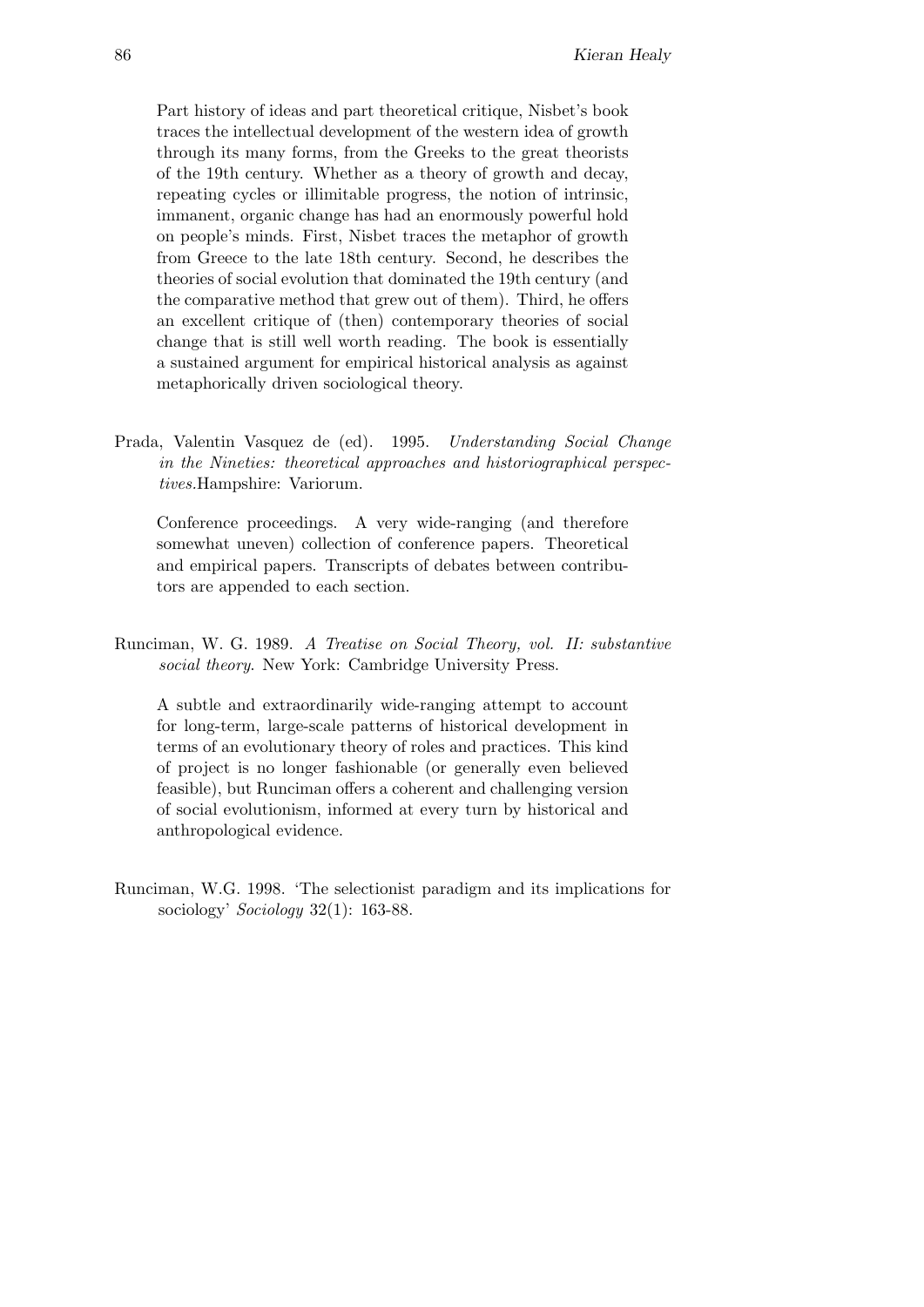A comprehensive and lucid (though partisan) review of recent evolutionary theorising and an argument that selectionism provides a coherent perspective from which to generate a useful research program. Runciman raises and disposes several objections to this program and offers and example of it in use. A usefully corrective review if you only know of the sociobiology controversy of the 1970s.

Schumpeter, Joseph A. 1961 [1911]. The Theory of Economic Development. New York: Oxford University Press.

The core of Schumpeter's ideas on the role of entrepreneurs in the development of capitalism. The argument of the book is that conventional economic theory allows no room for profit in its picture of the circular flow of factors of production, commodities, prices, consumption and rents. Schumpeter points to the role of time, taken advantage of by the entrepreneur, who finds new ways to organize factors of production: this is where profit comes from. By juggling factors of production through time, entrepreneurs are at the heart of the process of creative destruction that drives economic change in capitalist economies.

Smith, Anthony D. 1976. Social Change: social theory and historical process. New York: Longman.

A brave effort to make a short, lucid case for 'theories of social change' as a coherent intellectual project. Smith recognizes the problems involved and tries to overcome them by narrowing the legitimate focus of such theories a little they need to explain how a change originated, what mechanisms produced it and what effects it had and by introducing a good dose of history. The scope remains broad and the focus very general, however, and the reader may similarly remain unconvinced of the project.

Sztompka, Piotr. 1993. The Sociology of Social Change. Cambridge, Mass.: Blackwell.